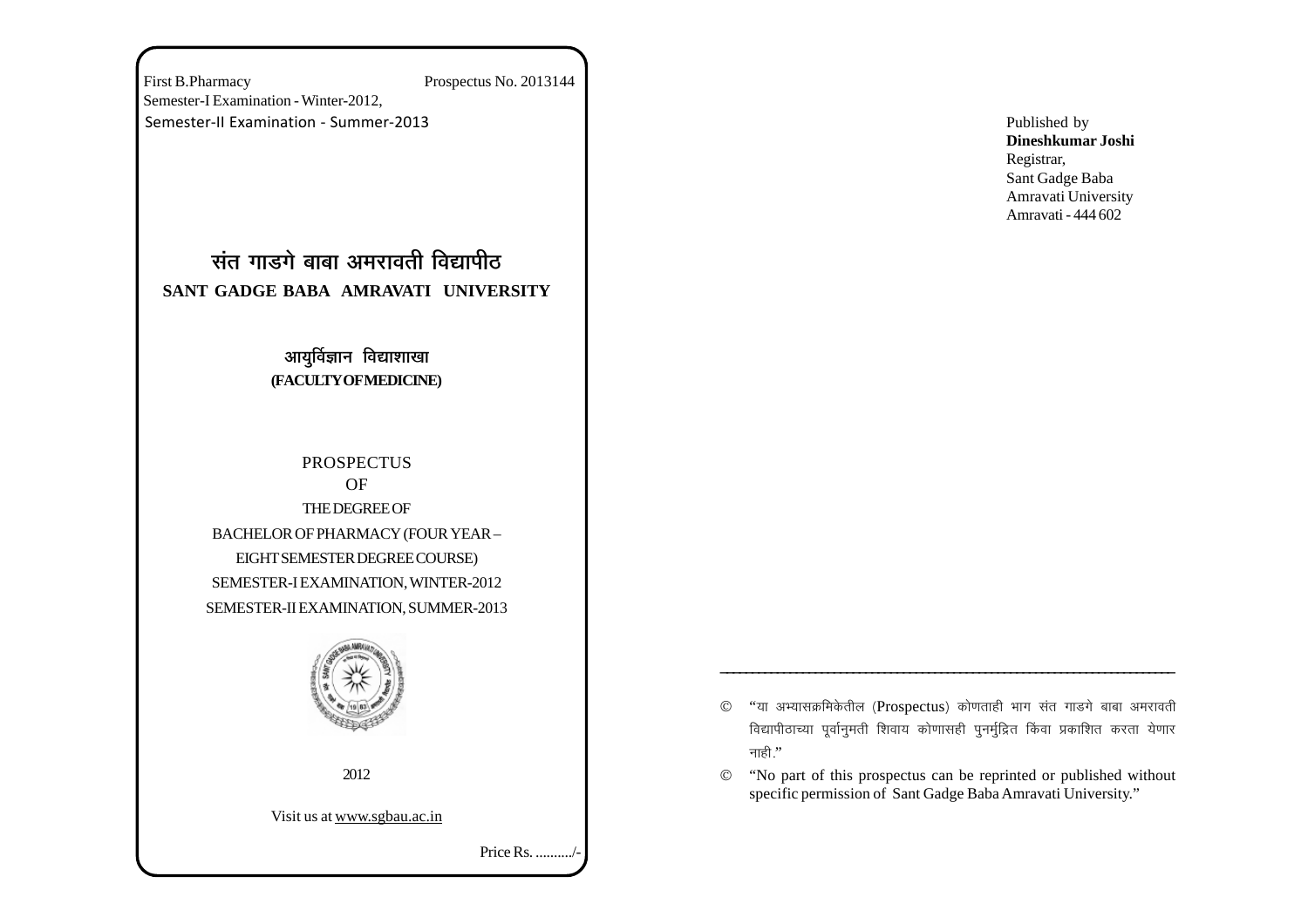## **I N D E X First B.Pharmacy (Semester-I & II) (Prospectus No.2013144)**

--

| Sr.<br>No. | Subject                        | Page Nos. |
|------------|--------------------------------|-----------|
| 1.         | Special Note                   | $1-2$     |
| 2.         | Direction No.21 of 2010        | $3 - 22$  |
| 3.         | Direction No.68 of 2010        | 23        |
| 4.         | Direction No.4 of 2012         | $24 - 27$ |
|            | Semester-I                     |           |
| 5.         | Pharmaceutics-I                | 28        |
| 6.         | Pharmaceutical Biochemistry-I  | 30        |
| 7.         | Anatomy and Physiology-I       | 32        |
| 8.         | Pharmacognocy-I                | 34        |
| 9.         | Pharmaceutical Engineering-I   | 36        |
|            | Semester-II                    |           |
| 10.        | Pharmaceutics-II               | 38        |
| 11.        | Anatomy and Physiology-II      | 40        |
| 12.        | Pharmacognocy-II               | 41        |
| 13.        | Pharmaceutical Engineering-II  | 44        |
| 14.        | Pharmaceutical Biochemistry-II | 45        |
| 15.        | Mathematics                    | 47        |

-------------------------------------------------------------------------------------------------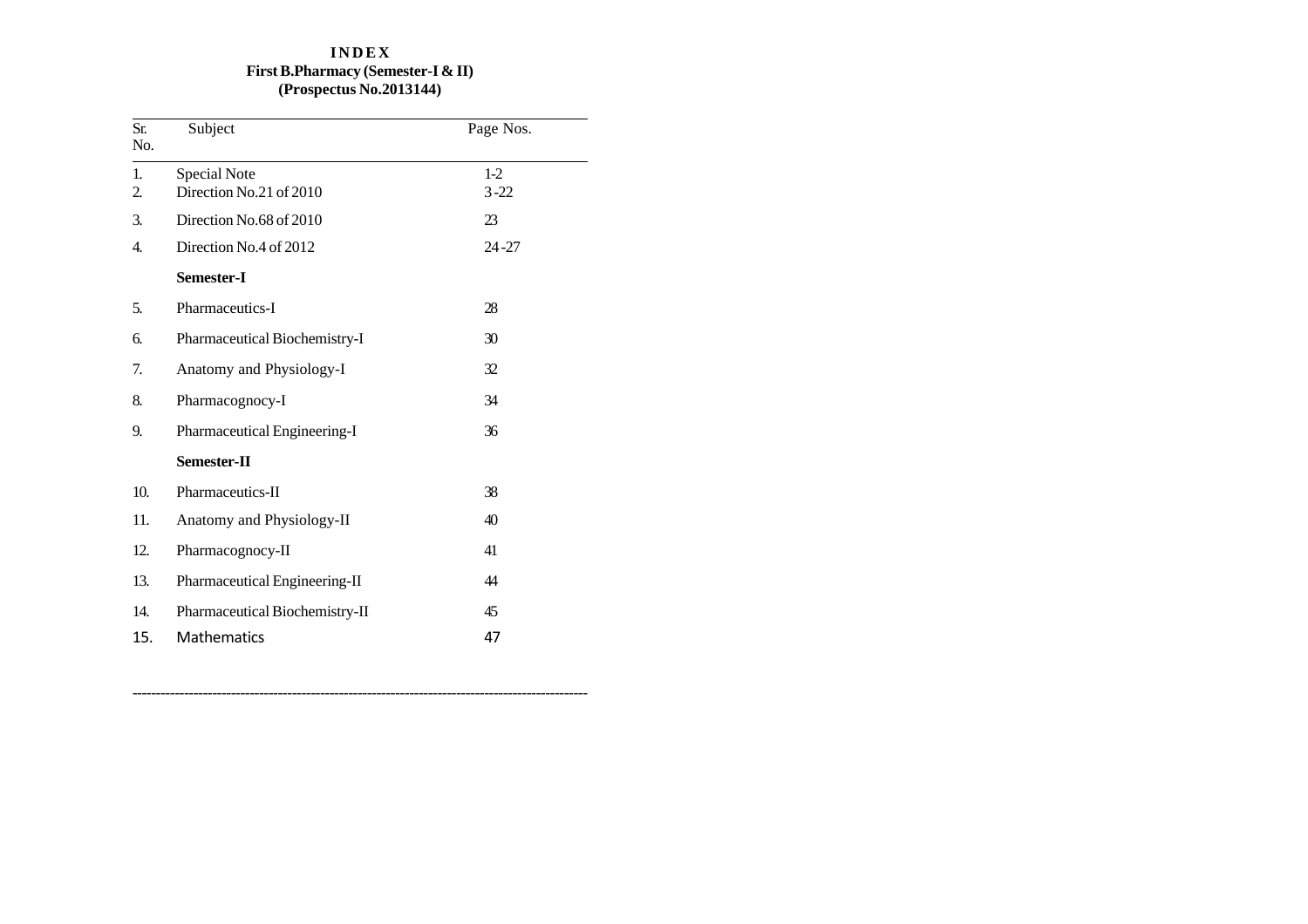## 28 29

**Syllabus Prescribed for B. Pharm. Semester –I & II (Introduced from the Academic Session 2010-11) SEMESTER-I Subject code Subject**

| Subject<br>Code | <b>Subject</b>   | <b>Maximum Marks (Credits)</b> |           | <b>Total Marks</b><br>(Credits) |
|-----------------|------------------|--------------------------------|-----------|---------------------------------|
|                 |                  | <b>Theory</b>                  | Practical |                                 |
| 1.1             | Pharmaceutics-I  | 80(04)                         | 80(04)    | 160(08)                         |
| 1.2             | Pharmaceutical   | 80(04)                         | 80(04)    | 160(08)                         |
|                 | biochemistry - I |                                |           |                                 |
| 1.3             | Anatomy and      | 80(04)                         | 80(04)    | 160(08)                         |
|                 | Physiology-I     |                                |           |                                 |
| 1.4             | Pharmacognocy-I  | 80(04)                         | 80(04)    | 160(08)                         |
| 1.5             | Pharmaceutical   | 80(04)                         | 80(04)    | 160(08)                         |
|                 | Engineering-I    |                                |           |                                 |
|                 | Total            |                                |           | 800 (40)                        |

**Subject code: 1.1**

**Subject : Pharmaceutics – I**

**THEORY 45 Hours (3 hrs. /week)**

## **1. Pharmacy Profession**

Pharmacy as a career, evaluation of pharmacy profession, earlier period, middle to modern ages. Introduction to Pharmacopoeias with special reference to Indian Pharmacopoeia, B.P., U.S.P. and International Pharmacopoeia.

**SECTION-A**

## **2. Introduction to Dosage forms**

Classification of solids, semisolids and liquid dosage forms, conventional and novel delivery systems.

## **3. Pharmacopoeial preparations** :

Principles and methods of preparation of aromatic waters, spirits, elixirs, syrups, glycerin, linctuses, solutions, milks and magmas, mucilage and special preparations like pyroxyllins and flexible collodions.

## **SECTION-B**

## **4. Prescriptions**

Various parts of prescriptions and their functions, handling of prescriptions, sources of errors, care required in dispensing procedures including labeling of dispensed products. Preliminary knowledge of important Latin terms used in prescriptions and their translation into English. glycosides, sulfonamides, local anesthetics, dyes, surface active agents,

vitamins. Study of examples of prescriptions containing incompatibilities and their correction and dispensing methods.

## **5 Pharmaceutical calculations and metrology**:

Metric and Imperial systems of weights and measures used in prescriptions Posology, calculations of dosage for infants, children, adults and elderly patients, reducing and enlarging formulae, Percentage solutions, allegation methods, proof spirits, calculations involving alcohol dilutions; pH and buffer solutions, isotonic solutions, displacement value, calculations involving radioisotopes.

## **Subject code: P-1.1**

## **Subject : Pharmaceutics – I**

#### **PRCTICAL 45 Hours (3 hrs. /week)**

1) Preparation of following classes of products involving the use of calculations in metrology

(at least three products from each category wherever applicable): Aromatic waters, solutions, spirits, syrups, elixirs, linctuses etc.

2) Study of one monograph from the latest edition of Indian Pharmacopoeia.

## **BOOKS RECOMMENDED:**

- 1) Pharmaceutical dosage and drug delivery systems- Ansel-Popovich and Allen (Williams & Wilkins).
- 2) Cooper and Gunn's Dispensing for Pharmaceutical Students, CBS publishers, Delhi.
- 3) Carter S.J., Cooper and Gunn's Tutorial Pharmacy CBS Publishers, Delhi.
- 4) Lachman-Liberman and Kanig Industrial Pharmacy (Leci Febiger).
- 5) Remington : The Science and practice of Pharmacy Alfonso and Gennaro (Mack Publishing Co.)
- 6) Bentley's T.B. of Pharmaceutics Rawlins (ELBS)
- 7) Dispensing of medications, by Hooper (Mack Publishing).
- 8) Aulton M.E., Pharmaceutics The Science of Dosage form Design, ELBS/Churchill Livingstone.
- 9) Sagarin & Balsam M.S., Cosmetic Science and Technology, Vol-1-3. 2nd ed. John Wiley sons, NY.
- 10) Stoklosa MJ, Pharmaceutical calculation, Lea and Febiger, Philadelphia.
- 11) Thomssen S.G., Modern Cosmetics, Universal Publishing Corporation, Bombay.
- 12) Harry's Cosmeticology.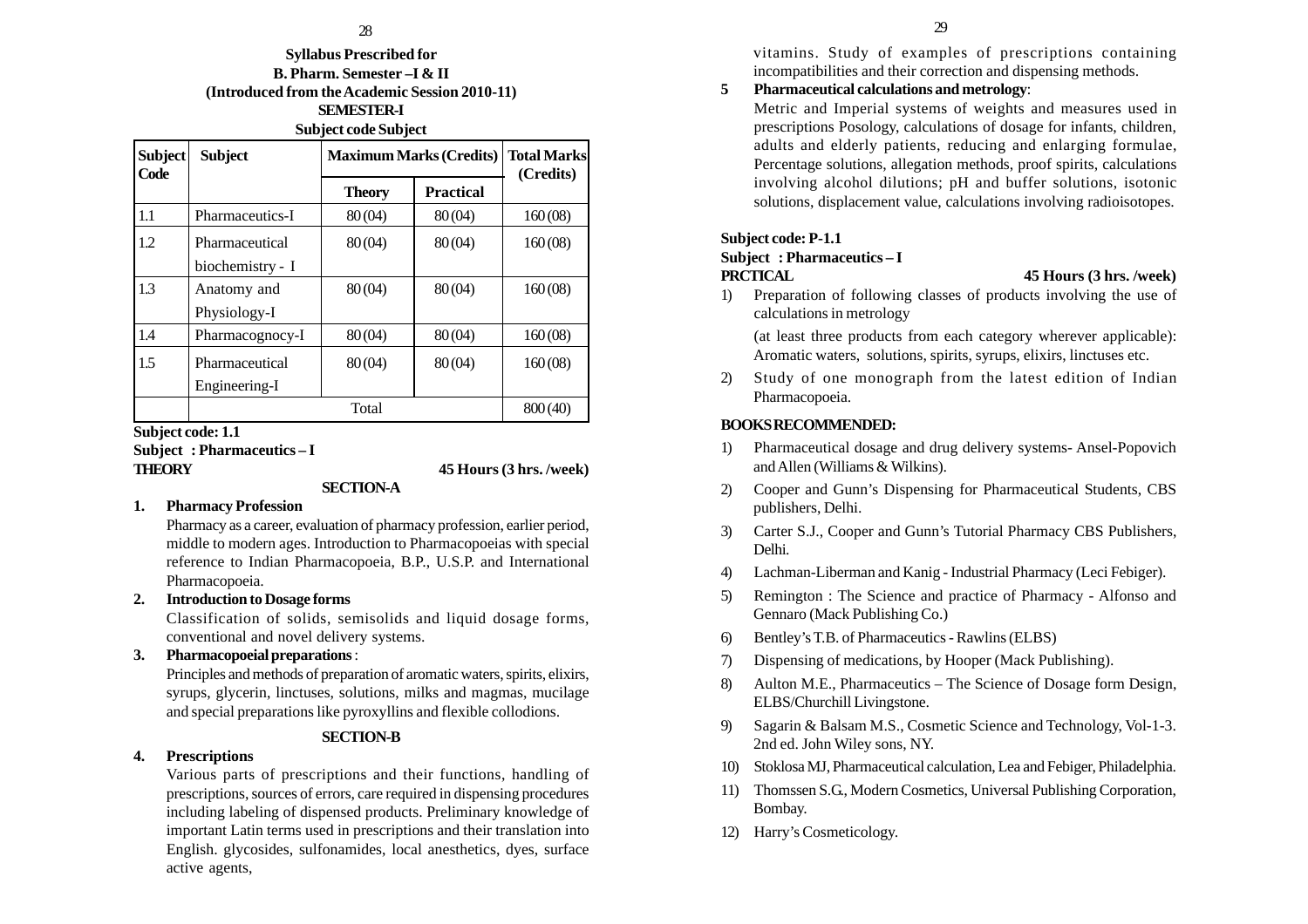**Subject code: 1.2 Subject : Pharmaceutical Biochemistry-I THEORY 45 Hours (3 hrs. /week)**

## **Topic No SECTION-A**

- 1 **Introduction to Biochemistry:** Scope of the subject in Pharmaceutical Sciences, Biochemical reactions, Highlights of Prokaryotic and eukaryotic cell metabolism.
- 2 **Biochemical Morphology:** Prokaryotes, cell structure sub cellular.
- 3 **Biomembranes:** Structure and composition, model proposed, function and properties of membrane, transport hypothesis: Active and Passive, facilitated transport, Na<sup>+</sup>, K<sup>+</sup>, H<sup>+</sup> pumps. Glucose transport.
- 4 **Enzymes:** Introduction, Classification, (according to the reaction catalysis and sources),Nomenclature, active sites Km, Vmax, Double reciprocal plot, effect of active substrates, pH ionic strength, conc., temperature on rate of enzymes reactions. Enzyme inhibition (Competitive, Non-competitive, irreversible). Isozymes, Therapeutic and clinical diagnosis uses of enzymes.

### **SECTION-B**

- 5 **Carbohydrate Metabolism**: Glycolysis, Glucogenesis, Glycogenolysis, Glycogen formation, Pentose phosphate pathway, Uronic acid pathway, Citric acid cycle and its Significance, Abnormalities of Carbohydrate metabolism.
- 6 **Bioenergetics:** Introduction, Concept of free energy, role of high energy nucleotide phosphates, production of ATP and its biological significances**.**
- 7 **Nucleic acid Metabolism:** Purine and pyrimidine metabolism, disorders of Purine metabolism, Purine and pyrimidine biosynthesis, Abnormalities of nucleic acid metabolism

### **Subject code: P- 1.2**

## **Subject : Pharmaceutical Biochemistry –I PRACTICAL 45 Hours (3 hrs. /week)**

- (1) Estimation of Bilirubin in a given Plasma/Serum sample.
- (2) Quantitative estimation of Carbohydrate by Anthrone method.
- (3) Separation of Sugars from fruit juices by Paper Chromatography.
- (4) Quantitative estimation of Carbohydrate by Follin WU method.
- (5) Quantitative estimation of Glucose in Urine by Benedict method.
- (6) Determination of Ascorbic Acid using Dye 2, 6 Dichlorophenol Indophenol.
- (7) A study of activity of enzyme Salivary Amylase.
- (8) Estimation of Enzyme SGOP Activity in Serum sample.
- (9) Estimation of Enzyme SGPT Activity in Serum sample.
- (10) Estimation of Enzyme Alkaline Phosphatase Activity in Serum sample.
- (11) Estimation of Enzyme Acid Phosphatase Activity in Serum sample.

### **Recommended Books**

- 1. Lehninger's Principles of Biochemistry by Albert Lehninger, 4/Ed., Palgrave Macmillon.
- 2. Biochemistry by Lubert Stryer, W.H., Freeman & Company, New York.
- 3. Harper's Illustrated Biochemistry by R.K. Murray & D.K. Granner, 27/ Ed, McGraw Hill.
- 4. Molecular Biology by J.D. Watson, The Benjamin/Cummings Company Inc.
- 5. Clinical Biochemistry by Herold Varley, CBS Publishers, New Delhi.
- 6. Text Book of Biochemistry with Clinical Correlations by Thomas & Devlin, A Wiley Medical Publication.
- 7. Clinical Chemistry Interpretation and Techniques by Alex Kaplan Lavernel L. & Szebo Kent E. Opheim Published Lea and Febiger.
- 8. Text Book of Pathology by Harsh Mohan, 5/Ed., Jaypee Brothers Medical Publishers (P) Ltd.
- 9. Clinical Biochemistry by S. P. Dandekar 2/Ed
- 10. Pathophysiology of Disease by Mephee & Lingappa, 2/Ed., Appleton & Lane.
- 11. Pharmaceutical Biochemistry by Sharma P.K & Dandiya P.C, Vallabh Prakashan.
- 12. Text book of Biochemistry by A. C. Deb
- 13. Human Biochemistry by Jamam, Orten publisher.
- 14. Biochemistry by U.Satyanarayan.
- 15. Varley's Practical Clinical Biochemistry by Harold Varley, 6/Ed., CBS Publishers, New Delhi.
- 16. Clinical Chemistry Interpretation and Techniques by Alex Kaplan Lavernel L. & Szebo Kent E. Opheim Published Lea and Febiger.
- 17. Mukherjee K.L. Medical Laboratory Technology. Tata McGraw Hill. New Delhi (Vol. I, II, III)
- 18. Deb A.C. Viva &Practicals in biochemistry. Central book agency. Calcutta.
- 19. Plummer D.T. An Introduction to Practical Biochemistry. Tata Mc-Graw Hill, New Delhi.
- 20. Godkar P.B. Clinical Biochemistry- Principles and Practice. Bhalani Publishing House, Bombay.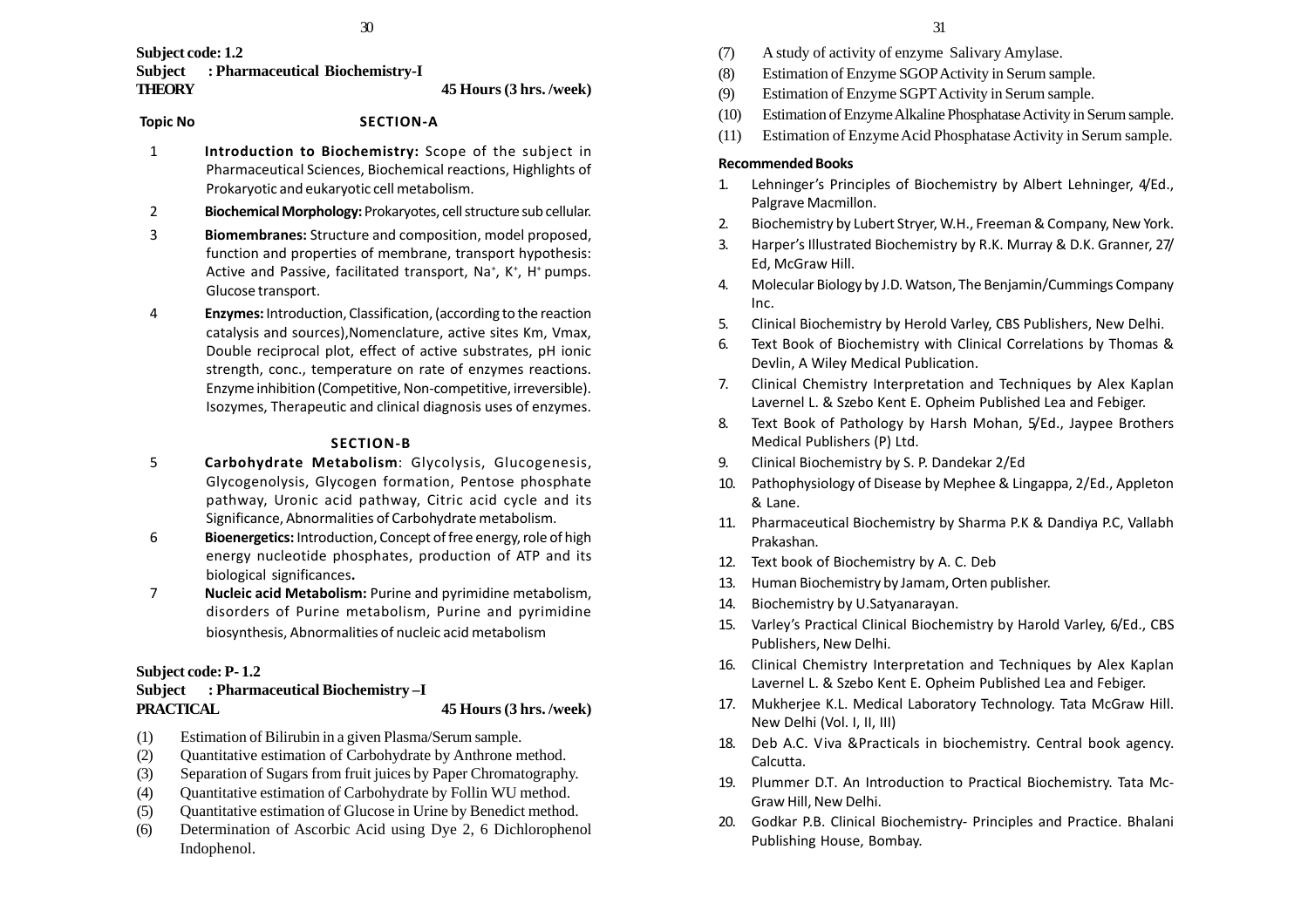32

## **Subject code: 1.3 Subject : Anatomy and Physiology-I THEORY 45 Hours (3 hrs. /week)**

#### **Topic No SECTION-A**

- 1 Basic terminologies used in anatomy and physiology
- 2 Structure of cell, its components- Their structures and functions
- 3 Elementary tissues of human body-epithelial, connective, muscular, and nervous tissues-their characteristics
- 4 Blood-composition and functions of blood, RBC, WBC, Platelets, Haemopoiesis, blood groups, mechanism of Clotting, anemia,.
- 5. Lymphatic system- Lymph (composition, functions, circulation), lymph node (structure and functions), spleen and its functions.

## **SECTION-B**

- 6 Cardiovascular system- Blood vessels-anatomy of heart, conducting system, cardiac cycle and heart sounds, blood vessels and circulation (pulmonary coronary, systemic and portal), ECG, Blood pressure (Maintenance and regulation), disorders of cardiovascular system.
- 7 Sense organs- Anatomy and physiology of ear and eye. Sense of smell and taste.
- 8 Endocrine system- Anatomy and physiology of hormones of pituitary gland, adrenal gland, thyroid gland, pancreas, gonads (testis and ovary),

## **Subject code: P-1.3**

.

## **Subject : Anatomy and Physiology-I PRACTICAL 45 Hours (3 hrs. /week)**

- 1. Brief introduction to use of Microscope.
- 2. Study of instruments used in experimental physiology.
- 3. Determination of Bleeding time of own blood
- 4. Determination of clotting time of own blood.
- 5. Determination of percentage and gram percentage of Haemoglobin of own blood.
- 6. Determination of RBC count of own blood.
- 7. Determination of total leukocytes count of own blood( TLC )
- 8. Determination of differential leukocytes count of own blood (DLC).
- 9. To study effect of osmotic pressure on human RBC.
- 10. Determination of blood groups.
- 11. Determination of Erythrocyte sedimentation rate (ESR).
- 12. Different techniques used in recording of blood pressure.
- 13. Studies of Gross Anatomy & Physiology of Various Organ Systems by Models/ Charts / Specimens:
	- •Circulatory System
	- •Lymphatic System
	- •Skeletal System
	- •Eye
	- •Ear.
- 14. Histology: Microscopic study of different types of primary tissues and organs from permanent slides.

## **Recommended Books**

- 1. Chatterjee, C.C., Human Physiology. Medical Allied Agency, Kolkata.
- 2. Chaudhari, A.R., Textbook of Practical Physiology. Paras Publishers,New Delhi.
- 3. Chaudhari, A.R., Viva in Physiology. Paras Publishers, New Delhi.
- 4. DiFiore-Mariano, S.H., Atlas of Human Histology. Lea and Febiger,Philadelphia.
- 5. Garg, K., Bahel, I. and Kaul, M., A Textbook of Histology. CBS Publishers and Distributors,New Delhi.
- 6. Goyal, R.K., Patel, N.M. and Shah, S.A., Practical Anatomy, Physiology and Biochemistry. B. S. Shah Prakashan, Ahmedabad.
- 7. Ranade, V.G., Joshi, P.N. and Pradhan, S., Textbook of Practical Physiology. Pune Vidyarthi Griha Prakashan, Pune.
- 8. Singh, I., BD Chaurasia's Human Anatomy. CBS Publisher and Distributors, New Delhi.
- 9. Singh, I., Textbook of Human Histology. Jaypee brothers Medical Publishers, New Delhi.
- 10. Chaudhari S K. Concise Medical Physiology. New Central Book Agency (P) Ltd., Calcutta.
- 11. Ganong, W.F., Review of Medical Physiology. Prentice-Hall International, London.
- 12. Guyton, A.C., Textbook of Medical Physiology. W. B. Saunders Co., Philadelphia, USA. Jain, A.K., Textbook of Physiology. Avichal Publishing Co., New Delhi.
- 13. Singh, I., BD Chaurasia's Human Anatomy. CBS Publisher and Distributors, New Delhi.
- 14. Tortora, G.J. and Grabowski, S.R., 2005. Principals of Anatomy and Physiology. Harper Collins College Publishers, New York.
- 15. Vander, A.J., Sherman, J.H. and Luciano, D.S., Human Physiology. McGraw-Hill Publishing Co., USA.
- 16. Wagh, A. and Grant, A., Ross and Wilson's Anatomy and Physiology in Health and Illness. Churchill-Livingstone, London.
- 17. West, J.B., Best and Taylor's Physiological Basis of Medical Practice. Williams and Wilkins, Baltimore, USA.
- 18. Warwick, R. and Williams, P., Gray's Anatomy. Longman, London.

33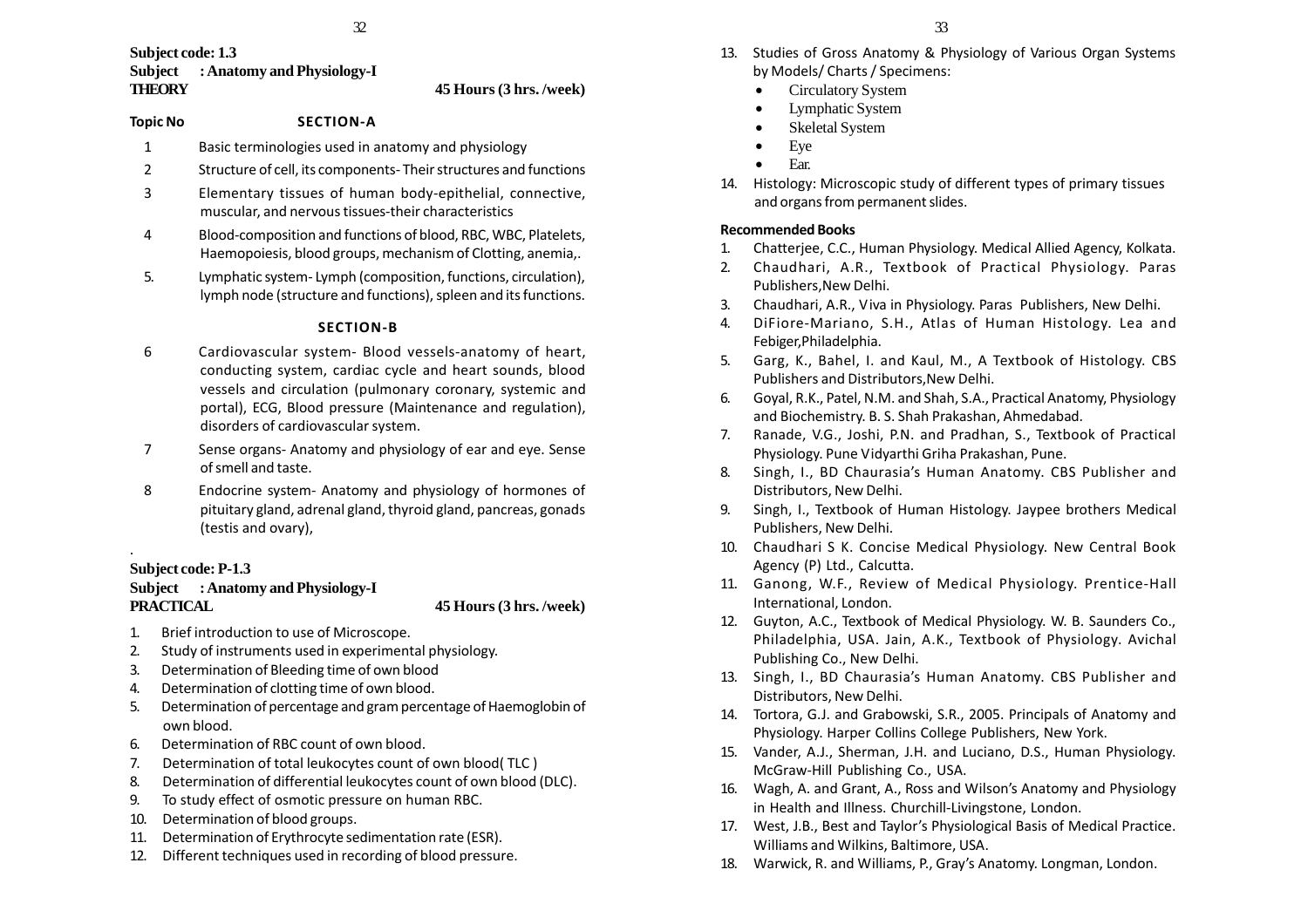## **Subject code: 1.4 Subject : Pharmacognocy-I THEORY 45 Hours (3 hrs. /week)**

## **SECTIONA**

- 1. Definition, history and scope of Pharmacognosy including indigenous system of medicine.
- 2. Source of drugs: Biological, marine, mineral and plant tissue cultures as sources of drugs.
- 3. Plant taxonomy: Various systems of classification of drugs and natural origin.
- 4. Plant cell and its structure, Study of plant tissues: parenchyma, collenchyma, sclerenchyma, xylem and phloem. Morphology and Histology of root, stem, bark, wood, leaf. flower, fruit and seed.
- 5. Botanical sources, Names and skeletal structure of chemical constituents and pharmacological actions of Ayurvedic drugs- Amla, Bheda, Kantkari, Gokhru, Nirgudi, Palash, Nagarmotha, Aswagandha, Ashoka, Bramhi, Neem, Haldi, Pipli, Kumari, Shatavari, Tulsi, Bhuiamla, Shankhapuspi, Hirda, Adulsa, Guggul, kalmegh.

## **SECTION B**

- 6. Microscopy and Micrometry: Use of camera lucida, stage micrometer, Eyepiece micrometer, methods and significant evaluation of Leaf Constants: stomatal number, stomatal index, vein-islet number and vein termination number, palisade ratio, ca-oxalate crystals, starch grains, trichomes, Lycopodium spore method.
- 7. Detailed study of Cultivation, collection, processing and storage of crude drugs: Detailed study of methods of cultivation, Merits and demerits of cultivation. Exogenous and endogenous factors affecting cultivation, quality of crude drugs & Collection and processing (Garbling, drying, preservation & storage, sterilization & preparation for market).
- 8. Brief outline of occurrence, distribution, outline of isolation, identification tests, therapeutic effects and pharmaceutical application of Carbohydrates, lipids, proteins, alkaloids, terpenoids, glycosides, volatile oils, tannins and resins.
- 9. Systemic pharmacognostic study of the following crude drugs-Carbohydrates: Agar, Isapgulah, Guar gum, Alginate, Honey, Pectin and Starch.

Lipids: Castor oil, Coca butter, Olive oil, Shark liver oil, wool fat, Spermaceti, Chaulmoogra oil, Neem oil.

- Tannins: Gambier, Black cathechu, Myrobalan
- Proteins: Gelatin, Spiruluna, Collagen and its products.
- Resins: Podophyllum, Cannabis, Balsam of tolu, Turmeric, ginger asafetida, Capsicum

## **Subject code: 1.4 Subject : Pharmacognocy-I PRACTICAL 45 Hours (3 hrs. /week)**

- 1. To study the compound microscope.
- 2. To understand the techniques of section cutting, staining, mounting and microchemical reagent.
- 3. To study the morphological characteristics of Carminatives (Ajowan, Blackpepper, Cardamom and Nutmeg) and Laxative (Isapghula and Rhubarb)
- 4. To study the morphological characteristics of drugs acting on central nervous system (Aconite, Aswagandha, Ephedra) and Antitussive (Tulsi and Vasaka)
- 5. To study the morphological characteristics of Antitumor (Vinca, Colchicum), Antihypertensive (Rauwolfia) and Diuretic (Gokhru), Antiseptic (Curcuma, Neem), Vitamin (Amla).
- 6. To study morphological characters of flavorings agents and fibres.
- 7. To study the morphological characteristics of Garlic, Liquorice, Shankapuspi, Shatawari,Behara, Hirda.
- 8. To study the morphological and microscopical characteristics of Cinchona bark
- 9. To study the morphological and microscopical characteristics of Cinnamon bark
- 10. To study the morphological and microscopical characteristics of Cassia bark
- 11. To study the morphological and microscopical characteristics of Ephedra stem
- 12. To study the morphological and microscopical characteristics of Rauwolfia root
- 13. To study the morphological and microscopical characteristics of Clove buds
- 14. To study the morphological and microscopical characteristics of Fennel fruit
- 15. To study the morphological and microscopical characteristics of Coriander fruit
- 16. Determinations of leaf constants.

## **Book recommended**

- 1. Kokate C. K. Purohit A. P. and Gokhale S. B. , Pharmacognosy (degree) Nirali Prakashan
- 2. Kokate C. K. Practical Pharmacognosy, Vallabh Prakashan, Delhi.
- 3. Atal C. K. and Kapur B. M. Cultivation and utilization of Medicinal plants, RRL, Jammu.
- 4. Brain K. R. and Turner T. D., The practical Evaluation of phytopharmaceuticals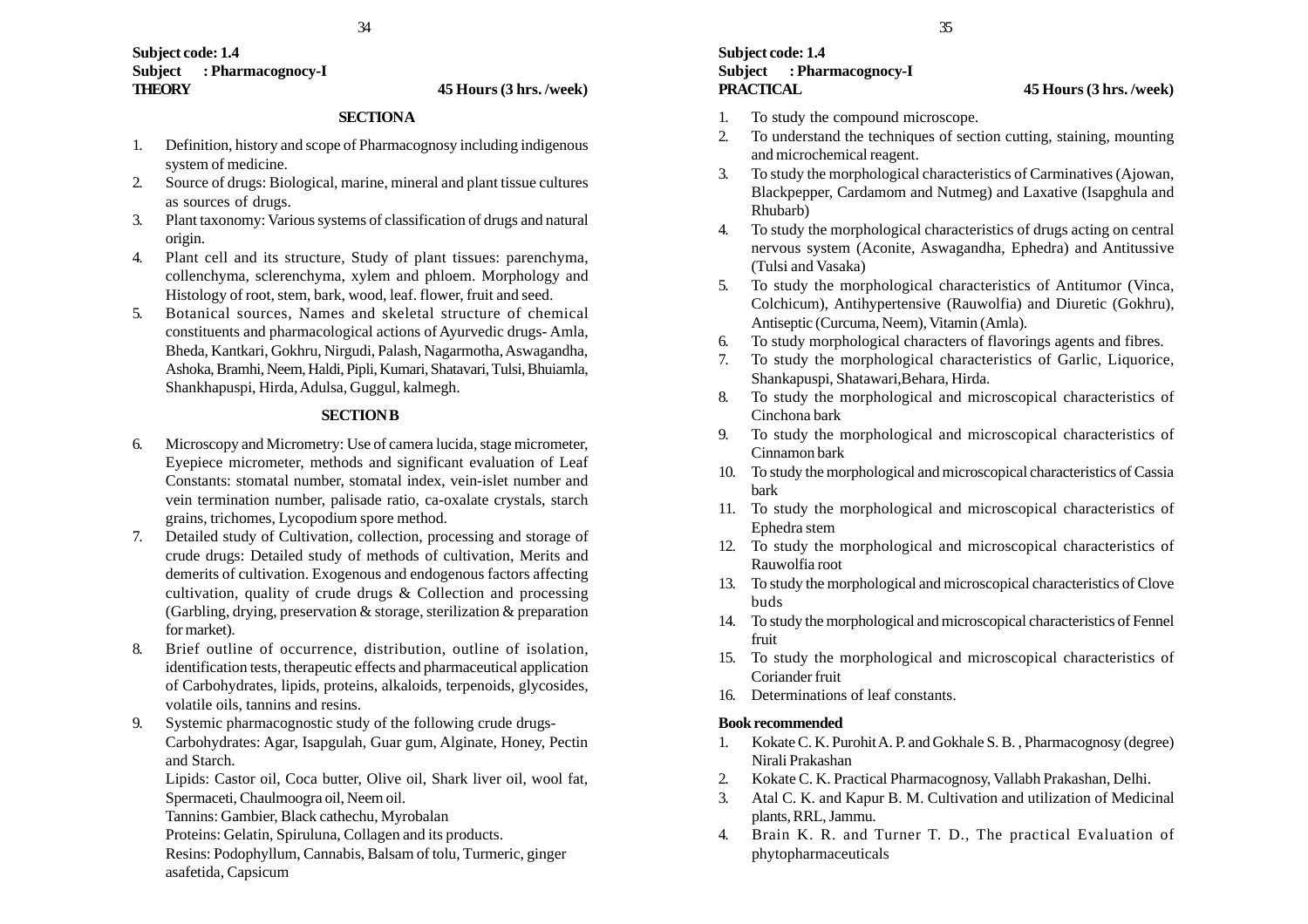- 5. Khandelwal KR, Practical Pharmacognosy, Nirali Prakashan Pune.
- 6. Chandha K.L. and Gupta R. Advances in Horticulture Vol II- medicinal and aromatic plants,
- 7. Chopra R. N., Nayar S. L. and Chopra I. C., Glossary of Indian Medicinal plants CSIR, New Delhi.
- 8. Fahn A, Plant anatomy, 3rd Ed. Pergamon press, Oxford.
- 9. Iyengar M.A., Study of Crude Drugs, Manipal Power Press, Manipal.
- 10. Iyengar M.A. , Pharmacognosy Lab Manual. Manipal Power Press, Manipal.
- 11. Medicinal Plants of India, Zafar R., C.B.S. Publisher, New Delhi.
- 12. Swain T., Chemical Plant Taxonomy, Academic Press London.
- 13. Swain T., Comparative Phytochemistry, Academic Press London.
- 14. The Wealth of India, Raw Marerials (All Volumes), Council of Scientific and Industrial Research,
- 15. Trease, G.E. and Evans, W.C. Pharmacognosy, 12th Edition, Bailliere Tindall, Eastbourne, U.K.
- 16. Wallis, T.E. Analytical Microscopy, J.A. Churchill Limited, London.
- 17. Wallis, T.E. Textbook of Pharmacognosy, J.A. Churchill Limited, London.
- 18. Whistler R.L., Industrial Gums, Polysaccharides and their derivatives, 2nd Edition,Academic Press,
- 19. Tyler, V.E., Brady, R., Pharmacognosy
- 20. Wagner, S.B., Zgainsky, Plant drug Analysis.
- 21. A.C.Dutta, A Class Book of Botany.
- 22. V.D.Rangari, Pharmacognosy and Phytochemistry, Volume I & II

## **Subject code: T-1.5**

**Subject : Pharmaceutical Engineering-I THEORY 45 Hours (3 hrs. /week)**

## **SECTION-A**

**1. Flow of fluids:**

Introduction, Manometers, Reynolds Number, Viscosity, its units and measurements, Bernoulli's theorem, fluid head, friction loss, enlargement and contraction losses. Flow meters.

## **2. Transportation of fluid:**

**Measurement of fluid flow:** Principle, and construction of venturimeter, orifice meter, Pitot tube, weirs, Rota meter and positive displacement meter. Current meter and disc meter.

**Flow controls:** Plug cock, globe valves, gate valves, and water hammer, unidirectional valves, automatic regulating valve.

**Pumps:** Reciprocating pumps, positive displacement pumps, rotary pumps – volute and centrifugal pumps.

**Blowers**-Compressors, evacuators

## **3. Flow of heat:**

Modes of heat transfer; heat transfer coefficient; OHTC Heat flow through a cylinder. Convection- concept of film overall coefficient Surface co-efficient; boiling liquids, condensing vapors. Black body, heaters, heat interchanges, heat insulation.

## **4. Corrosion :**

Corrosion types and its prevention.

## **SECTION -B**

## **5. Evaporation:**

Different types of evaporators, condensers, traps, Entrapment, separators, evaporator capacity, Heat and material balance, Dahring's rule, factors influencing heat transfer coefficient. Rate of scale formation. Principle and operation of a multiple effect evaporator.

## **6. Distillation :**

Vapor-liquid equilibrium, boiling point diagram, Roult's law, Henery's law, constant boiling mixture, equilibrium diagram, equilibrium distillation, differential distillation, rectification, fractionating column, heat and material balance, factors influencing plate efficiency. Application of distillation to solvent purification, mfg. of essential oils & alcohol distillation

## **7. Extraction :**

Extractors, flow sheet of extraction plant, liquid-liquid extraction, extraction towers, solid-liquid extractors, counter current multistage extractors.

### **8. Filtration :**

Theory of filtration, limitations of filters, classification of filters, different types of filtering equipment Factors affecting rate of filtration., filter aids, sterile filters. Theory, classification of centrifuges, principle**,** construction and working of the centrifuges Ex: Perforated basket centrifuge, Horizontal continuous centrifuge, super centrifuge and conical disc centrifuge.

## **Subject code: P-1.5**

## **Subject : Pharmaceutical Engineering-I PRACTICAL 45 Hours (3 hrs. /week)**

- 1. Measurement of flow of fluids and their pressure, determination of Reynold's number and calculation of Frictional losses.
- 2. Evaluation of filter media, determination of rate of filtration and Study of factors affecting filtration.
- 3. Experiments to demonstrate applications of centrifugation.
- 4**.** Thermometers and Psychrometric charts.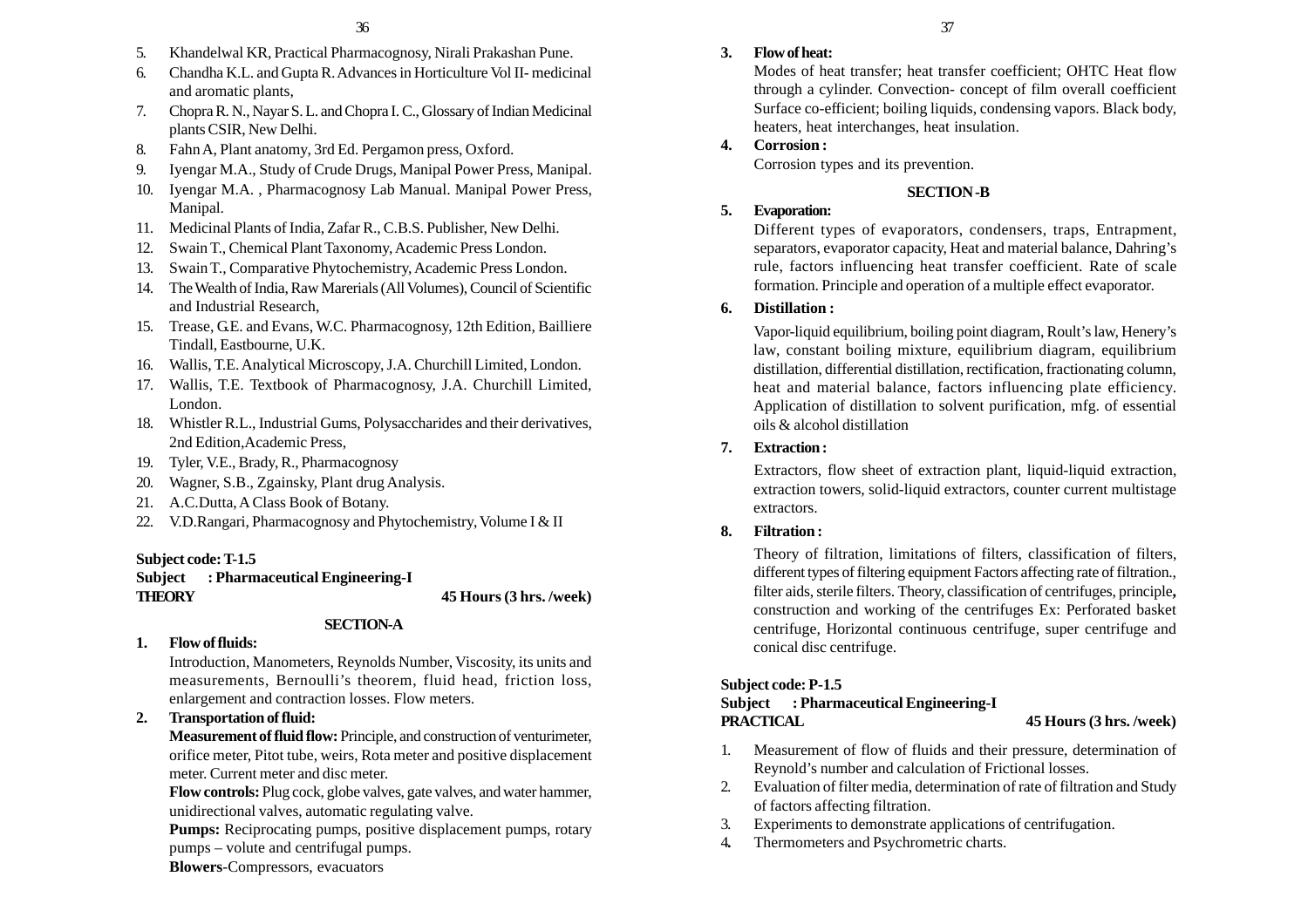## **Recommended Books :**

- 1] Introduction to chemical Engineering by Badger & Banchero.
- 2] Unit operations of Chemical Engineering McCabe & Smith.
- 3] Unit operations by Brown.
- 4] Hand book of Chemical Engineering Perry
- 5] Unit operation in Pharmacy D.Ganderton
- 6] Theory and practice of Industrial Pharmacy Leon Lachman
- 7] Tutorial Pharmacy Cooper & Gunn.

## **Syllabus Prescribed for B. Pharm. Semester –II**

## **Subject Code Subject**

| <b>Subject</b><br>Code | <b>Subject</b>                    | <b>Maximum Marks (Credits)</b> |                  | <b>Total Marks</b><br>(Credits) |
|------------------------|-----------------------------------|--------------------------------|------------------|---------------------------------|
|                        |                                   | <b>Theory</b>                  | <b>Practical</b> |                                 |
| 2.1                    | Pharmaceutics-II                  | 80(04)                         | 80(04)           | 160(08)                         |
| 2.2                    | Anatomy and<br>Physiology-II      | 80(04)                         | 80(04)           | 160(08)                         |
| 2.3                    | Pharmacognocy-II                  | 80(04)                         | 80(04)           | 160(08)                         |
| 2.4                    | Pharmaceutical<br>Engineering-II  | 80(04)                         | 80(04)           | 160(08)                         |
| 2.5                    | Pharmaceutical<br>Biochemistry-II | 80(04)                         | 80(04)           | 160(08)                         |
| 2.6                    | <b>Mathematics</b>                | 80(04)                         |                  | 80(04)                          |
|                        | Total                             |                                | 880(44)          |                                 |

**Subject code: T- 2.1 Subject : Pharmaceutics – II THEORY 45 Hours (3 hrs. /week)**

## **1. Pharmaceutical Additives**

Diluents, vehicles, bases, solvents, organoleptic additives, preservatives, antioxidants, surfactants, polymers and their applications.

**SECTION-A**

## **2. Principles and procedures of dispensing prescriptions:**

Principles involved and procedures adopted in dispensing of Liquid preparations such as mixtures, solutions, lotions, suspensions, emulsions, liniments, paints, sprays, inhalations,; semisolid preparations such as ointments, creams, pastes, jellies, suppositories; solid dosage forms such as powders, capsules, effervescent powders, tablet in triturates, lozenges and poultices.

## **SECTION-B**

## **3. Extraction and Galenicals**

Extraction processes and study of percolation and maceration and their modifications, their applications in the preparation of tinctures and extracts.

## **4. Incompatibilities**:

Definitions, study of types of incompatibilities- physical, chemical and therapeutic, inorganic incompatibilities involving metals and their salts, non-metal, acids and alkalis : Organic incompatibilities involving specific organic salts, purine bases, alkaloids, pyrrozolone derivatives, amino acids, quaternary ammonium compounds, carbohydrates.

## **Subject code: P- 2.1 Subject : Pharmaceutics – II PRACTICAL 45 Hours (3 hrs. /week)**

- 1) Preparation of following classes of products involving the use of calculations in metrology (at least three products from each category wherever applicable): Liniments, suppositories, tablets, powders and capsules, mixtures, solutions, emulsions, creams, ointments, pastes, jellies, lozenges, lotions, inhalations and paints.etc.
- 2) Identification of various types of incompatibilities in prescriptions. Correction and dispensing of such prescriptions.
- 3) Preparation of selected Pharmacopoeial preparations under the category of infusions, tinctures and extracts.

## **BOOKS RECOMMENDED:**

- 1) Pharmaceutical dosage and drug delivery systems- Ansel-Popovich and Allen (Williams & Wilkins).
- 2) Cooper and Gunn's Dispensing for Pharmaceutical Students, CBS publishers, Delhi.
- 3) Carter S.J., Cooper and Gunn's Tutorial Pharmacy CBS Publishers, Delhi.
- 4) Lachman-Liberman and Kanig Industrial Pharmacy (Leci Febiger).
- 5) Remington : The Science and practice of Pharmacy Alfonso and Gennaro (Mack Publishing Co.)
- 6) Bentley's T.B. of Pharmaceutics Rawlins (ELBS)
- 7) Dispensing of medications, by Hooper (Mack Publishing).
- 8) Aulton M.E., Pharmaceutics The Science of Dosage form Design, ELBS/Churchill Livingstone.
- 9) Sagarin & Balsam M.S., Cosmetic Science and Technology, Vol-1-3. 2nd ed. John Wiley sons, NY.
- 10) Stoklosa MJ, Pharmaceutical calculation, Lea and Febiger, Philadelphia.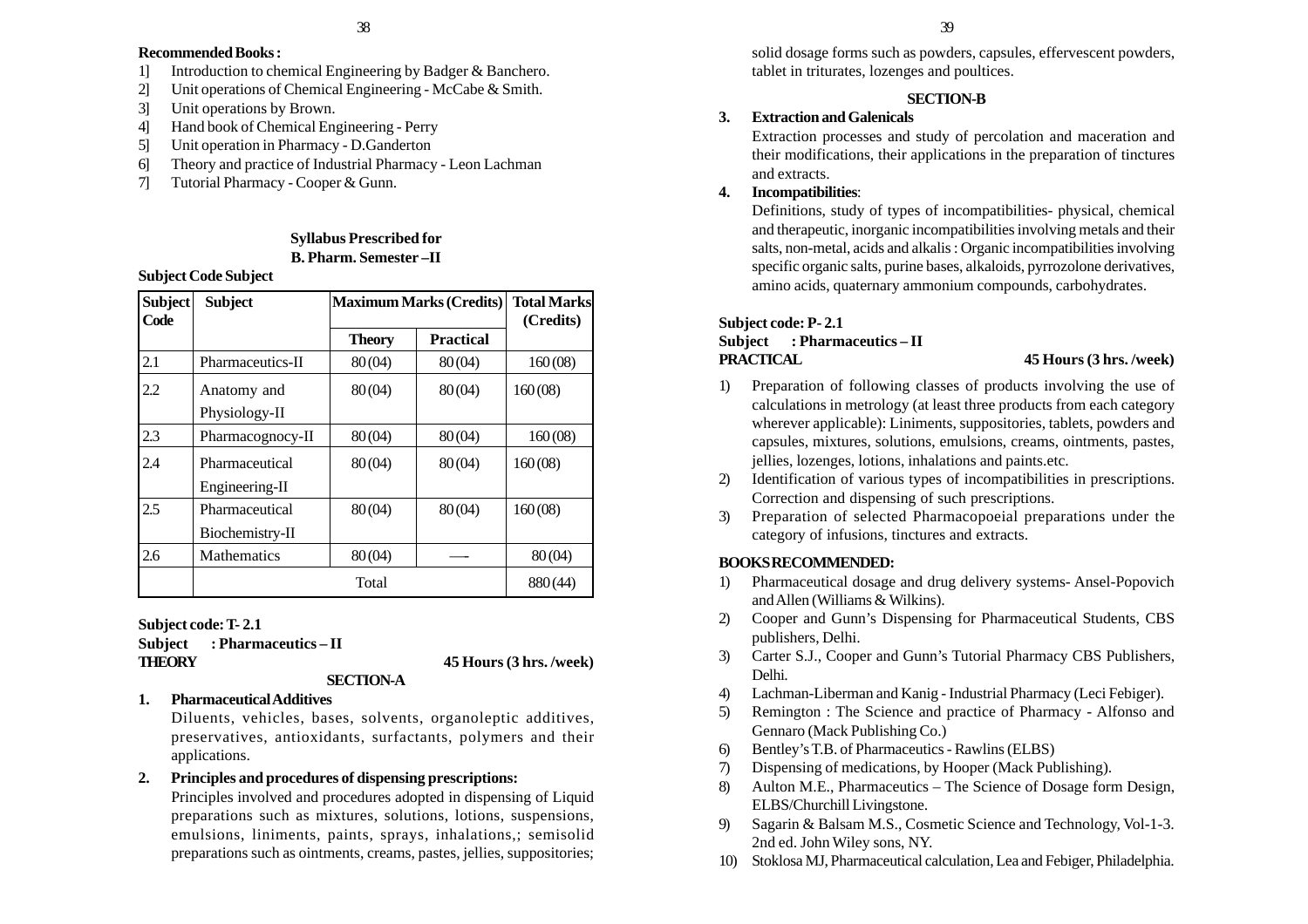- 11) Thomssen S.G., Modern Cosmetics, Universal Publishing Corporation, Bombay.
- 12) Harry's Cosmeticology.

## **Subject code: T- 2.2**

## **Subject : Anatomy and Physiology – II THEORY 45 Hours (3 hrs. /week)**

### **Section-A**

- 1 Respiratory system- Anatomy of respiratory organs and their functions, mechanism and regulation of respiration, physiology of respiration, respiratory volumes, methods of artificial respiration,
- 2 Digestive system- Anatomy and physiology of organs of digestive system, secretions and functions of (salivary glands, stomach, liver, pancreas, small intestine, large intestine) chemical digestion of food, .
- 3 Urinary system- Anatomy and physiology of parts of urinary system, structure of nephron, formation of urine, Renin-angiotensin system, Balance (acid base, electrolyte and water).
- 4 Muscular system- Characteristics and functions of muscle tissue, neuromuscular junction, physiology of muscle contraction.

### **Section-B**

- 5 Reproductive system- Anatomy and physiology of various parts of male and female reproductive systems, physiology of menstruation, spermatogenesis and oogenesis.
- 6 Nervous system- Classification of nervous system, Anatomy and physiology of parts of brain (cerebellum, pons, medulla oblongata, thalamus, hypothalamus, and functional areas of cerebrum), extra pyramidal system, limbic system, Spinal cord (Structure and reflexes), cranial nerves (Names and functions), Autonomous nervous system (sympathetic and parasympathetic), fundamentals of neurotransmitters, process of neuroconduction and neurotransmission.
- 7 Integumentary system: Structure and functions of skin, thermoregulation.

## **Subject code: P- 2.2**

## **Subject : Anatomy and Physiology – II PRACTICAL 45 Hours (3 hrs. /week)**

- 1. Recording of body temperature.
- 2. Recording of breathing rate.
- 3. Recording of Electrocardiogram.
- 4. Study of anatomy and physiology of human skeleton
- 5. Study of appendicular skeleton.
- 6. Study of axial skeleton.
- 7. Study of joints.
- 8. Study of First Aid Measures
- 9. Study of Gross Anatomy & Physiology of Various Organ Systems by Models / Charts / Specimens:
	- •General Viscera
	- •Digestive System
	- •Respiratory System
	- •Urinary System
	- •Reproductive System
	- •Central nervous system
	- $\bullet$ Muscular system
- 10. Study of different family planning devices.
- 11. Investigational procedure.
- 12. Urine Analysis for normal and abnormal urine pH, sugars, proteins, urea, creatinine etc.
- 13. Histology: microscopic study of different types of primary tissues and organs from permanent slides.

## **Subject code: T- 2.3**

# **Subject : Pharmacognocy – II**

## **THEORY 45 Hours (3 hrs. /week)**

## **SECTIONA**

- 1. Plant taxonomy: systemic study of some angiosperms with special reference to medicinally important plants of: Apocynaccae, Solanaccae, Rutaccae, Umbelliferae, leguminosae, Rubiaccae. Lilliaccae, Graminae, Labiatae.
- 2. Genetic manipulation, Polypoloidy, mutation and hybridization with reference to medicinal plants.
- 3. Occurrence, distribution, organoleptic evaluation, chemical constituents including tests wherever applicable and therapeutic efficacy of following categories of drugs.
	- a. Laxatives- Aloes, Rhubarb, Castor oil, Ispaghula, Senna.
	- b. Cardiotonics- Digitalis, Arjuna.
	- c. Carminatives & G.I. regulators- Umbelliferous fruits, Coriander, Fennel, Ajowan, Cardamom, Ginger, Black pepper , Asafoetida, Nutmeg, Cinnamon, Clove.
	- d. Astringents- Catecheu.
	- e. Drugs acting on nervous system- Hyoscyamus, Belladonna, Aconite, Ashwagandha, Ephedra, Opium, Cannabis, Nux vominca.
	- f. Antihypertensive- Rauwolfia.
	- g. Antitussives- Vasaka, Tolu balsam, Tulsi.
	- h. Antirheumatics- Guggal, Colchicum.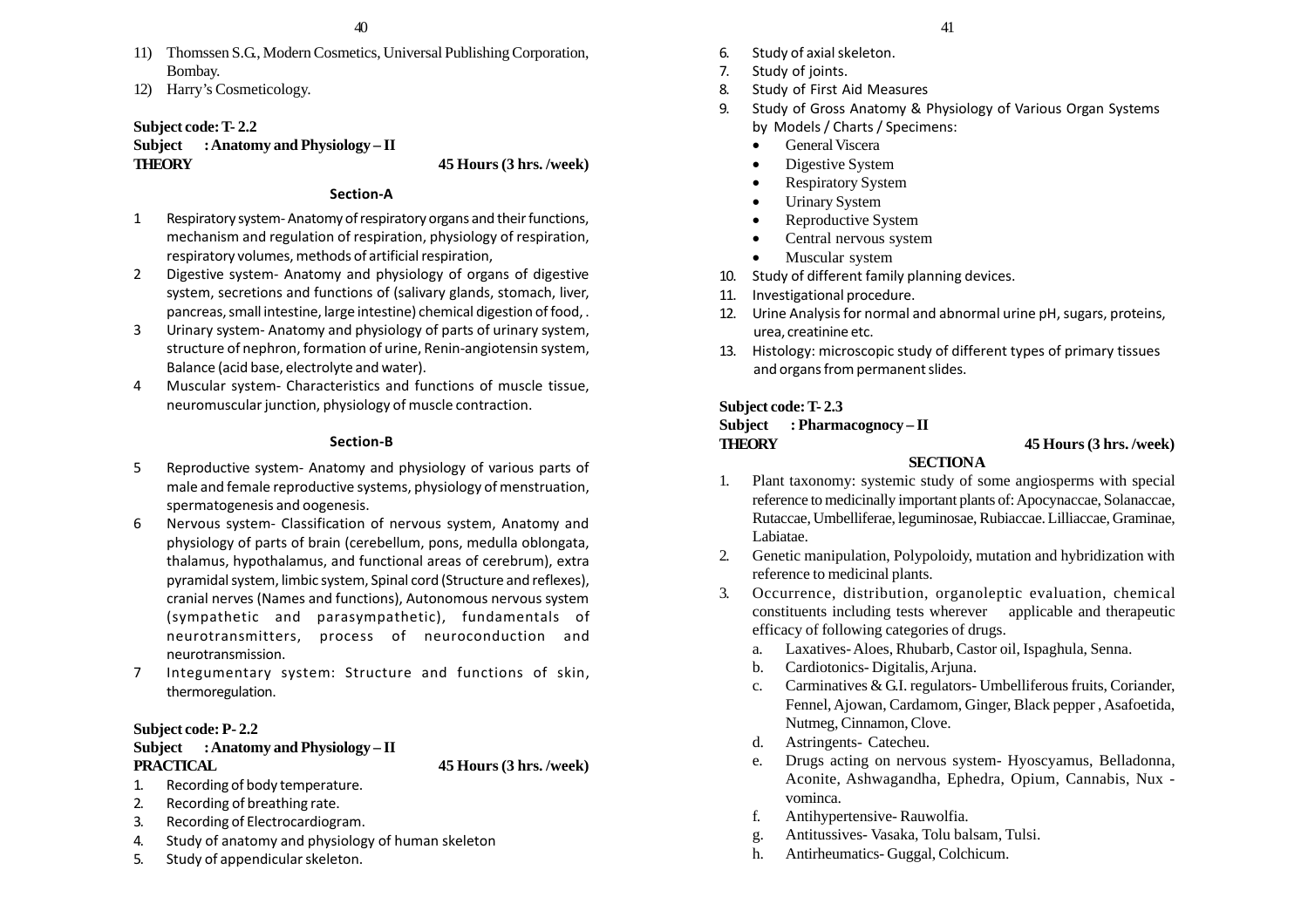- i. Antitumour- Vinca.
- j. Antileprotics- Chaulmoogra oil.
- k. Antidiabetics- Pterocarpus, Gymnema sylvestro.
- l. Diuretics- Gokhru, Punarnava.
- m. Antidysenterics- Ipecacuanha.
- n. Antiseptics and disinfectants- Benzoin, Myrrh, Neem, Curcuma.
- o. Antimalarials- Cinchona.
- p. Oxytocics- Ergot.
- q. Vitamins- Shark liver oil and Amla.
- r. Enzymes- Papaya, Diastase, Yeast.
- s. Perfumes and flavoring agents- peppermint oil, Lemon oil, Orange oil, lemon grass oil, sandal wood.

## **SECTION B**

- **4. Pharmaceutical aids**-Honey, Arachis oil, starch, pectin, olive oil. Lanolin, Beeswax, Acacia, Tragacanth, sodium Alginate, Agar, Guar gum, Gelatin, Starches and products of Mineral origin.
- **5. Collection and preparation** of crude drugs for the market as exemplified by Ergot, opium, Rauwalfia, Digitalis, senna, Cinchona, Aswagandha.
- **6. Study of source, preparation and identification** of fibers used in sutures and surgical dressings-cotton, silk, wool and regenerated fibers.
- **7.** Adulteration and drug evaluation: Definition, Types, determination of adulterants by Organoleptic, Microscopic, Physical, Chemical and Biological methods of evaluation.
- **8.** Pest Management and Natural pesticides.

## **Subject code: P- 2.3**

## **Subject : Pharmacognosy – II**

**PRACTICAL 45 Hours (3 hrs. /week)**

- 1. To study the morphological and microscopical characteristics of Datura leaf
- 2. To study the morphological and microscopical characteristics of Senna leaf.
- 3. To study the morphological and microscopical characteristics of Ginger rhizome
- 4. To study the morphological and microscopical characteristics of Ipecacuanha root
- 5. To study the morphological and microscopical characteristics of Nuxvomica seed.
- 6. To identify unknown organized drug with the help of physical and chemical tests – Senna, Starch, Turmeric, Cinchona, Ephedra, Ashoka.
- 7. To identify unknown unorganized drug with the help of physical and chemical tests – Acacia, agar, Honey, Tragacanth, Gelatin, pale and black Catechu, Kaolin, Bees wax.
- 8. To determine the stomatal Index of senna leaf of Vinca leaf
- 9. To determine vein islet and vein termination and palisade ratio
- 10. To determine total ash value of given sample of crude drug.
- 11. To determine extractive value of given sample of crude drug.
- 12. To determine the swelling index in given sample of crude drug.
- 13. To determine the crude fiber in given sample of crude drug.
- 14. To determine the moisture content in given sample of crude drug.
- 15. To determine the extractive values of given sample of crude drugs.

## **Books Recommended**

- 1. Kokate C. K. Purohit A. P. and Gokhale S. B. , Pharmacognosy (degree) Nirali Prakashan
- 2. Kokate C. K. Practical Pharmacognosy, Vallabh Prakashan, Delhi.
- 3. Atal C. K. and Kapur B. M. Cultivation and utilization of Medicinal plants, RRL, Jammu.
- 4. Brain K. R. and Turner T. D., The practical Evaluation of phytopharmaceuticals
- 5. Khandelwal KR, Practical Pharmacognosy, Nirali Prakashan Pune.
- 6. Chandha K.L. and Gupta R. Advances in Horticulture Vol II- medicinal and aromatic plants,
- 7. Chopra R. N., Nayar S. L. and Chopra I. C., Glossary of Indian Medicinal plants CSIR, New Delhi.
- 8. Fahn A, Plant anatomy, 3rd Ed. Pergamon press, Oxford.
- 9. Iyengar M.A., Study of Crude Drugs, Manipal Power Press, Manipal.
- 10. Iyengar M.A. , Pharmacognosy Lab Manual. Manipal Power Press, Manipal.
- 11. Medicinal Plants of India, Zafar R., C.B.S. Publisher, New Delhi.
- 12. Swain T., Chemical Plant Taxonomy, Academic Press London.
- 13. Swain T., Comparative Phytochemistry, Academic Press London.
- 14. The Wealth of India, Raw Marerials (All Volumes), Council of Scientific and Industrial Research,
- 15. Trease, G.E. and Evans, W.C. Pharmacognosy, 12th Edition, Bailliere Tindall, Eastbourne, U.K.
- 16. Wallis, T.E. Analytical Microscopy, J.A. Churchill Limited, London.
- 17. Wallis, T.E. Textbook of Pharmacognosy, J.A. Churchill Limited, London.
- 18. Whistler R.L., Industrial Gums, Polysaccharides and their derivatives, 2nd Edition, Academic Press,
- 19. Tyler, V.E., Brady, R., Pharmacognosy
- 20. Wagner, S.B., Zgainsky, Plant drug Analysis.
- 21. A.C.Dutta, A Class Book of Botany.
- 22. V.D.Rangari, Pharmacognosy and Phytochemistry, Volume I & II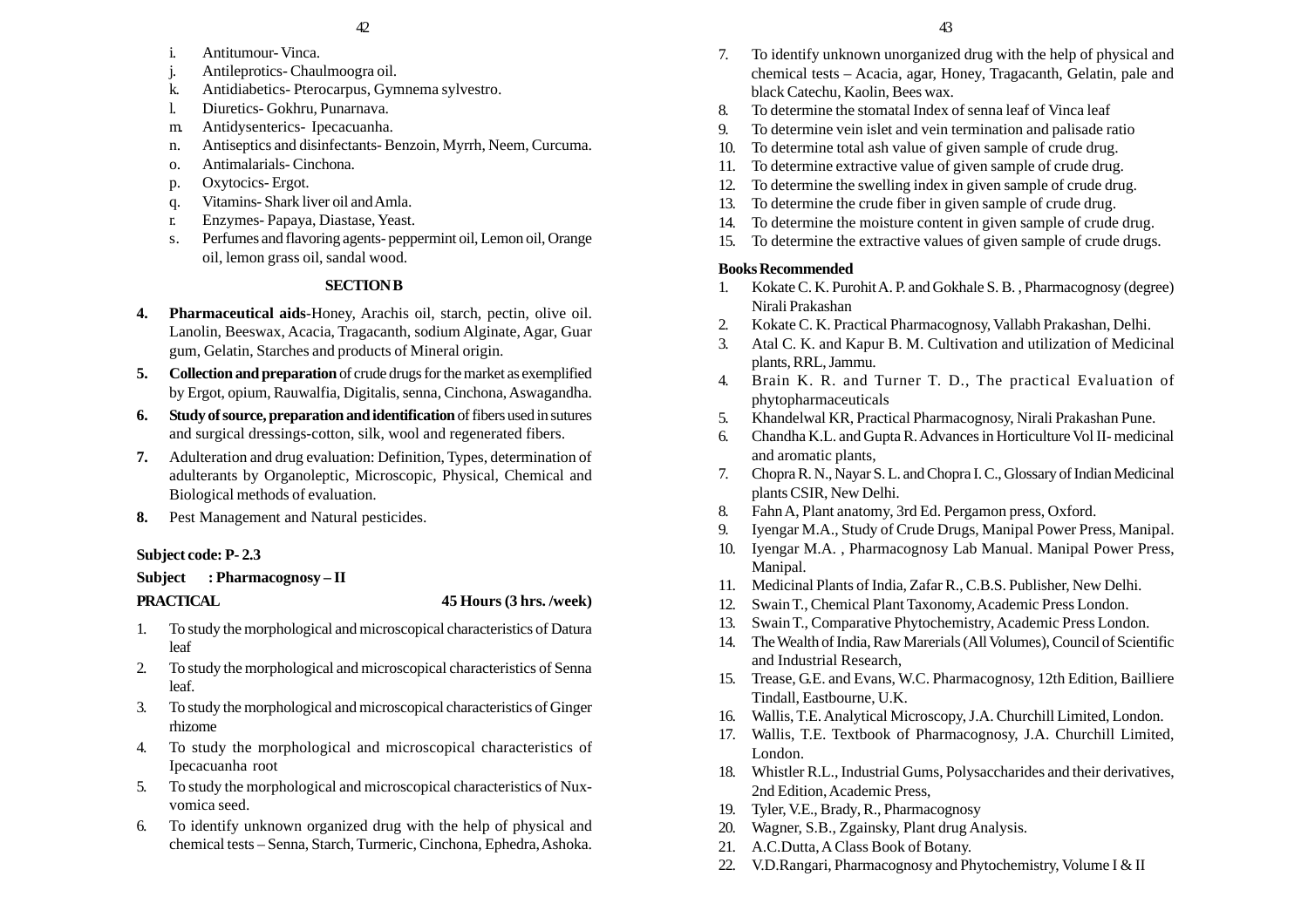## **Subject code: T- 2.4 Subject : Pharmaceutical Engineering – II THEORY 45 Hours (3 hrs. /week)**

## **SECTION-A**

- **1. Mixing :** Theory of mixing of liquids with liquids, gas with liquids, solids with solids, types of mixing.
- **2. Crystallization :** Crystal forms and habits, solubility curves, supersaturation, nucleation, growth, yield and purity -Mier's theorycrystallizers and its limitations, nucleation mechanisms, crystal rowth, study of various types of crystallizer, tanks, agitated batch, Swenson Walker, single vacuum, circulating magma and crystal crystallizer, caking of crystals and its prevention.
- **3. Size reduction :** Definition, objectives of size reduction, factors affecting size reduction, laws governing energy and power requirements of mills including ball mill, hammer mill, fluid energy mill etc
- **4. Size separation:** Screen, standards of screen, screen analysis, types of screening equipment. Size separation by setting, classification and sedimentation.

## **SECTION-B**

- **5. Conveying:** Conveyors, belt & parametric elevation.
- **6. Drying :**Theory of drying principles, equilibrium moisture content, rate of drying; classification of dryers - drum dryer, spray dryer; drying of solids - convection type, tray dryer, tunnel dryer, rotary dryer, fluidized bed dryer, vacuum dryer, oven dryer, freeze dryer, radiant heat dryers, Freeze Dryer. Uses of dryers in pharmacy.
- **7. Humidity:** Basic concepts and definition, wet bulb and adiabatic saturation temperatures, Psychrometric chart and measurement of humidity, application of humidity measurement in pharmacy, equipments for dehumidification operations. Dehumidification application and equipment. Refrigeration and air conditioning.
- **8. Safety Hazards:** Classification mechanical, fire, chemical & occupational, their types & prevention, fire & explosion - Chemistry of fire, classification of fire, method of extinguishing accidents - unsafe actions, unsafe conditions, financial losses, costs prevention. Accidents safety training & education.

## **Subject code: P- 2.4**

## **Subject : Pharmaceutical Engineering – II PRACTICAL 45 Hours (3 hrs. /week)**

- 1. Determination of humidity-use of Dry Bulb and Wet Bulb.
- 2. Elementary Knowledge of Engineering Drawing-Concept of orthographic and isometric views of elevation and third angle projection. Notation and abbreviation used in engineering drawing.
- 3. Basic Engineering Drawing Practice- Bolts, nuts, rivetted fronts, screws, worm screws as per specification.
- 4. Drawing of simple pharmaceutical machinery parts.

### **Recommended Books :**

- 1] Introduction to chemical Engineering by Badger & Banchero.
- 2] Unit operations of Chemical Engineering McCabe & Smith.
- 3] Unit operations by Brown.
- 4] Hand book of Chemical Engineering Perry
- 5] Unit operation in Pharmacy D.Ganderton
- 6] Theory and practice of Industrial Pharmacy Leon Lachman
- 7] Tutorial Pharmacy Cooper & Gunn.
- 8] N.D.Bhatt: Elementary Engineering Drawing.

## **Subject code: T- 2.5**

## **Subject : Pharmaceutical Biochemistry –II THEORY 45 Hours (3 hrs. /week)**

## **SECTION-A**

- 1. **Lipid Metabolism**: Oxidation of fatty acids (Beta, Alpha), ketone bodies and their significance, biosynthesis of saturated and unsaturated fatty acids, Phospholipids, Sphingolipids, control of lipid metabolism, Essential fatty acids, biosynthesis of Eicosanoids (prostaglandins, Prostacyclines, thromboxanes and Leukotrienes), Abnormalities of lipid metabolism.
- 2 **Metabolism of ammonia and nitrogen containing monomer**: Nitrogen balance, Biosynthesis and catabolism of amino acids, Assimilation of ammonia, Urea cycle, Metabolic disorders of urea cycle, Metabolism of sulphur containing amino acids, Porphyrins biosynthesis, formation of bile pigments, Porphyrias, hyperbilirubenemia.
- 3 **Nutrition:** Concept of balanced diet, principle nutrients, nutritional diseases, role of crude fiber, Energy metabolism: BMR.

## **SECTION-B**

- 4 **Vitamins:** Introduction, vitamins as co-enzymes and their biological role, Metal as co-enzymes.
- 5 **Acid-base balance and mineral metabolism**: Concept of body fluids, regulation of electrolyte, acid-base balance. Mineral metabolism of calcium, iron and iodine.
- 6 Biological oxidation and its biochemical importance. Nitrogen and sulphur cycle
- 7 **Biosignaling:** Applications, Methods, Scope.
- 8 Enborn error of Metabolism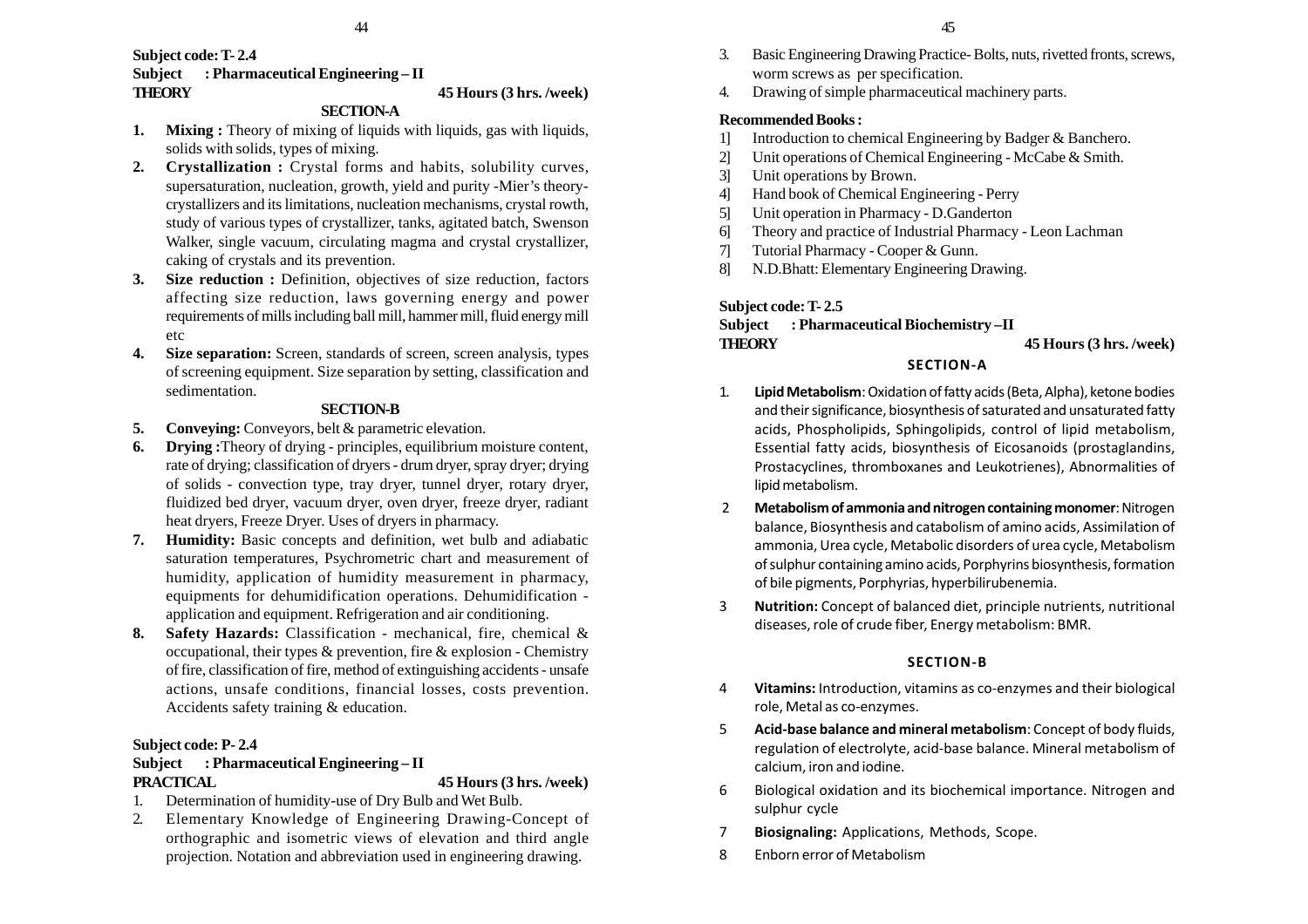### **Subject code: P- 2.5 Subject : Pharmaceutical Biochemistry –II**

## **PRACTICAL 45 Hours (3 hrs. /week)**

- (1) Preparation of Citrate, Carbonate, Phosphate Buffers.
- (2) Isolation of Casein from Milk.
- (3) Estimation of Urea from Serum sample.
- (4) Estimation of Uric Acid from Serum.
- (5) Estimation of Creatinine from Serum.
- (6) Estimation of Triglyceride in a Given Plasma/Serum sample.
- (7) Estimation of LDL in a Given Plasma/Serum sample.
- (8) Estimation of HDL in a Given Plasma/Serum sample.
- (9) Seperation of Amino Acid by Paper Chromatography.
- (10) Estimation of Total Proteins in a Given Plasma/Serum sample.
- (11) Estimation of Total Albumin in a Given Plasma/Serum sample.

## **Recommended Books**

- 1. Lehninger's Principles of Biochemistry by Albert Lehninger, 4/Ed., Palgrave Macmillon.
- 2. Biochemistry by Lubert Stryer, W.H., Freeman & Company, New York.
- 3. Harper's Illustrated Biochemistry by R.K. Murray & D.K. Granner, 27/ Ed, McGraw Hill.
- 4. Molecular Biology by J.D. Watson, The Benjamin/Cummings Company Inc.
- 5. Clinical Biochemistry by Herold Varley, CBS Publishers, New Delhi.
- 6. Text Book of Biochemistry with Clinical Correlations by Thomas & Devlin, A Wiley Medical Publication.
- 7. Clinical Chemistry Interpretation and Techniques by Alex Kaplan Lavernel L. & Szebo Kent E. Opheim Published Lea and Febiger.
- 8. Text Book of Pathology by Harsh Mohan, 5/Ed., Jaypee Brothers Medical Publishers (P) Ltd.
- 9. Clinical Biochemistry by S. P. Dandekar 2/Ed
- 10. Pathophysiology of Disease by Mephee & Lingappa, 2/Ed., Appleton & Lane.
- 11. Pharmaceutical Biochemistry by Sharma P.K & Dandiya P.C, Vallabh Prakashan.
- 12. Text book of Biochemistry by A. C. Deb
- 13. Human Biochemistry by Jamam, Orten publisher.
- 14. Biochemistry by U.Satyanarayan.
- 15. Varley's Practical Clinical Biochemistry by Harold Varley, 6/Ed., CBS Publishers, New Delhi.
- 16. Clinical Chemistry Interpretation and Techniques by Alex Kaplan Lavernel L. & Szebo Kent E. Opheim Published Lea and Febiger.
- 17. Mukherjee K.L. Medical Laboratory Technology. Tata McGraw Hill. New Delhi (Vol. I, II, III)
- 18. Deb A.C. Viva &Practicals in biochemistry. Central book agency. Calcutta.
- 19. Plummer D.T. An Introduction to Practical Biochemistry. Tata Mc-Graw Hill, New Delhi.
- 20. Godkar P.B. Clinical Biochemistry- Principles and Practice. Bhalani Publishing House, Bombay.

# **Subject code: T- 2.6 Subject : Mathematics**

**THEORY 45 Hours (3 hrs. /week)**

## **SECTION-A**

- **1. Trigonometry:** Measurement of angles Degree and Radian, Different types of functions, Inverse functions, graphs of various function, Addition Formula & factor formula of functions.
- **2. Limit & Continuity:** Definition, Right Hand & Left Hand Limits, Nonexistence of limits Working Rules of limit, Evaluation of limits of simple and trigonometric functions, A brief about continuity.
- **3. Differentiation:** Definition of a derivative, working rules, Derivatives of special functions, chain rule, second order derivatives, Applications of derivative: Rate of change, Tangent to a curve, Maxima & Minima and Examples.
- **4. Integration:** Definition of integral, Integration of special functions, Methods of Integration: Integration by substitution, Integration by parts, Integration by using partial fractions, Definite integrals, Examples. Evaluation of area, and volume, in simple cases.

## **SECTION-B**

- **5. Probability:** Definition, Theorems of probability & Examples.
- **6. Differential equation:** Formation and Derivation, order and degree, first order and degree, linear equations with constant co-eficience, homogeneous linear equation (first method of solution only), Simultaneous differential equations which are linear and of first order.
- **7. Statistics:** Definition of statistics, random and non-random sampling methods, calculation of mean, mode, median, standard deviation, standard error estimates. Coefficient of variation and regression analysis, method of least squares.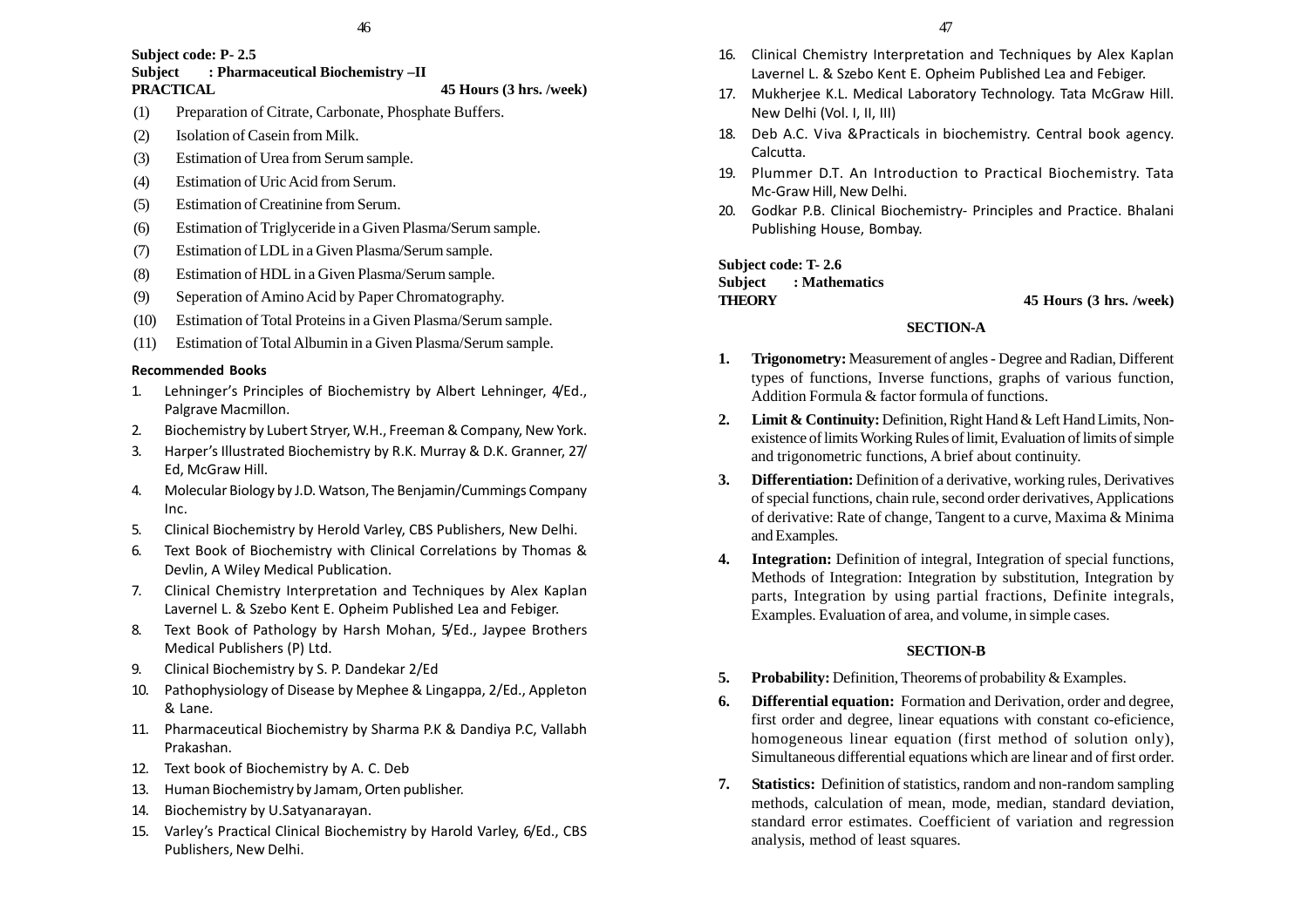## **Books Recommended:**

- 1. Differential Calculus by Shanti Narayan
- 2. Integral calculus by Shanti Narayan
- 3. A textbook of Engineering Mathematis -by B.M. Patel
- 4. Advanced Calculus by Murry R.Spiegel
- 5. Mathematics for pharmacy students (Volume–I) by Dr. K.N.Gujar & Prof.Ashok Bhavale
- 6. Calculus by Frank Ayres Jr.-& Elliott Mandelson.
- 7. Frank Mathematics for B.Pharm by G.D.Dhall, S.N.Chhibber, Hari Om Trivedi

\*\*\*\*\*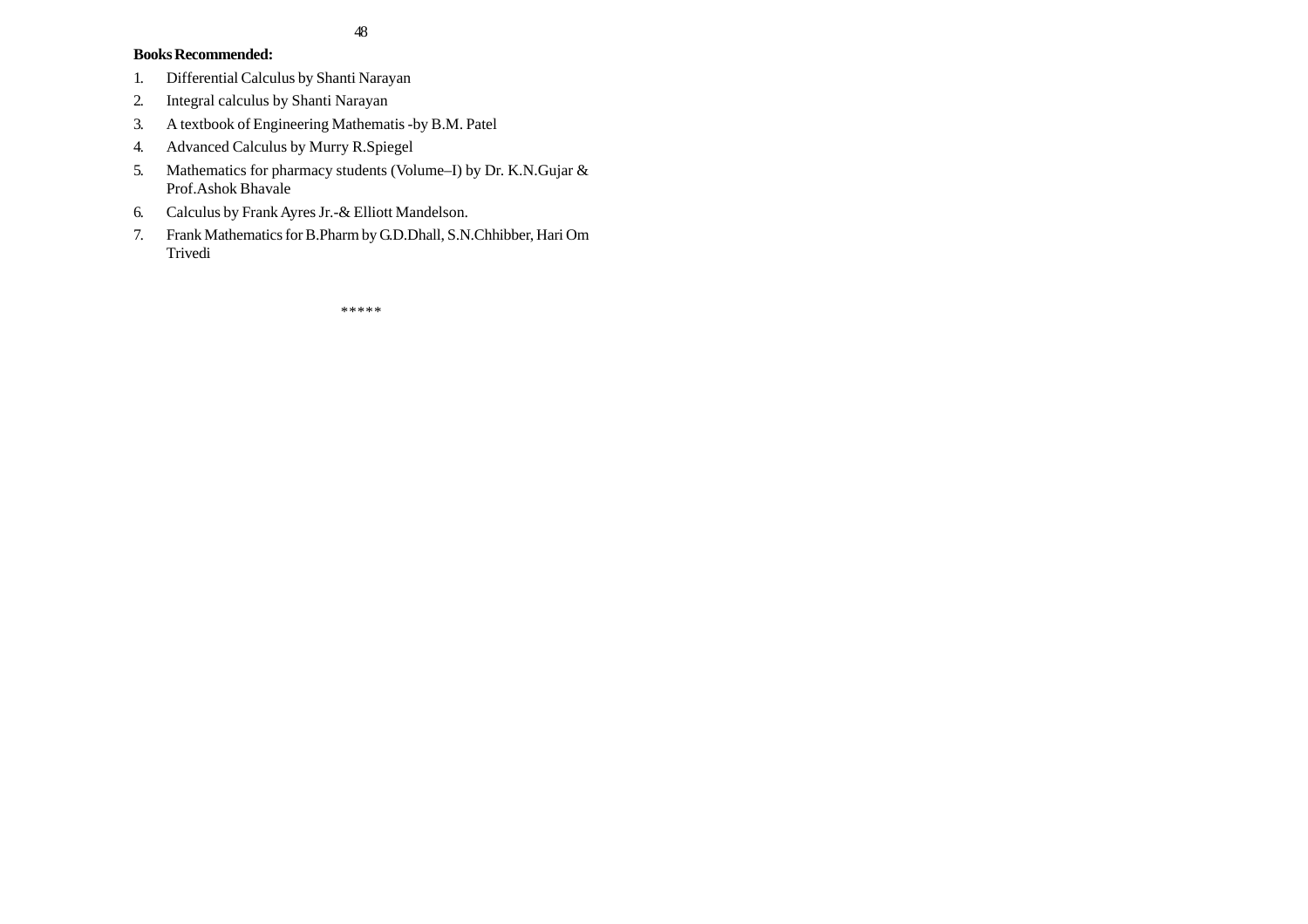**Second B.Pharmacy** Prospectus No. 2014145 Semester-III Examination - Winter-2013, Semester-IV Examination - Summer-2014

<u>संत गाडगे बाबा अमरावती विद्यापीठ</u> **SANT GADGE BABA AMRAVATI UNIVERSITY**

## आयुर्विज्ञान विद्याशाखा **(FACULTY OF MEDICINE)**

PROSPECTUS OF SEMESTER-III & IV EXAMINATION FOR THE DEGREE OF BACHELOR OF PHARMACY (FOUR YEAR 6 EIGHT SEMESTER DEGREE COURSE) SEMESTER-III EXAMINATION, WINTER-2013 SEMESTER-IV EXAMINATION, SUMMER-2014



2013

Visit us at www.sgbau.ac.in

Price Rs. ........../-

Published by **Dineshkumar Joshi** Registrar, Sant Gadge Baba Amravati University Amravati - 444 602

 $\odot$   $\rm$   $\rm \tilde{o}$ या अभ्यासक्रमिकेतील (Prospectus) कोणताही भाग संत गाडगे बाबा अमरावती विद्यापीठाच्या पूर्वानुमती शिवाय कोणासही पुनर्मुद्रित किंवा प्रकाशित करता येणार नाही $.$ ö

\_\_\_\_\_\_\_\_\_\_\_\_\_\_\_\_\_\_\_\_\_\_\_\_\_\_\_\_\_\_\_\_\_\_\_\_\_\_\_\_\_\_\_\_\_\_\_\_\_\_\_\_\_\_\_\_\_\_\_\_\_\_\_\_\_\_\_\_\_\_\_\_

 $\circ$   $\circ$   $\circ$  No part of this prospectus can be reprinted or published without specific permission of Sant Gadge Baba Amravati University. $\ddot{o}$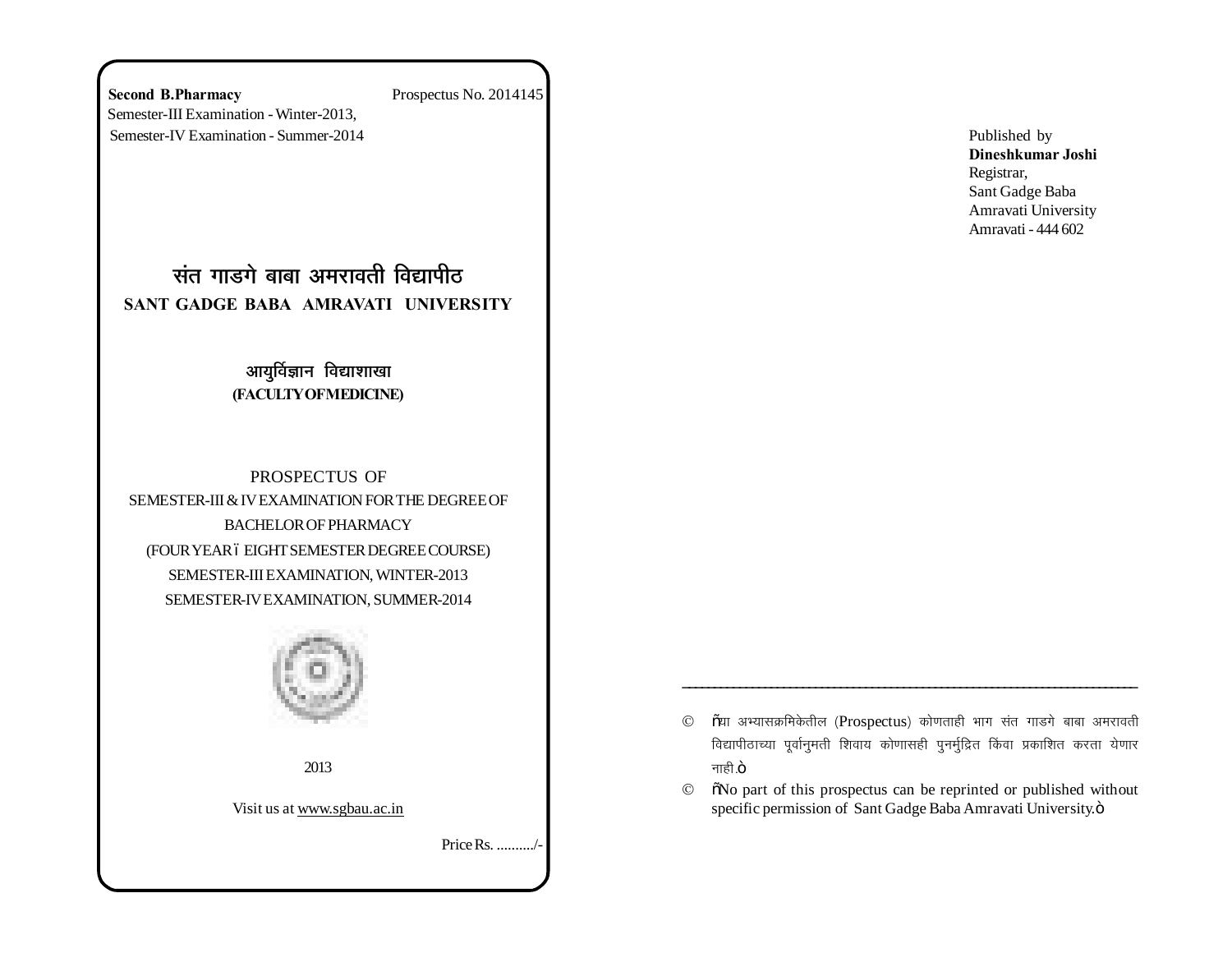## **I N D E X Second B.Pharmacy (Semester-III & IV) (Prospectus No.2014145)**

| Sr.<br>No.     | Subject                             | Page Nos. |
|----------------|-------------------------------------|-----------|
| 1.             | <b>Special Note</b>                 | $1-2$     |
| $\overline{2}$ | Direction No.11 of 2013             | $3-18$    |
|                | Semester-III                        |           |
| 3.             | <b>Physical Pharmaceutics-I</b>     | 19-21     |
| 4.             | Pharmaceutical Microbiology         | 21-22     |
| 5.             | Pharmaceutical Organic chemistry-I  | 23-24     |
| б.             | Hospital and Community Pharmacy     | $25 - 27$ |
| 7.             | Pharmaceutical Inorganic Chemistry  | 27-30     |
| 8.             | Pathophysiology                     | 30-31     |
|                | <b>Semester-IV</b>                  |           |
| 8.             | Physical Pharmaceutics-II           | 32-33     |
| 9.             | Pharmaceutical Organic chemistry-II | 34-36     |
| 10.            | Pharmaceutical Analysis-I           | 36-39     |
| 11.            | Pharmaceutical Biotechnology        | 39-40     |
| 12.            | Pharmacology-I                      | 41-44     |
| 13.            | <b>Basic Computer Applications</b>  | 44-45     |

-------------------------------------------------------------------------------------------------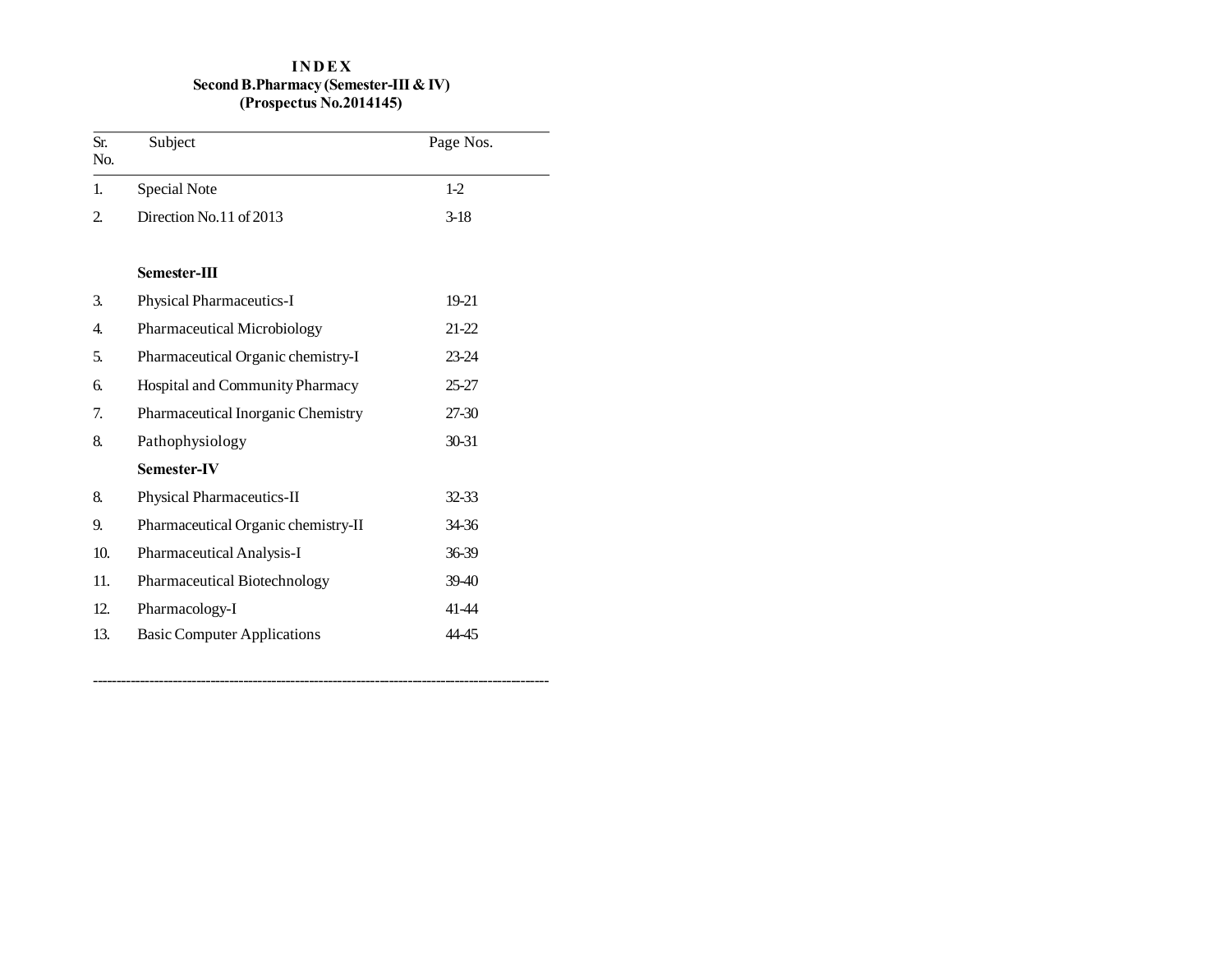## **Syllabus prescribed for B.Pharm. Semester-III (Implemented from the Academic Session 2011-12)**

| <b>Subject</b><br>Code | <b>Subject</b>                            | <b>Maximum Marks</b> |           | <b>Total Marks</b> |
|------------------------|-------------------------------------------|----------------------|-----------|--------------------|
|                        |                                           | <b>Theory</b>        | Practical |                    |
| .3.1.                  | Physical I<br>Pharmaceutics-              | 80                   | 80        | 160                |
| 3.2.                   | Pharmaceutical<br>Microbiology            | 80                   | 80        | 160                |
| 3.3.                   | Pharmaceutical<br>Organic chemistry-I     | 80                   | 80        | 160                |
| 3.4.                   | Hospital and<br><b>Community Pharmacy</b> | 80                   | 80        | 160                |
| 3.5.                   | Pharmaceutical<br>Inorganic chemistry     | 80                   | 80        | 160                |
| 3.6.                   | Pathophysiology                           | 80                   | ô         | 80                 |
|                        |                                           | Total                |           | 880                |

### **SEMESTER-III**

**Subject code: T- 3.1 Subject : Physical Pharmaceutics –I THEORY 45 Hours (3 hrs. /week)**

## **SECTION-A**

- **1. States of Matter, Properties of Matter:** Binding forces between molecules**:** States of matter, gaseous, liquid and solid state, amorphous and crystalline states of solids; polymorphism; latent heat and vapor pressure, phase equilibria and phase rule.
- **2. Thermodynamics :** Laws of thermodynamics and their applications in Pharmacy.
- **3. Solubility and distribution phenomena:** Solubility definitions, expressions, solvent solute interactions, polar solvents-non polar solvents-semipolar solvents, solubility of gases in liquids, effect of pressure- temperature-salting out-chemical reactions of solubility calculations, solubility of liquids in liquids, ideal and real solutions, complete and partial miscibility, influence of foreign substances-

three component systems, dielectric constant and solubility, solubility of solids in liquids, solubility of salts in water-solubility of slightly soluble and weak electrolytes, calculating solubility of weak electrolytes as influenced by pH. Influence of co-solvents on the solubility of drugs, combined effect of pH and solvents, distribution of solutes between immiscible solvents, effect of ionic dissociation and molecular association on partition extraction, preservation action of weak acids in emulsion, distribution co-efficient.

### **SECTION-B**

- **4**. **Coarse Dispersions.** Interfacial properties of suspended particles, settling in suspensions, theory of sedimentation, effect of Brownian movement, sedimentation of flocculated particles, sedimentation parameters, wetting of particles, controlled flocculation, emulsionstypes-theories-physical stability, preservation of emulsions, rheological properties of emulsions, phase equilibria and emulsion formulation. Semisolid dispersions.
- **5. Kinetics and drug stability:** Rates and orders of reaction influence of temperature and other factors, on reaction rates. Decomposition and stabilization of medicinal agents. Accelerated stability analysis.
- **6. Colloids:** Introduction, types of colloidal system, optical properties, kinetic properties, Electric properties of colloids, stabilization of colloids and application in Pharmacy.

## **Subject code: P- 3.1**

## **Subject : Physical Pharmaceutics –I PRACTICAL 45 Hours (3 hrs. /week)**

- 1. Studies on polymorphs, their identification and properties.
- 2. Studies of different types of colloids and their properties
- 3. Preparation of various types of suspensions and determination of their Sedimentation parameters.
- 4. Stability studies of emulsions.
- 5. Determination of half-life, rate constant and order of reaction.
- 6. Accelerated stability testing, shelf-life determination and expiration dating of pharmaceuticals.
- 7. Experiments involving tonicity adjustments.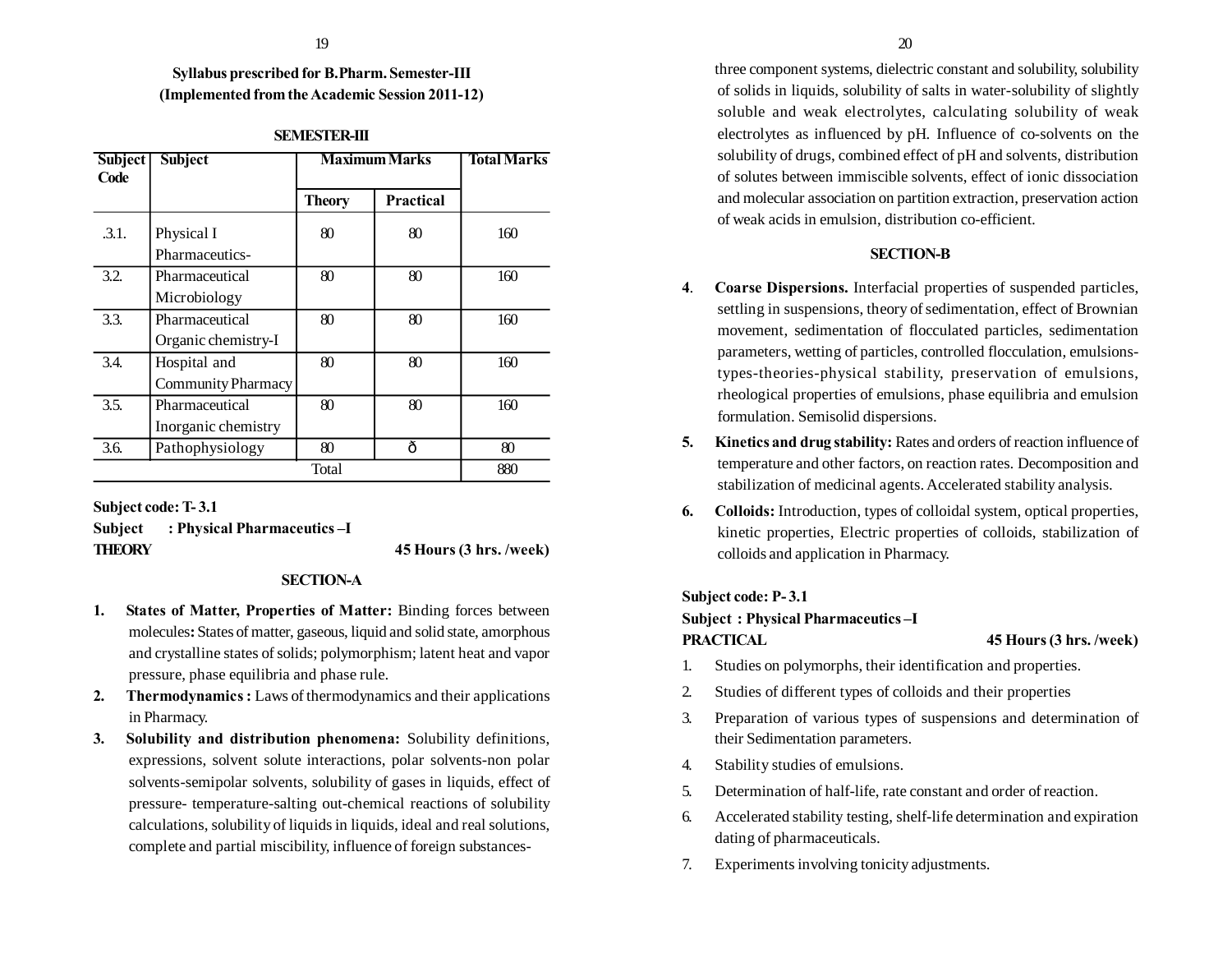## **Recommended Books:**

- 1) Remington& Pharmaceutical Sciences.
- 2) Elements of Physical Chemistry Glasstone & Lewis
- 3) Theory & Practice of Industrial Pharmacy Lachman, Libermann & Kanig.
- 4) Physical Pharmacy by Martin Swarbrick & A.Cammarata
- 5) Bentley Text Book of Pharmaceutics by Rewilins.
- 6) Tutorial Pharmacy Cooper & Gunn
- 7) Physical Pharmaceutics by Milo Gibaldi.
- 8) Practical Physical Pharmacy by Dr.U.B.Hadkar, T.N.Vasudevan, K.S.Laddha,
- 9) Practical Pharmaceutical Technology by Engene
- 10) Practicals in Physical Pharmacy by CVS Subramaniam.
- 11) Practicals in Physical Pharmacy by Dr. D. V. Derle.

## **Subject code: T-3.2**

**Subject : Pharmaceutical Microbiology THEORY 45 Hours (3 hrs. /week)**

## **SECTION-A**

- **1. Introduction to microbiology**; Classification of microbes and their taxonomy, bacteria, viruses (DNA, RNA and retroviruses), fungi, actinomycetes, rickettasia and spirochaetes.
- **2.** Nutrition, cultivation, isolation and identification of bacteria, viruses, protozoa and fungi.
- **3. Microbial spoilage and preservation of pharmaceutical products:** Types of spoilage, factors affecting microbial spoilage of pharmaceutical products, sources and types of microbial contaminants, assessment of microbial contamination and spoilage, preservation of pharmaceutical products, preservatives, evaluation of microbial stability of formulations.

## **SECTION-B**

- **4. Infection:** Modes of microbial infection, transmission and control/ prevention of bacterial, fungal, protozoal and viral diseases (and AIDS)
- **5. Sterilization:** Different methods, evaluation of sterilization methods, sterility testing of pharmaceutical products as per I.P. and B.P. requirements. Sources of contamination and methods of prevention,

designing of aseptic area, laminar flow equipment, their services and maintenance.

**6. Immunology and Immunological Preparations:** Principles, antigens and haptens, immune system, cellular humoral immunity, Immunological tolerance, bacterial resistance, immunogenetics, antigen-antibody reactions and their applications. Hypersensitivity, active and passive immunization; Vaccines-their preparation, Standardization and storage.

## **Subject code: P- 3.2**

## **Subject : Pharmaceutical Microbiology**

**PRACTICAL 45 Hours (3 hrs. /week)**

- 1. Preparation of various types of culture media
- 2. Sub culturing of different microorganism by different methods like Slants, Stabs, Culture plates and isolation of pure culture by streak plate techniques, simple and multiple streaking techniques.
- 3. Isolation of pure culture of micro-organism from soil sample.
- 4. Preservation of bacterial strain.
- 5. Various staining methods.

## **Recommended Books:**

- 1) Microbiology, Pelzar & Reid
- 2) Industrial Microbiology, Prescott & Duner
- 3) Pharmaceutical Microbiology, Malcolm and Harris
- 4) R.Anathanarayan and C. K.J. Panikar, Textbook of microbiology.
- 5) S.S. Kori and M. A. Halkai, Pharmaceutical microbiology
- 6) Tutorial Pharmacy Cooper & Gunn
- 7) Applied Microbiology for Pharmacy Biosciences by Vinita Kale and Kishore Bhusari, Himalaya Publishing House, Mumbai.
- 8) Bergey& Manual of Determinative bacteriology.
- 9) Brock T D, Madigen M T Biology of Microorganism. Prentice Hall, New Jersey USA. Davis, Dulbetco, Eisen Microbiology.
- 10) Hugo and Russel, Pharmaceutical Microbiology; Blackwell Scienctific Publication, Oxford.
- 11) Salle A J, Fundamental Principles of bacteriology
- 12) Practical Microbiology by R. S. Gaud and G. D. Gupta.  $2<sup>nd</sup>$  Edition, Nirali Prakashan, Pune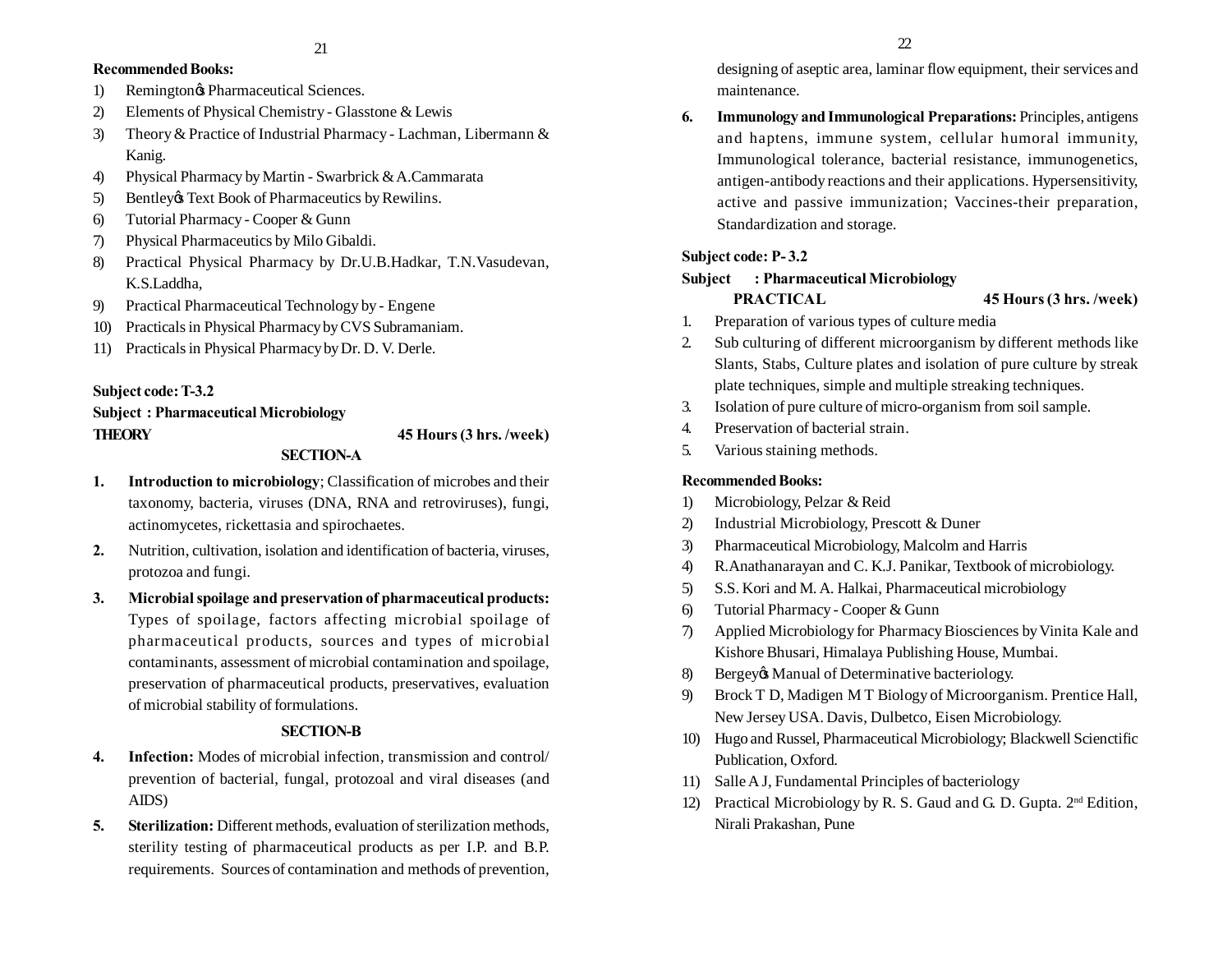**Subject code: T- 3.3**

**Subject : Pharmaceutical Organic chemistry-I**

**THEORY 45 Hours (3 hrs. /week)**

## **SECTION-A**

#### **Topic**

- **1. Introduction to Organic Chemistry:** Importance & Properties of Carbon. Quantam Mechanics, Atomic Orbitals, Molecular Orbitals, Paulios Exclusion principle, Types of Bonds, Hybridization, Hybrid Orbitals, Intermolecular forces & related properties, Intramolecular Forces, Acids & Bases, Significance of Solubility, Conjugation, Bond Length & Bond Energies. Fundamentals of Molecular Formula, Molecular Weight, Empirical Formula, Factor affecting electron availability. Reaction Mechanism, energy of activation, transition state.
- **2. IUPAC** Nomenclature of organic compounds.
- **3.** Brief Description of methods of formation of Alkyl Halides and Nucleophilic Substitution at saturated carbon. SN 1 & SN 2 reaction: Mechanism & stereochemistry ( examples of compounds containing one asymmetric carbon atom only)

Factors affecting Substitution: Substrate structure, Nature of Nucleophile, Nature of Leaving Group and Solvent.

**4. Alkanes :** Common and IUPAC name, properties and reactions of alkanes, mechanism and kinetics of chlorination and halogenation, molecular and empirical formula.

#### **SECTION- B**

- **5. Alkenes:** Preparations & Reactions. E 1 & E 2 Substitution v/s Elimination. Addition Reaction of Alkenes: mechanism , Regioselectivity (Markonikov & anti-Markonikov) in addition of Hydrogen, Halogen, Hydrogen Halide, Halohydrin Formation, Oxymercuration 6 Demercuration Hydroboration- Oxidation, Hydroxylation, Allylic substitution (using NBS) and Ozonolysis .
- **6. Conjugated Dienes:** Structure, Electrophilic addition to dienes : 1,2 & 1,4- addition, Diels Alder Reaction : ( Mechanism only)
- **7. Alkynes:** General methods of preparation and reaction.
- **8. Alcohols & Ethers:** General methods of preparation including Grignard reaction. All general reactions including Lucas test. Ethers: General methods of preparation & reaction.

**9. Benzene & Aromaticity:** Huckel rule, Resonance Benzene and derivatives. Mechanism of Electrophilic aromatic Substitution: Halogenation, Nitration, Sulphonation and Friedel Craft ts reaction, Orientation and reactivity in Electrophilic aromatic substitution. Mechanism of nucleophilic aromatic substitution. Addition-Elimination and Elimination-addition (reaction involving benzyne intermediate)

### **Subject code: P- 3.3**

## **Subject : Pharmaceutical Organic chemistry-I PRACTICAL 45 Hours (3 hrs. /week)**

- 1. Preparation, transfer & Storage of Chromic acid mixture.
- 2. Determination of Physical constants of few organic compounds (both solid & liquid) & calibration of thermometer.
- 3. Qualitative Analysis single organic compounds.
- 4. Synthesis of some organic compound.
- 5. Resolution of Racemic Mixtures.

### **Reference Books :-**

- 1. Stereochemistry of Carbon Compounds by E.L.Eliel, 32 reprint 2005, Tata McGraw Hill Publishing Co.Ltd.New Delhi.
- 2. Stereochemistry of organic Compound Principles and applications by Nasipuri, Revised Eddition, New age international Publishers.
- 3. Organic Chemistry: Morrison & Boyd.
- 4. A Guidebook of reaction mechanism in organic chemistry: Peter Skyes.
- 5. Fundamentals of Organic Chemistry : I.L.Finar ( vol.I &II)
- 6. Principles of Organic Chemistry: T.A.Geissman.
- 7. Basic principles of Organic Chemistry: John D.Roberts & Majorie C.Skyes.
- 8. Organic Chemistry: Stanley H. Pine.
- 9. Advanced Organic Chemistry: Reaction, Mechanism & Structure. By Jerry March
- 10. A Textbook of Organic Chemistry: Arun Bahl, B.S.Bahl.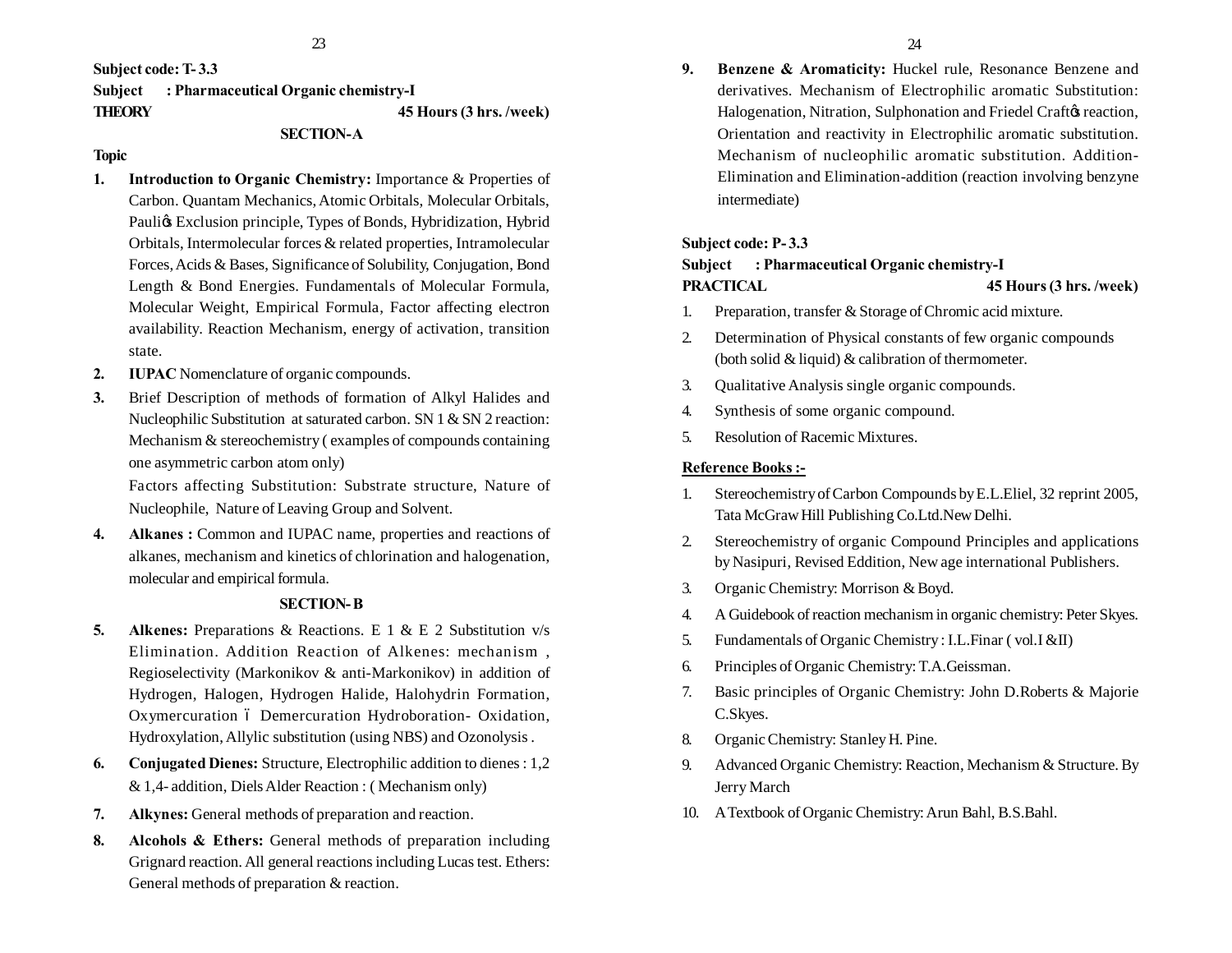## **Subject code: T- 3.4 Subject : Hospital and Community Pharmacy THEORY 45 Hours (3 hrs. /week)**

## **SECTION-A**

- **1. Community pharmacy management:** Introduction to community Pharmacy, Organization and structure of retail and wholesale pharmacy, factors to be considered for location of retail pharmacy, finance, personnel, legal and infrastructure requirements for establishing retail pharmacy, maintenance of records of retail and wholesale pharmacy.
- **2. Community pharmacies in primary health care services**: Family planning, first aid, communicable diseases, non communicable diseases. In population control, first aid and prevention of communicable diseases like AIDS, sexual transmitted diseases.
- **3. Application of computers in pharmacy**: Drug information centre, disease information services, Records and Reports: Prescription filling, drug profile, patient medication profile, cases on drug interaction and adverse drug reactions, idiosyncratic cases, etc.
- **4. Patient counseling:** General considerations, importance and steps and procedure involved. Concept of Polypharmacy and its implications. Over-the-counter (OTC) drugs sales, the concept of essential drugs and rational drug use.
- **5. Introduction to hospitals and hospital pharmacy:** Historical development.
- **6. Hospital Pharmacy:** Objectives and functions, organization, planning and administration of moderrn hospital pharmacy services, location, layout, personnel, qualifications, requirements, and evaluation of hospital pharmacist, Work load and remuneration of hospital pharmacist.

## **SECTION-B**

- **7. Hospital formulary:** Organization, formulary content, preparation and Distribution. Pharmacy Procedure manual preparation and publication.
- **8. Hospital committees' constitution and function:** Pharmacy and therapeutic committee, Infection control committee, Antibiotic policy, committee, Research and ethics committee.
- **9. Hospital Manufacturing:** Economical considerations and estimation of demand, lay out, raw materials, production planning, requirements, manpower requirements and quality assurance, manufacturing of 6 Sterile products and non-sterile products. Total parenteral nutrition.
- **10. Drug distribution Systems:** Outpatient and Inpatient services, unit dose drug distribution systems, floor ward stock systems, satellite pharmacy services, central sterile services, bed side pharmacy. Role of hospital pharmacist in isotope and non isotope pharmacy.
- **11. Controlled drugs dispensing (narcotic Drugs):** Procedures for dispensing and maintenance of records.
- **12. Sterilization:** Techniques**,** application of sterilization of surgical dressings, OT and other equipment used in hospital (Cotton, bandage, adhesive tapes, IV sets, B.G.set, ryles tubes, catheters and syringes).

## **Subject code: P- 3.4**

## **Subject : Hospital and Community Pharmacy PRACTICAL 45 Hours (3 hrs. /week)**

- 1. Preparation of patient medication information for glyceryl trinitrate, captopril, digitalis and warfarin.
- 2. Identification and uses of surgical dressings, instruments, glasswares and Other hospital equipments.
- 3. Manufacture and testing of non-sterile products used in hospital Normal saline, Dextrose (5% and 20%), Dextrose and Normal Saline (DNS), Ringer Lactate Solution.
- 4. Identification test for important raw materials used in the manufacture of sterile and non sterile products.
- 5. Sterilization of various types of surgical instruments and glasswares.
- 6. Identification of incompatibilities and irrationality in prescription.
- 7. Demonstration of self-monitoring medical instruments like glucometer, BP apparatus, inhalers, sprays and diagnostic indicators.
- 8. Project report on availability and use of essential drugs in General hospital.
- 9. Visit to two-community pharmacy for schedule N compliance.
- 10. Report on OTC and controlled drugs sales over a period of one week in a local community pharmacy.
- 11. Project report on visit to nearby community on the rational use of drugs.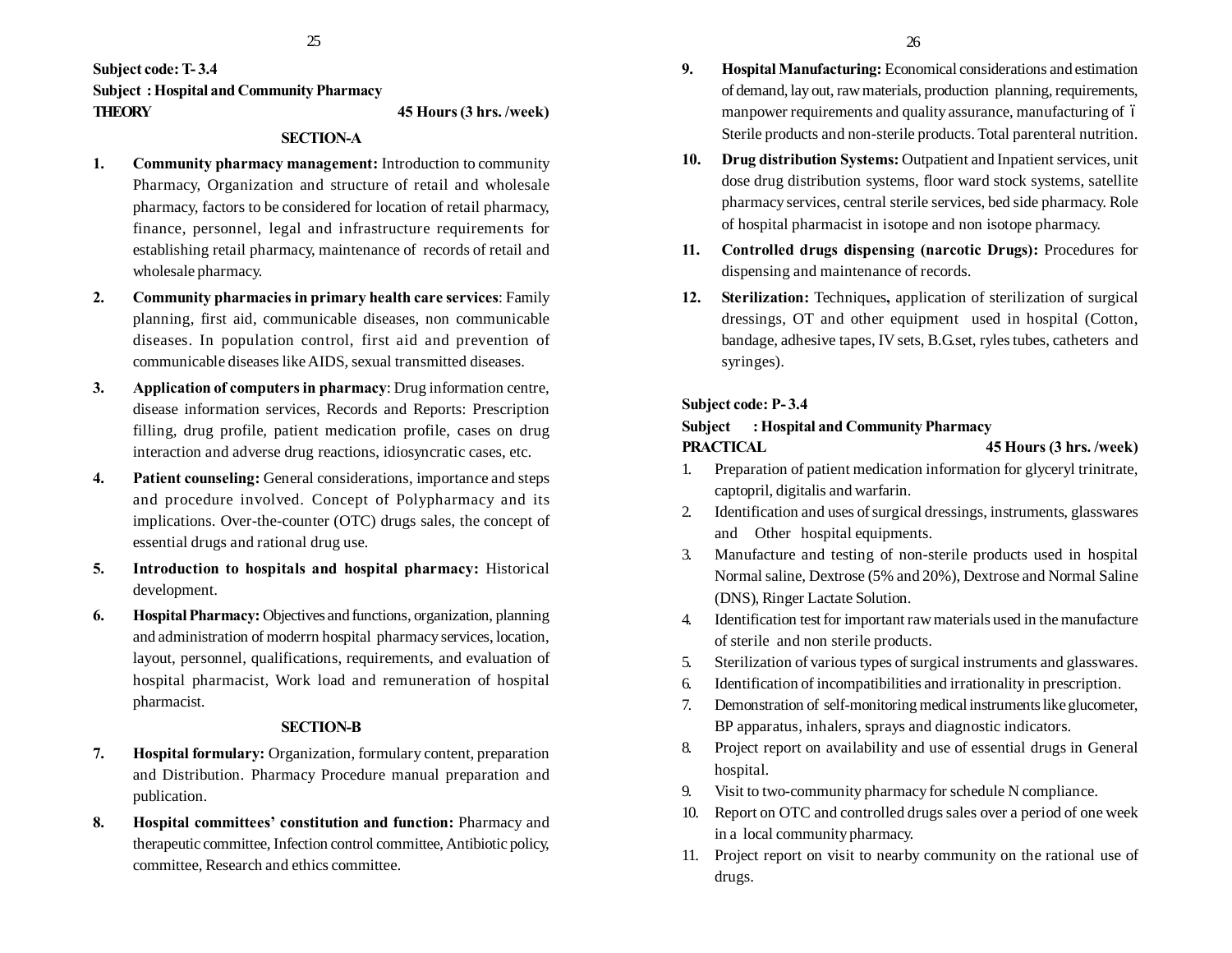- 12. Exercises on patient counseling in respect of some of selected diseases like tuberculosis, malaria, diabetes, cerebro vascular disease, asthma, diarrhoea, hepatitis.
- 13. Preparation of patient medication information for glyceryl trinitrate, captopril, digitalis and warfarin.

## **Reference**

- 1. Text Book of Drug Store and Business Management by R.M. Mehata
- 2. Hospital Pharmacy by W.Hassan
- 3. Text Book of Hospital Pharmacy by Merchant & Qadry
- 4. Text book of hospital and clinical pharmacy by Chunawala and Paradakar
- 5. Text book of hospital and clinical pharmacy by Nand & Khar.

## **Subject code: T- 3.5**

## **Subject : Pharmaceutical Inorganic chemistry THEORY 45 Hours (3 hrs. /week)**

## **SECTION-A**

- **1. Pharmacopoeia and Monograph:-** Different pharmacopoeia and contents of official monograph.
- **2. Purity of pharmaceuticals** and factors affecting purity of pharmaceuticals. Sources of impurities/contamination and methods to control them,, Limit test for chlorides, sulphates, arsenic, iron, lead, heavy metals as per IP.
- **3. Pharmaceutical Aids and Necessities:-** Acids,bases, buffers, antioxidants, preservatives, adsorbants, diluents, excipients, suspending agents, colorants etc.
- **4. Hardness of water,** methods to remove hardness of water, different official waters and official quality control tests for water.
- **5. Major intra and extra cellular electrolytes:-**Physiological ions, Electrolytes used in replacement therapy, Physiological acid base balance, Electrolytes used in acid base theraoy, Electrolyte combination therapy, In organic diuretics.

Sodium chloride inj, Ringer solution lactated, Ringer injections, Sodium acetate, and potassium bi carbonate, sodium citrate, sodium lactate, ammonium chloride.

- **6. Important In organic gases** used in pharmacy:-Oxygen, Nitrogen, Nitrous Oxide, Carbon dioxide, Helium, Ammonia and their compounds as per I.P.
- **7. Dental products :-**
- · **Anticaries agents:-**fluoride containing compounds, sodium fluoride, stannous fluoride, Phosphate containing compounds.
- · **Dentifrices:-**Dentifrices containing fluorides, Dentifrices containing polishing agents, Pumice, Dentifrices containing Desensitizing agents, Zinc chloride, and zinc-Eugenol cement.

## **SECTION-B**

**8. Respiratory stimulants:-**Ammonium carbonate, Aromatic ammonia spirit.

**Expectorants and emetics:-**Ammonium chloride, Potassium iodide, Antimony potassium tartarate. Mode of action of all compounds.

- **9. Poisons and antidote:-**Classification, Sodium thiosulphate, Sodiumnitrite.
- **10. Topical agents:-**
	- **Protectives:-**Talc, Zinc oxide, Calamine, Zinc state, Titanium dioxide, aluminum compound,Silicone polymer.
	- **Antimicrobial And Astringent:-**Hydrogen peroxide solution, Sodium perborate, Zinc peroxide, Potassium permanganate, Sodium hypochloride solution, Iodine solution and Silver nitrate, Mercuric oxide, mercuric chloride and sulphate, boric acid, Selinium sulphide, Zinc sulphate.

## **11. Complexing and chelatig agents used in therapy.**

## **12. Gastrointestinal agents:-**

## **Acidifying agents:-**dil Hcl

**Antacids:-** Sodium bicarbonate, aluminium hydroxide, aluminium phosphate, Basic aluminium carbonate Calcium phosphate, Magnesium carbonate, Milk of magnesia.

**Protectives and adsorbants:-**Bismuth compounds, Bismuth sub carbonate, Bismuth subgallate, Bismuth sodium tartarate, Kaoline, Activated charcoal, Pectin.

**Saline cathartics**:-Sodium phosphate, Sodium potassium tartarate, Magnesium carbonate, Magnesium oxide.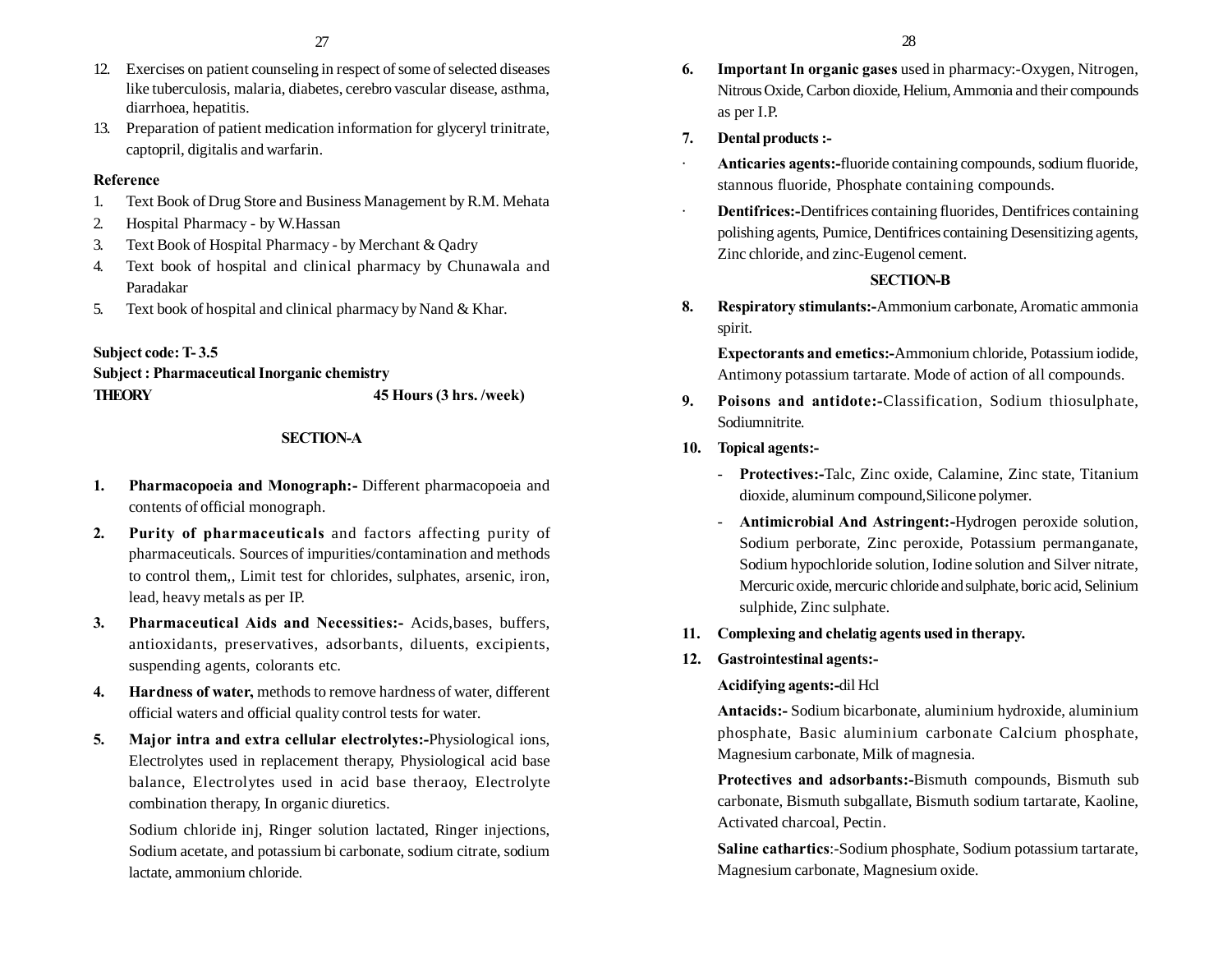**13. Essential and Trace ions:-**Absorption, distribution, physiological role. Official compounds of Fe, Cu, Zn, Mn, I, chromium, molybdenum, selenium.

Fe-ferrous sulphate. Iron sorbite injection, ferric ammonium citrate, ferric chloride, Cu-Copper sulphate,14-Iodine, Potassium iodide, Sodium iodide, Zn-Zinc sulphate.

**14. In-organic radio pharmaceutical:-**Fundamental concepts of radioactivity, radiation dosimetry, biological effects of radiation, medicinal application of radioisotopes (therapeutic & diagnostic), radio pharmaceutical preparations, quality control of radio pharmaceutical, radio opaque contrast media.

## **Note:- For official compounds, general properties assays, storage & uses should be discussed.**

## **Subject code: P-3.5**

## **Subject : Pharmaceutical Inorganic Chemistry PRACTICAL 45 Hours (3 hrs. /week)**

- 
- **1.** Preparation of some inorganic pharmaceutical compounds (minium 5).
- **2.** Semi micro-identification tests of mixtures of cations and anions (not mor than 4) as used in pharmaceuticals.
- **3.** Limit tests for Chloride, Sulphate, Iron, Lead.
- **4.** Prepare and test purified water of Pharmacopoeial standard (I.P.).

## **5. Test for purity of following.**

- A) Swelling power in bentonite.
- B) Acid neutralizing capacity in aluminium hydroxide gel.
- C) Ammonium salt in potassium alum.
- D) Adsorption property in heavy kaolin.
- E) Presence of iodates in potassium iodide.

## **Reference Books :-**

- 1) Inorganic Medicinal and Pharmaceutical Chemistry-J.H.Block, E.B.Roche & I.O.Sonie, Co.Wilson (Varghese Pub.)
- 2) Bentleys and Driver & textbook of Pharmaceutical Chemistry revised by L.M.Atherden, 8<sup>th</sup> edition. Oxford University press, London.
- 3) Indian Pharmacopoeia, Latest edition.
- 4) Modern Inorganic Pharmaceutical Chemistry by C.A.Dicher.
- 5) Concise Inorganic Chemistry-J.D.Lee.
- 6) Remington the Science and practice of pharmacy by Remington,  $20<sup>th</sup>$ edition, Lipincott, William and Wilkins.
- 7) Advanced Inorganic Chemistry, 18th Edition, Cotton & Wilkinson (Willy Eastern Ltd.,Delhi).
- 8) Vogel & Text Book of Quantative Inorganic Analysis.
- 9) Vogels Text Book of Quantative Analysis,  $5<sup>th</sup>$  edition.
- 10) Wilson & Gisvold $\phi$  Principles of Organic and Medicinal Chemistry. Harkishan Sing & A.K.Kapoor-Principal of Inorganic Chemistry.
- 11) Pharmaceutical Inorganic Chemistry by Dhake & Tipnis,  $2<sup>nd</sup>$  edition.
- 12) Inorganic Pharmaceutical Chemistry (Practical),  $2<sup>nd</sup>$  edition, Dhake & Belsare.
- 13) Harkishan Sing & A.K.Kapoor Principles of Inorganic Chemistry.

**Subject code: T- 3.6 Subject : Pathophysiology**

## **THEORY 45 Hours (3 hrs. /week)**

## **SECTION-A**

- **1. Cardiovascular System:** Pathophysiology of Hypertension, Ischemic Heart Disease (Angina and Infarction), Congestive Cardiac Failure, Cardiac arrhythmias and Shock.
- **2. Disorders of Respiratory tracts:** Pathophysiology of Bronchial Asthma and Pneumonia, tuberculosis, chronic Obstructive Airway Disease
- **3. Disorders of Gastrointestinal tracts:** Disorders of oesophagus-Achalasia, gastro-oesophagial reflux and reflux oesophagitis, causes, consequences and management.

Disorder of stomach, small intestine and large intestine - Peptic ulcer disease-acute ulcer, chronic peptic ulcer, tuberculosis of intestine, Acute intestinal obstruction. Constipation, diarrhea, vomiting Nausea, Flatus etc. Ulcerative colitis, Crohnøs disease and typhoid fever.

## **SECTION-B**

- **4. Nervous disorders:** Pathophysiology of Epilepsy, Parkinsongs and Alzheimer $\alpha$  Disease, Psychosis, Schizophrenia and Depression
- **5. Disorders of Urinary tracts:** Pathophysiology of Urinary Tract Infections, Acute and Chronic Renal Failure.
- **6. Endocrine disorders:** Pathophysiology of disorders of pituitary gland- growth hormone- Dwarfism, Gigantism. Adrenal gland-Addison $\phi$  disease. Thyroid gland-Hypo and Hyperthyroidism. Sex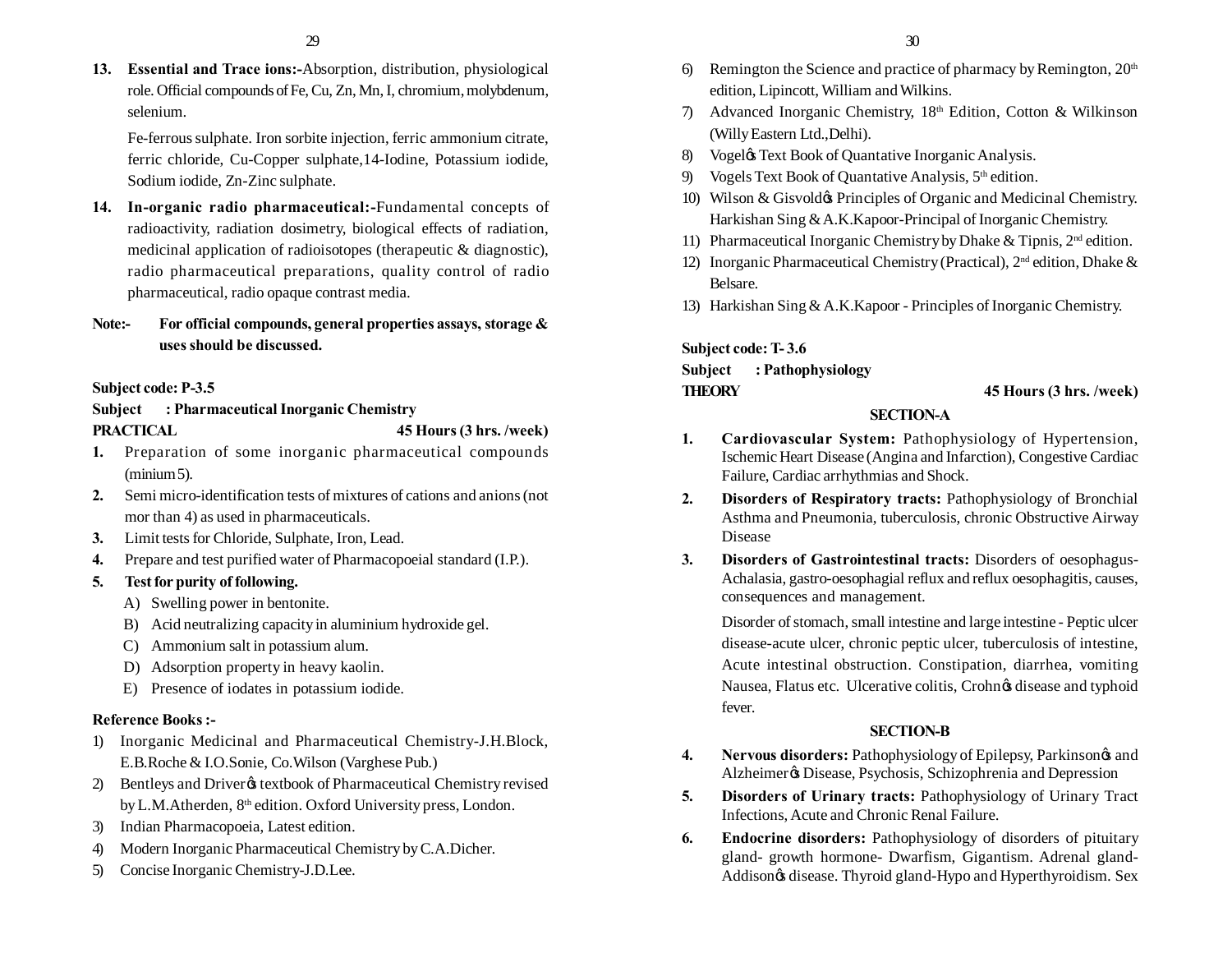hormones- Hirsuitism, Gynecomastia, virility, impotence etc. Pancreas-Diabetes.

**7. Pain and inflammation:** Pathophysiology of Headache e.g. migraine, cluster headache, muscle contraction, (tension headaches), headaches affecting elderly. Pathophysiology of joint pain like osteoarthritis. Rheumatoid arthritis and gout.

### **Recommended Books**

- 1. Robbins Pathologic. Basis of Disease Harcourt Asia Pte.ltd. New Delhi
- 2. Harsh Mohan: Textbook of Pathology, *Jaypee Brothers, Medical Publishers, New Delhi.*
- 3. Harisons Internal Medicine*, Tata Mc-Graw Hill Publications, Singapore.*
- 4. Davidsons: Textbook of Medicine. *Tata Mc-Graw Hill Publications, Singapore.*
- 5. Stahl S. M.. Essential Psychopharmacology Cambridge University Press New Delhi.
- 6. Dipiro J.L. Pharmacotherapy Handbook. Tata McGraw Hill New Delhi.

**\*\*\*\*\***

## **Sant Gadge Baba Amravati University, Amravati**

#### **SEMESTER-IV**

| Subject<br>Code | <b>Subject</b>        | <b>Maximum</b><br><b>Marks</b> |           | <b>Total Marks</b> |
|-----------------|-----------------------|--------------------------------|-----------|--------------------|
|                 |                       | <b>Theory</b>                  | Practical |                    |
| 4.1             | Physical              | 80                             | 80        | 160                |
|                 | Pharmaceutics-II      |                                |           |                    |
| 4.2             | Pharmaceutical        | 80                             | 80        | 160                |
|                 | Organic chemistry-II  |                                |           |                    |
| 4.3             | Pharmaceutical        | 80                             | 80        | 160                |
|                 | Analysis-I            |                                |           |                    |
| 4.4             | Pharmaceutical        | 80                             | 80        | 160                |
|                 | Biotechnology         |                                |           |                    |
| 4.5             | Pharmacology-I        | 80                             | 80        | 160                |
| 4.6             | <b>Basic Computer</b> | 80                             | ô-        | 80                 |
|                 | Applications          |                                |           |                    |
| Total           |                       |                                | 880       |                    |

## **Syllabus Prescribed for**

#### **B. Pharm. Semester – IV**

**Subject code: T- 4.1**

**Subject : Physical Pharmaceutics – II THEORY 45 Hours (3 hrs. /week)**

**SECTION-A**

- **1. Surface and interfacial phenomenon :** Surface and interfacial tensions, surface free energy, measurement of surface and interfacial tensions, spreading coefficient, complex films, adsorption at solid liquid-interfaces, surface activity, surface active agents, HLB classification, solubilization-micelle formation, determination of critical micelle concentration, detergency, and wetting agents. Contact angle, flocculating agents, deflocculating agents, foaming agents, anti-foaming agents. Medicinal and pharmaceutical applications.
- **2. Micrometerics :** Introduction and pharmaceutical importance, particle size and distribution, particle shape, particle volume, particle number, surface area, methods for determining particle size, particle volume measurement, specific surface, methods for determining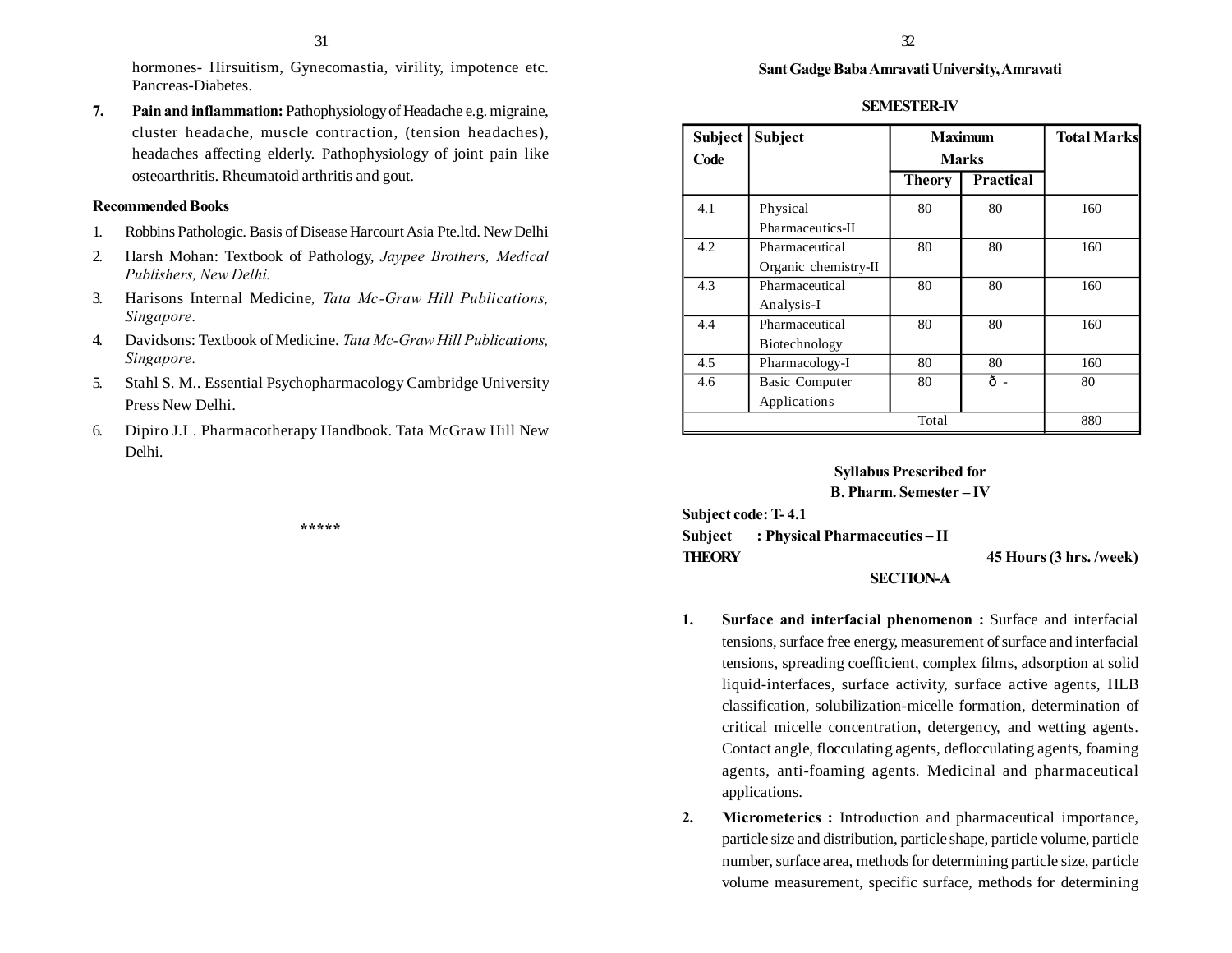surface area, Derived properties of powders-porosity packingarrangement-densities, bulkiness-flow properties of powders, angle of repose, factors affecting flow of powders.

## **SECTION-B**

- **3. Diffusion and dissolution:** Steady state of diffusion, procedures and apparatus used, diffusion and drug release, diffusion principles in biological systems, vapor sorption and Transmission. Thermodynamics of diffusion.
- **4. Rheology**: Fundamentals of rheology, type of flow, quantitative measurement of flow, mechanical models to illustrate flow on viscoelasticity, thixotrophy, measurement of thixotrophy, thixotrophy in formulation, rheology of disperse system, pharmaceutical application of rheology. Methods of viscosity measurements.
- **5. Complexation and protein binding:** Classifications, methods of preparation and analysis, crystalling structure of complexes, thermodynamic treatment of stability constants, protein binding.

## **Subject code: P- 4.1**

## **Subject : Physical Pharmaceutics – II**

## **PRACTICAL 45 Hours (3 hrs. /week)**

- 1. Determination of particle size, particle size distribution and surface area using various methods of particle size analysis.
- 2. Determination of derived properties of powders like density, porosity, compressibility, angle of repose etc.
- 3. Determination of surface/interfacial tension, HLB value and critical micelle concentration of surfactants.
- 4. Study of rheological properties of various types of systems using different viscometers.
- 5. Studies on different types of complexes and determination of their stability constants.

## **Recommended Books:**

- 1) Remington<sub> $\circ$ </sub> Pharmaceutical Sciences.
- 2) Elements of Physical Chemistry Glasstone & Lewis
- 3) Theory & Practice of Industrial Pharmacy Lachman, Libermann & Kanig.
- 4) Physical Pharmacy by Martin Swarbrick & A.Cammarata
- 5) Bentley's Text Book of Pharmaceutics by Rewilins.
- 6) Tutorial Pharmacy Cooper & Gunn
- 7) Physical Pharmaceutics by Milo Gibaldi.
- 8) Practical Physical Pharmacy by Dr.U.B.Hadkar, T.N.Vasudevan, K.S.Laddha,
- 9) Practical Pharmaceutical Technology by 6 Engene
- 10) Practicals in Physical Pharmacy by CVS Subramaniam.
- 11) Practicals in Physical Pharmacy by Dr. D. V. Derle.

## **Subject code: T-4.2**

## **Subject : Pharmaceutical Organic chemistry – II THEORY 45 Hours (3 hrs. /week)**

## **Section-A**

- 1. **Stereochemistry:** Isomerism, Stereoisomerism, Geometric Isomerism, Saw-Horse Projection of Molecules, Optical activity, Specific Rotation, Enatiomers, Diastereomers, Racemic modification & its resolution, Conformational isomerism, Meso-Compounds, elements of Symmetry, Chirality, Chiral Centeres, Nomenclature in Stereoisomerism (Configuration: R & S, Z & E, D & L), Sequence Rule. Synthesis & reaction of Chiral Molecules, Stereo selective & Stereo specific Reaction.
- **2. Free Radicals:** Structure & stereochemistry, stability, Generation of free radicals (Thermal decomposition, photochemical, oxidation, reduction and electrolysis), Radical anions & cations (definitions & some organic reactions involving them as intermediates), free radical reactions (Kolbe electrolysis, Hunsdiecker reaction, Sandmeyer reaction, Gomberg reaction).
- **3. β Keto esters:** Mechanism of Claisen and Dieckamnn reactions, Use of aceto-acetic ester and malonic ester in Synthesis.

Unsaturated Compounds: Michael Addition and addition of Grignard Reagent.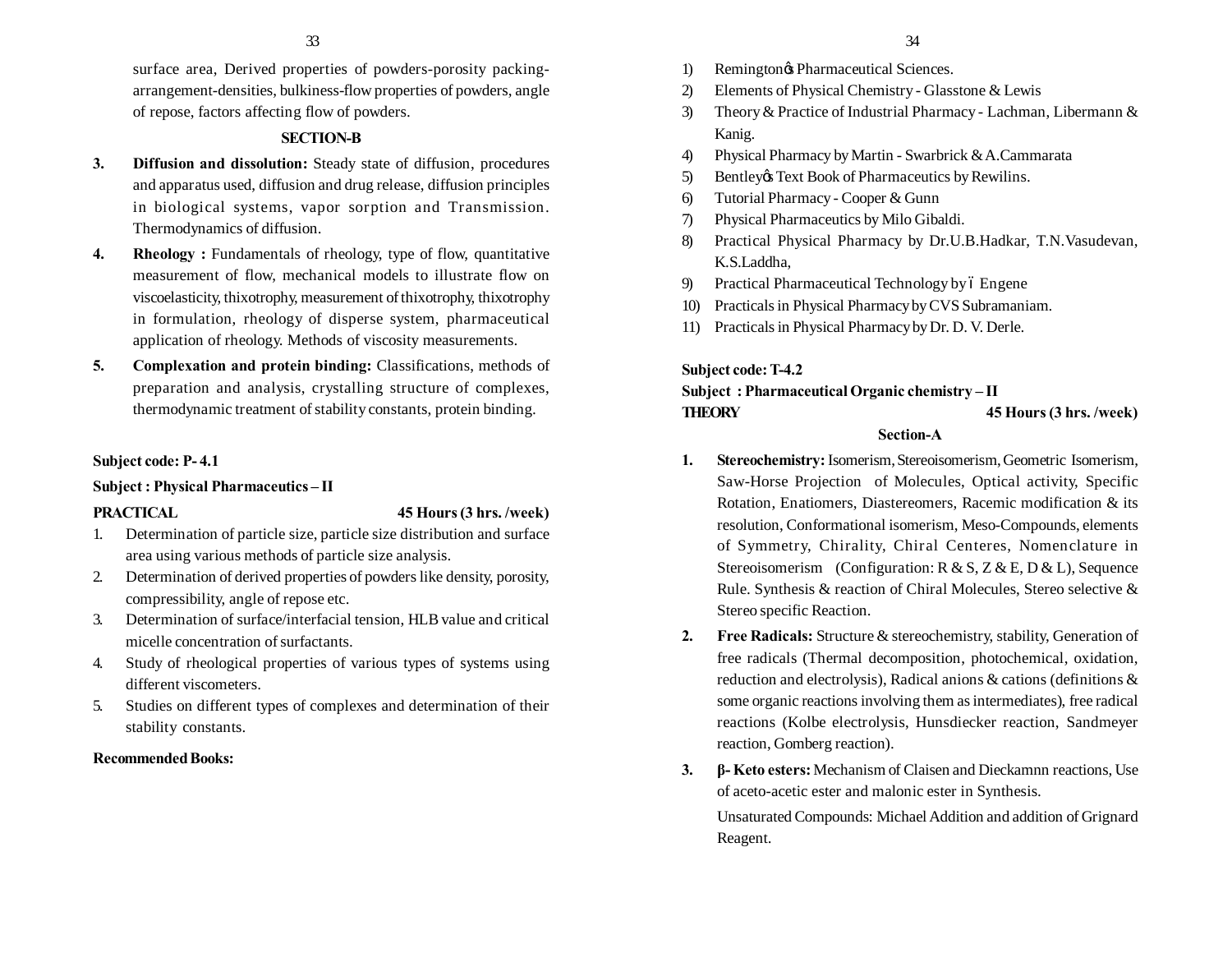**4. Polycyclic Compounds:** Structure, synthesis and reactions of naphthalene, anthracene and phenanthrene involving substituents, carcinogenic hydrocarbons.

## **SECTION- B**

**Aldehydes and Ketones: General** methods of preparation, mechanism of nucleophilic addition and condensation reactions: Acetal, amine, oximes, hydrazones, smicarbazones, enamine preparation & use.

Addition of Grignard reagent and Hydrides, MPV reduction, Oppenaur oxidation, Aldol condensation, Cannizroos reaction, Reformatsky reaction, Perkin reaction, Knoevenagel reaction, Haloform Reaction & Mannich reaction.

**Carboxylic acids (aromatic & aliphatic):** Methods of preparation and reaction. Functional derivatives of carboxylic acids: Acid halides, Anhydrides, Esters and Amides- General Methods of preparation and Mechanism of esterification, transesterification and ester hydrolysis.

**Phenols:** Prepation and reaction.

**Sulphonic Acids** : Prepation and reactions

#### **Subject code: P- 4.2**

**Subject : Pharmaceutical Organic chemistry – II**

#### **PRACTICAL 45 Hours (3 hrs. /week)**

- 1. Qualitative Analysis of Binary Mixtures
	- a. Solid-Solid mixtures (minimum 10)
	- b. High vacuum (fractional) distillation of liquid-liquid mixtures (minimum 2)
- 2. Synthesis of some compounds having importance as intermediates in medicinal organic chemistry involving single step reactions.
- 3. Study and use of stereo models to improve the understanding of the concepts studied in theory.

## **Recommended Books**

- 1. Advanced Organic Chemistry by E.S. Gould, 4/Ed. Wiley Eastern Edition.
- 2. Principles of Organic Synthesis by Norman, 3/Ed., Nelson Thorns Publication.
- 3. Organic Chemistry by Morrison & Boyd, 7/Ed, Pearson Education.
- 4. Heterocyclic Chemistry by Joule and Mill, 4/Ed., Blackwell Publishing Oxford.
- 5. Organic Chemistry by Fieser & Fieser, Vol. I-X, 1/Ed. Asia Publishing House.
- 6. Modern Hetrocylic Chemistry By Leao Payrettee.
- 7. Organic Synthesis- The disconnection approach by Stuart Warren, John Wiley & Sons.
- 8. Vogel & Textbook of Practical Organic Chemistry by A. I. Vogel, 5/Ed., Pearson Education.
- 9. Handbook of Organic Analysis (Qualitative and Quantitative) by H. T. Clarke, 1/Ed. Arnold-Heinemann.
- 10. Textbook of Practical Heterocyclic Chemistry by Fitten and Smalley.
- 11. Synthesis of Drugs-Synthone approach Vol. 1, by Radhakrishnan Ayer, J. R. Rao,
- 12. M. S. Degani, S. A. Ghone, K. Mohanraj, 2/Ed, 2008, Sevak Publication Pvt. Ltd.
- 13. Quantitative organic Analysis by Siggsa & Honna, 4/Ed., A Wiley Interscience Publication. John Wiley & Sons.
- 14. Organic Synthesis, Vol. I to X, John Wiley & Sons Ins. New York.

## **Subject code: T-4.3**

## **Subject : Pharmaceutical Analysis – I**

**THEORY 45 Hours (3 hrs. /week)**

## **SECTION-A**

**1. Introduction** : Significance of quantitative analysis in quality control, different techniques of analysis, preliminaries and definition. Concept of error, classification of errors and means to minimize errors, precision and accuracy, Defination of terms mean, mode, median, SD, percent CV, statistical tests of significance, t-test, F-test, Q-test and application of all above tests to chemical data. Fundamentals of volumetric analysis, methods of expressing concentrations, primary and secondary standards, calculation of equivalent weight & stochiometry.

Official methods of control:-Standardization of pharmaceutical chemicals, Raw material analysis RMA and finished product analysis FPA, a brief introduction to manufacturing variations, storage conditions & shelf life of different dosage forms.

**2. Aqueous Acid – Base Titrations:** Acid base concept, law of mass action, Neutralization curves, end point detection. Theory of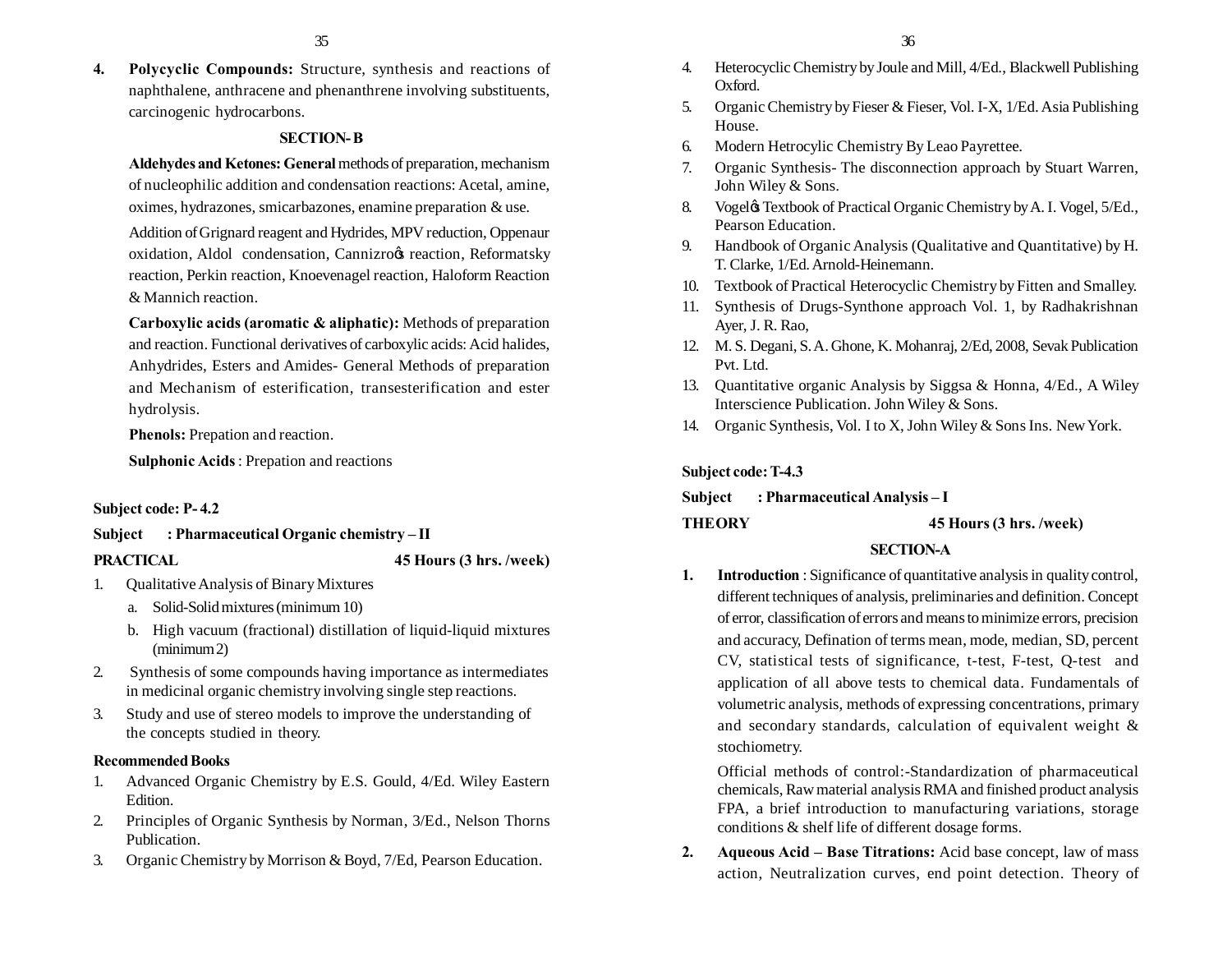indicators, choice of indicators, mixed indicators. Application to I.P. products: assay of Aspirin power, Benzoic acid powder.

**3. Complexometric Titrations:-** Concept of complexation and chelation, formation of complex, its stability & factors affecting stability, Warner & co-ordination number. Titration curves, types of complexometric titration, method of end point detection, metallochrome indicators (no structure).

Application to I.P. products: Assay of zinc sulphate powder, Calcium gluconate powder, Calcium gluconate Injection.

## **SECTION-B**

**4. Oxidation Reduction Titrations :** Theory of redox titrations, strength and equivalent weight of oxidizing and reducing agents. Oxidation 6 reduction curves, Redox indicators. Titration involving potassium permanganate, Potassium dichromate, potassiumbromate, potassium iodate cerium (IV) sulphate, Iodine (iodimetry and iodometry), titanious chloride.

Application to I.P. products: Ferrous sulphate, Ascorbic acid, Methylene blue, Isoniazide, Hydrogen peroxide.

- **5. Nonaqueous titrations :** Types of solvents, end point detection Karlfischer method. Application to I.P. products: Mebendazole powder, Atenolol powder, Norfloxacin powder.
- **6. Precipitation Titration:-** Precipitation reactions, factor affecting solubility of precipitate. Principal of precipitation titration. Titration involving mercuric nitrate, ammonium or potassium thiocynate.

Argentometric titration: Theory (Mohar<sup>og</sup>, Volhardog, Guy lussac & Fajan $\otimes$  Method Adsorption indicator). Application to I.P. products: Assay of sodium chloride & potassium chloride, injection.

**7. Sodium nitrite titration :** Theory, Application to I.P. product: Assay of sulphanilamide.

## **Subject code: P- 4.3**

# **Subject : Pharmaceutical Analysis – I**

**PRACTICAL 45 Hours (3 hrs. /week)**

1. Standardization of analytical weights and calibration of volumetric apparatus.

- 2. Preparation and standardization of secondary standard reagents and assay of drugs official in I.P. of following categories.
- **3. Acid – Base titration :** Preparation and standardization of acids and some bases. Assay involving Direct and Back titration some official assay procedures eg., Boric acid, Benzoic acid, Aspirin.
- **4. Complexometric titration :** Preparation and standardization of EDTA solution. Assay of magnesium sulphate, lead nitrate, calcium gluconate.
- **5. Precipitation titration :** Preparation and standardization of titrants like silver nitrate and ammonium thiocynate. Titration according to Mohrøs, Volhardøsand Fajanøs method.
- **6. Oxidation-Reduction titration :** Preparation and standardization of redox titrants such as Potassium permanganate, potassium dichromate, Iodine, Sodium thiosulphate, cerric ammonium sulphate. Assay of Ferrous sulphate powder, oxalic acid, strong and weak iodine solution, Lugol $\alpha$  solution, titanous chloride.
- **7. Non-aqueous titration :** Preparation and standardization of perchloric acid, sodium/potassium/lithium methoxide. Assay of Norfloxacin powder/tablet, Mebendazole powder/tablet, and atenolol powder/ tablet.
- 8. Assay of sulpha drugs by Dizotization

## **Recommended Books**

- 1. Vogeløs Text Book of Quantitative Chemical Analysis, 6/Ed., Pearson Education.
- 2. Quantitative analysis by V.Alexyev, Student Edition, CBS Publisher & Distributor.
- 3. Fundamentals of Analytical Chemistry by skoog, West, Holler, Harvest, 8/ED., Thomson Brookslcole.
- 4. Pharmaceutical Analysis by Higuchi, Reprint 2004, CBS Publisher & Distributors.
- 5. The Quantitative analysis of drugs by Garrat D C, 3/Ed., CBS Publisher & Distributors.
- 6. Quantitative analysis by Day RA & Underwood AL, 5/Ed., Prentice Hall of India Pvt. Ltd. New Delhi.
- 7. Analytical Chemistry by Christian GD, 6/ED., John Wiley & sons.
- 8. A Textbook of Pharmaceutical Analysis by Connors KA, 4/Ed., John Wiley & Sons.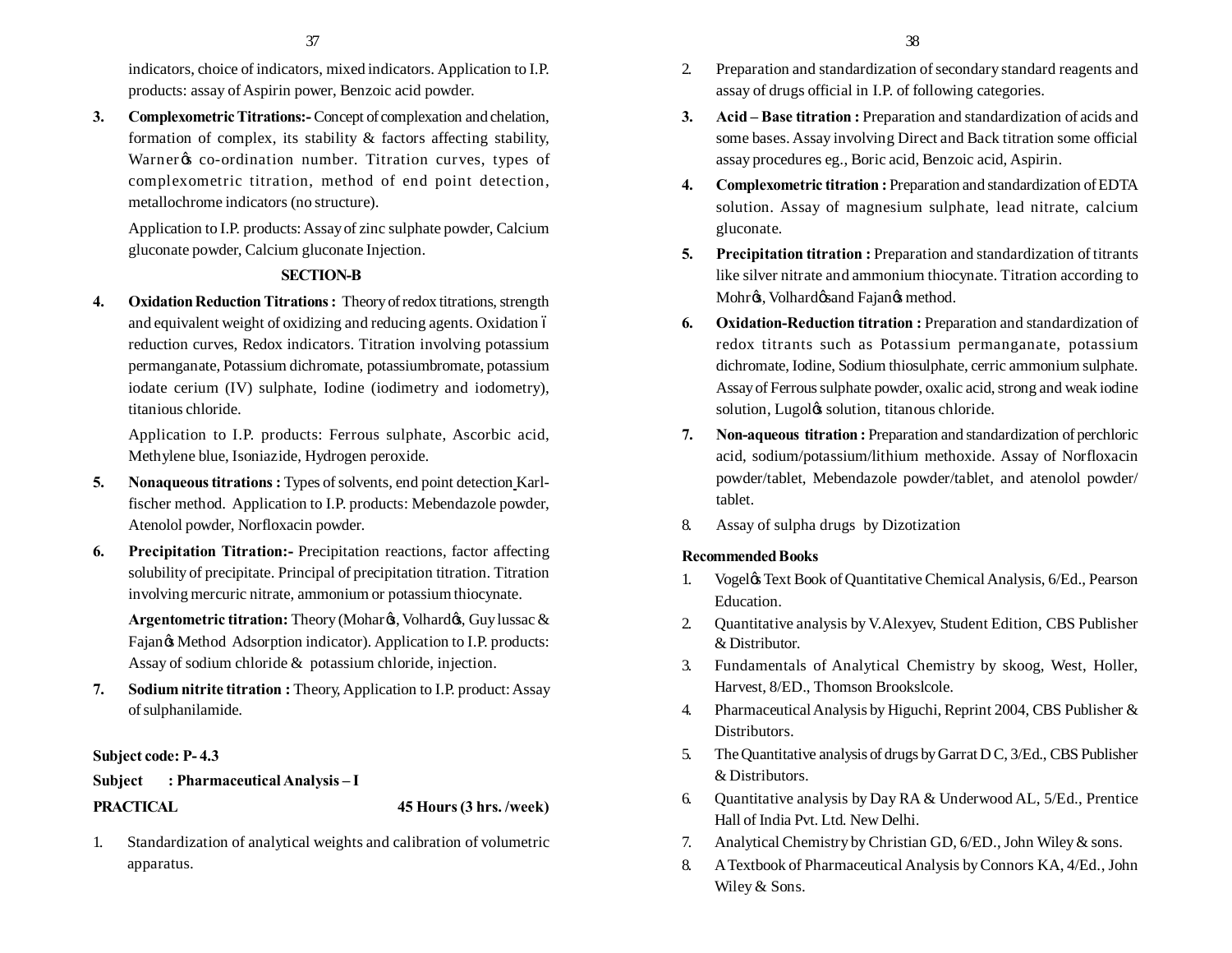- 9. Practical Pharmaceutical Chemistry Part-I by Beckett AH & Stanlake JB, 4/Ed., CBS Publisher & Distributors.
- 10. Handbook of Instrumental Techniques for Analytical Chemistry by Frank Settle, First Indian Reprint 2004, Pearson Education.
- 11. Pharmaceutical Analysis Vol.II, K.R.Mahadik, S.G.Wadodkar, H.N.More, Nirali Prakashan.

## **Subject code: T-4.4**

**Subject : Pharmaceutical Biotechnology THEORY 45 Hours (3 hrs. /week)**

### **SECTION-A**

- **1. Cell culture methods:** Comprehensive study of cell and organ culture methods.
- **2. Replication of DNA:** Semi conservative replication, Meselson & stahløs Experiments, replication initiation, elongation and termination, enzymes and proteins involved in prokaryotic and eukaryotic replication.
- **3. Protein synthesis:** Genetic code and its significance, Transcription and Translation; Initiation, elongation and termination, structure and role of RNA Polymerase in eukaryotes and prokaryotes. role of RNA and proteins involved in the process.
- **4. Genetic Recombination:** Introduction to genes and gene therapy. Transformation, conjugation, tansduction, protoplast fusion and genecloning and their applications. Development drugs produced by biotechnology such as Humatrope, HB erythroprotine.

## **SECTION-B**

**5. Antibiotics & other fermented products:** Historical development of antibiotics Antimicrobial spectrum and methods used for their standardization. Screening of soil for organisms producing antibiotics, fermenter its design, control of different parameters. Isolation of mutantos factors influencing rate of mutation. Design of fermentation process. Isolation of fermentation products with special reference to penicillin, streptomycin, tetracycline and vitamin B 12.

- **6. Microbial Transformation:** Introduction, types of reactions mediated by micro organisms, design of biotransformation processes, selection on organisms, biotransformation process and its improvements with special reference to steroids.
- **7. Bacterial Enzyme:** Enzyme immobilization, Techniques of immobilization of enzymes, factors affecting enzyme kinetics. Immobilization of bacteria and plant cells.

## **Subject code: P-4.4**

### **Subject : Pharmaceutical Biotechnology**

#### **PRACTICAL 45 Hours (3 hrs. /week)**

- 1. Microbial limit test as per I.P. specifications.
- 2. Sterility testing of pharmaceutical products.
- 3. Microbial assay of antibiotics/vitamins/amino acids.
- 4. Bacteriological examinations of water, milk & food products.
- 5. Demonstration of an experiment to illustrate the production of an antibiotic by fermentation.
- 6. Immobilization of enzymes and study of its activity.
- 7. Experiments to illustrate microbial bio-transformation (Demonstration).

### **Recommended Books:**

- 1) Kielslich K, Ed Biotechnology Vol 6a, Verleg Chemie, Switzerland.
- 2) Lewin Benjamin, Gene V Microbiology.
- 3) Peppler, Microbial Technology, Vol II & I.
- 4) Prescott L M, Jarely G P, Klein D A, Microbiology, WmC Borown Publishers, Oxford.
- 5) Prescott and Dunn, Industrial Microbiology, McGraw Hill Book Company Inc.Inc. NY.
- 6) Salle A. J., Fundamental Principles of bacteriology.
- 7) Shotton E and Ridgaway K., Physical Pharmaceutics Oxford University Press, London.
- 8) Stanier R. Y., Ingraham, General Microbiology, Wheellis and Painter.
- 9) Ward O.P. Fermentation Technology, Principles, Processes & Products Open University Press, Milton Keynes, UK.
- 10) Microbiology, Pelzar & Reid
- 11) R.Anathanarayan and C. K. J. Panikar, Textbook of microbiology.
- 12) Practical Microbiology by R. S. Gaud and G. D. Gupta.  $2<sup>nd</sup>$  Edition, Nirali Prakashan, Pune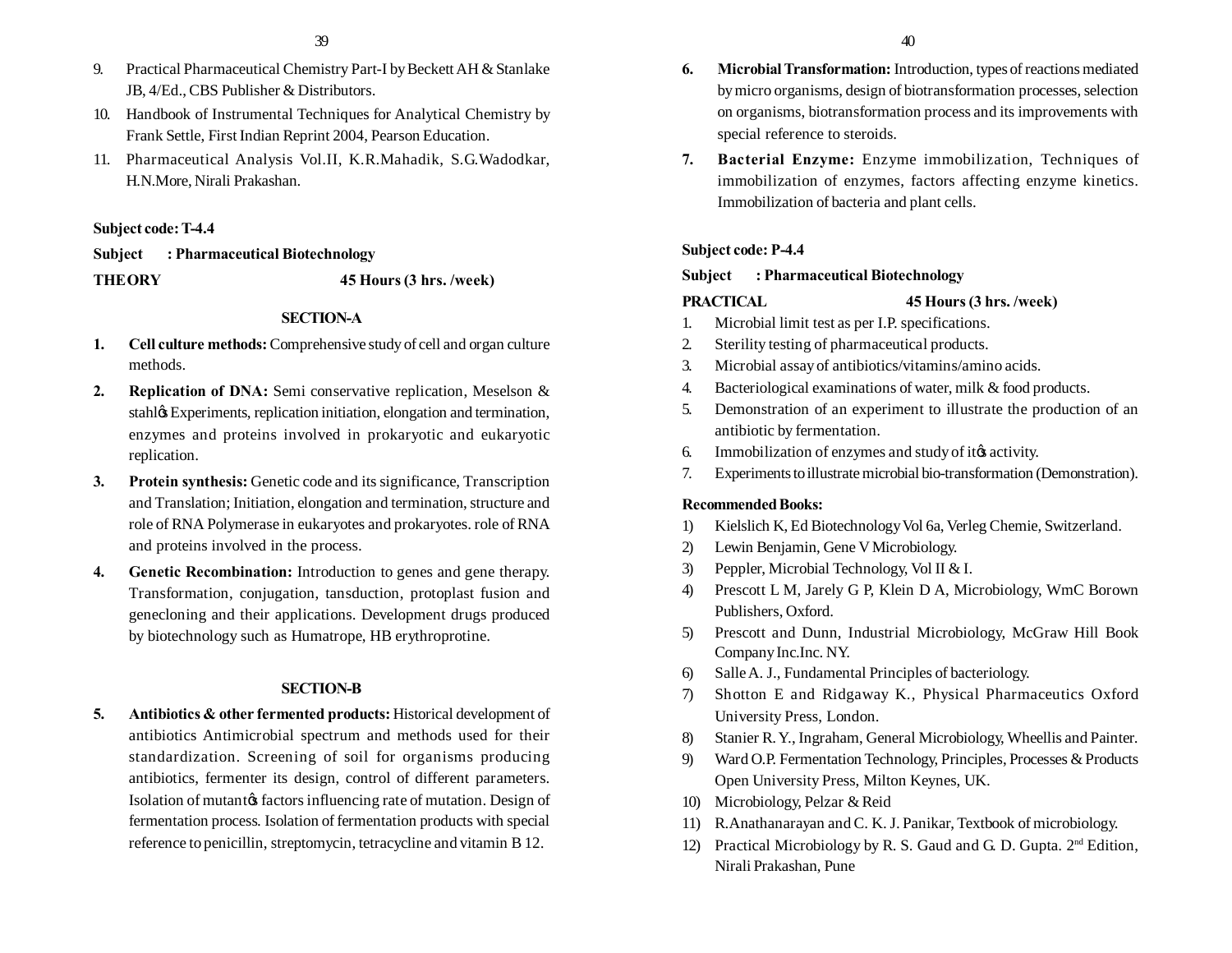## **Subject code: T-4.5 Subject : Pharmacology-I THEORY 45 Hours (3 hrs. /week)**

### **SECTION-A**

- 1 **Introduction of Pharmacology:** Definitions, scope and general principles of pharmacology, various branches of pharmacology, Nature and sources of drugs, routes of drug administration.
- 2 **Bioassays**: Types, principles and applications, merits and demerits of bioassays. Official bioassay of drugs as per IP.
- 3 **Adverse drug effects:** Introduction to adverse drug effects. Mechanism and types of allergic reactions. Predictable and unpredictable adverse drug reactions e.g. side effects, secondary effects, toxic effects, intolerance, idiosyncrasy, drug allergy, photosensitivity, drug dependence, drug withdrawal reactions, teratogenicity.
- 4 **Pharmacokinetics:** Biological membranes- structure, types, properties and functions of biological membranes, Physicochemical factors and processes in transfer of drugs across the biological membranes, Drug absorption, Bio-availability, factors affecting drug absorption and bio-availability.

Distribution, Metabolism (Biotransformation) and Excretion (Elimination) of drugs and factors affecting all these processes.

#### **SECTION-B**

5 **Pharmacodynamics:** Introduction to pharmacodynamics. Principles and mechanism of drug action. Factors modifying drug action. Concept of drug summation, drug synergism, drug antagonism and its types.

Drug Receptors- Basic discussion about receptors, classification and families of receptors, receptors theory, drug effects and regulation of receptors. Quantitation of drug receptor interactions and their effects, dose response relationships and therapeutic index.

6 **Pharmacology of drugs acting on autonomic nervous system**: Organisation and function of autonomic nervous system, autonomic transmission and cotransmission.

Cholinergic system and Drugs, Anticholinergic drugs. Adrenergic system and drugs, Antiadrenergic drugs.

## **Subject code: P- 4.5 Subject : Pharmacology-I PRACTICAL 45 Hours (3 hrs. /week)**

- 1. Care and handling of common laboratory animals.
- 2. Introduction to animal physiology with their biochemical reference value in various animal species.
- 3. Study of different parameters of animals e.g. body weight, life span, B.P, temperature etc.
- 4. Study of laboratory animals and various preparations of them used in animal experimentation.
- 5. Study of laboratory appliances used in experimental pharmacology.
- 6. Study of various physiological salt solutions used in experimental pharmacology.
- 7. Study of various anesthetics employed to anesthetize the laboratory animal.
- 8. Study of various routes of administration in animals
- 9. To study the blood sample collection from experimental animals.
- 10. To study the influence of various route of administrations on sleeping time by using suitable drugs.
- 11. To study the absorption of suitable drugs from intestine preparation from rat, mice, or goat.
- 12. To study the effects of autonomic drugs on the rabbit eye with special reference to physostigmine sulphate and atropine.
- 13. To study the Hypnotic property of drug/drugs using mice/rats as experimental animals.

#### **Note**

- Suitable animal preparation- Any experiment suitable to demonstrate the concept- It could be either in-vivo or in-vitro, The animal selected may be mice, rat, rabbit, guinea pig as admissible as per prevailing Government/CPCSEA guidelines. In case of in-vitro preparations- any tissue preparation from above animals or various tissues from goat may be obtained from slaughter house/ abattoir /butcher shop.
- Agonist- Any agonist that can exhibit activity using the given preparation as reported in standard books/journals may be selected e.g.-Adrenaline and other catecholamines, Acetyl Choline, Histamine, Serotonin, oxytocin etc.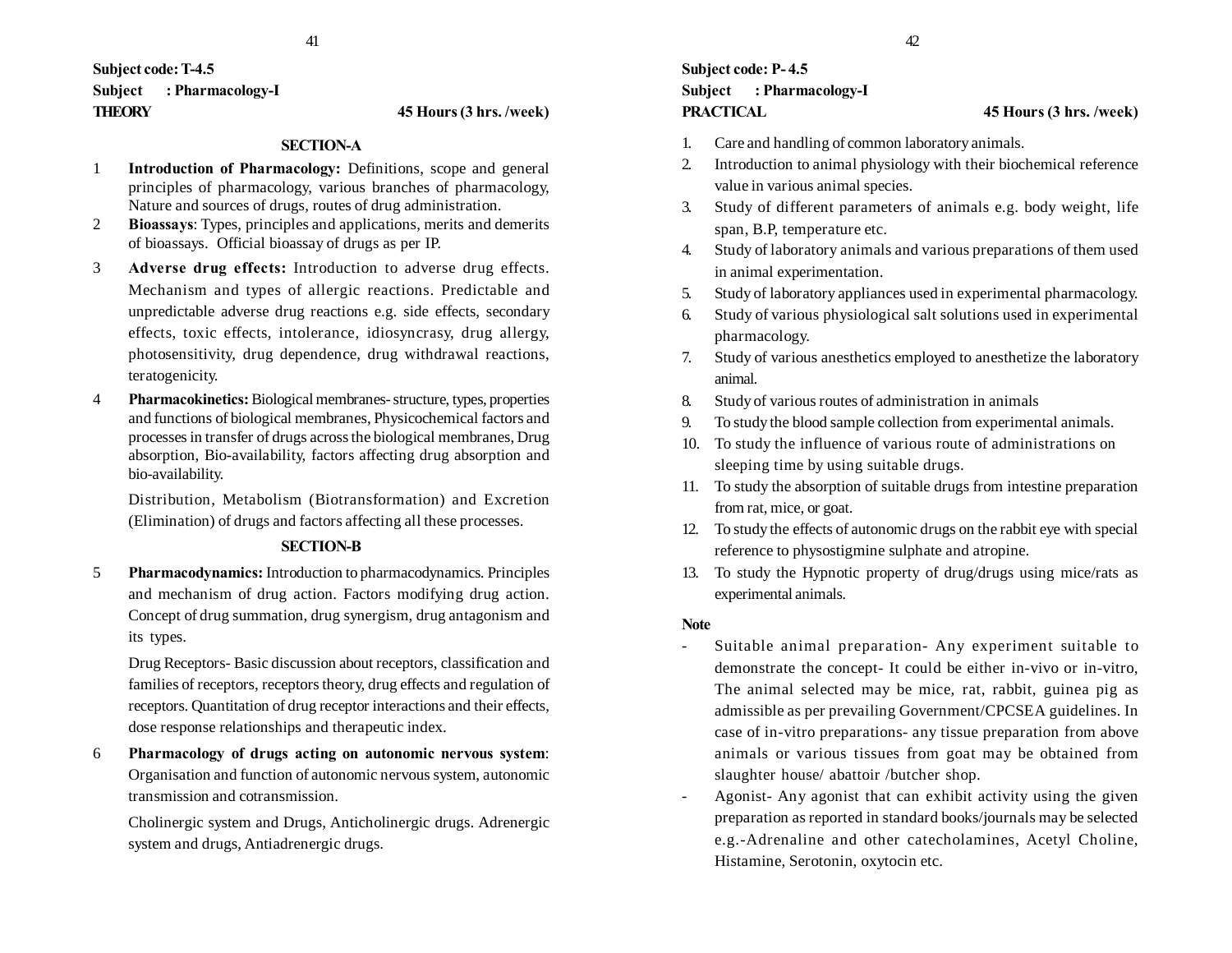- Antagonist- Any antagonist that can exhibit blocking activity of above mentioned agonists in the given preparation as reported in standard books/journals may be selected.

## **Recommended Books**

- 1. Goodman Gilman, The Pharmacological basis of therapeutics. Mcgraw Hill New Delhi.
- 2. Foster R.W. Basic Pharmacology, Arnold, New Delhi.
- 3. Stahl S. M.. Essential Psychopharmacology Cambridge University Press New Delhi.
- 4. Dipiro J.L. Pharmacotherapy Handbook. Tata McGraw Hill New Delhi.
- 5. Official books Indian Pharmacopoeia, British Pharmacopoeia, United States Pharmacopoeia.
- 6. Tripathi K.D. Essentials of medical Pharmacology Jaypee New Delhi.
- 7. Barar F.S.K. Essentials of Pharmacotherapeutics, S. Chand & Company Ltd. New Delhi.
- 8. Rang H.P., Dale M.M. et. al. Pharmacology. Churchill L Ivingstone, New Delhi.
- 9. Katzung B.G .Basic & Clinical Pharmacology Mc-graw Hill, New Delhi.
- 10. Lewis $\alpha$  Pharmacology. Churchill Livingstone London.
- 11. Harvey R.A., Champe P.C. Lippincottø Illustrated Reviews-Pharmacology. Lippincott Williams & Wilkins, Pennsylvania.
- 12. Ghosh M.N. Fundamentals of Experimental pharmacology. Hilton & Company Kolkata.
- 13. Vogel G.H. Drug discovery and evaluation. Springer Germany.
- 14. Goyal R.K. Practicals in pharmacology. B.S. Shah Prakashan Ahmedabad.
- 15. Kulkarni S.K. Handbook of Experimental Pharmacology. Vallabh Prakashan. New Delhi.
- 16. Pillai, K. K. Experimental Pharmacology. CBS Publishers New Delhi.
- 17. Grover, J.K. Experiments in Pharmacy and Pharmacology Vol-II. CBS publishers New Delhi.
- 18. Perry W. L. M. Pharmacological Experiments on Isolated preparations. E.&S.Livingstone, London.
- 19. Kasture S.B.Text book of Experimental Pharmacology, Career Publication Nashik.
- 20. Official books Indian Pharmacopoeia, British Pharmacopoeia, and United States Pharmacopoeia.
- 21. Related research papers from various journals.

## **Subject code: T-4.6**

**Subject : Basic Computer Applications THEORY 45 Hours (3 hrs. /week)**

## **SECTION-A**

## **1. Introduction to computers and Operating Systems**

**Introduction:** Definition of Electronic Digital Computers and their characteristics like speed, Storage, Accuracy, Diligence, Automation and versatility. Classification and types of computers, Structure of Computer (Block diagram of computer), Function of different units of computer, memory, RAM, ROM, Input and Output devices, Secondary Storage Devices, Concept of Operating Systems, Definition, Elements of MS-DOS, Unix and Windows.

## **2. Electronic Communication and computer networks**

**Software:** Types of Communication, Data Transmission, Networks, Types of Networks, Internet, electronic mail, e-commerce.

## **SECTION-B**

## **3. Computer Languages and basic application software**

**Software:** Computer Languages - Machine language, Assembly Language, High Level Languages and their comparison. Introduction to Compilers and Interpreters (Definition and Comparison). Types of Software, Word Processor - MS-Word, Features, application. Spreadsheet - MS-Excel, Features, application. Data Base

Management System MS-Access, Features, application Presentation Graphics - Microsoft Power Point, Features, application.

## **4. Computer applications**

**Applications:** In general, Scientific and research, Role of computer in Pharmaceutical and Clinical studies, In Drug Information Storage, Pharmacokinetics, Drug Design and Pharmaceutical Analysis.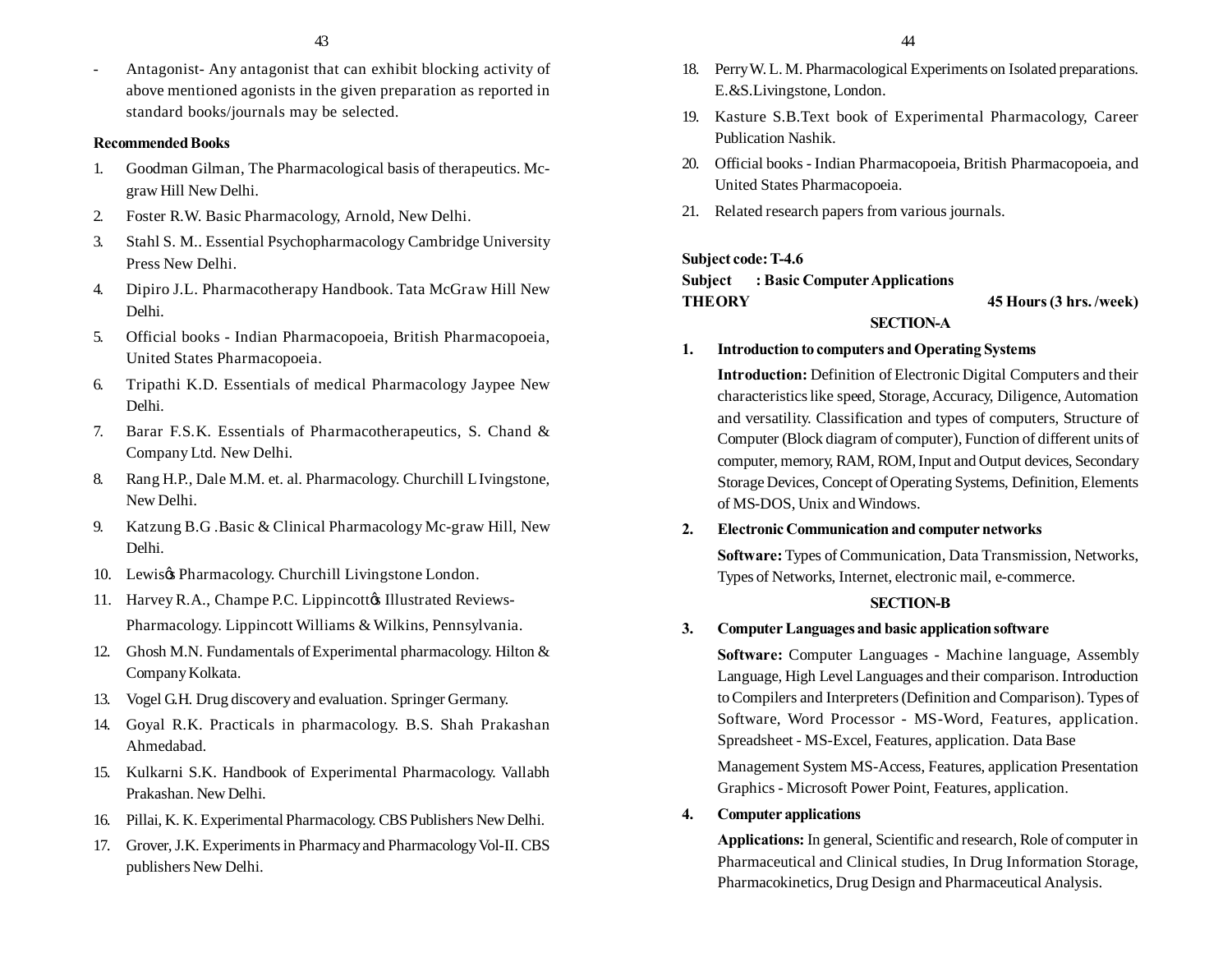## **References:**

- 1. Computer and Commonsense (4th Edition) 6 Roger Hunt, John Shelly
- 2. Computer Today (3rd Edition) 6 Donald Landers.
- 3. Computer Medicine ó S.Rose
- 4. Computer Applications in Pharmacy ó William and fassett
- 5. MS-CIT ó Computing Essentials ó Timothy J.OgLeary, Linda I OgLeary.
- 6. Introduction to Biostatastics & Computer Science 6 Y.I.Shah, Dr.A.R.Paradkar, M.G.Dhayagure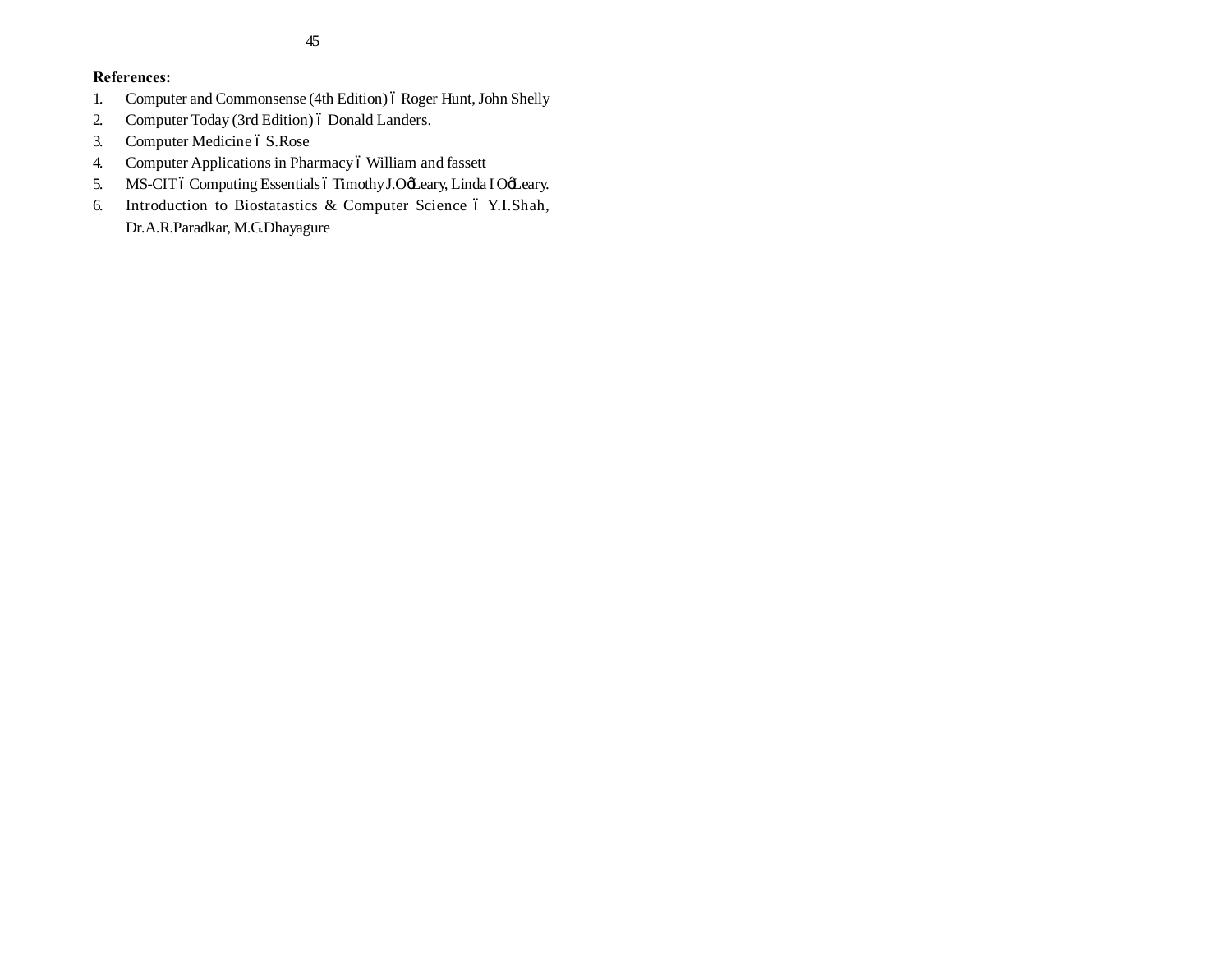**Third B.Pharmacy** Prospectus No. 2013146 Semester-V Examination - Winter-2012, Semester-VI Examination - Summer-2013

# <u>संत गाडगे बाबा अमरावती विद्यापीठ</u> **SANT GADGE BABA AMRAVATI UNIVERSITY**

## आयुर्विज्ञान विद्याशाखा **(FACULTY OF MEDICINE)**

**PROSPECTUS** OF THE DEGREE OF BACHELOR OF PHARMACY (FOUR YEAR – EIGHT SEMESTER DEGREE COURSE) SEMESTER-V EXAMINATION, WINTER-2012 SEMESTER-VI EXAMINATION, SUMMER-2013



2012

Visit us at www.sgbau.ac.in

Price Rs. ........../-

Published by **Dineshkumar Joshi** Registrar, Sant Gadge Baba Amravati University Amravati - 444 602

 $©$  "या अभ्यासक्रमिकेतील (Prospectus) कोणताही भाग संत गाडगे बाबा अमरावती विद्यापीठाच्या पूर्वानुमती शिवाय कोणासही पुनर्मुद्रित किंवा प्रकाशित करता येणार नाही."

\_\_\_\_\_\_\_\_\_\_\_\_\_\_\_\_\_\_\_\_\_\_\_\_\_\_\_\_\_\_\_\_\_\_\_\_\_\_\_\_\_\_\_\_\_\_\_\_\_\_\_\_\_\_\_\_\_\_\_\_\_\_\_\_\_\_\_\_\_\_\_\_

© "No part of this prospectus can be reprinted or published without specific permission of Sant Gadge Baba Amravati University."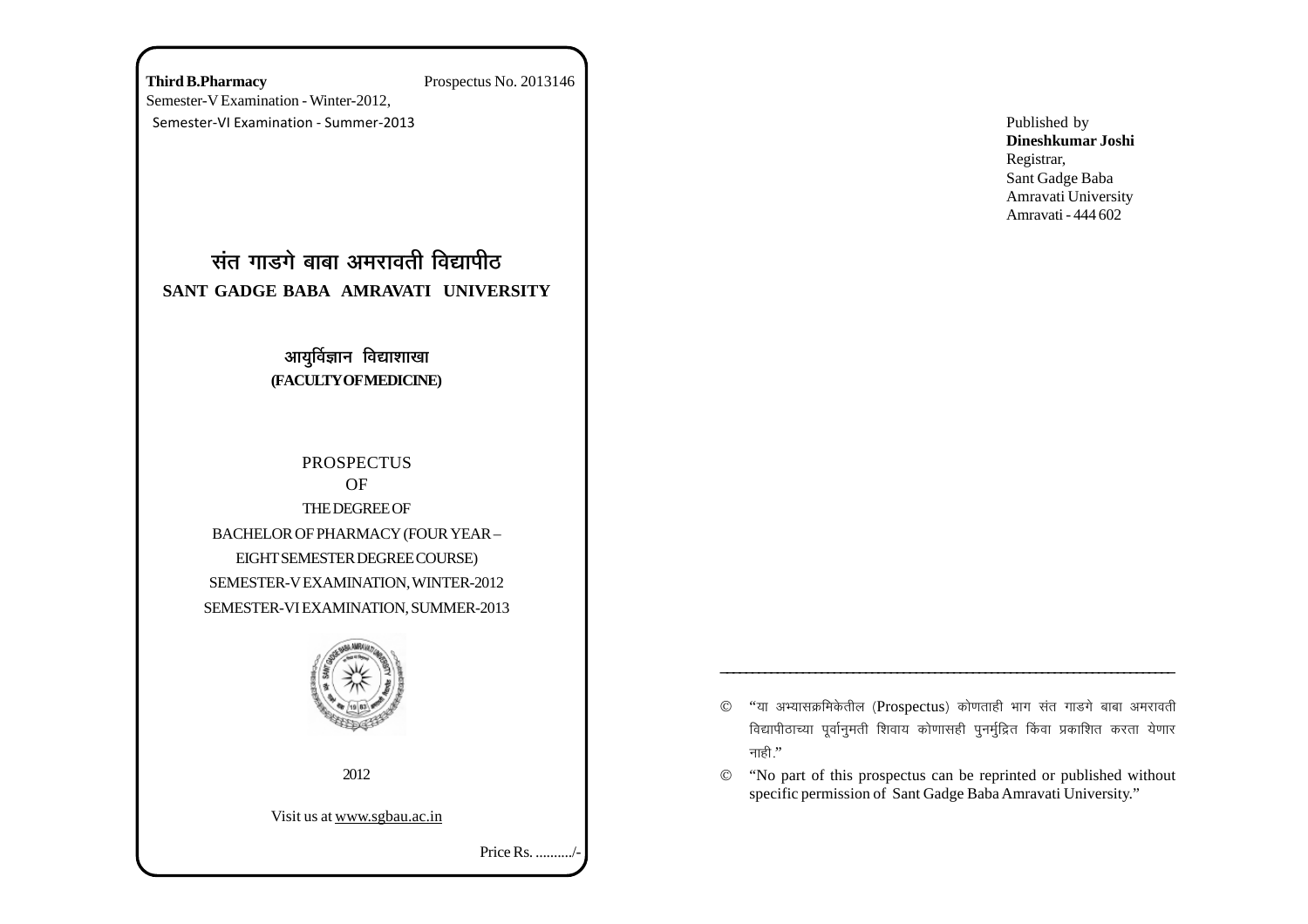## **I N D E X Third B.Pharmacy (Semester-V & VI) (Prospectus No.2013146)**

| Sr.<br>No.           | Subject                                 | Page Nos. |
|----------------------|-----------------------------------------|-----------|
| 1.<br>$\overline{2}$ | Special Note<br>Direction No.21 of 2010 |           |
| 3.                   | Direction No.68 of 2010                 |           |
| 4.                   | Direction No.4 of 2012                  |           |
| 5.                   | Ordinance No. 42 of 2005                |           |
|                      | Semester-V                              |           |
| б.                   | Pharmaceutics-III                       |           |
| 7.                   | Medicinal Chemistry-I                   |           |
| 8.                   | Pharmaceutical Organic Chemistry-III    |           |
| 9.                   | Pharmacognocy-III                       |           |
| 10.                  | Pharmacology-II                         |           |
| 11.                  | Biopharmaceutics-I                      |           |
|                      | Semester-VI                             |           |
| 12.                  | Pharmaceutics-IV                        |           |
| 13.                  | Medicinal Chemistry-II                  |           |
| 14.                  | Pharmaceutical Analysis-II              |           |
| 15.                  | Pharmacognocy-IV                        |           |
| 16.                  | Biopharmaceutics-II                     |           |
| 17.                  | <b>Clinical Pharmacy</b>                |           |
| 18.                  | Project                                 |           |
| 19.                  | Study of Environmental Studies.         |           |

-------------------------------------------------------------------------------------------------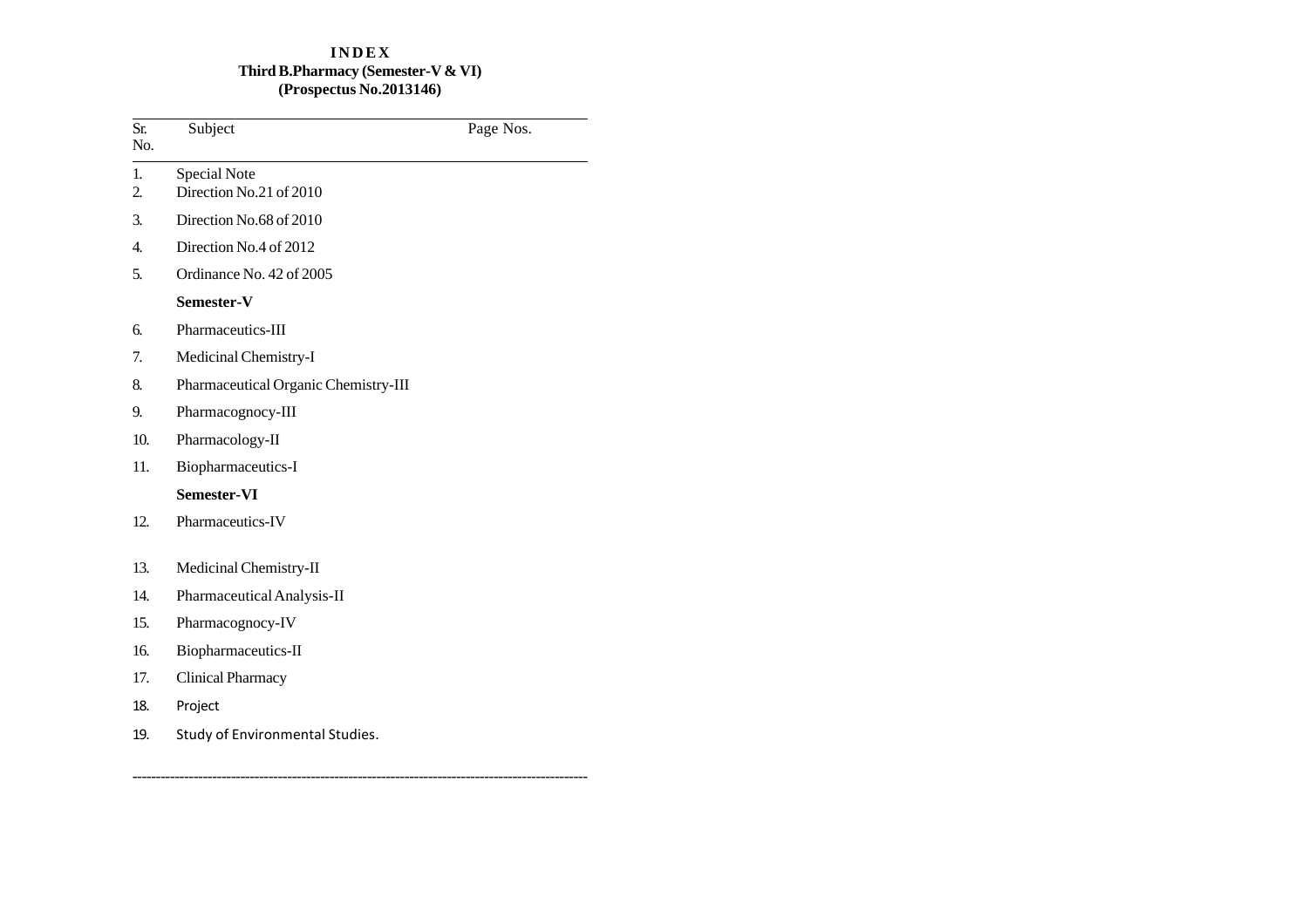#### **SANT GADGE BABA AMRAVATI UNIVERSITY**

#### **SPECIAL NOTE FOR INFORMATION OF THE STUDENTS**

(1) Notwithstanding anything to the contrary, it is notified for general information and guidance of all concerned that a person, who has passed the qualifying examination and is eligible for admission only to the corresponding next higher examination as an ex-student or an external candidate, shall be examined in accordance with the syllabus of such next higher examination in force at the time of such examination in such subjects, papers or combination of papers in which students from University Departments or Colleges are to be examined by the University.

(2) Be it known to all the students desirous to take examination/s for which this prospectus has been prescribed should, if found necessary for any other information regarding examinations etc. refer the University OrdinanceBooklet the various conditions/provisions pertaining to examinations as prescribed in the following Ordinances-

| Ordinance No. 1       |                      | Enrolment of Students.                       |  |  |
|-----------------------|----------------------|----------------------------------------------|--|--|
| Ordinance No.2        |                      | Admission of Students                        |  |  |
| Ordinance No. 4       |                      | <b>National Cadet Corps</b>                  |  |  |
| Ordinance No. 6       | $\ddot{\cdot}$       | Examination in General (relevant extracts)   |  |  |
| Ordinance No. 18/2001 | $\ddot{\cdot}$       | An Ordinance to provide grace marks for      |  |  |
|                       |                      | passing in a Head of passing<br>and          |  |  |
|                       |                      | Inprovement of Division (Higher Class)       |  |  |
|                       |                      | and getting Distinction in the subject       |  |  |
|                       |                      | and condonation of defficiency of marks      |  |  |
|                       |                      | in a subject in all the faculties prescribed |  |  |
|                       |                      | by the Statute NO.18, Ordinance 2001.        |  |  |
| Ordinance No.9        | $\ddot{\phantom{a}}$ | <b>Conduct of Examinations</b>               |  |  |
|                       |                      | (Relevant extracts)                          |  |  |
| Ordinance No.10       | $\ddot{\phantom{a}}$ | Providing for Exemptions<br>and              |  |  |
|                       |                      | Compartments                                 |  |  |
| Ordinance No. 19      | $\ddot{\phantom{0}}$ | Admission Candidates to Degrees              |  |  |
| Ordinance No.109      | $\ddot{\cdot}$       | Recording of a change of name of a           |  |  |
|                       |                      | University Student in the records of the     |  |  |
|                       |                      | University                                   |  |  |
|                       |                      |                                              |  |  |
|                       |                      |                                              |  |  |

Ordinance No.6 of 2008 : For improvement of Division/Grade.

Ordinance No.19/2001 : An Ordinance for Central Assessment Programme, Scheme of Evaluation and Moderation of answerbooks and preparation of results of the examinations, conducted by the University, Ordinance 2001.

## **Dineshkumar Joshi**

Registrar Sant Gadge Baba Amravati University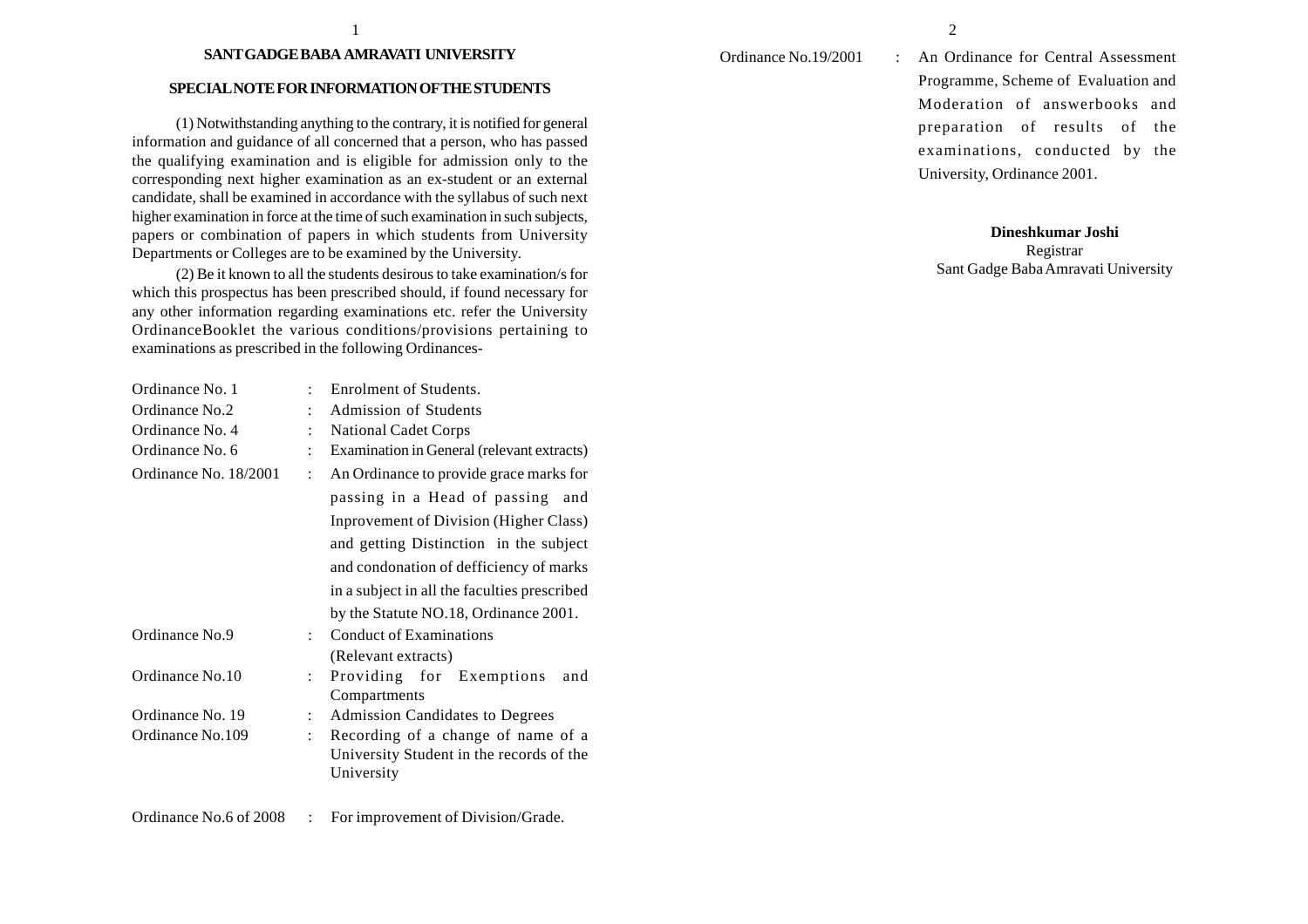## $\frac{3}{4}$

## **DIRECTION**

No.: 21/2010 Date: 21/06/2010

## **Subject : Examination Leading to the Degree of ¦Éä¹ÉVÉÒ ºxÉÉiÉEò (Bachelor of Pharmacy) (Four Year - Eight Semester Degree Course), Direction 2010.**

Whereas, the Sub-committee appointed by Board of Studies in Pharmaceutical Sciences have prepared and recommended the Schemes of Teaching and Examinations along with provisions to be incorporated in the Ordinance for B.Pharm. Semester-I to VIII as per Semester Pattern and Credit Based Performance and Assessment System.

## AND

Whereas, the Hon'ble Vice-Chancellor has accepted the aforesaid recommendations under sub-section (7) of Section 14 of the Maharashtra Universities, Act, 1994 on behalf of the Board of Studies in Pharmaceutical Sciences and faculty of Medicine on 27.5.2010.

### AND

Whereas, the aforesaid recommendations were placed before the Academic Council in its meeting held on 28.5.2010 vide item No.45 and the Council resolved to accept the refer the Schemes/ provisions to be incorporated in the Ordinance to the Ordinance Committee for placing it directly before the Management Council.

#### AND

Whereas, the making of Ordinance/Regulation for B.Pharm. Semester-I to VIII is a time consuming process.

### AND

Whereas, the Academic Session is starting from  $14<sup>th</sup>$  June 2010 and it is necessary to provide the Schemes of examinations, eligibility criteria along with other details.

Now, therefore, I, Dr. Kamal Singh, Vice Chancellor of Sant Gadge Baba Amravati University, in exercise of powers conferred upon me under sub-section (8) of section 14 of the Maharashtra Universities Act., 1994, do hereby direct as under:

- 1) This Direction may be called "Examination Leading to the Degree of **¦Éä¹ÉVÉÒ ºxÉÉiÉEò** (Bachelor of Pharmacy) (Four Year - Eight Semester Degree Course), Direction, 2010".
- 2) This direction shall come into force from the date of its issuance.
- 3) There shall be Eight Examinations leading to the Degree of भेषजी **स्नातक ( Bachelor of pharmacy), namely:**
- (i) the First B.Pharm Examination consisting of Semester-I & II at the end of the each semester:
- (ii) the Second B.Pharm Examination consisting of Semester-III & IV at the end of the each semester:
- (iii) the Third B. Pharm. Examination consisting of Semester-V & VI at the end of the each semester:
- (iv) the Final B. Pharm Examination consisting of Semester-VII & VIII at the end of the each semester.
- The duration of each semester shall be of six months.
- 5) The examinations specified in Paragraph 3 shall be held twice a year at such places and on such dates as may be appointed by the Board of Examination.
- 6) An applicant for admission to an examination specified in Paragraph 3 shall prosecute a regular course of study in courses prescribed for the examination concerned for not less than one semester in a particular semester in a College affiliated to the University.
- 7) Subject to his compliance with the provisions of this Direction and of other Ordinances in force from time to time, an applicant for admission to-
	- (A) The **|ÉlÉ¨É ¦Éä¹ÉVÉÒ ºxÉÉiÉEò** (First B. Pharm- Semester I and II) Examination shall have passed not less than one academic year previously-
		- (i) The Diploma in Pharmacy Examination from an Institution recognized by the Pharmacy Council of India ; with minimum 40% marks.

(ii) The 12th Standard Examination of the Maharashtra State Board of Secondary and Higher Secondary Education with English , Physics , Chemistry and Biology or Mathematics as subjects of study at the 12th Standard; securing minimum 50% marks(45% marks for backward class candidates from Maharashtra) in the said subjects taken together and passed in the same sitting

or

(iii) An Examination recognised as equivalent thereto in such subjects and with such standards of attianments as may be prescribed.

or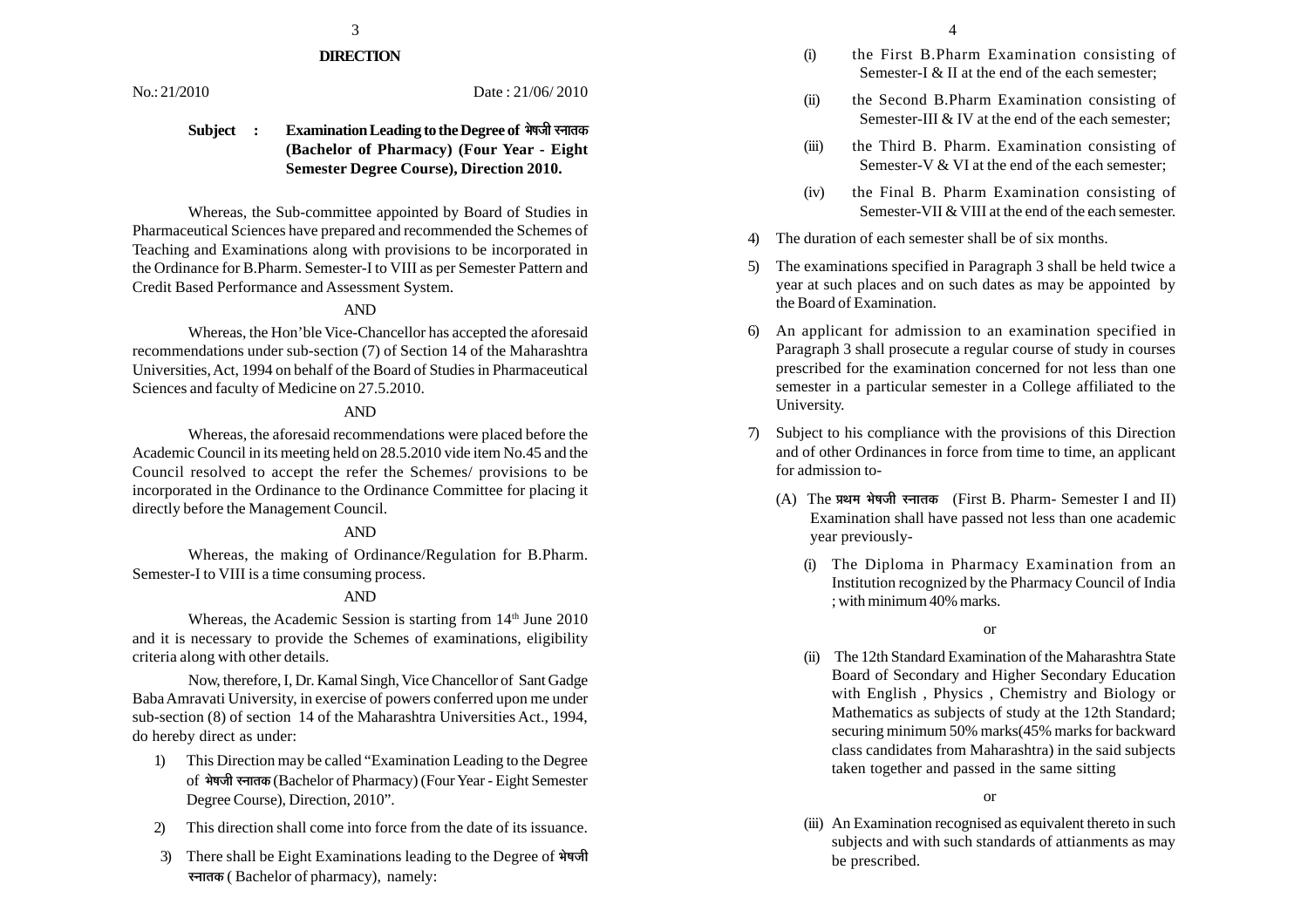- (iv) The norms laid down by the Directorate of Technical Education, Mumbai, Government of Maharashtra from time to time.
- (B) The **ÊuùiÉÒªÉ ¦Éä¹ÉVÉÒ ºxÉÉiÉEò** (Second B.Pharm- Semester III and IV) Examination –

Shall have passed not less than one academic year previously the प्रथम भेषजी स्नातक ( First B. Pharm) Examination of the University or the post H.S.S.C. Diploma in Pharmacy (i.e. according to Education Regulation, 1991 of Pharmacy Council of India) from the Board of Technical Education or equivalent from an institute approved by Pharmacy Council of India in first attempt scoring not less than 600 marks out of 1000 marks at D.Pharm. Part-II Examination, provided that they appear and pass in the theory papers of Mathematics of First year B.Pharm. (Semester-II) examination otherwise, their result of the third year B.Pharm. (Semester-V) examination shall not be declared.

- (C) The **iÉÞiÉÒªÉ ¦Éä¹ÉVÉÒ ºxÉÉiÉEò** (Second B.Pharm- Semester V and VI) Examination shall have passed the द्वितीय भेषजी रनातक (Second B. Pharm i.e. Semester-III & IV) Examination of the University not less than one Academic year previously.
- (D) The अंत्य भेषजी स्नातक (Final B.Pharm- Semester VII and VIII) Examination shall have passed the तृतीय भेषजी स्नातक (Third B. Pharm i.e. SemesterV & VI) Examination of the University not less than one Academic year previously.
- 8) Subject to his/her compliance with the provisions of this Direction & other Ordinances pertaining to Examination in force from time to time, the applicant for admission , at the end of the course of study of a particular semester/session, to an Examination specified in column (1) of the table below, shall be eligible to appear if
	- i) he/she satisfies with the conditions in the table and the provisions thereunder.
	- ii) he/she complies with the provisions of the ordinance pertaining to the Examination in general from time to time.
	- iii) he/she has prosecuted a regular course of study in a college affiliated to the University.
	- iv) he/she has in the opinion of the Principal shown satisfactory progress in his/her studies.

| Name of<br>the Exam.      | The student should<br>have passed the<br>exam. of | The student should<br>have satisfactorily<br>completed the<br>following session/<br>semester | The student should<br>have passed the<br>following<br>examination    |
|---------------------------|---------------------------------------------------|----------------------------------------------------------------------------------------------|----------------------------------------------------------------------|
| B.Pharm.<br>Semester-I    | As mentioned<br>in Para $7(A)$                    |                                                                                              |                                                                      |
| B.Pharm.<br>Semester-II   |                                                   | B. Pharm<br>Semester-I                                                                       |                                                                      |
| B.Pharm.<br>Semester-III  |                                                   | B.Pharm.<br>Semester-II                                                                      | $2/3^{rd}$ Heads of I &<br>II Semester combined<br>together          |
| B.Pharm.<br>Semester-IV   |                                                   | B.Pharm.<br>Semester-III                                                                     | -do-                                                                 |
| B.Pharm.<br>Semester-V    | B.Pharm.I<br>& II Semester                        | B.Pharm.<br>Semester-IV<br>Semester-V                                                        | $2/3^{rd}$ Heads of III &<br><b>IV</b> Semester<br>combined together |
| B.Pharm.<br>Semester-VI   | -do-                                              | B.Pharm.<br>Semester-V                                                                       | $-do-$                                                               |
| B.Pharm.<br>Semester-VII  | B.Pharm. III &<br>VI Semester                     | B.Pharm.<br>Semester-VI                                                                      | $2/3^{rd}$ Heads of V &<br>VI Semester<br>combined together          |
| B.Pharm.<br>Semester-VIII | -do-                                              | B.Pharm.<br>Semester-VII                                                                     | -do-                                                                 |

## **Explanation :**

- i) While calculating 2/3 rd heads of passing,fraction if any shall be ignored
- ii) For considering the heads of passing, every theory and every practical shall be considered as separate head of passing.
- iii) An examinee who has passed 2/3rd heads of passing shall be allowed to keep term in the next higher class.
- 9) Without prejudice to the other provisions of Ordinance No. 6 relating to the Examination in General , the provisions of Paragraphs 5,7,8,10,27,31 and 32 of the said Ordinance shall apply to every Collegiate candidate.
- 10) The fee for each examination and practical examination shall be as prescribed by the University, from time to time.
- 11) An applicant for admission to an examination shall satisfy the Head of the Department /Principal in the Terminal and other Tests conducted during the academic year regarding his suitability to take the examination.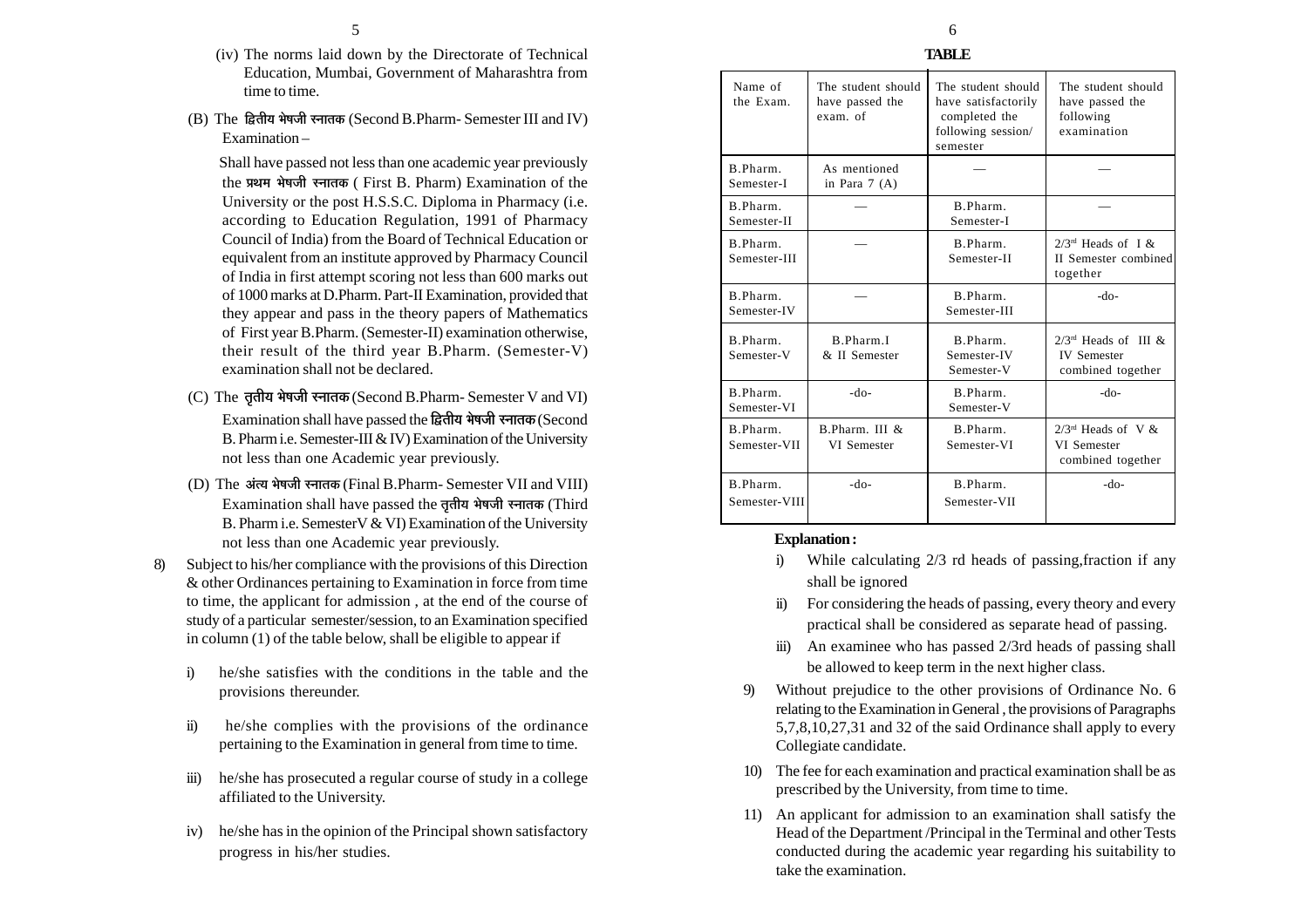- 12) The maximum marks allotted to the Sessional Examination in each paper, the written part and the practical part for each of the Four Examinations shall be per **Appendices-I to V** appended with this Direction.
- 13) The scope of the subjects shall be as indicated in the Syllabus.
- 14) The Head/ Principal shall maintain in his office a complete record of marks obtained by the candidate in the sessionals. He shall send to the Registrar in a sealed cover the final marks in sessional examination obtained by every applicant.
- 15) In order to pass an examination an examinee-
	- (i) Shall obtain not less than 45% of the total marks allotted to each written paper and its respective sessional Examination taken together as shown in the concerned Appendix;
	- (ii) Shall obtain not less than 50% of the total marks allotted to each practical and its respective sessional taken together as shown in concerned appendix.
- 16) There shall be no classification of successful examinees at the प्रथम, द्वितीय व तृतीय भेषजी स्नातक (First : Sem-I & II, Second: Sem-III & IV and Third B.Pharm : Sem-V & VI) Examinations.
- 17) Division of Successful examinees at the अन्त्य भेषजी स्नातक (Final B.Pharm- Semester VII and VIII) examination shall be determined on the basis of the aggregate marks obtained at the **तृतीय आणि +xiªÉ ¦Éä¹ÉVÉÒ ºxÉÉiÉEò** (Third and Final B.Pharm- Semester V, VI, VII, and VIII) examinations taken together.
- 18) Those obtaining 60% or more marks in the aggregate shall be placed in the First Division, and all other successful examinees in the second Division.
- 19) An examinees who is successful at an examination and obtains not less to 75% of the total marks prescribed in a subject, shall be declared to have pass examination with Distinction in that subject.
- 20) If a student fails in an examination his marks of Internal/ Sessional Assessment of Theory of the examination shall be carried over for the next examination. However, he can give a declaration to the effect that his Internal/Sessional Assessment marks of the Theory should not be counted and his marks in the Theory shall be only on the basis of external examination.
- 21) Improvement of Internal Assessment :-
	- $\bullet$  If a candidate desires for improvement of internal assessment of theory/practical, he may reappear for an examination and fresh marks for internal assessment will be considered. There

is only one chance to appear for improvement of internal assessment examination for internal theory/practical subject.

- • Examination of the subject head "Project and the Seminars" will be conducted by the institute. The criteria for marks distribution is specified in the scheme of examination. The institute must submit the marks awarded in the Project report and in seminar to the controller of examination along with the periodic test marks (i.e. internal assessment marks). Once the candidate has passed in the subject head "Project report and seminar," the candidate will not be allowed to reappear for examination in this subject head.
- 22) Provisions of Ordinance No. 18 of 2001 relating to an Ordinance to provide grace marks for passing in a Head of passing and Improvement of Division (Higher Class) and getting distinction in the subject and condonation of deficiency of marks in a subject in all the faculties prescribed by the Statute No.18, Ordinance 2001 shall apply to the examinations under this Direction.
- 23) As soon as possible after the examination, but not later the 30th June next following in case of examinations held in summer and 28th february next following in case of examinations held in winter, the Board of Examination shall publish a list of successful examinees. The list of successful examinees at the अन्त्य भेषजी स्नातक (Final B.Pharm.- Semester VII and VIII) Examination shall be arranged in the First and Second Division, as envisaged in Paragraph 17 of this Direction the names of Examinees passing the B.Pharm. Examination as a whole in the minimum prescribed period and obtaining the prescribed number of places in the First or Second Division shall be arranged in order of Merit as provided in the examinations in General Ordinance No. 6.
- 24) Notwithstanding anything to the contrary in this Direction , the Degree of Bachelor of Pharmacy shall not be conferred upon a person unless:-

He Undergoes a practical training of not less than four weeks after taking the Third year (Semester-V & VI) or Final year (Semester-VII & VIII) B. Pharm. Examination in Pharmaceutical industry/Primary Health Centre/Private Hospitals with 20 bed capacity and Medical shop (Whole sale or Retail) approved by the Head/Principal and unless the Head/ Principal certifies that the person has satisfactorily completed the said practical training as the case may be.

25) Successful examinees at the प्रथम भेषजी स्नातक, द्वितीय भेषजी स्नातक **´É iÉÞiÉÒªÉ ¦Éä¹ÉVÉÒ ºxÉÉiÉEò** (First B.Pharm,- (Sem. I and II) Second B.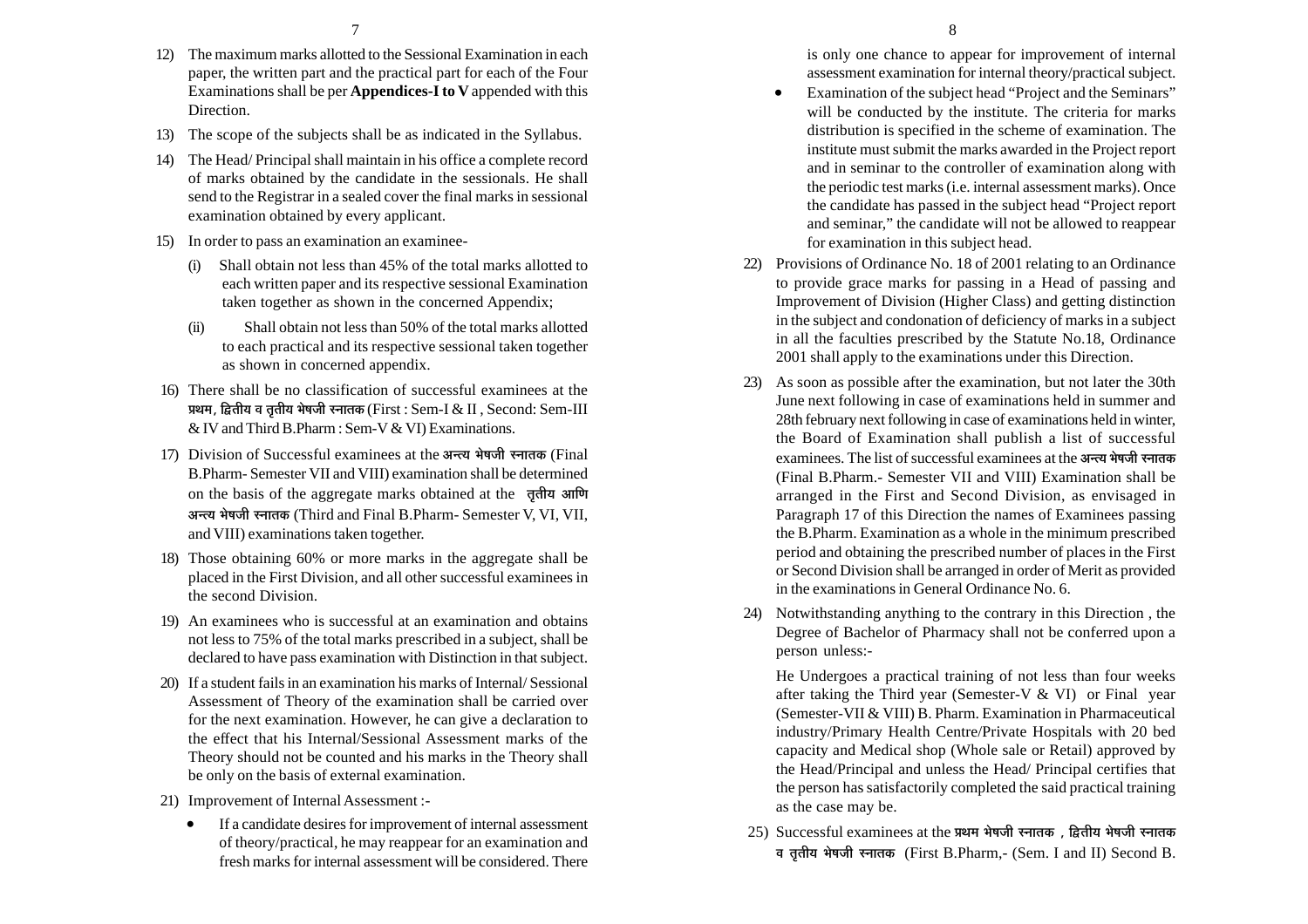Pharm, (Sem. III and VI) and Third B. Pharm (Sem. V and VI)) Examinations shall be entitled to receive a Certificate signed by the Registrar; and those successful at the अन्त्य भेषजी स्नातक (Final B.Pharm. Sem. VII and VIII Examination) shall, on payment of the prescribed fees, receive a degree, in the prescribed form, signed by the Vice-Chancellor.

Dated : 19/06/2010 Vice-Chancellor

 Sd/- Amravati (Dr.Kamal Singh)

\*\*\*\*\*

## **Appendix-I Scheme of teaching for B. Pharm (Semester wise) First to Eight semester** 10

| Sub.             | <b>Subject</b>                       | <b>Scheme of teaching</b> |                       |  |  |  |  |
|------------------|--------------------------------------|---------------------------|-----------------------|--|--|--|--|
| Code             |                                      | <b>Theory</b>             | <b>Practical</b>      |  |  |  |  |
| Semester-I       |                                      |                           |                       |  |  |  |  |
| 1.1              | Pharmaceutics-I                      | 03                        | 03                    |  |  |  |  |
| 1.2              | Pharmaceutical Biochemistry-I        | 03                        | $\boldsymbol{0}$      |  |  |  |  |
| 1.3              | Anatomy and Physiology-I             | 03                        | 03                    |  |  |  |  |
| 1.4              | Pharmacognocy-I                      | $\Omega$                  | $\overline{03}$       |  |  |  |  |
| 1.5              | Pharmaceutical Engineering-I         | 0 <sub>3</sub>            | 0 <sub>3</sub>        |  |  |  |  |
| Semester-II      |                                      |                           |                       |  |  |  |  |
| 2.1              | Pharmaceutics-II                     | 03                        | $\boldsymbol{\omega}$ |  |  |  |  |
| 2.2              | Anatomy and Physiology-II            | $\boldsymbol{\omega}$     | $\boldsymbol{0}$      |  |  |  |  |
| 2.3              | Pharmacognocy-II                     | $\overline{03}$           | $\overline{03}$       |  |  |  |  |
| 2.4              | Pharmaceutical Engineering-II        | ß                         | $\boldsymbol{0}$ 3    |  |  |  |  |
| 2.5              | Pharmaceutical Biochemistry-II       | 03                        | $\overline{03}$       |  |  |  |  |
| 2.6              | Mathematics                          | $\overline{03}$           |                       |  |  |  |  |
| Semester-III     |                                      |                           |                       |  |  |  |  |
| 3.1              | Physical Pharmaceutics-I             | 03                        | 03                    |  |  |  |  |
| 3.2              | Pharmaceutical Microbiology          | $\overline{03}$           | $\mathfrak{B}$        |  |  |  |  |
| 3.3              | Pharmaceutical Organic chemistry-I   | 03                        | $\boldsymbol{0}$      |  |  |  |  |
| 3.4              | Hospital and Community Pharmacy      | $\overline{03}$           | $\overline{03}$       |  |  |  |  |
| 3.5              | Pharmaceutical Inorganic Chemistry   | ß                         | 0 <sub>3</sub>        |  |  |  |  |
| 3.6              | Pathophysiology                      | ß                         |                       |  |  |  |  |
| Semester-IV      |                                      |                           |                       |  |  |  |  |
| 4.1              | Physical Pharmaceutics-II            | $\boldsymbol{\omega}$     | $\boldsymbol{0}$      |  |  |  |  |
| 4.2              | Pharmaceutical Organic chemistry-II  | $\boldsymbol{\omega}$     | $\boldsymbol{0}$      |  |  |  |  |
| 4.3              | Pharmaceutical Analysis-I            | $\overline{03}$           | $\boldsymbol{0}$      |  |  |  |  |
| 4.4              | Pharmaceutical Biotechnology         | $\boldsymbol{\omega}$     | $\boldsymbol{0}$      |  |  |  |  |
| 4.5              | Pharmacology-I                       | $\overline{03}$           | 03                    |  |  |  |  |
| 4.6              | <b>Basic Computer Applications</b>   | $\overline{03}$           |                       |  |  |  |  |
| Semester-V       |                                      |                           |                       |  |  |  |  |
| 5.1              | Pharmaceutics-III                    | 03                        | 03                    |  |  |  |  |
| 5.2              | Medicinal Chemistry-I                | 03                        | $\boldsymbol{\omega}$ |  |  |  |  |
| 5.3              | Pharmaceutical Organic Chemistry-III | $\boldsymbol{\omega}$     | $\boldsymbol{0}$      |  |  |  |  |
| 5.4              | Pharmacognocy-III                    | $\overline{03}$           | $\overline{03}$       |  |  |  |  |
| 5.5              | Pharmacology-II                      | $\boldsymbol{\omega}$     | $\boldsymbol{\omega}$ |  |  |  |  |
| $\overline{5.6}$ | Biopharmaceutics-I                   | $\boldsymbol{\omega}$     |                       |  |  |  |  |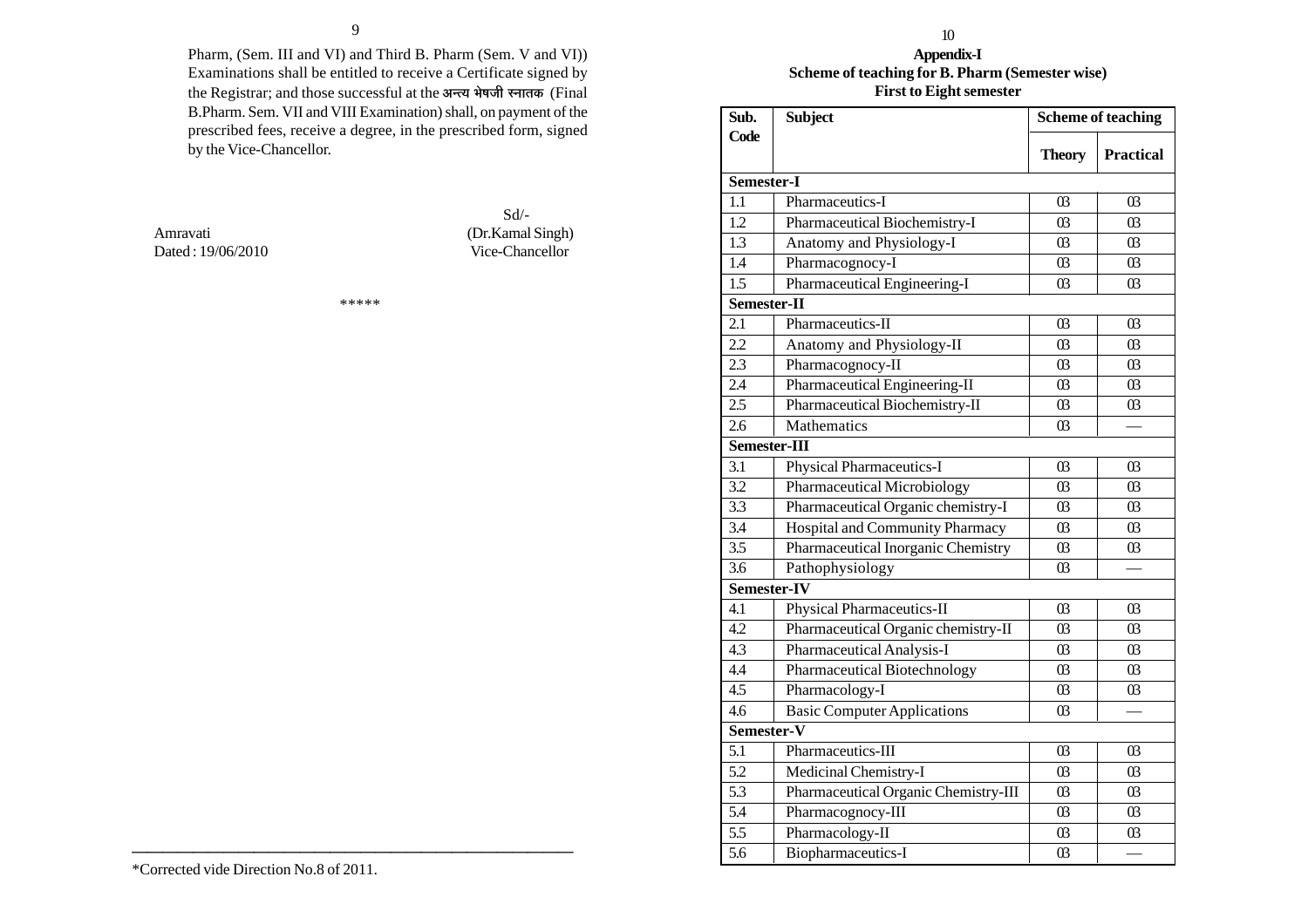| <b>Semester-VI</b> |                                      |                       |                       |  |  |
|--------------------|--------------------------------------|-----------------------|-----------------------|--|--|
| 6.1                | Pharmaceutics-IV                     | 0 <sub>3</sub>        | 0 <sub>3</sub>        |  |  |
| 6.2                | Medicinal Chemistry-II               | 03                    | 0 <sub>3</sub>        |  |  |
| 6.3                | Pharmaceutical Analysis-II           | $\overline{03}$       | $\overline{03}$       |  |  |
| 6.4                | Pharmacognocy-IV                     | $\overline{03}$       | $\overline{03}$       |  |  |
| 6.5                | Biopharmaceutics-II                  | $\boldsymbol{\omega}$ | $\boldsymbol{\omega}$ |  |  |
| 6.6                | Clinical Pharmacy                    | $\overline{03}$       |                       |  |  |
| 6.7                | Project*                             |                       | $\overline{03}$       |  |  |
| Semester-VII       |                                      |                       |                       |  |  |
| 7.1                | Pharmaceutics-V                      | 03                    | 03                    |  |  |
| 7.2                | Medicinal Chemistry-III              | $\boldsymbol{03}$     | $\overline{03}$       |  |  |
| 7.3                | Pharmacology-III                     | $\overline{03}$       | $\overline{03}$       |  |  |
| 7.4                | Pharmacognocy-V                      | $\overline{03}$       | $\Omega$              |  |  |
| 7.5                | Pharmaceutical Analysis-III          | $\overline{03}$       | 03                    |  |  |
| 7.6                | Pharmaceutical Jurisprudence         | $\boldsymbol{\omega}$ |                       |  |  |
| 7.7                | Seminar (one per each student)*      | $\overline{03}$       |                       |  |  |
|                    | Semester-VIII                        |                       |                       |  |  |
| 8.1                | Pharmaceutics-VI                     | 03                    | $\overline{03}$       |  |  |
| 8.2                | Medicinal Chemistry-IV               | $\overline{03}$       | $\overline{03}$       |  |  |
| 8.3                | Pharmaceutical Analysis-IV           | 03                    | $\Omega$              |  |  |
| 8.4                | Pharmacognocy-VI                     | 0 <sub>3</sub>        | $\boldsymbol{\omega}$ |  |  |
| 8.5                | <b>Clinical Pharmacotherapeutics</b> | $\boldsymbol{\omega}$ | $\boldsymbol{\omega}$ |  |  |
| 8.6                | Communication Skills                 | $\boldsymbol{\omega}$ |                       |  |  |

# **Appendix-II**

# **Scheme of Examination for B. Pharm (Semester wise)**

# **First to Eight semester**

| Sub.<br>Code | Subject                                             |     | <b>Scheme of Examination</b>                  |            | <b>Minimum Marks</b><br>for passing |                                               | <b>Total</b><br>Marks in theory/<br>practical<br>(Credits) |               |            |                            |
|--------------|-----------------------------------------------------|-----|-----------------------------------------------|------------|-------------------------------------|-----------------------------------------------|------------------------------------------------------------|---------------|------------|----------------------------|
|              |                                                     |     | Theory                                        |            | Practical                           | Theory                                        | Pract.                                                     | <b>Theory</b> | Pra        |                            |
|              |                                                     | Hrs | Marks                                         | <b>Hrs</b> | <b>Marks</b>                        | Int.<br>Marks                                 | Int.<br>Marks                                              |               | ctie<br>al |                            |
| Semester-I   |                                                     |     |                                               |            |                                     |                                               |                                                            |               |            |                            |
| 1.1          | <b>Pharmaceutics-I</b>                              | 3   | 60                                            | 5          | 50                                  | 20                                            | 30                                                         | 36            | 40         | $80(04) + 80(04)$          |
| 1.2          | Pharmaceutical<br><b>Biochemistry-I</b>             | 3   | 60                                            | 5          | 50                                  | 20                                            | 30                                                         | 36            | 40         | $80(04) + 80(04)$          |
| 1.3          | <b>Anatomy</b> and<br><b>Physiology-I</b>           | 3   | 60                                            | 5          | 50                                  | 20                                            | 30                                                         | 36            | 40         | $80(04) + 80(04)$          |
| 1.4          | Pharmacognocy-I                                     | 3   | 60                                            | 5          | 50                                  | 20                                            | 30                                                         | 36            | 40         | $80(04) + 80(04)$          |
| 1.5          | Pharmaceutical<br><b>Engineering-I</b>              | 3   | 60                                            | 5          | 50                                  | 20                                            | 30                                                         | 36            | 40         | $80(04) + 80(04)$          |
|              |                                                     |     |                                               |            |                                     | Total Marks (credits) for the Semester        |                                                            |               |            | 800<br>(Total Credits: 40) |
| Semester-II  |                                                     |     |                                               |            |                                     |                                               |                                                            |               |            |                            |
| 2.1          | <b>Pharmaceutics-II</b>                             | 3   | 60                                            | 5          | 50                                  | 20                                            | 30                                                         | 36            | 40         | $80(04) + 80(04)$          |
| 2.2          | <b>Anatomy</b> and<br>Physiology-II                 | 3   | 60                                            | 5          | 50                                  | 20                                            | 30                                                         | 36            | 40         | $80(04) + 80(04)$          |
| 2.3          | Pharmacognocy-II                                    | 3   | 60                                            | 5          | 50                                  | 20                                            | 30                                                         | 36            | 40         | $80(04) + 80(04)$          |
| 2.4          | Pharmaceutical<br><b>Engineering-II</b>             | 3   | 60                                            | 5          | 50                                  | 20                                            | 30                                                         | 36            | 40         | $80(04) + 80(04)$          |
| 2.5          | Pharmaceutical<br><b>Biochemistry-II</b>            | 3   | 60                                            | 5          | 50                                  | 20                                            | 30                                                         | 36            | 40         | $80(04) + 80(04)$          |
| 2.6          | <b>Mathematics</b>                                  | 3   | 60                                            |            |                                     | 20                                            |                                                            | 36            |            | 80 (04)                    |
|              |                                                     |     |                                               |            |                                     | <b>Total Marks (credits) for the Semester</b> |                                                            |               |            | 880<br>(Total Credits: 44) |
| Semester-III |                                                     |     |                                               |            |                                     |                                               |                                                            |               |            |                            |
| 3.1          | <b>Physical</b><br><b>Pharmaceu-tics-I</b>          | 3   | 60                                            | 5          | 50                                  | 20                                            | 30                                                         | 36            | 40         | $80(04) + 80(04)$          |
| 3.2          | Pharmaceutical<br>Microbiology                      | 3   | 60                                            | 5          | 50                                  | 20                                            | 30                                                         | 36            | 40         | $80(04) + 80(04)$          |
| 3.3          | Pharmaceutical<br>Organic chemistry-1               | 3   | 60                                            | 5          | 50                                  | 20                                            | 30                                                         | 36            | 40         | $80(04) + 80(04)$          |
| 3.4          | <b>Hospital</b> and<br><b>Community</b><br>Pharmacy | 3   | 60                                            | 5          | 50                                  | 20                                            | 30                                                         | 36            | 40         | $80(04) + 80(04)$          |
| 3.5          | Pharmaceutical<br>Inorganic<br>chemistry            | 3   | 60                                            | 5          | 50                                  | 20                                            | 30                                                         | 36            | 40         | $80(04) + 80(04)$          |
| 3.6          | <b>Pathophy siology</b>                             | 3   | 60                                            |            |                                     | 20                                            |                                                            | 36            |            | 80 (04)                    |
|              |                                                     |     | <b>Total Marks (credits) for the Semester</b> |            |                                     |                                               | 880<br>(Total Credits: 44)                                 |               |            |                            |
| Semester-IV  |                                                     |     |                                               |            |                                     |                                               |                                                            |               |            |                            |
| 4.1          | <b>Physical</b><br>Pharmaceutics-II                 | 3   | 60                                            | 5          | 50                                  | 20                                            | 30                                                         | 36            | 40         | $80(04) + 80(04)$          |
| 4.2          | Pharmaceutical<br>Organic chemistry-II              | 3   | 60                                            | 5          | 50                                  | 20                                            | 30                                                         | 36            | 40         | $80(04) + 80(04)$          |
| 4.3          | Pharmaceutical<br><b>Analysis-I</b>                 | 3   | 60                                            | 5          | 50                                  | 20                                            | 30                                                         | 36            | 40         | $80(04) + 80(04)$          |
| 4.4          | Pharmaceutical<br><b>Biotechnology</b>              | 3   | 60                                            | 5          | 50                                  | 20                                            | 30                                                         | 36            | 40         | $80(04) + 80(04)$          |
| 4.5          | Pharmacology-I                                      | 3   | 60                                            | 5          | 50                                  | 20                                            | 30                                                         | 36            | 40         | $80(04) + 80(04)$          |
| 4.6          | <b>Basic Computer</b><br><b>Applications</b>        | 3   | 60                                            |            |                                     | 20                                            |                                                            | 36            |            | 80 (04)                    |
|              |                                                     |     | <b>Total Marks (credits) for the Semester</b> |            |                                     |                                               | 880<br>(Total Credits: 44)                                 |               |            |                            |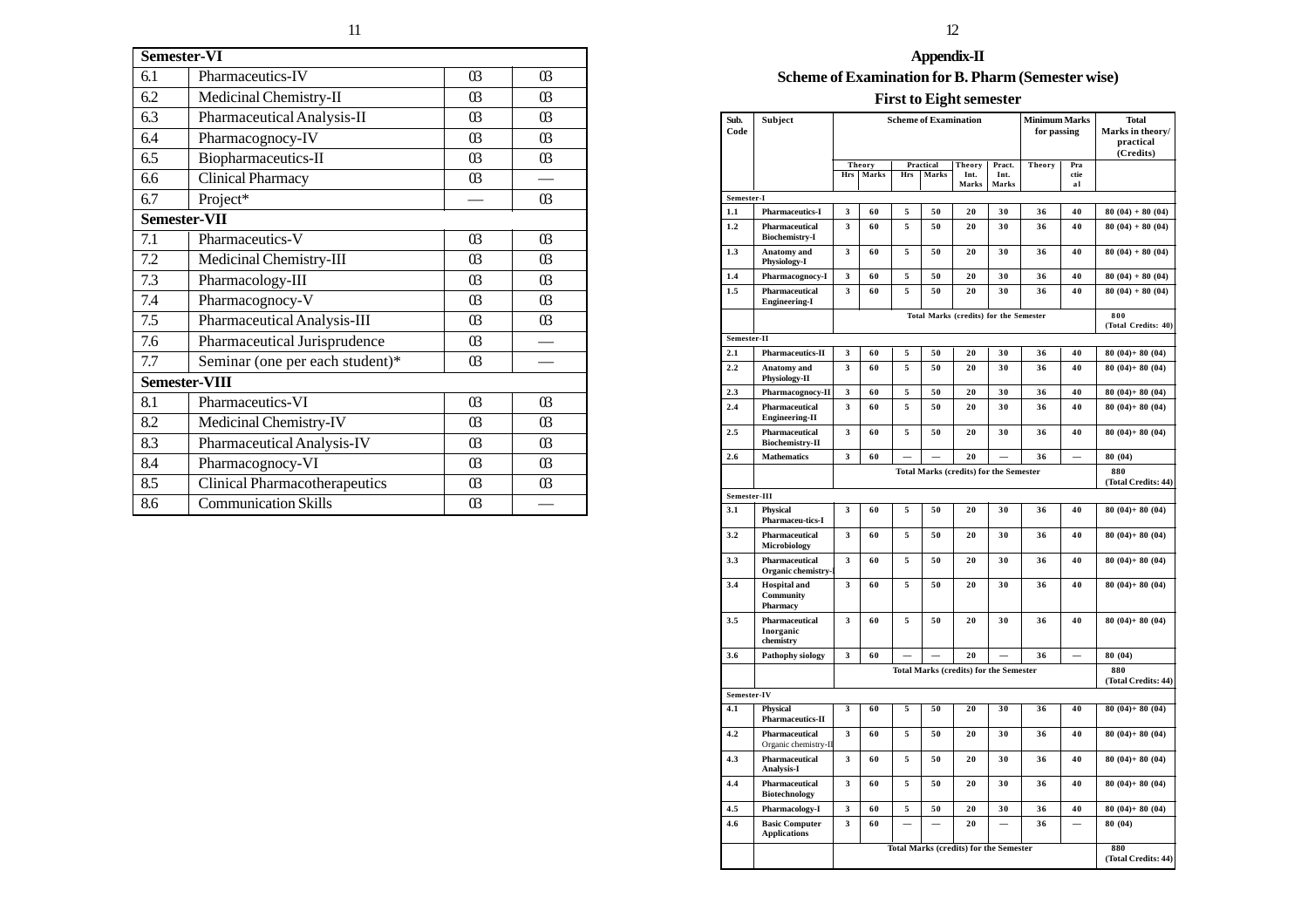| Semester-V |                                                   |   |                                                                             |   |    |                                               |    |                            |    |                            |
|------------|---------------------------------------------------|---|-----------------------------------------------------------------------------|---|----|-----------------------------------------------|----|----------------------------|----|----------------------------|
| 5.1        | <b>Pharmaceutics-III</b>                          | 3 | 60                                                                          | 5 | 50 | 20                                            | 30 | 36                         | 40 | $80(04) + 80(04)$          |
| 5.2        | <b>Medicinal</b><br><b>Chemistry-I</b>            | 3 | 60                                                                          | 5 | 50 | 20                                            | 30 | 36                         | 40 | $80(04) + 80(04)$          |
| 5.3        | Pharmaceutical<br>Organic<br><b>Chemistry-III</b> | 3 | 60                                                                          | 5 | 50 | 20                                            | 30 | 36                         | 40 | $80(04) + 80(04)$          |
| 5.4        | Pharmacognocy-III                                 | 3 | 60                                                                          | 5 | 50 | 20                                            | 30 | 36                         | 40 | $80(04) + 80(04)$          |
| 5.5        | <b>Pharmacology-II</b>                            | 3 | 60                                                                          | 5 | 50 | 20                                            | 30 | 36                         | 40 | $80(04) + 80(04)$          |
| 5.6        | <b>Biopharmaceutics-I</b>                         | 3 | 60                                                                          |   |    | 20                                            |    | 36                         |    | 80 (04)                    |
|            |                                                   |   |                                                                             |   |    | <b>Total Marks (credits) for the Semester</b> |    |                            |    | 880<br>(Total Credits: 44) |
|            | Semester-VI                                       |   |                                                                             |   |    |                                               |    |                            |    |                            |
| 6.1        | <b>Pharmaceutics-IV</b>                           | 3 | 60                                                                          | 5 | 50 | 20                                            | 30 | 36                         | 40 | $80(04) + 80(04)$          |
| 6.2        | Medicinal<br><b>Chemistry-II</b>                  | 3 | 60                                                                          | 5 | 50 | 20                                            | 30 | 36                         | 40 | $80(04) + 80(04)$          |
| 6.3        | Pharmaceutical<br>Analysis-II                     | 3 | 60                                                                          | 5 | 50 | 20                                            | 30 | 36                         | 40 | $80(04) + 80(04)$          |
| 6.4        | Pharmacognocy-IV                                  | 3 | 60                                                                          | 5 | 50 | 20                                            | 30 | 36                         | 40 | $80(04) + 80(04)$          |
| 6.5        | Biopharmaceutics-II                               | 3 | 60                                                                          | 5 | 50 | 20                                            | 30 | 36                         | 40 | $80(04) + 80(04)$          |
| 6.6        | <b>Clinical Pharmacy</b>                          | 3 | 60                                                                          |   |    | 20                                            |    | 36                         |    | 80 (04)                    |
| 6.7        | Project*                                          |   |                                                                             | 3 | 80 |                                               |    |                            | -  | 80 (04)                    |
|            |                                                   |   |                                                                             |   |    | <b>Total Marks (credits) for the Semester</b> |    |                            |    | 960<br>(Total Credits: 48) |
|            | Semester-VII                                      |   |                                                                             |   |    |                                               |    |                            |    |                            |
| 7.1        | <b>Pharmaceutics-V</b>                            | 3 | 60                                                                          | 5 | 50 | 20                                            | 30 | 36                         | 40 | $80(04) + 80(04)$          |
| 7.2        | <b>Medicinal</b><br><b>Chemistry-III</b>          | 3 | 60                                                                          | 5 | 50 | 20                                            | 30 | 36                         | 40 | $80(04) + 80(04)$          |
| 7.3        | Pharmacology-III                                  | 3 | 60                                                                          | 5 | 50 | 20                                            | 30 | 36                         | 40 | $80(04) + 80(04)$          |
| 7.4        | Pharmacognocy-V                                   | 3 | 60                                                                          | 5 | 50 | 20                                            | 30 | 36                         | 40 | $80(04) + 80(04)$          |
| 7.5        | Pharmaceutical<br>Analysis-III                    | 3 | 60                                                                          | 5 | 50 | 20                                            | 30 | 36                         | 40 | $80(04) + 80(04)$          |
| 7.6        | Pharmaceutical<br>Jurisprudence                   | 3 | 60                                                                          |   |    | 20                                            |    | 36                         |    | 80 (04)                    |
| 7.7        | Seminar (one per<br>each student)*                | 3 | 80                                                                          |   |    |                                               |    | 36                         |    | 80 (04)                    |
|            |                                                   |   | <b>Total Marks (credits) for the Semester</b>                               |   |    |                                               |    | 960<br>(Total Credits: 48) |    |                            |
|            | Semester-VIII                                     |   |                                                                             |   |    |                                               |    |                            |    |                            |
| 8.1        | <b>Pharmaceutics-VI</b>                           | 3 | 60                                                                          | 5 | 50 | 20                                            | 30 | 36                         | 40 | $80(04) + 80(04)$          |
| 8.2        | <b>Medicinal</b><br><b>Chemistry-IV</b>           | 3 | 60                                                                          | 5 | 50 | 20                                            | 30 | 36                         | 40 | $80(04) + 80(04)$          |
| 8.3        | Pharmaceutical<br><b>Analysis-IV</b>              | 3 | 60                                                                          | 5 | 50 | 20                                            | 30 | 36                         | 40 | $80(04) + 80(04)$          |
| 8.4        | Pharmacognocy-V.                                  | 3 | 60                                                                          | 5 | 50 | 20                                            | 30 | 36                         | 40 | $80(04) + 80(04)$          |
| 8.5        | <b>Clinical Pharma</b><br>cotherapeutics          | 3 | 60                                                                          |   |    | 20                                            |    | 36                         |    | 80 (04)                    |
| 8.6        | Communication<br><b>Skills</b>                    | 3 | 60                                                                          |   |    | 20                                            |    | 36                         |    | 80 (04)                    |
|            |                                                   |   | <b>Total Marks (credits) for the Semester</b><br>800<br>(Total Credits: 40) |   |    |                                               |    |                            |    |                            |

# **Project Report :-**

\* The topic for the project shall be based on the practical work /theoretical/ review oriented /any topic from current Pharmaceutical development and shall be assigned to him/her by the respective guide from faculty members immediate from the date of the commencement of the sixth semester.

\* Report to be submitted in the institute and examination (seminars on the project report) shall be conducted at the college level.

Examination/ Evaluation of the project shall be based on Introduction and information retrieval systems, Organization of material and references in the project report, Representation, Skill in oral presentation, Questioning and defending, and finally on the report.

#### **Seminar :-**

\* The topic for the seminar shall be assigned to him/her by the faculty members of Seventh semester & topic should be decided from the syllabus of same semester, with immediate from the date of the commencement of the seventh semester.

Evaluation of seminar shall be based on the communication, representation and skill in oral presentation.

#### **\*\*\*\*\*\***

#### **Appendix-III**

#### **Semester-I**

| Subject | Subject                          |               | <b>Maximum Marks (Credits)</b> | <b>Total Marks</b> |
|---------|----------------------------------|---------------|--------------------------------|--------------------|
| Code    |                                  | <b>Theory</b> | Practical                      | (Credits)          |
| 1.1     | Pharmaceutics-I                  | 80 (04)       | 80 (04)                        | 160(08)            |
| 1.2     | Pharmaceutical<br>Biochemistry-I | 80 (04)       | 80 (04)                        | 160 (08)           |
| 1.3     | Anatomy and<br>Physiology-I      | 80 (04)       | 80 (04)                        | 160(08)            |
| 1.4     | Pharmacognocy-I                  | 80 (04)       | 80 (04)                        | 160(08)            |
| 1.5     | Pharmaceutical<br>Engineering-I  | 80 (04)       | 80 (04)                        | 160(08)            |
|         | Total                            |               |                                | 800 (40)           |

#### **Semester-II**

| Subject | Subject                           |               | <b>Maximum Marks (Credits)</b> | <b>Total Marks</b> |
|---------|-----------------------------------|---------------|--------------------------------|--------------------|
| Code    |                                   | <b>Theory</b> | Practical                      | (Credits)          |
| 2.1     | Pharmaceutics-II                  | 80 (04)       | 80 (04)                        | 160(08)            |
| 2.2     | Anatomy and<br>Physiology-II      | 80 (04)       | 80 (04)                        | 160(08)            |
| 2.3     | Pharmacognocy-II                  | 80 (04)       | 80 (04)                        | 160(08)            |
| 2.4     | Pharmaceutical<br>Engineering-II  | 80 (04)       | 80 (04)                        | 160 (08)           |
| 2.5     | Pharmaceutical<br>Biochemistry-II | 80 (04)       | 80 (04)                        | 160(08)            |
| 2.6     | <b>Mathematics</b>                | 80 (04)       |                                | 80 (04)            |
|         | Total                             |               |                                | 880 (44)           |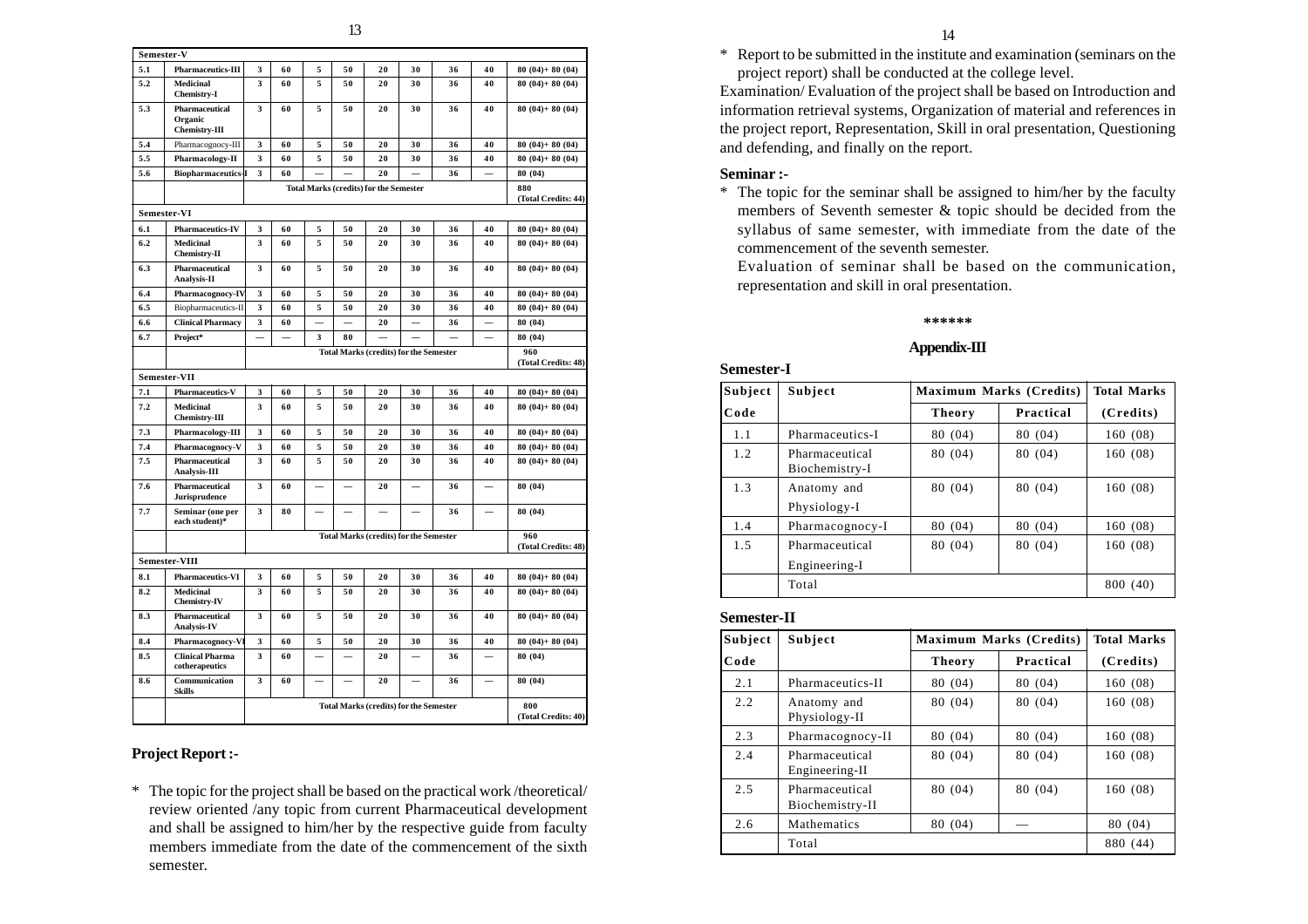# **Semester-III**

| Subject | Subject                               |               | <b>Maximum Marks (Credits)</b> | <b>Total Marks</b> |
|---------|---------------------------------------|---------------|--------------------------------|--------------------|
| Code    |                                       | <b>Theory</b> | Practical                      | (Credits)          |
| 3.1     | Physical<br>Pharmaceutics-I           | 80 (04)       | 80 (04)                        | 160(08)            |
| 3.2     | Pharmaceutical<br>Microbiology        | 80 (04)       | 80 (04)                        | 160(08)            |
| 3.3     | Pharmaceutical<br>Organic chemistry-I | 80 (04)       | 80 (04)                        | 160(08)            |
| 3.4     | Hospital and<br>Community<br>Pharmacy | 80 (04)       | 80 (04)                        | 160(08)            |
| 3.5     | Pharmaceutical<br>Inorganic chemistry | 80 (04)       | 80 (04)                        | 160(08)            |
| 3.6     | Pathophysiology                       | 80 (04)       |                                | 80 (04)            |
|         | Total                                 |               |                                | 880 (44)           |

# **Semester-IV**

| Subject | Subject                                |               | <b>Maximum Marks (Credits)</b> |           |  |
|---------|----------------------------------------|---------------|--------------------------------|-----------|--|
| Code    |                                        | <b>Theory</b> | Practical                      | (Credits) |  |
| 4.1     | Physical<br>Pharmaceutics-II           | 80 (04)       | 80 (04)                        | 160(08)   |  |
| 4.2     | Pharmaceutical<br>Organic chemistry-II | 80 (04)       | 80 (04)                        | 160(08)   |  |
| 4.3     | Pharmaceutical<br>Analysis-I           | 80 (04)       | 80 (04)                        | 160(08)   |  |
| 4.4     | Pharmaceutical<br>Biotechnology        | 80 (04)       | 80 (04)                        | 160(08)   |  |
| 4.5     | Pharmacology-I                         | 80 (04)       | 80 (04)                        | 160(08)   |  |
| 4.6     | <b>Basic Computer</b><br>Applications  | 80 (04)       |                                | 80 (04)   |  |
|         | Total                                  |               |                                | 880 (44)  |  |

# **Semester-V**

| Subject | Subject                                    |               | <b>Maximum Marks (Credits)</b> |           |  |
|---------|--------------------------------------------|---------------|--------------------------------|-----------|--|
| Code    |                                            | <b>Theory</b> | Practical                      | (Credits) |  |
| 5.1     | Pharmaceutics-III                          | 80 (04)       | 80 (04)                        | 160(08)   |  |
| 5.2     | Medicinal<br>Chemistry-I                   | 80 (04)       | 80 (04)                        | 160(08)   |  |
| 5.3     | Pharmaceutical<br>Organic<br>Chemistry-III | 80 (04)       | 80 (04)                        | 160(08)   |  |
| 5.4     | Pharmacognocy-III                          | 80 (04)       | 80 (04)                        | 160(08)   |  |
| 5.5     | Pharmacology-II                            | 80 (04)       | 80 (04)                        | 160(08)   |  |
| 5.6     | Biopharmaceutics-I                         | 80 (04)       |                                | 80 (04)   |  |
|         | Total                                      |               |                                | 880 (44)  |  |

# **Semester-VI**

| Subject | Subject                       |               | <b>Maximum Marks (Credits)</b> |           |
|---------|-------------------------------|---------------|--------------------------------|-----------|
| Code    |                               | <b>Theory</b> | Practical                      | (Credits) |
| 6.1     | Pharmaceutics-IV              | 80 (04)       | 80 (04)                        | 160(08)   |
| 6.2     | Medicinal<br>Chemistry-II     | 80 (04)       | 80 (04)                        | 160(08)   |
| 6.3     | Pharmaceutical<br>Analysis-II | 80 (04)       | 80 (04)                        | 160(08)   |
| 6.4     | Pharmacognocy-IV              | 80 (04)       | 80 (04)                        | 160(08)   |
| 6.5     | Biopharmaceutics-II           | 80 (04)       | 80 (04)                        | 160(08)   |
| 6.6     | Clinical Pharmacy             | 80 (04)       |                                | 80 (04)   |
| 6.7     | Project                       | 80 (04)       |                                | 80 (04)   |
|         | Total                         |               |                                | 960 (48)  |

# **Semester-VII**

| Subject              | Subject                            | <b>Maximum Marks (Credits)</b> |                         | <b>Total Marks</b> |
|----------------------|------------------------------------|--------------------------------|-------------------------|--------------------|
| Code                 |                                    | <b>Theory</b>                  | Practical               | (Credits)          |
| 7.1                  | Pharmaceutics-V                    | 80 (04)                        | 80 (04)                 | 160(08)            |
| 7.2                  | Medicinal<br>Chemistry-III         | 80 (04)                        | 80 (04)                 | 160(08)            |
| 7.3                  | Pharmacology-III                   | 80 (04)                        | 80 (04)                 | 160(08)            |
| 7.4                  | Pharmacognocy-V                    | 80 (04)                        | 80 (04)                 | 160(08)            |
| 7.5                  | Pharmaceutical<br>Analysis-III     | 80 (04)                        | 80 (04)                 | 160 (08)           |
| 7.6                  | Pharmaceutical<br>Jurisprudence    | 80 (04)                        |                         | 80 (04)            |
| 7.7                  | Seminar (one per<br>each student)  | 80 (04)                        |                         | 80 (04)            |
|                      | Total                              |                                |                         | 960 (48)           |
| <b>Semester-VIII</b> |                                    |                                |                         |                    |
| Subject              | Subject                            |                                | Maximum Marks (Credits) | <b>Total Marks</b> |
| Code                 |                                    | <b>Theory</b>                  | Practical               | (Credits)          |
| 8.1                  | Pharmaceutics-VI                   | 80 (04)                        | 80 (04)                 | 160(08)            |
| 8.2                  | Medicinal<br>Chemistry-IV          | 80 (04)                        | 80 (04)                 | 160(08)            |
| 8.3                  | Pharmaceutical<br>Analysis-IV      | 80 (04)                        | 80 (04)                 | 160(08)            |
| 8.4                  | Pharmacognocy-VI                   | 80 (04)                        | 80 (04)                 | 160(08)            |
| 8.5                  | Clinical Pharmaco-<br>therapeutics | 80 (04)                        |                         | 80 (04)            |
| 8.6                  | Communication Skill                | 80 (04)                        |                         | 80 (04)            |
|                      | Total                              |                                |                         | 800 (40)           |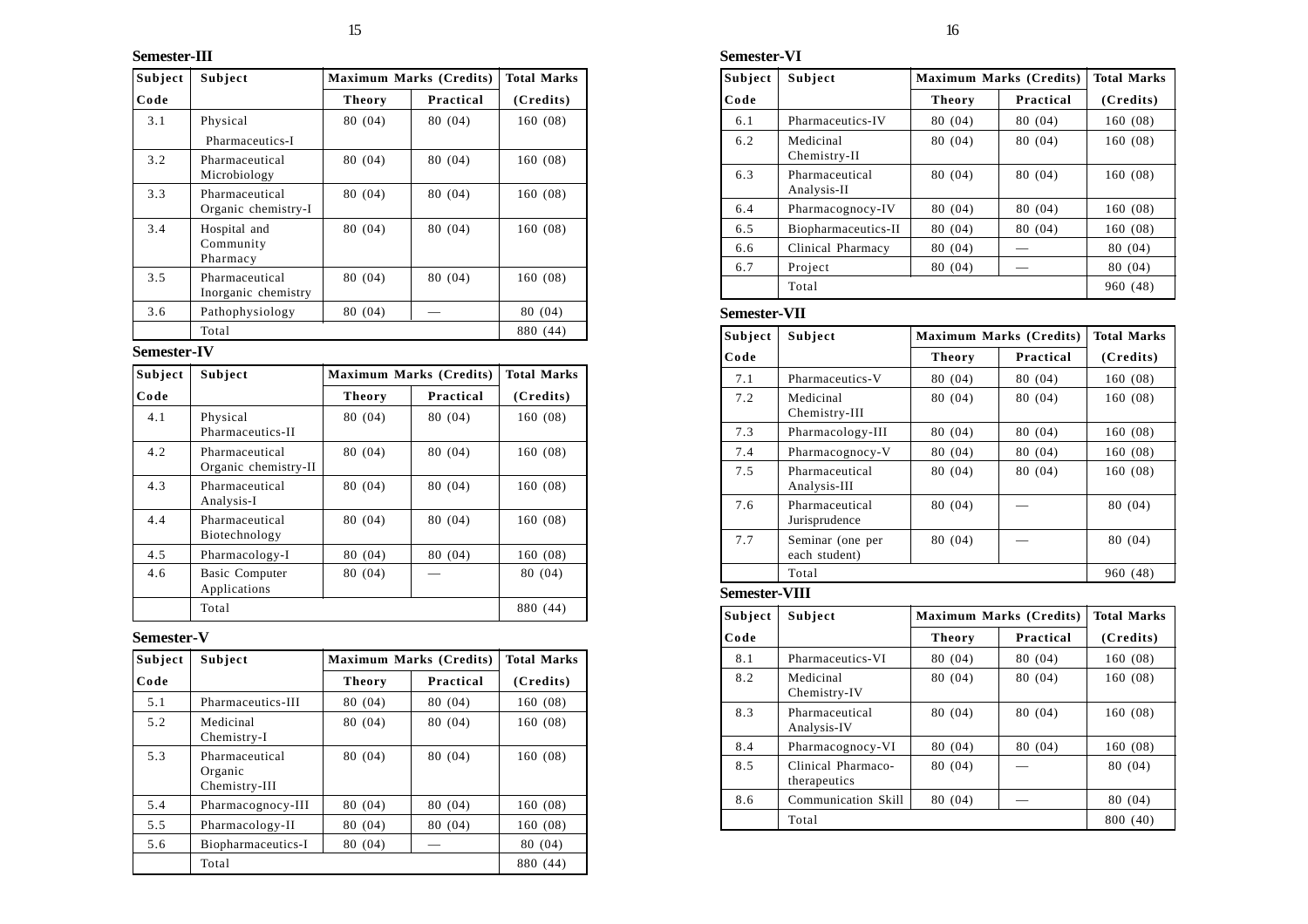#### **Appendix-IV**

#### **DISTRIBUTION OF TOTAL MARKS/ CREDITS SEMESTER WISE :**

| Year               | <b>Semester</b>            | <b>Total Marks/Credits</b> |
|--------------------|----------------------------|----------------------------|
| <b>First year</b>  | Semester-I                 | 800(40)                    |
|                    | Semester-II                | 880(44)                    |
| <b>Second year</b> | Semester-III               | 880(44)                    |
|                    | Semester-IV                | 880(44)                    |
| Third year         | Semester-V                 | 880(44)                    |
|                    | Semester-VI                | 960(48)                    |
| <b>Fourth</b> year | Semester-VII               | 960(48)                    |
|                    | Semester-VIII              | 800(40)                    |
|                    | <b>Total Marks/Credits</b> | 7040(credits=352)          |

**Appendix-V Sant Gadge Baba Amravati University, Amravati B. Pharm Syllabus Credit-grade based performance and assessment system (CGPA))** Features of the Credit System With effect from June 2010

# **FEATURES OF THE CREDIT SYSTEM**

- •Degree course would be of total 352 credits.
- • Two credit course of theory will be of two clock hours per week running for 08 weeks.
- • Four credit course of theory will be of three clock hours per week running for 12 weeks.
- • Two credit courses of practical will consist of three hours of laboratory exercise for 12 weeks.
- • Three credit course of practical will consist of three hours of laboratory exercise for 12 weeks.

# **FIRST YEAR MAY DEVIDE INTO TOTAL TWO SEMESTERS (SEMESTER-I AND SEMESTER-II) AND SHALL HAVE TOTAL 11 THEORY COURSES, 10 PRACTICAL COURSE.**

| $\bullet$ | 11 Theory courses x 4 credits     | $=$ 44 credits |
|-----------|-----------------------------------|----------------|
| $\bullet$ | 10 Laboratory courses x 4 credits | $=$ 40 credits |
| Total     |                                   | $= 84$ credits |

**SECOND YEAR MAY DEVIDE INTO TOTAL TWO SEMESTERS (SEMESTER-III AND SEMESTER-IV) AND SHALL HAVE TOTAL 12 THEORY COURSES, 10 PRACTICAL COURSE.**

| $\bullet$ | 12 Theory courses x 4 credits     | $=$ 48 credits |
|-----------|-----------------------------------|----------------|
| $\bullet$ | 10 Laboratory courses x 4 credits | $=$ 40 credits |
| Total     |                                   | $= 88$ credits |

# **THIRD YEAR MAY DEVIDE INTO TOTAL TWO SEMESTERS (SEMESTER-V AND SEMESTER-VI) AND SHALL HAVE TOTAL 12 THEORY COURSES, 11 PRACTICAL COURSE AND 1 PROJECT**

| $\bullet$ | 12 Theory courses x 4 credits     | $=$ 48 credits |
|-----------|-----------------------------------|----------------|
| $\bullet$ | 10 Laboratory courses x 4 credits | $=$ 40 credits |
| $\bullet$ | 1 Project x 4 credits             | $= 04$ credit  |
| Total     |                                   | $= 92$ credits |

#### **FORTH YEAR MAY DEVIDE INTO TOTAL TWO SEMESTERS (SEMESTER-VII AND SEMESTER-VIII) AND SHALL HAVE TOTAL 12 THEORY COURSES, 8 PRACTICAL COURSE AND 1 SEMINAR**

| $\bullet$ | 12 Theory courses x 4 credits    | $=$ 48 credits |
|-----------|----------------------------------|----------------|
| $\bullet$ | 9 Laboratory courses x 4 credits | $=$ 36 credits |
| $\bullet$ | 1 SEMINAR x 4 credits            | $= 04$ credit  |
| Total     |                                  | $= 88$ credits |

# **EVERY STUDENT SHALL COMPLETE MINIMUM 262 CREDITS IN EIGHT SEMESTERS.**

- 1. First year have two semesters and will consist of 84 credits.
- 2. Second year have two semesters and will consist of 88 credits.
- 3. Third year have two semesters and will consist of 92 credits.
- 4. Forth year have two semesters and will consist of 88 credits.
- •First year ( semester-I and II)  $= 84$  credits
- •Second year ( semester-III and IV)  $= 88$  credits
- •Third year ( semester-V and VI)  $= 92$  credits
- •Forth year ( semester-VII and VIII)  $= 88$  credits  **Eight semesters total credits = 352 credits**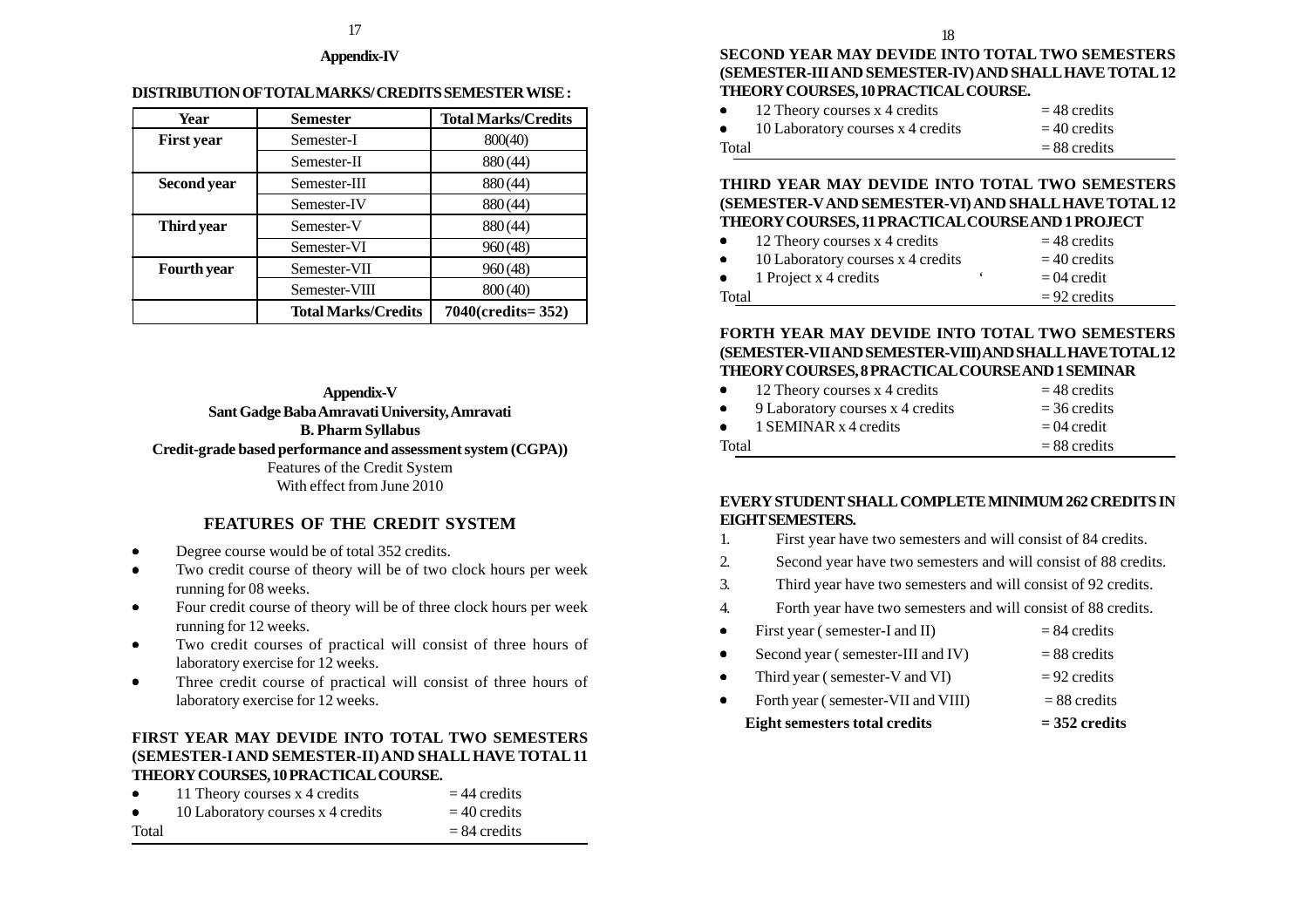#### **SCHEME OF SYLLABUS AND CREDIT SYSTEM**

Two credits  $= 40$  marks, three credits  $= 60$  marks and four credits  $= 80$  marks.

•**Four credits (theory)** = 80 marks



Internal Examination External Examination (15 marks) (25 marks)

Academic calendar showing dates of commencement and end of teaching, internal assessment tests and term end examination shall be duly notified before commencement of each semester every year by the school.

- • Credit system offers more options to students and has more flexibility.
- • Students can get requisite credits from the concerned school where he is mutually permitted on terms mutually agreed to complete the same and be eligible to appear for term end examination.
- • Seminar and the project shall be compulsory to each student at the end semester of third and final year.
- • Paper setting and assessment for a particular course would be the responsibility of the course In-charge.
- • A student who passes the internal tests but fails in Term End Examination of a course shall be given FC grade.
- • Student with FC grade in a course would be granted credit for that course but not the grade for that course and shall have to clear the concerned course within 1.5 year from appearing for first time in the concerned paper.
- • The evaluation is based on average weightage system. Every subject has credit point based system. Every student is awarded grade point out of maximum 10 points in each subject (based on 10 point scale).
- • Grades-Marks for each course would be converted to grades as shown in following Table 1 for theory and table 2 for practical.

#### **Table 1: Final Grade point for SGPA and CGPA for Theory**

| Final grade | Range of Marks obtained out of<br>100 or equivalent fraction | Grade point |
|-------------|--------------------------------------------------------------|-------------|
| $A+$        | 90-100                                                       | 10          |
| A           | 80-89                                                        | 9           |
| $B+$        | 70-79                                                        | 8           |
| В           | 60-69                                                        |             |
| $C_{+}$     | 50-59                                                        | 6           |
| C           | 50-54                                                        | 5           |
| D           | 40-49                                                        |             |
| F           | Below 40                                                     |             |

#### **Table 2: Final Grade point for SGPA and CGPA for Practical**

| Final grade | Range of Marks obtained out of | Grade point |
|-------------|--------------------------------|-------------|
|             | 100 or equivalent fraction     |             |
| $A+$        | 90-100                         | 10          |
| A           | 80-89                          |             |
| $B+$        | 70-79                          | 8           |
| B           | 60-69                          |             |
| $C_{+}$     | 55-59                          | 6           |
| C           | 50-54                          |             |
|             | Below 50                       |             |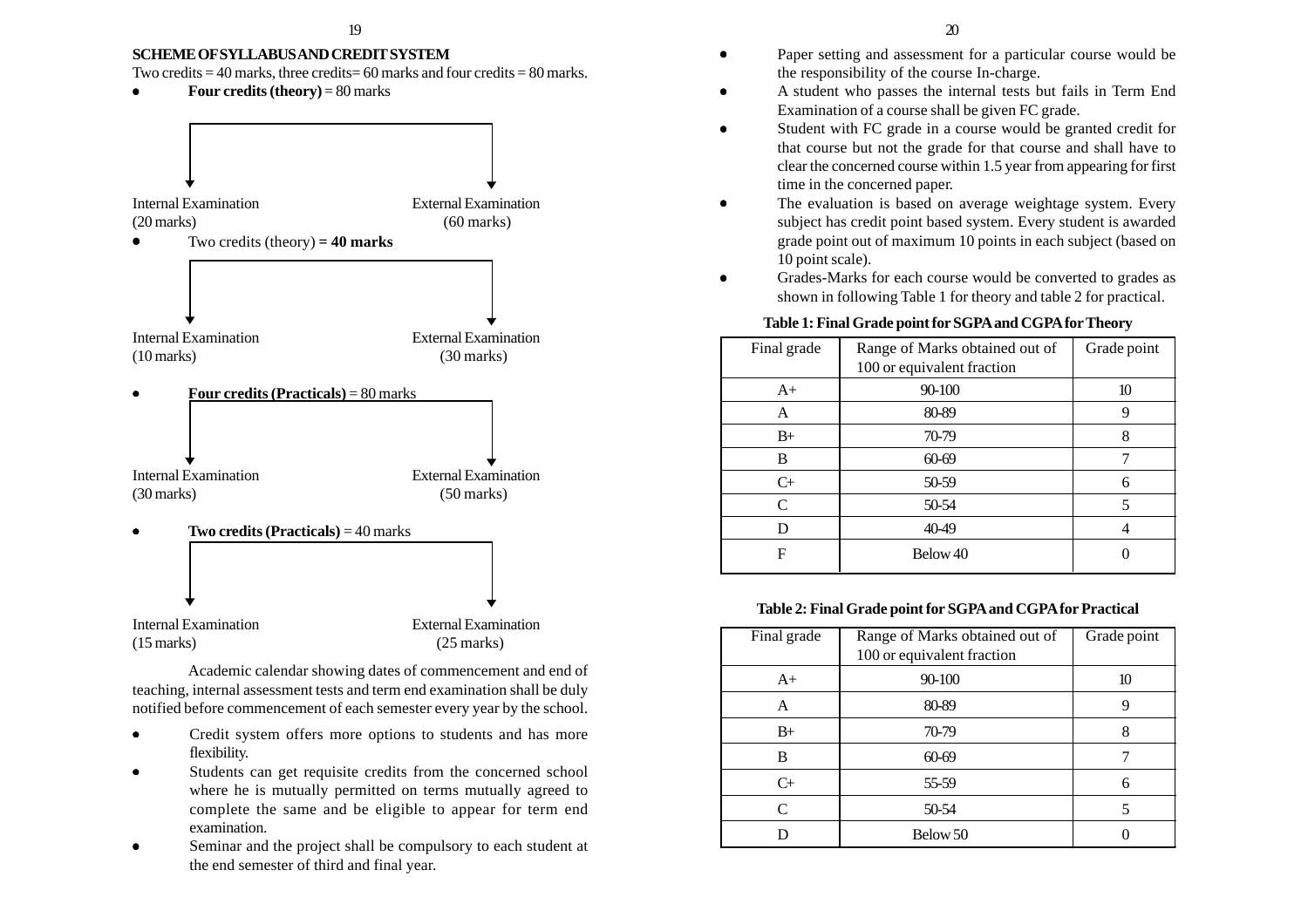• Equivalence of the conventional division/class with the CGPA in final semester is in accordance with the following table 3.

# **Table-3: Equivalence of Class/Division to CGPA**

| Sr. | <b>CGPA</b>                       | <b>Class/Division</b>               |
|-----|-----------------------------------|-------------------------------------|
| No. |                                   |                                     |
|     | 7.5 or more than 7.5              | <b>First Class with Distinction</b> |
| 2.  | 6.00 or more but not less than or | <b>First Class</b>                  |
|     | equal to 7.49                     |                                     |
| 3.  | 5.50 or more but not less than or | <b>Higher Second Class</b>          |
|     | equal to 5.99                     |                                     |
|     | 5.00 or more but not less than or | <b>Second Class</b>                 |
|     | equal to 5.49                     |                                     |

• Based on the grade point obtained in each subject, Semester Grade Point Average (SGPA) and then Cumulative Grade Point Average (CGPA) are computed as follows.

### **Computation of SGPA and CGPA**

Every student is awarded point out of maximum out of 10 point in each subject (Based on 10 point scale). Based on the Grade point obtained in subject the Semester Grade Point Average (SGPA) and Cumulative Grade Point Average (CGPA) are computed. The computation of SGPA and CGPA is as under.

Semester Grade Point Average (SGPA) is the weightage average of point obtained by a student in a semester and computed as follows.

 $U1xM1 + U2xM2 + \dots UnMn$  $SGPA =$  $U1+U2+$ …… $Un$ 

Where U1, U2,............ are subject credit of the respective course and M1, M2,…….. are the Grade point obtained in the respective subject (out of 10).

The Semester Grade Point Average (SGPA) for all the four semester is also mentioned at the end of every semester.

The Cumulative Point Average (CGPA) is used to describe the overall performance of a student in the course and is computed as under. CGPA shall be calculated on semester V, VI, VII & VIII.

$$
CGPA = \frac{\sum_{n=1}^{n} SGPA(n) Cn}{\sum_{n}^{n} Cn}
$$

Where  $SGPA(n)$  is the nth semester  $SGPA$  of the student and  $C<sub>n</sub>$  is the nth semester total credit. The SGPA and CGPA are rounded off to the second place of decimal.

• Degree will be awarded on the basis of the performance of credits from the Semester-V to VIII.

#### **ACADEMIC CALENDAR AND TERMS**

The terms and academic activities of the Sant Gadge Baba Amravati University, Amravati under CGPA shall be as per the dates given below, only the years shall be changed i.e. the dates shall remain same as given below irrespective of the year.

| : As Per University Academic Calendar |
|---------------------------------------|
|                                       |
| : As Per University Academic Calendar |
|                                       |
| : As Per University Academic Calendar |
|                                       |

**\*\*\*\*\***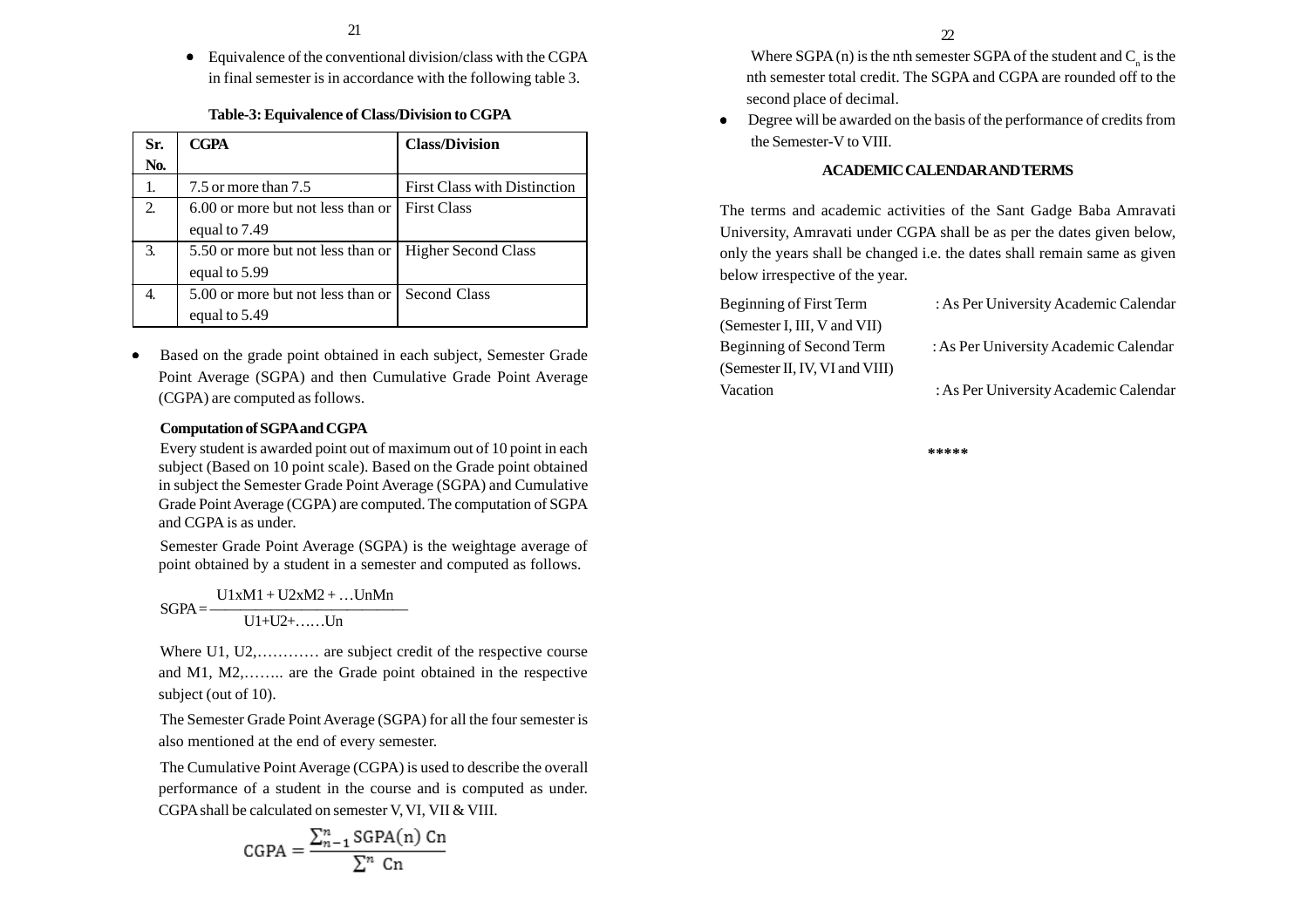#### **SANT GADGE BABA AMRAVATI UNIVERSITY DIRECTION**

No.: 68 / 2010 Date : 11/11/2010

# **Subject : Consideration of equivalence of D.Pharm. passed students admitted in B.Pharm. 1st year semester pattern, Direction 2010.**

Whereas, Direction No. 21/2010 in respect of Examination Leading to the Degree of भेषजी स्नातक (Bachelor of Pharmacy) (Four Year - Eight Semester Degree Course) is in existence from the Academic Session 2010-11.

#### AND

Whereas, in the aforesaid direction the equivalence for D.Pharm. passed students admitted in the first year B.Pharm. semester pattern is not provided.

#### AND

Whereas, the Board of Studies in Pharmaceutical Science in its emergent meeting held on 21.10.2010 vide item No.60 have resolved to recommend provisions for aforesaid students.

#### AND

Whereas, the Hon'ble Vice-Chancellor has accepted the above recommendation of B.O.S. in Pharmaceutical Sciences on behalf of faculty of Medicine and Academic Council on 25.10.2010.

#### AND

Whereas, the aforesaid recommendations are to be regularized by framing the concerned Ordinance & making of the Ordinance may likely to take some time and the above provision is to be implemented from the current session.

Now, therefore, I, Pravin Pardesi, Vice Chancellor of Sant Gadge Baba Amravati University, in exercise of powers conferred upon me under sub-section (8) of section 14 of the Maharashtra Universities Act., 1994, do hereby direct as under:

- 1) This Direction may be called "Consideration of equivalence of D.Pharm. passed students admitted in B.Pharm. 1<sup>st</sup> year semester pattern, Direction, 2010".
- 2) This direction shall come into force from the date of its issuance.
- 3) Exempted to the candidates from appearing in all the subjects excluding the subject Mathematics of First Year B.Pharm. Ist &

IInd semester those who are admitted on the basis of D.Pharm. Such candidates have to pass in the theory paper of Mathematics of first year B.Pharm. second semester otherwise his/her result of third year B.Pharm. Semester-V examination will not be declared.

Amravati (Pravin Pardesi) Dated : 09/11/2010 Vice-Chancellor

Sd/-

\*\*\*\*\*

#### **SANT GADGE BABA AMRAVATI UNIVERSITY DIRECTION**

No.: 4/2012 Date: 22/02/2012

# **Subject : Corrigendum to Direction No.21/2010 & 8 of 2011 in respect of Examination Leading to the Degree of ¦Éä¹ÉVÉÒ ºxÉÉiÉEò (Bachelor of Pharmacy) (Four Year - Eight Semester Degree Course).**

Whereas, Direction No.21/2010 in respect of Examination Leading to the Degree of भेषजी स्नातक (Bachelor of Pharmacy) (Four Year - Eight Semester Degree Course) is in existence in the University.

#### AND

Whereas, the aforesaid Direction is corrected by issuing corrigendum to Direction No.21 of 2010 vide Direction No.8/2011.

#### AND

Whereas, the Academic Council in its meeting held on 13.1.2012 vide item No.14 7) A) R-2, R-3 & R-4 has accepted the recommendations of the faculty of Medicine (including Pharmaceutical Sciences, Dentistry & Homoeopathy) regarding corrections in the aforesaid Directions from the Academic Session 2011-12.

#### AND

Whereas, the Hon'ble Vice-Chancellor has approved the corrections recommended by the Dean, faculty of Medicine (including Pharmaceutical Sciences, Dentistry & Homoeopathy) on behalf B.O.S. in Pharmaceutical Sciences, faculty of Medicine and Academic Council on 9.2.2012 to be implemented from the Academic Session 2011-12.

#### AND

Whereas, the said matter is required to be regulated by framing an Ordinance/Regulation.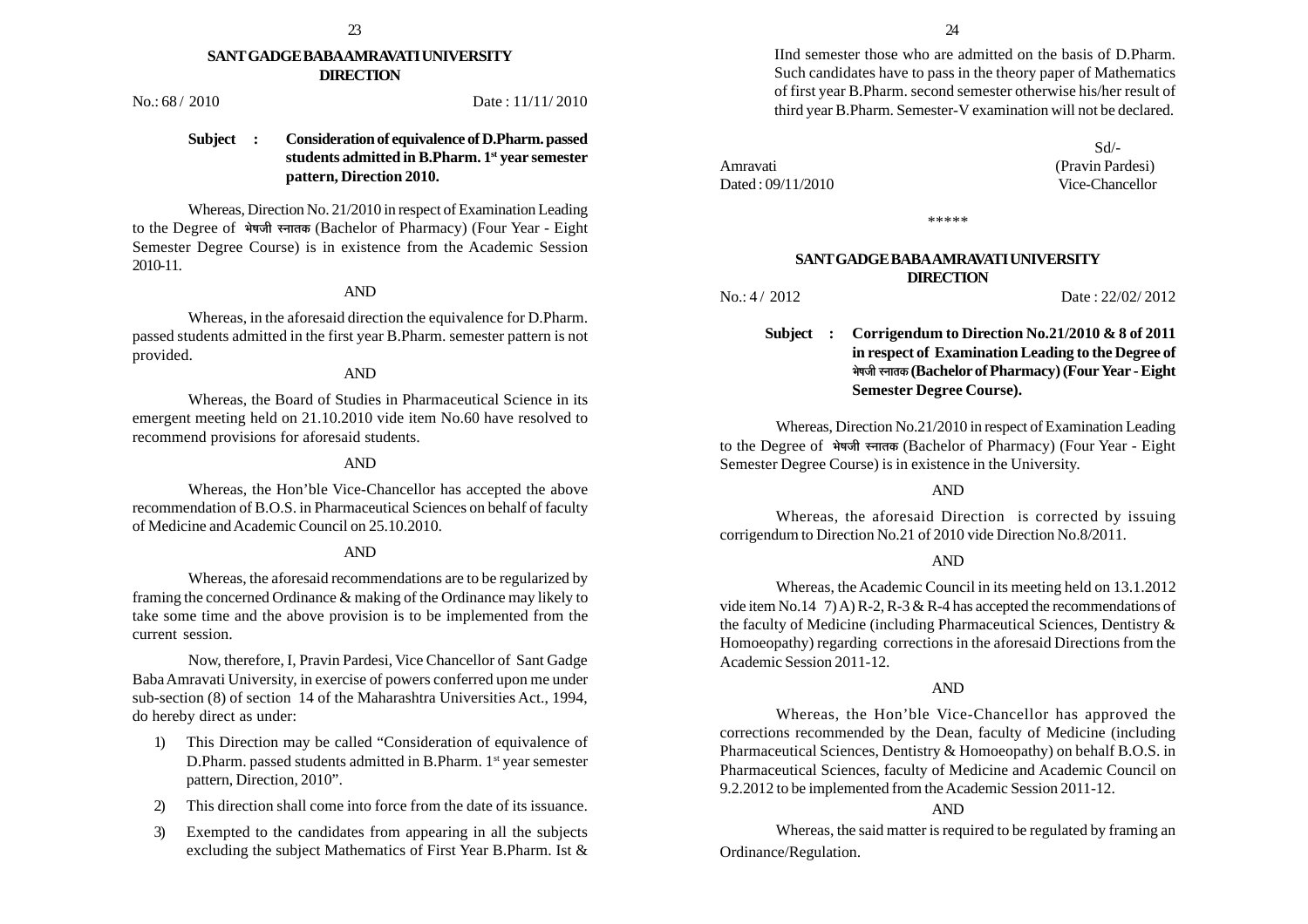#### AND

Whereas, conversion of above said Directions into respective Ordinance/Regulation is before the Ordinance Committee for making Draft Ordinance/Regulation and onward submission to higher authorities.

#### AND

Whereas, making of Ordinance/Regulation may likely to take some time.

#### AND

Whereas, the Academic Session 2011-12 is already started and hence it is necessary to issue corrigendum to above directions in this regard.

Now, therefore, I, Dr. Mohan K.Khedkar, Vice Chancellor of Sant Gadge Baba Amravati University, in exercise of powers conferred upon me under sub-section (8) of section 14 of the Maharashtra Universities Act., 1994, do hereby direct as under:

- 1) This Direction may be called "Corrigendum to Direction No.21/2010  $& 8$  of 2011 in respect of Examination Leading to the Degree of  $\frac{4}{9}$ स्नातक (Bachelor of Pharmacy) (Four Year - Eight Semester Degree Course)".
- 2) This direction shall come into force from the date of its issuance.
- 3) the following corrections be made in Direction No.8 of 2011 for rectifying the Direction which are to be implemented from the Academic Session 2011-12 as follows-

i) the present tables i.e. Table-1 & Table-2 be substituted by the following tables as Table-1 & Table-2 :

| Grade     | Range of Marks obtained out of<br>100 or equivalent fraction | Grade point |
|-----------|--------------------------------------------------------------|-------------|
| AA        | 90-100                                                       | 10          |
| AB        | 80-89                                                        | 9           |
| <b>BB</b> | 70-79                                                        | 8           |
| BC        | 60-69                                                        |             |
| $\alpha$  | 55-59                                                        | 6           |
| <b>CD</b> | 45-54                                                        | 5           |
| FF        | Below 45                                                     |             |
| ZZ        | Absent in Examination                                        |             |

#### **Table 1: Grade point for Theory**

**Table 2: Grade point for Practical**

| <b>Grade</b>               | Range of Marks obtained out of<br>100 or equivalent fraction | <b>Grade point</b> |
|----------------------------|--------------------------------------------------------------|--------------------|
| AA                         | $90 - 100$                                                   | 10                 |
| AB                         | 80-89                                                        |                    |
| <b>BB</b>                  | 70-79                                                        | 8                  |
| BC                         | 60-69                                                        |                    |
| $\alpha$                   | 55-59                                                        | 6                  |
| $\boldsymbol{\mathrm{CD}}$ | 50-54                                                        | 5                  |
| FF                         | Below 50                                                     |                    |
| ZZ.                        | Absent in Examination                                        |                    |

ii) In Table 3 "Equivalence of Class/Division to CGPA", in Sr.No.2, 3, & 4, the word 'not' appearing in the column CGPA be deleted.

iii) The following additional Table for 'Grade Points for SGPA & CGPA' of B.Pharm. be inserted.

#### **Table-4 : Grade Points for SGPA and CGPA of B.Pharm.**

| <b>Grade Point</b>           | <b>Final Grade</b> |
|------------------------------|--------------------|
| $9 - 10$                     | AA                 |
| $8 - 8.99$                   | AB                 |
| $7 - 7.99$                   | <b>BB</b>          |
| $6 - 6.99$                   | BC                 |
| $5.5 - 5.99$                 | $\alpha$           |
| $4.5 - 5.49$                 | M                  |
| $0 - 4.49$                   | FF                 |
| <b>Absent</b> in Examination | 77.                |

iv) The formula for CGPA be corrected as-

$$
CGPA = \frac{\sum_{n=5}^{n=8} SGPA(n)C(n)}{\sum_{n=5}^{n=8} C(n)}
$$

- v) Grade for failure students should be 'FF' instead of 'FC'.
- vi) The words and figure "within 1.5 year from appearing for first time in the concerned paper" appearing in aforesaid Direction at Sr.No. 3), in line  $9 < 10$ , be deleted.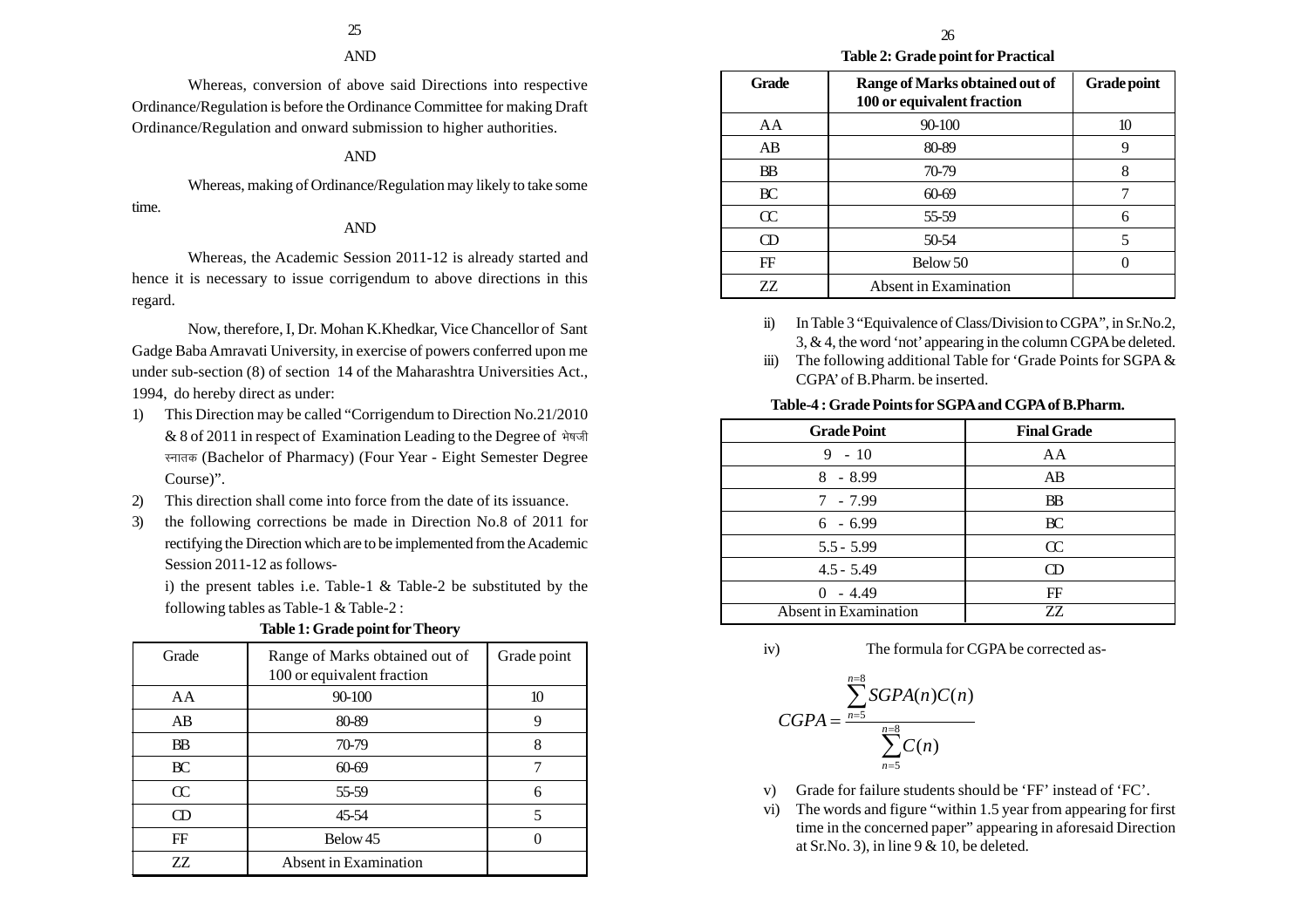- vii) In Direction No.8 of 2011, the following provision be inserted in Sr.No.3), after the contents of first bullet (i.e.  $\bullet$ ). "The students who passed D.Pharm. examinations and admitted to B.Pharm. Ist year Ist / IInd semester should be exempted for award of "FF" Grade in B.Pharm. first year, IInd Semester Examination."
- 4) i) In Direction No.21 of 2010, the following provision be inserted. "There should be 5 incentive marks for each semester of B.Pharm. examinations."
	- ii) The word "Candidate" appearing in the first line of Para 21 of the Direction No.21 of 2010 be substituted by the word "Exstudent".
	- iii) In Direction No.21 of 2010, the words, "The post H.S.S.C. Diploma in Pharmacy (i.e. according to Education Regulation, 1991 of Pharmacy Council of India) from the Board of Technical Education or Equivalent from an institute approved by Pharmacy Council of India in first attempt scoring not less than 600 marks out of 1000 marks at D.Pharm.Part-II examination." appearing in Para 7 (B) be substituted by the words "The norms laid down by the Directorate of Technical Education, Mumbai, Government of Maharashtra from time to time."

Dated : 21/02/2012 Vice-Chancellor

 Sd/- Amravati (Dr.M.K.Khedkar)

**\*\*\*\*\*\***

#### **SANT GADGE BABA AMRAVATI UNIVERSITY, AMRAVATI % ORDINANCE NO. 42 OF 2005**

**Examination in Environmental Studies leading to Bachelor Degree, Ordinance, 2005**

Whereas it is expedient to frame an Ordinance relating to Examination in Environmental Studies leading to Bachelor Degree level, hereinafter appearing, the Management Council is hereby pleased to make the following Ordinance.

- 1. This Ordinance may be called "Examination in Environmental Studies leading to Bachelor Degree, Ordinance, 2005."
- 2. This Ordinance shall come into force from the Academic session 2005- 06.
- 3. In this Ordinance and in other ordinances relating to the examination, unless there is anything repugnant in the subject or context :-
	- (i) "Academic session" means a session commencing on such date and ending with such date of the year following as may be appointed by the Management Council.
	- (ii) "Admission to an examination" means the issuance of an admission card to a candidate in token of his having complied with all the conditions laid down in the relevant ordinance, by a competant officer of the University.
	- (iii) "Applicant" means a person who has submitted an application to the University in the form prescribed for admission to an examination.
	- (iv) "Candidate" means a person who has been admitted to an examination by the University.
	- (v) "Regular Candidate" means an applicant who has applied for admission to a Univeristy examination through an affiliated college, Department or Institute in which he/she has prosecuting a regular course of study.
	- (vi) "Examinee" means a person who present himself/herself for an examination to which he/she has been admitted.
	- (vii) "Examination" means an examination prescribed by the University under the relevant Ordinance.
	- (viii) "External Candidate" means a candidate who is allowed to take a University examination in accordance with the provision of Original Ordinance No. 151.
	- (ix) " Non-Collegiate Candidate" means a candidate who is not a collegiate candidate.
	- (x) An "Ex-student" is a person who having once been admitted to an examination of this University, is again required to take the same examination by reason of his failure or absence thereat and shall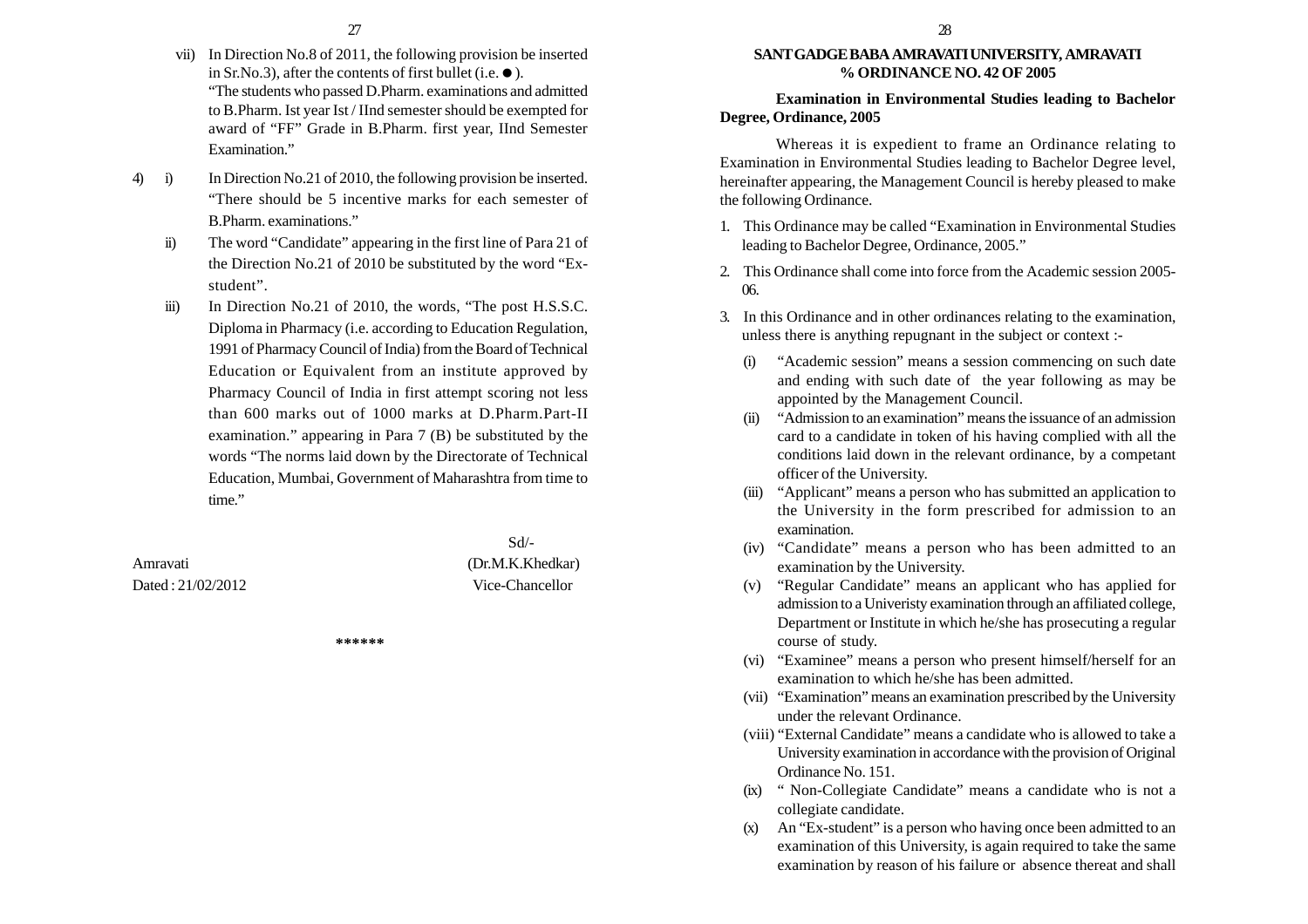include a student who may have joined a college, Department or Institute again in the same class.

- (xi) "Bachelor Degree Examination" means a examination leading to Bachelor Degree of the University.
- (xii) "Previous Year" means a year following by final year of Bachelor Degree.
- 4. Save as otherwise specifically provided, the conditions prescribed for admission to the examination under this Ordinance shall apply to all persons who wish to take the examination to the Degrees of the University mentioned in para 5 below.
- 5. The conditions prescribed for admission to examination under this Ordinance shall apply to following degrees of the University :-
	- 1) Bachelor of Arts
	- 2) Bachelor of Performing Arts
	- 3) Bachelor of Fine Arts
	- 4) Bachelor of Mass Communication
	- 5) Bachelor of Social Work
	- 6) Bachelor of Commerce
	- 7) Bachelor of Business Administration
	- 8) Bachelor of Science
	- 9) Bachelor of Computer Science
	- 10) Bachelor of Computer Applications
	- 11) Bachelor of Pharmacy
	- 12) Bachelor of Science (Home Science)
	- 13) Bachelor of Technology (Cosmetics)
	- 14) Bachelor of Engineering
	- 15) Bachelor of Engineering (Part Time) (Civil)
	- 16) Bachelor of Textile
	- 17) Bachelor of Technology (Chemical Technology)
	- 18) Bachelor of Technology (Chemical Engg.)
	- 19) Bachelor of Architecture, and
	- 20) Bachelor of Laws (Five Year Course)
- 6 i) Environmental Studies shall be a compulsory subject for a previous year examination of the following Bachelor Degrees of the University, 1) Bachelor of Arts
	- 2) Bachelor of Performing Arts
	- 3) Bachelor of Fine Arts
	- 4) Bachelor of Mass Communication
- 5) Bachelor of Social Work 6) Bachelor of Commerce 7) Bachelor of Business Administration 8) Bachelor of Science 9) Bachelor of Computer Science 10) Bachelor of Computer Applications 11) Bachelor of Pharmacy 12) Bachelor of Science (Home Science) 13) Bachelor of Technology (Cosmetics) 14) Bachelor of Engineering (Part Time) (Civil) ii) Environmental Studies shall be a compulsory subject for IIIrd & IVth Semester of the following Bachelor Degrees of the University, 1) Bachelor of Engineering 2) Bachelor of Textile 3) Bachelor of Technology (Chemical Technology) 4) Bachelor of Technology (Chemical Engineering) 5) Bachelor of Architecture, and  $29$  30
	- iii) Environmental Studies shall be a compulsory subject for Vth & VIth Semester of the Degree of Bachelor of Laws (Five Year Course)
	- iv) Students admitted to Second Year/Third Year/IVth Semester Vth Semester of various degree examination courses in different faculties n the academic session 2005-06 or thereafter shall have to appear for examination in the subject Environmental studies.
	- 7. The main Examination leading to Environmental Studies shall be held in Summer and Supplementary examination in Winter every year, at such places and on such date as may be appointed by the Board of Examinations.

**Explanation** :- Examination shall be conducted on the basis of one common question paper for all Bachelor Degree examination courses irrespective of annual or semester pattern.

- 8. Scope of the subject for annual pattern examination and or semester pattern examination shall be as provided under the syllabus.
- 9. Common question paper for all courses covered under this Ordinance alongwith answer books shall be supplied by the University to the Colleges, Departments and Institutes for conducting the examination of the subject.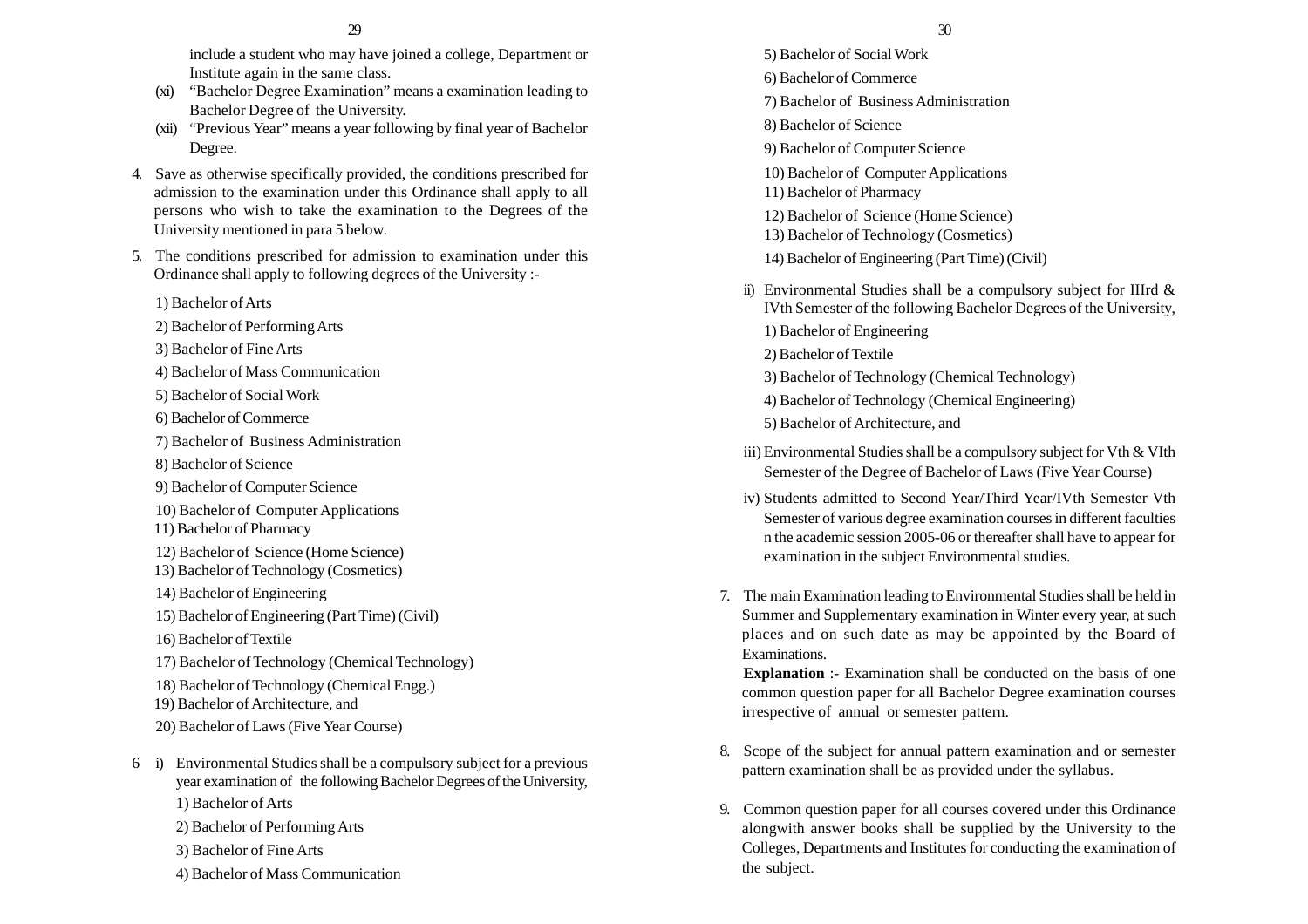- 
- 10. Valuation of the answer books relating to this subject shall be done at College/Department/Institution level only. Remuneration for valuation of answer books shall not be paid by the University. Provided that prescribed evaluation fee for evaluation of each answer Book/s of an external examinee/s appeared from the examination centre shall be paid to each examination centre.
- 11. It shall be obligatory on the part of the College/Department/Institute to submit candidate wise following information to the University on or before the date as may be prescribed by the University :-

| Sr. No. | Grade/Category        | Marks secured  |
|---------|-----------------------|----------------|
|         | ``A"                  | - 60 and above |
| 2.      | $\mathbf{B}$          | $-45$ to 59    |
| 3.      | "C"                   | $-35$ to 44    |
| 4.      | $\mathbf{Y}^{\prime}$ | $-25$ to 34    |
| 5.      | "Fail"                | - 24 and below |
| 6.      | "Absent"              |                |

12. For the purposes of teaching, learing and examination, the Committee consisting of three teachers shall be appointed by the Principal/ Head of the Department/Head of the Institution under his/her Chairmanship/ Chairpersonship. While appointing three teachers on the said committee, the Principal shall take care that the teachers to be appointed on the committee, if necessary, shall be from different faculty.

\_\_\_\_\_\_\_\_\_\_\_\_\_\_\_\_\_\_\_\_\_\_\_\_\_\_\_\_\_\_\_\_\_\_\_\_\_\_\_\_\_\_\_\_\_\_\_\_\_\_

- 13. i) Duration of theory examination of this subject shall be three hour.
	- ii) For all Bachelor Degree examinations, common question paper of 100 marks shall be provided by the University.
	- iii) Distribution of these 100 marks shall be as follows :-

| a) Part-A, Short Answer Pattern           | -25 Marks |
|-------------------------------------------|-----------|
| b) Part-B, Essay type with inbuilt choice | -50 Marks |
| c) Part-C, Essay on Field Work            | -25 Marks |

- 14. Medium of instruction shall be English or Marathi or Hindi. Question paper shall be supplied in English and Marathi and Hindi. A candidate shall have option to write answers in English or Marathi or Hindi.
- 15. Examination for the subject Environmental Studies shall be compulsory for external candidates appearing as a fresh candidate at Winter and/or Summer examination.
- 16. For teaching of the subject, there shall be atleast two hour per week. For teaching the subject to the regular candidates, a full time approved teacher of the University and or a person having Postgraduate Degree in any faculty with second class shall be considered elligible.
- 17. For teaching of the subject, additional fee to be charged to regular candidate shall be as prescribed by the University.
- 18. Every College/University Teaching Department shall Charge addtional fee of Rs. 100/- to every student of the subject Environmental Studies. Out of this Rs.100/-, the College/University Teaching Department shall have to pay Rs.25/- to the University as an examination fee of each candidate for the subject Environmental Studies.
- 19. The Grade secured by an examinee in the examination of this subject shall not be considered for providing the facility of A.T.K.T. in next higher class.
- 20. The provisions of Ordinance No. 18/2001 shall not be applicable for securing a grade or higher grade in the examination of this subject.
- 21. Result of the Final Year of the respective Degree shall not be declared of an examinee unless he/she secures any one of the grade in the examination of subject.

Provided an examinee admitted to Five Year LL.B. course desiring not to continue his/her education beyond Sixth Semester of the said course shall have to secure any one of the grade in the examination of the subject otherwise his/her result of Sixth Semester for awarding B.A. degree shall not be declared.

22. Certificates shall be issued, to the successful examinees in the subject Environmental Studies, after the examination.

\*\*\*\*\*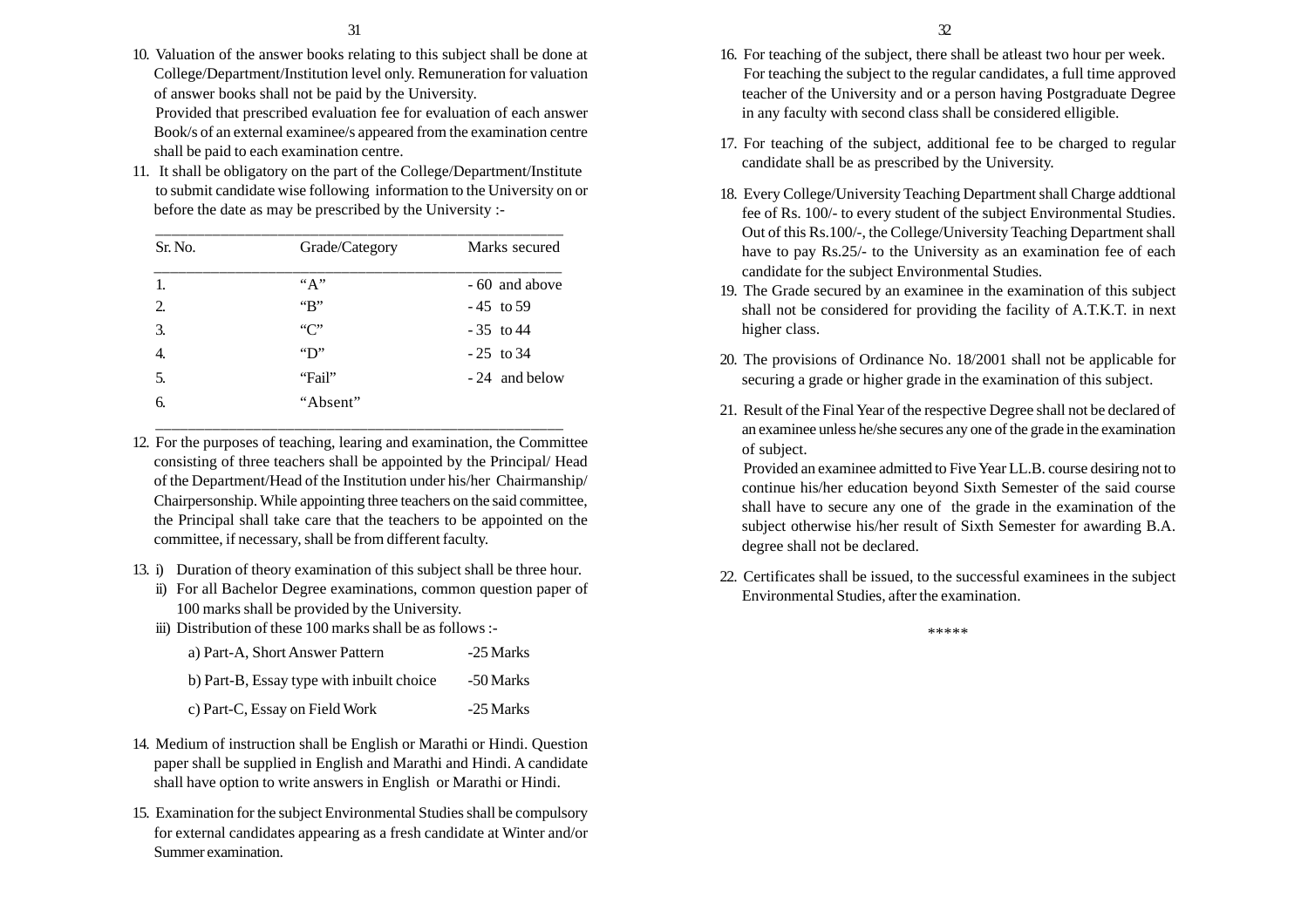### **Syllabus Prescribed for B. Pharm. Semester –V (Introduced from the Academic Session 2012-13)**

| Subject<br>Code | <b>Subject</b>                             | <b>Maximum Marks (Credits)</b> |                  | <b>Total Marks</b><br>(Credits) |
|-----------------|--------------------------------------------|--------------------------------|------------------|---------------------------------|
|                 |                                            | <b>Theory</b>                  | <b>Practical</b> |                                 |
| 5.1.            | Pharmaceutics-III                          | 80(04)                         | 80(04)           | 160(08)                         |
| 5.2.            | Medicinal<br>Chemistry-I                   | 80(04)                         | 80(04)           | 160(08)                         |
| 5.3.            | Pharmaceutical<br>Organic<br>Chemistry-III | 80(04)                         | 80(04)           | 160(08)                         |
| 5.4.            | Pharmacognosy-III                          | 80(04)                         | 80(04)           | 160(08)                         |
| 5.5.            | Pharmacology-II                            | 80(04)                         | 80(04)           | 160(08)                         |
| 5.6.            | Biopharmaceutics-I                         | 80(04)                         |                  | 80(04)                          |
|                 |                                            | Total                          |                  | 880(44)                         |

### **SEMESTER-V**

**\Subject code: T-5.1**

**Subject : Pharmaceutics – III**

**THEORY 45 Hours (3 hrs. /week)**

# **SECTION-A**

# **1. Preformulation studies:**

- a) Study of physical properties of drugs like physical form, particle size, shape, density, wetting, dielectric constant, solubility, dissolution, organoleptic property and their effect on formulation, stability and bioavailability.
- b) Study of chemical properties of drugs like hydrolysis, oxidation, reduction racemisation, polymerisation etc. and their influence on formulation and stability of products.
- c) Stabilization and stability testing protocol for various pharmaceutical products.
- 2. **Drug Regulatory affairs & NDA.**
- 3. **Liquid dosage forms :** Introduction Types of additives used in formulations, vehicles,stabilizers,preservatives, suspendingagents, emulsigying agents, solubilizers, colors, flavors, manufacturing, packaging and evaluation of clear liquids, suspension and emulsion.

# **SECTION-B**

- 4. **Semisolid dosage forms :** Types, mechanism of drug penetration, factors influencing penetration, semisolid bases and their selection; general formulations of semisolids and gels manufacturing procedure, evaluation and packaging.
- 5. **Pharmaceutical aerosols :** Various propellants and valves, general formulations. manufacturing, packaging and evaluation methods, pharmaceutical applications.
- 6. **Ophthalmic preparations:** Requirements, formulations, methods of preparation, containers, evaluation.

# **Subject code: P-5.1**

**Subject : Pharmaceutics – III**

### **PRACTICAL 45 Hours (3 hrs. /week)**

- 1. Preformulation studies including drug-excipient compatibility studies, effect of stabilizers, preservatives etc. in dosage form design.
- 2. Preparation, evaluation and packaging of liquid orals like solutions, Syrups, suspensions and emulsions, ointments, creams, suppositories, eye drops, eye ointments etc.

# **Recommended Books:**

- 1) Ansel H.C., Introduction to Pharmaceutical Dosage Forms, K M Varghese & Co., Bombay.
- 2) Aulton M E Pharmaceutics The Science of Dosage Form Design, ELBS/Churchill Livingstone.
- 3) Avis K E, Lachman L and Lieberman H A, Marcel Dekker Inc. Pharmaceutical Dosage Forms; Parenteral Medications, Vols. 1 & 2, NY.
- 4) Lachman L, Liberman H.A. & Kanig J.L., "The Theory & Practice of Industrial Pharmacy", Lea & Febiger, Philadelphia.
- 5) Banker G S and Rhode C T Modern Pharmaceutics, Marcel Dekker Inc., NY.
- 6) Bean H S, Beckett A H, and Carless A H Advances in Pharmaceutical Sciences, Vol 1-4 Academic Press, London.
- 7) Carter S J, Cooper and Gunn's Dispensing for Pharmaceutical Students, CBS Publishers, Delhi.
- 8) Carter S J, Cooper and Gunn's Tutorial Pharmacy CBS Publishers, Delhi.
- 9) Remington's, the science and Practice of Pharmacy, Mack Publishing Co. Easton, Pernsybrania.

 $33$   $34$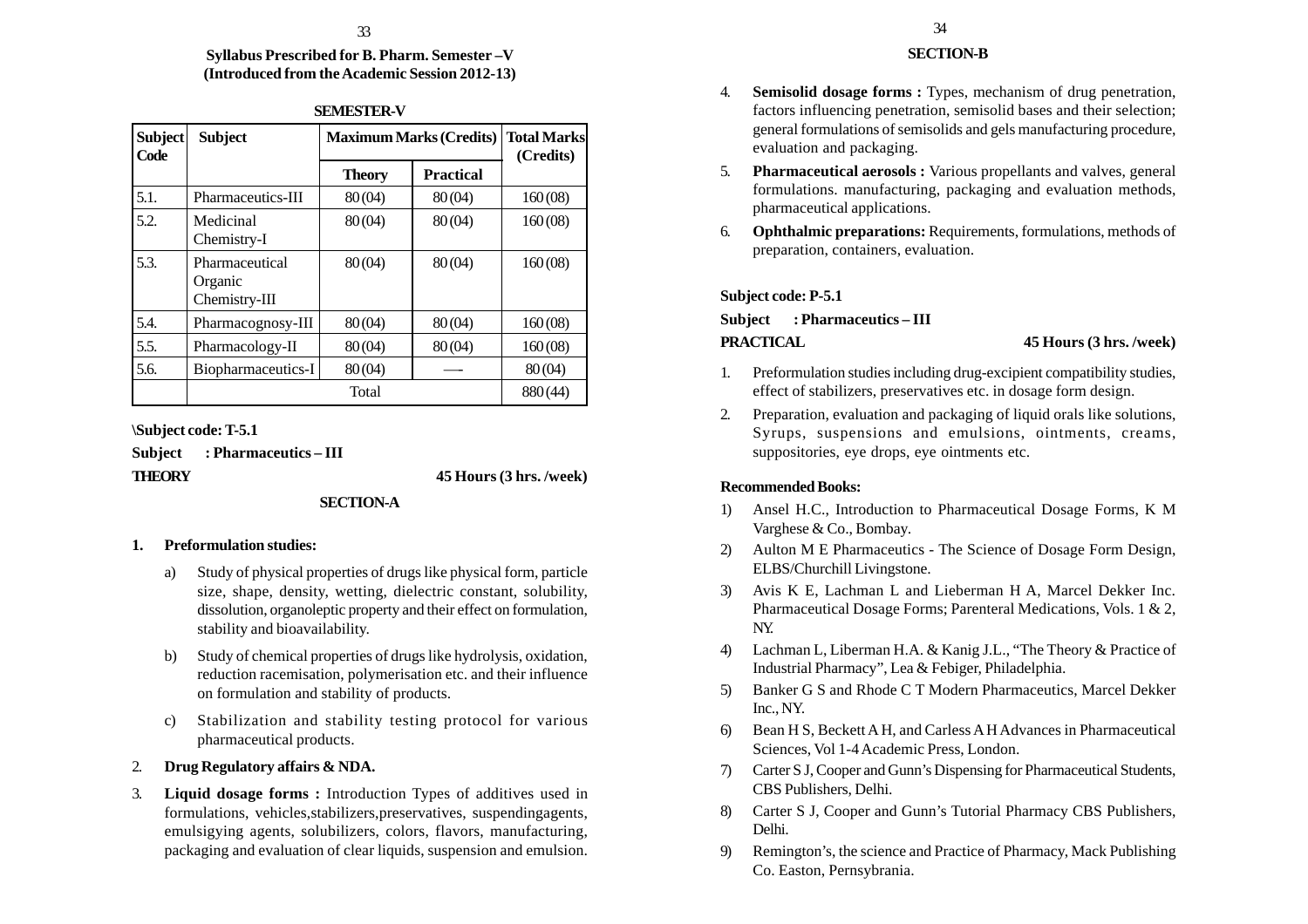35

**Subject code: T-5.2 Subject : Medicinal Chemistry-I**

#### **THEORY 45 Hours (3 hrs. /week)**

# **Section A**

#### **1. Basic principles of medicinal chemistry:**

Physico-chemical aspects (optical, geometric and bioisosterism) of drug molecules and biological action. Drug-receptor interaction including transduction mechanism

# **2. Drug metabolism:**

Phase I and phase II reactions, biological factors affecting drug metabolism, inducers and inhibitors of drug metabolism, significance of drug metabolism in medicinal chemistry, principles of prodrug design

#### **Section B**

**3. History, development, classification, recent development, mode of action ( biochemical and molecular basis wherever applicable), SAR, IUPAC and synthesis of drugs of following classes**

Sympathomimetic agents including biosynthesis and metabolism of adrenergic neurotransmitters, adrenoreceptor blockers, cholinergic agents, cholinesterase inhibitors, anticholinergic agents including antispasmodics, ganglionic stimulants and blockers, neuromuscular blockers

#### **Subject code: P-5.2**

**Subject : Medicinal Chemistry –I PRACTICAL 45 Hours (3 hrs. /week)**

- 1) Laboratory scale preparation by conventional / microwave synthesis of selected drugs from course content and characterization by melting point / boiling point / thin layer chromatography / ultra-violet spectroscopy / IR spectroscopy
- 2) Establishing the pharmaceutical standards of drug synthesized

#### **Books Recommended**

- 1. J. N. Delagado and W. A. R. Remers, Eds, Wilson and Giswold's Textbook of Organic, Medicinal and Pharmaceutical Chemistry, J. Lipponcott Co. Philadephia.
- 2. W. C. Foye, Principles of Medicinal Chemistry, Lea & Febiger, Philadelphia.
- 3. H. E. Wolff, Ed. Burger's Medicinal Chemistry, John Wiley & Sons, New York Oxford University Press, Oxford.
- 4. Daniel Lednicer, Strategies for Organic Drug Synthesis & Design, John Wiley & sons, USA.
- 5. B. N. Ladu, H. G. Mandel & E. L. Way, Fundamental of Drug Metabolisum & Disposition, William & Wilkins co., Baltimore.
- 6. I. L. Finar, Organic Chemistry, Vol. I & II, ELBS/ Longman, London.
- 7. Vogel's Text book of Practical Organic Chemistry, ELBS/ Longman, London
- 8. Mann & Saunder, Practical Organic Chemistry, Orient Longman, London.
- 9. Shriner, Hermann, Morrill, Curtin & Fuson, The Syntematic Identification of Organic Compounds, John Wiley & Sons. USA.
- 10. R. M. Silverstein, G. Claytron Bassel's, T. C. Movvill, Spectormetric identification of Organic compounds, John Wiley & Sons, USA

### **Subject code: T-5.3**

#### **Subject : Pharmaceutical Organic chemistry – III THEORY 45 Hours (3 hrs. /week) Section-A**

# **1. Chemistry of Heterocyclic Compounds**

Structures & numbering & corresponding drugs of the following Heterocyclic compounds: Furan, Thiophene, Pyrrole, Pyrazole, thiazole, imidazole, oxazole, isoxazole, hydantoin, pyridine, pyridazine, pyrimidine, indole, benzyl furan, benzylthiazole, benzimidazole, benzoxazole, quinoline, isoquinoline, quinazoline, cinnoline, purine, xanthine, pteridine, Coumarin; Synthesis and Reaction of following compounds: furan, thiophene, pyrrole, indole imidazole, thiazole, pyridine, quinoline and isoquinoline.

# 2. **Organic Synthesis by Retro Synthesis**

Introduction to common terms. Disconnections involving one and two functional groups, Rules of disconnection, The retro-synthesis of following drugs be covered: Ibuprofen, Propranolol, Losartan, Ciprofloxacin and Sulfamethoxazole.

#### 3. **Introduction to Combinatorial Chemistry**

History, Multiple Parallel Synthesis, Chemistry and equipments, Mixture synthesis Strategies including solid supported synthesis, Deconvolution methods.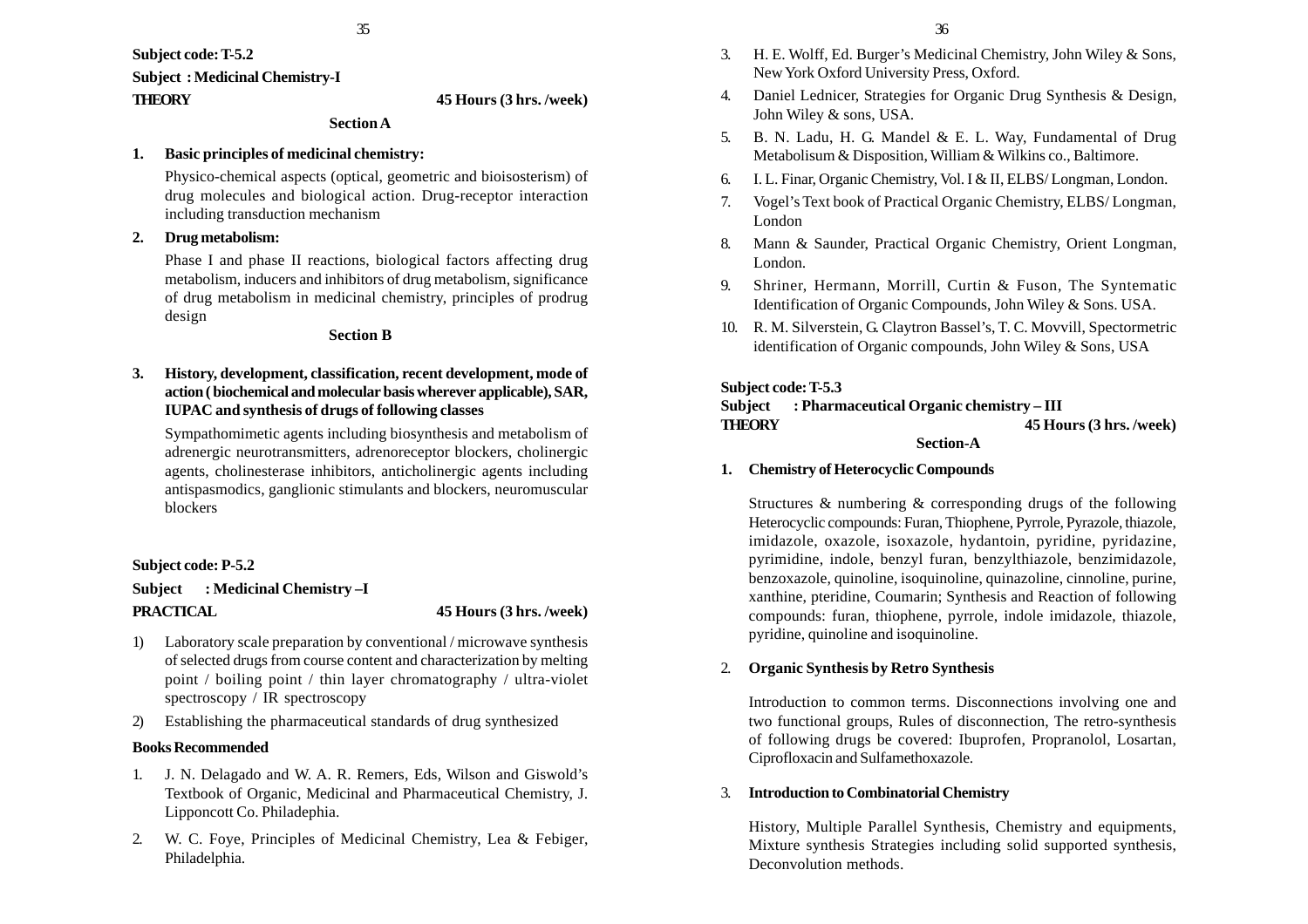### **Section-B**

# **4. Chemistry of Carbohydrates**

Introduction, Classification and reactions of C5 and C6 sugars and cyclic structures/glycosides. Mutarotation, Establishment of structures of monosaccharides, disaccharides and starch by chemical methods.

# 5. **Chemistry of Proteins & Amino Acid**

Methods of peptide synthesis- solution and solid phase peptide synthesis (up to pentapeptide), Structure of natural amino acids, isoelectric point. Methods of preparation of amino acids. Peptide bonds, structures of some biologically and medicinally important simple peptides. Proteins, Classification and function. Denaturation, structure of proteins, conjugated proteins, secondary structure of proteins.

# 6. **Molecular Rearrangements- Mechanism, Stereochemistry & Example (at least two examples)**

# **a) Rearrangement of electron deficient systems**

General Theory. Whitmore-1, 2-shift, Wagner-Meerwein rearrangement, Piancol rearrangement, Wolf rearrangement, Beckmann rearrangement, Hofmann rearrangement, Lossen rearrangement, Curtius rearrangement, Schmidt rearrangement, Baeyer-Villiger Oxidation.

# **b) Electron-rich rearrangements**

Stevens rearrangement, Wittig rearrangement, Neber reaction, Benzillic acid rearrangement, Dakin oxidation, Sommelet rearrangement, Favourskii rearrangement.

# **c) Migration of Aromatic rings**

Fries rearrangement, Claisen rearrangement, Willgerodt reaction, N-Halormide rearrangement.

# **d) Migration involving double and triple bonds**

Cope rearrangement.

# 7. **Mechanism of following name reaction with example (at least two examples)**

Aldol Condensation, Allan-Robinson reaction, Arndt-Eistert Synthesis, Algar-Flynn-Oyamada Reaction, Birch Reduction, Cannizzarro Reaction, Chichibabin Reaction, Claisen Condensation, Diels-Alder Reaction, Mannich Reaction, MPV Reduction, Michael Reaction, Oppenauer Oxidation, Reformatsky Reaction, Woiff-Kishner Reduction, Wurtz Reaction.

# **Subject : Pharmaceutical Organic Chemistry –III PRACTICAL 45 Hours (3 hrs. /week)**

- 1. Synthesis of some heterocyclic compounds
- 2. Quantitative determination of reactive groups, nitro, hydroxyl, primary and secondary amines, esters, amides and carbonyl.
- 3. Synthesis of some organic compounds based on name reactions.
- 4. Synthesis of some organic compounds using green chemistry approach.

# **Recommended Books**

- 1. Advanced Organic Chemistry by E.S. Gould, 4/Ed. Wiley Eastern Edition.
- 2. Principles of Organic Synthesis by Norman, 3/Ed., Nelson Thorns Publication.
- 3. Organic Chemistry by Morrison & Boyd, 7/Ed, Pearson Education.
- 4. Heterocyclic Chemistry by Joule and Mill, 4/Ed., Blackwell Publishing Oxford.
- 5. Organic Chemistry by Fieser & Fieser, Vol. I-X, 1/Ed. Asia Publishing House.
- 6. Modern Hetrocylic Chemistry By Leao Payrettee.
- 7. Organic Synthesis- The disconnection approach by Stuart Warren, John Wiley & Sons.
- 8. Vogel's Textbook of Practical Organic Chemistry by A. I. Vogel, 5/Ed., Pearson Education.
- 9. Handbook of Organic Analysis (Qualitative and Quantitative) by H. T. Clarke, 1/Ed. Arnold-Heinemann.
- 10. Textbook of Practical Heterocyclic Chemistry by Fitten and Smalley.
- 11. Synthesis of Drugs-Synthone approach Vol. 1, by Radhakrishnan Ayer, J. R. Rao,
- 12. M. S. Degani, S. A. Ghone, K. Mohanraj, 2/Ed, 2008, Sevak Publication Pvt. Ltd.
- 13. Quantitative organic Analysis by Siggsa & Honna, 4/Ed., A Wiley Interscience Publication. John Wiley & Sons.
- 14. Organic Synthesis, Vol. I to X, John Wiley & Sons Ins. New York.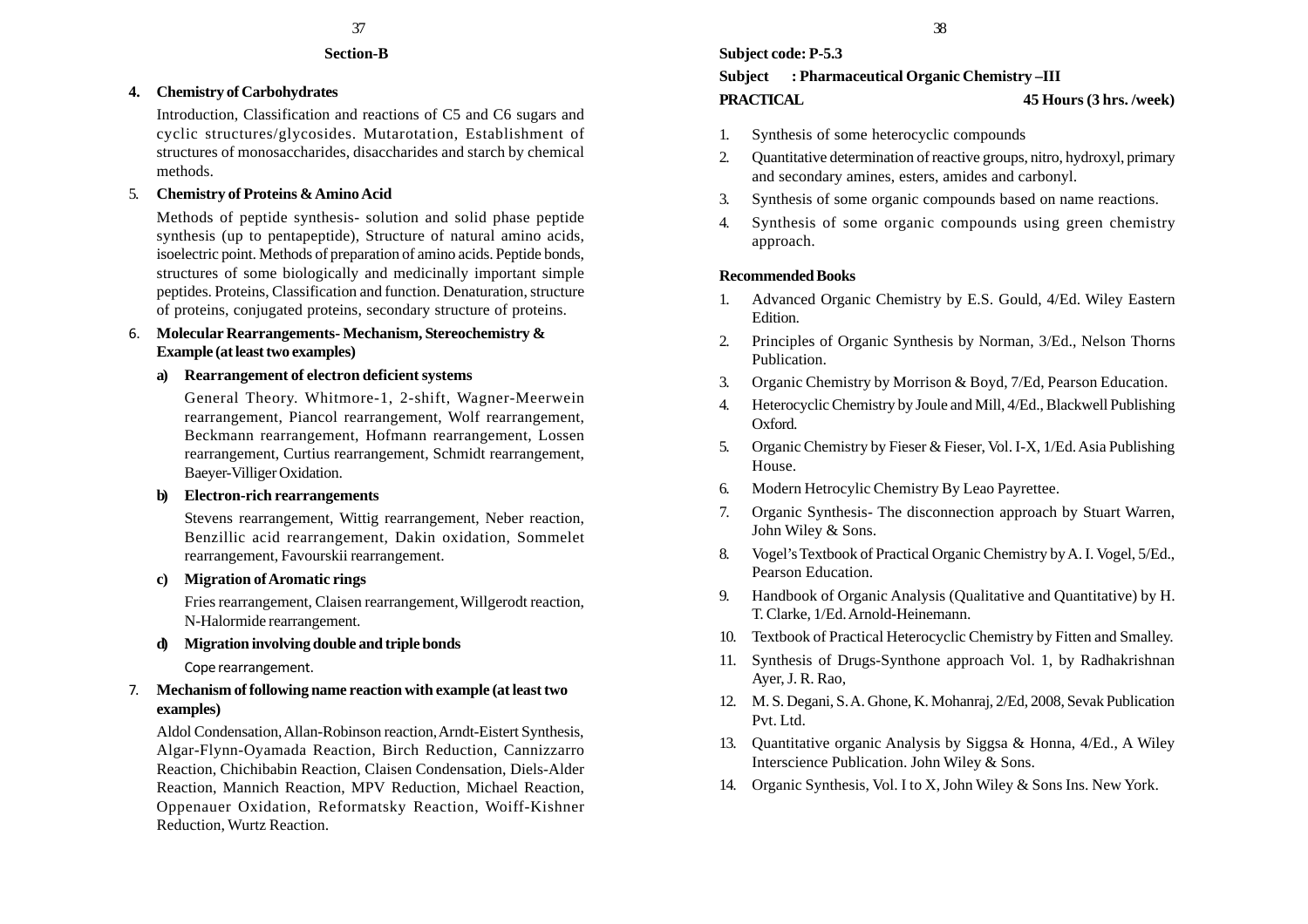#### **Subject code: T-5.4 Subject : Pharmacognocy-III THEORY 45 Hours (3 hrs. /week)**

#### **SECTION-A**

- 1. Microscopy: Study of plant cell inclusions, reactions of cell walls, cell contents, clearing agent, macerating reagents. Plant tissues. Micromerty, Leaf constants, trichomes, powdered microscopy. Quantitative microscopy as applied drugs evaluation and procedures of microtome sectioning procedure, preparations of biological materials for examination by electronic microscope.
- 2. Common Poisonous Plants of India
- 3. Marine Pharmacognsy: Novel medicinal Agents from marine sources.
- 4. Detailed study of plant Biochemistry, Study of techniques employed in the elucidation of Biosynthetic pathways and the study of important Biosynthetic pathways of plants like photosynthesis, Carbohydrate utilization, Aromatic Biosynthesis, shikimic acid pathway, Isoprenoid pathway, Biosynthesis of tropane, quinoline, hopane, quinidine, opium and indole alkaloids. Biosynthesis of steroidal and antraquinone glycosides.

### **SECTION-B**

- 5. Glycosides: Definition, general characters and classification, occurrence, general method of isolation and estimation. Study of the biological sources, cultivation, collection, commercial varieties, chemical constituents, substitutes, adulterants, uses, diagnostic macroscopic and microscopic features and specific chemical tests for identification of following drugs containing glycosides:
	- a) Saponins: Liquorice, ginseng, dioscorea, sarsaparilla and senega.
	- b) Cardioactive sterols: Digitalis, squill, strophanthus and thevetia.
	- c) Anthraquinone cathartics: Aloe, senna, rhubarb and cascara.
	- d) Others: Psoralea, Ammi majus, Ammi visnaga, gentian, saffron, chirata, quassia, citrus bioflavonoids (Lemon and Orange peels), Solanaceous species aswagandha.
- 6. Introduction, classification and study of different chromatographic methods and their applications in evaluation of herbal drugs.

# **Subject code: P-5.4**

# **Subject : Pharmacognocy-III**

# **PRACTICAL 45 Hours (3 hrs. /week)**

- 1. Morphological, Histological, Microchemical and chemical study of-Cinnamon.
- 2. Morphological, Histological, Microchemical and chemical study of-Clove.
- 3. Morphological, Histological, Microchemical and chemical study of-Ephedra.
- 4. Morphological, Histological, Microchemical and chemical study of-Fennel
- 5. Morphological, Histological, Microchemical and chemical study of-**Ginger**
- 6. Morphological, Histological, Microchemical and chemical study of-Ipecac
- 7. Morphological, Histological, Microchemical and chemical study of-Nux-vomica
- 8. Morphological, Histological, Microchemical and chemical study of-**Ouassia**
- 9. Morphological, Histological, Microchemical and chemical study of-Senna.
- 10. Morphological, Histological, Microchemical and chemical study of-Coriander
- 11. Morphological, Histological, Microchemical and chemical study of-Vinca leaf
- 12. Identification of powdered crude drugs and their combinations with the help of organoleptic, microscopic, micro-chemical and chemical methods. ( Minimum 5 Expt.).
- 13. Few exercises on isolation of active principles from crude drugs.
- 14. Establishment of thin layer chromatographic profiles of some volatile oils and extracts containing alkaloids and glycosides.
- 15. Spotting of crude drugs mentioned in theory
- 16. Successive extraction and qualitative test for different extract.
- 17. Thin layer chromatographic study of different natural products.

# **Recommended Books**

- 1. Pharmacognosy by G.E. Trease, W.C. Evans, ELBS.
- 2. Pharmacognosy by Varro E.Tyler, Lynn. R.Brady, James E.Robbers.
- 3. Text Book of Pharmacognosy by T.E. Wallis, CBS Pub. Delhi.
- 4. Plant Physiology of Frank B.Salisburry, Cleon. W.Ross, CBS Pub. Delhi
- 5. Diosgenin and other steroid drug precursors by Asolkar,CSIR.
- 6. Antibiotics,Isolation&Seperationby Weinsted.M.I.Wagman,G.H.
- 7. Hormone Chemistry by W.R.Butt.
- 8. Quantitative analysis & Steroids by Gorog.S.
- 9. Steroids by Feiry & Feisher.
- 10. Alkaloids Chemical & Biological by S.W.Pelletier.
- 11. Biotechnology of Industrial antibiotics by E.vardemme.
- 12. Chromatography of Alkaloids by Vapoorte, Swendson.
- 13. Elements of chromatography by P.K.Lala.
- 14. Introduction to chromatography theory & Practicals by V.K. Srivastava, K.Kishore.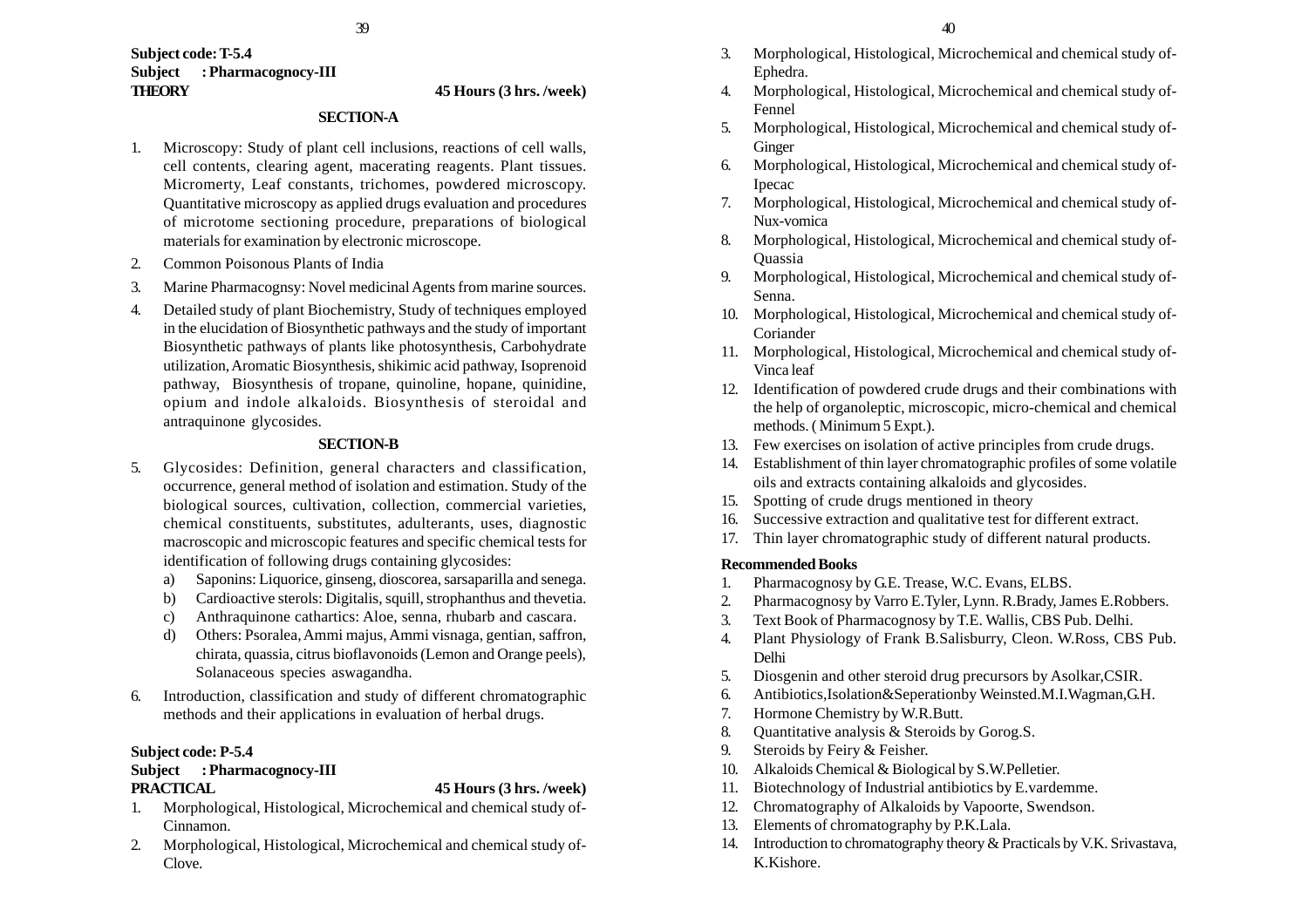- 15. Principles of Biotechnology by Leininger.
- 16. Jenkins Quantitative Pharmacuetical Chemistry by A.N.Knevell.
- 17. Handbook of vitamins by L.J.Machlein.
- 18. Clerk's Isolation & Identification of drugs by A.C.Mottal.
- 19. Selected Topics in Exp-Pharmacology by Seth.V.K.
- 20. Burger's Medicinal Chemistry by wolff.M.I.
- 21. Wilson & Gisvolds Text Book of organic Medicinal and Pharmacuetical Chemistry by Deorge.R.F.
- 22. Phytochemical methods of chemical analysis by Harbone.
- 23. Organic chemistry vol.II by I.L.Finar.
- 24. The Essential oil by Gunther.E.
- 25. The use of Pharmacological techniques for the evaluation of natural products by B.N.DhavanR.C.Srimal. CDRI, Lucknow.
- 26. Physical methods in organic chemistry by J.C.P.Schwartz.
- 27. Techniques in organic chemistry by Weiss Creger.
- 28. Practical Pharmacognosy by Dr.C.K. Kokate.
- 29. Practical Pharmacognosy by Dr.P.K.Lala.
- 30. Herbal medicines Janne Barnes, Linda. A.Anderson.
- 31. Chinese materia medica Yaru PingZhu.
- 32. Natural products from plants Peter.B.Kanfman.
- 33. Selection, Preparation and pharmacological evaluation of plant material, M.Williamson, DT.Okpako.

# **Subject code: T-5.5**

**Subject : Pharmacology-II THEORY 45 Hours (3 hrs. /week)**

# **SECTION-A**

- **1. Pharmacology of Autacoids and their antagonists:** Histamine and antihistamines, 5-hyrroxytryptamine and its antagonists, drug therapy for migraine, Prostaglandins, leukotrienes (eicosanoids), platelet activating factors, Plasma Kinins, Angiotensin.
- **2. Chemotherapy:** Introduction- Molecular basis of Chemotherapy and drug resistance. General classification of drugs, mechanism of action, Pharmacokinetics, adverse reactions, drug interaction, pharmacological uses of Sulfonamides and Co –trimoxazole, Penicillins and Cephalosporins, Tetracycline and Chloramphenicol, Macrolides, Amino glycosides, Polyenes and Polypeptide antibiotics, Quinolones and Fluoroquinolones, Chemotherapy of Tuberculosis and Leprosy Antifungal antibiotics, Anthelmentics drugs, Chemotherapy of Protozoal infections- Malaria, Amoebiasis, Girdiasis etc. Chemotherapy of Cancer (Neoplasms), Antiviral agents and Treatment of AIDS.

# **SECTION-B**

- **3. Hormones and related drugs**: Introduction to endocrine pharmacology, Pituitary hormones , Thyroid and antithyroid drugs, Hormones of Pancreas and hypoglycemic agents, Adrenal corticosteroids and corticosteroids, Gonadal hormones and their inhibitors, Oral contraceptives, drugs regulating Calcium Homeostasis.
- **4. Pharmacology of drugs acting on Respiratory system:** Mucolytics, Expectorants, Antitussives, Asthma.
- **5.** Opiods, NSAIDS, and Antipyretics-Analgesic. Drug for rheumatoid arthritis and gout.

# **Subject code: P-5.5**

#### **Subject : Pharmacology-II**

# **PRACTICAL 45 Hours (3 hrs. /week)**

- 1. To demonstrate the CRC of suitable drugs (Ach/Histmine) on tissue preparation of animals
- 2. To perform the Interpolation bioassay of suitable drugs (Ach/ Histamine) on tissue preparation of animals
- 3. To perform the Matching type bioassay of suitable drugs (Ach/ Histamine) on tissue preparation of animals
- 4. To perform the multiple point bioassay of suitable drugs (Ach/ Histamine) on tissue preparation of animals
- 5. To study the drug induced catatonia in animals (Any one animal model-like baclofen/ clonidine/haloperidol/Pentazocine induced).
- To study the effects of drugs on locomotor activity using Actophotometer.
- 7. To study the Analgesic activity using suitable method. (Hot Plate, Tail Flick/Caudal Immersion, Acetic Acid/Formalin-Induced**). Perform any three**
- 8. To study the anti-inflammatory activity property of Indomethacin.
- 9. To study Anticonvulsant activity using MES/ PTZ.
- 10. To study the drug induced catatonia (extrapyramidal side effect) in rats.
- 11. To study the effect of hepatic microsomal enzyme induction on the duration of action of phenobarbital sodium.

# **Note**

• Suitable animal preparation- Any experiment suitable to demonstrate the concept- It could be either in-vivo or in-vitro, The animal selected may be mice, rat, rabbit, guinea pig as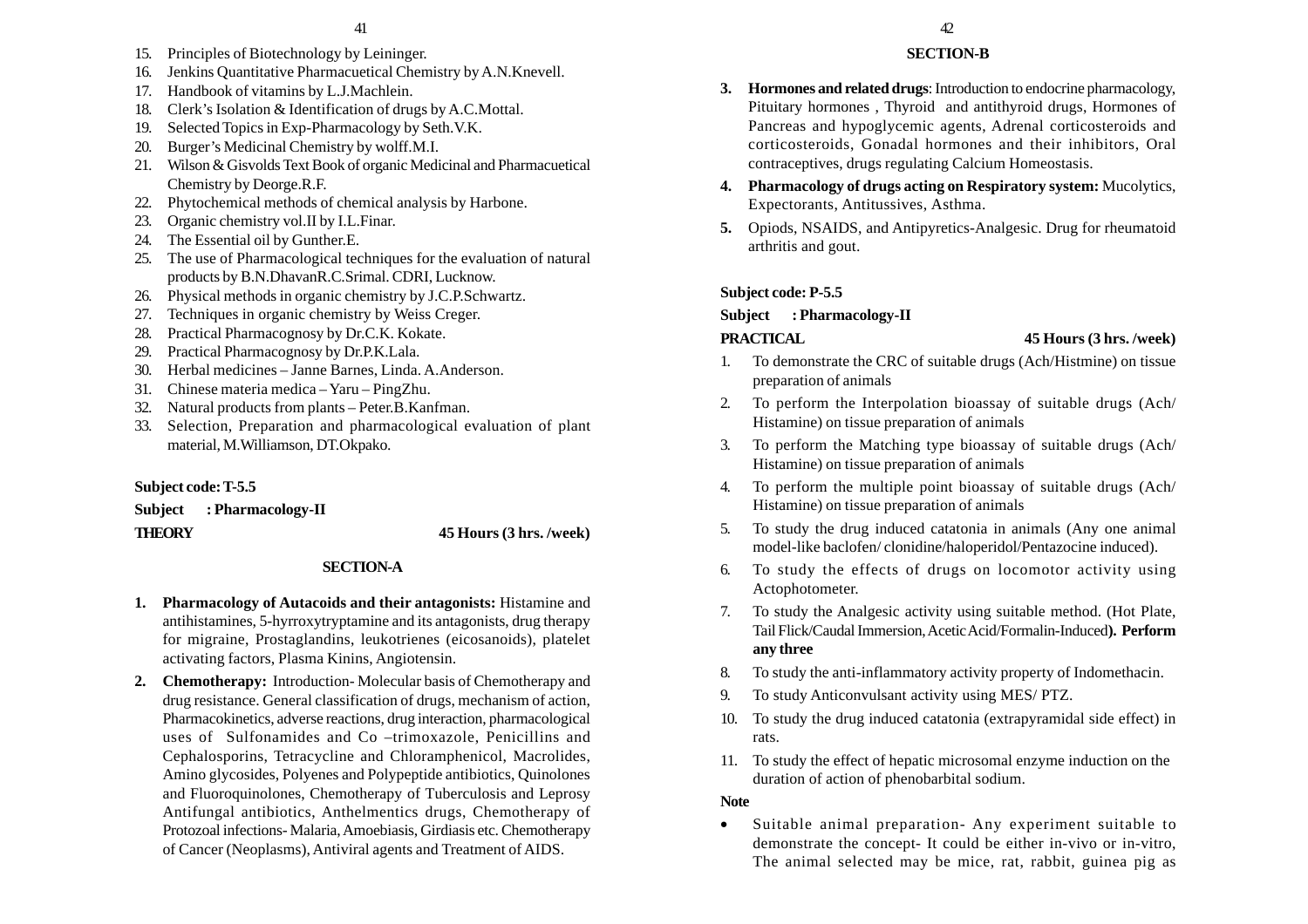admissible as per prevailing Government/CPCSEA guidelines. In case of in-vitro preparations- any tissue preparation from above animals or various tissues from goat may be obtained from slaughter house/ abattoir /butcher shop.

- • Agonist- Any agonist that can exhibit activity using the given preparation as reported in standard books/journals may be selected e.g.-Adrenaline and other catecholamines, Acetyl Choline, Histamine, Serotonin, oxytocin etc.
- • Antagonist- Any antagonist that can exhibit blocking activity of above mentioned agonists in the given preparation as reported in standard books/journals may be selected.

#### **Recommended Books**

- 1. Goodman Gilman, The Pharmacological basis of therapeutics. Mcgraw Hill New Delhi.
- 2. Foster R.W. Basic Pharmacology, Arnold, New Delhi.
- 3. Stahl S. M.. Essential Psychopharmacology Cambridge University Press New Delhi.
- 4. Dipiro J.L. Pharmacotherapy Handbook. Tata McGraw Hill New Delhi.
- 5. Official books Indian Pharmacopoeia, British Pharmacopoeia, United States Pharmacopoeia.
- 6. Tripathi K.D. Essentials of medical Pharmacology Jaypee New Delhi.
- 7. Barar F.S.K. Essentials of Pharmacotherapeutics, S. Chand & Company Ltd. New Delhi.
- 8. Rang H.P., Dale M.M. et. al. Pharmacology. Churchill L Ivingstone, New Delhi.
- 9. Katzung B.G .Basic & Clinical Pharmacology Mc-graw Hill, New Delhi.
- 10. Lewis's Pharmacology. Churchill Livingstone London.
- 11. Harvey R.A., Champe P.C. Lippincott's Illustrated Reviews-Pharmacology. Lippincott Williams & Wilkins, Pennsylvania.
- 12. Ghosh M.N. Fundamentals of Experimental pharmacology. Hilton & Company Kolkata.
- 13. Vogel G.H. Drug discovery and evaluation. Springer Germany.
- 14. Goyal R.K. Practicals in pharmacology. B.S. Shah Prakashan Ahmedabad.
- 15. Kulkarni S.K. Handbook of Experimental Pharmacology. Vallabh Prakashan. New Delhi.
- 16. Pillai, K. K. Experimental Pharmacology. CBS Publishers New Delhi.
- 17. Grover, J.K. Experiments in Pharmacy and Pharmacology Vol-II.CBS publishers New Delhi.
- 18. Perry W. L. M. Pharmacological Experiments on Isolated preparations. E.&S.Livingstone, London.
- 19. Kasture S.B.Text book of Experimental Pharmacology, Career Publication Nashik.
- 20. Official books Indian Pharmacopoeia, British Pharmacopoeia, and United States Pharmacopoeia.
- 21. Related research papers from various journals.

#### **Subject code: T-5.6**

### **Subject : Biopharmaceutics-I THEORY 45 Hours (3 hrs. /week)**

#### **SECTION-A**

#### 1) **Introduction to Biopharmaceutics:**

Concept of Bio-pharmaceutics scope and its importance various terms used and their role in related discipline.

#### 2) **Absorption:**

GI absorption of drug, cell membrane structure and physiology Mechanism of drug absorption. Routs of drug administration (oral & non oral) Factors influencing drug absorption & bioavailability.

#### 3) **Distribution :**

Factors influencing distribution of drugs. Volume of distribution. Plasma protein binding and its clinical significance. Tissue protein binding of drug.

# **SECTION-B**

#### 4) **Elimination:**

Mechanism of bio-transformation. Hepatic metabolism - chemical pathway & factors affecting it. Renal excretion Non-renal excretion

# 5) **Bioavailability and bioequivalence**

Definition, Objectives of bioavailability, parameters of bioavailability. Determination of AUC Methods of enhancement of bioavailability (solubilization, pro-drugs and enhancement of dissolution characteristics & bioavailability enhancers) Drug dissolution rate & bioavailability Theories of dissolution. In vitro drug dissolution testing models. In-vitro in-vivo correction. Various invitro and in vivo models.

**Bioequivalence** - Pharmaceutical equivalents, biological equivalents, therapeutic equivalents. Selection of animal.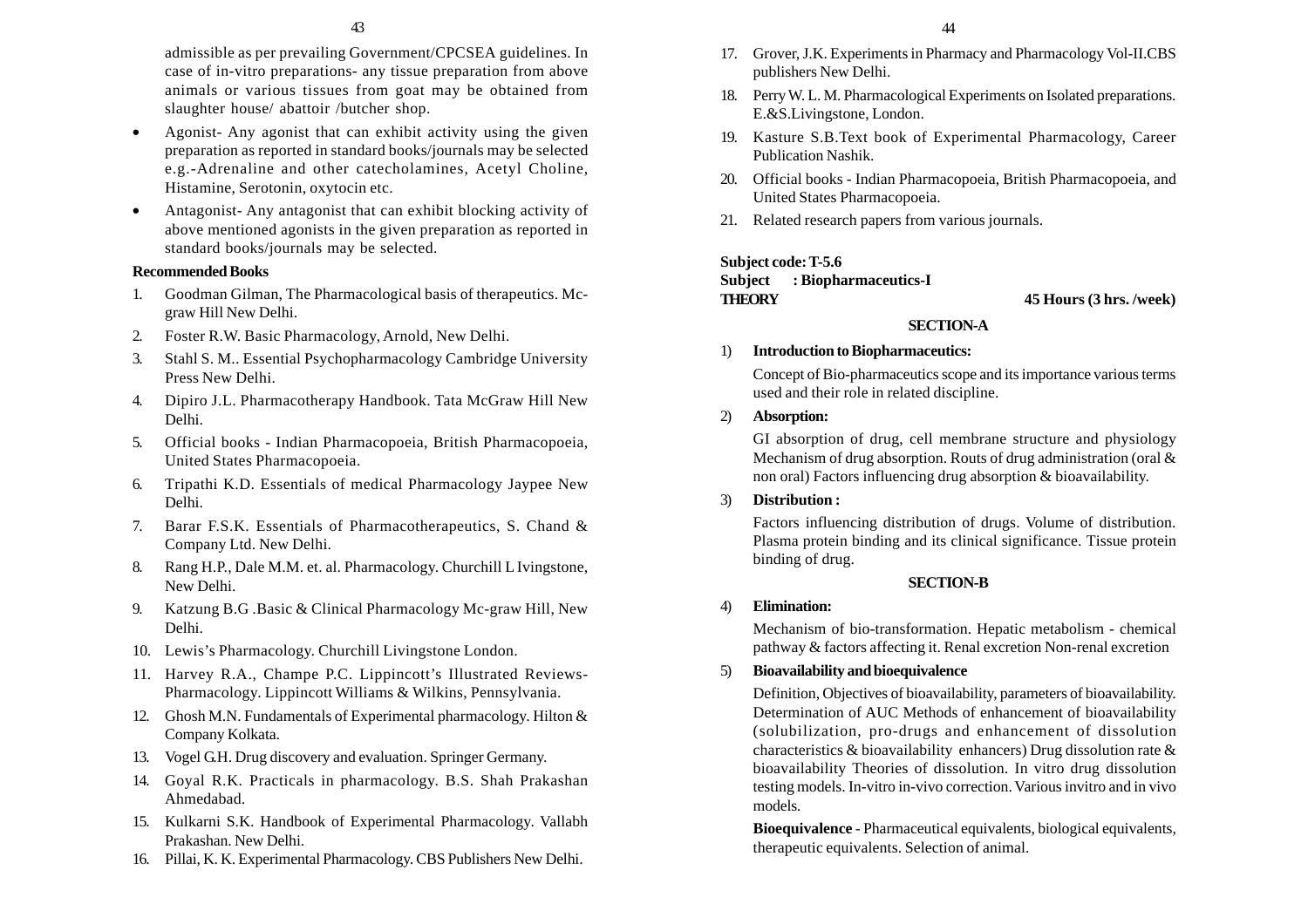#### **Recommended Books**

- 1. Biopharmaceutics and pharmacokinetics Milo Gibaldi; Lea and Febiger book publication.
- 2. Biopharmaceutics and pharmacokinetics An introduction Robert E. Notary.
- 3. Biopharmaceutics Swarbrick, Lea & Febiger book publications.
- 4. Remington Pharmaceutical Sciences.
- 5. Applied Biopharmaceutics and pharmacokinetics Leon Shargel
- 6. Biopharmaceutics and pharmacokinetics A treatise D.M.- Brahmankar & S.B. Jaiswal.
- 7. Clinical pharmacokinetics concept & application- Malcohm Rowland C., Thomas N. Tozer, Lea & Febiger Book.
- 8. Applied bio-pharmaceutics & pharmacokinetics Leon Shargel 3. Bio-pharmaceutics & pharmacokinetics – Milo Gibaldi.
- 9. Bio-pharmaceutics & pharmacokinetics An introduction Rober E. Notary.
- 10. Pharmacokinetics Milo Gibaldi & Donald Perrier.
- 11. Bio-pharmaceutics & pharmacokinetics P.L. Madan
- 12. Handbook of clinical pharmacokinetics Gibaldi & Pancot.

# **Syllabus Prescribed for B. Pharm. Semester –VI (Introduced from the Academic Session 2012-13)**

| <b>Subject</b><br>Code | <b>Subject</b>            | <b>Maximum Marks (Credits)</b> |                  | <b>Total Marks</b><br>(Credits) |
|------------------------|---------------------------|--------------------------------|------------------|---------------------------------|
|                        |                           | <b>Theory</b>                  | <b>Practical</b> |                                 |
| 6.1                    | Pharmaceutics-IV          | 80(04)                         | 80(04)           | 160(08)                         |
| 6.2                    | Medicinal<br>Chemistry-II | 80(04)                         | 80(04)           | 160(08)                         |
| 6.3                    | Pharmaceutical            | 80(04)                         | 80(04)           | 160(08)                         |
|                        | Analysis-II               |                                |                  |                                 |
| 6.4                    | Pharmacognosy-IV          | 80(04)                         | 80(04)           | 160(08)                         |
| 6.5                    | Biopharmaceutics-II       | 80(04)                         | 80(04)           | 160(08)                         |
| 6.6                    | Clinical Pharmacy         | 80(04)                         |                  | 80(04)                          |
| 6.7                    | Project                   | 80(04)                         |                  | 80(04)                          |
|                        |                           | Total                          |                  | 960(48)                         |

# **SEMESTER-VI**

# **Subject code: 6.1 Subject : Pharmaceutics – IV THEORY 45 Hours (3 hrs. /week)**

# **SECTION-A**

#### 1. **Cosmetology and cosmetic preparations:**

Fundamental of cosmetic science, structure and functions of skin and hair, formulation, packing and evaluation of the following class of cosmetics.

- 2. **Hair products :** Shampoos, Hair creams, Hair dyes.
- 3. **Skin products :** Moisturizing, cleansing, vanishing creams, Face powder,
- 4. **Dentrifries products :** Tooth paste, tooth powder.

#### **SECTION-B**

- 1. **Manicure products :** Lipsticks, nail polish.
- 2. **Surgical products :** Primary wound dressing, absorbents, surgical cotton, surgical gauzes etc., bandages, adhesive tape, protective cellulosics, hemostastics, official dressings, absorbable and nonabsorbable sutures, ligatures and catgut's, medical prosthetic and organ replacement materials.
- 3. **Blood products and Glandular products :** Collection, processing and storage of Whole human blood, concentrated human RBCs, dried human plasma, human fibrinogen, human thrombin, human normal immunoglobulin, human fibrin-foam, plasma substitutes - ideal requirements, pvp, dextrans. Glandular products like Insulin, pancreatin, thyroid and adrenal products.

#### **Subject code: P-6.1**

# **Subject : Pharmaceutics – IV PRACTICAL 45 Hours (3 hrs. /week)**

- 1. Collection, processing storage and fractionation of blood.
- 2. Formulation and Evaluation of various types of cosmetics for skin, hair, dentifrice and manicure preparations.
- 3. Evaluation (quality test) of surgical dressings, (cotton, gauge, bandage and Adhesive tapes).

#### **Recommended Books:**

- 1. Avis K E, Lachman L and Lieberman H A, Marcel Dekker Inc. Pharmaceutical Dosage Forms; Parenteral Medications, Vols. 1 & 2, NY.
- 2. Bean H S, Beckett A H, and Carless A H Advances in Pharmaceutical Sciences, Vol 1-4 Academic Press, London.

46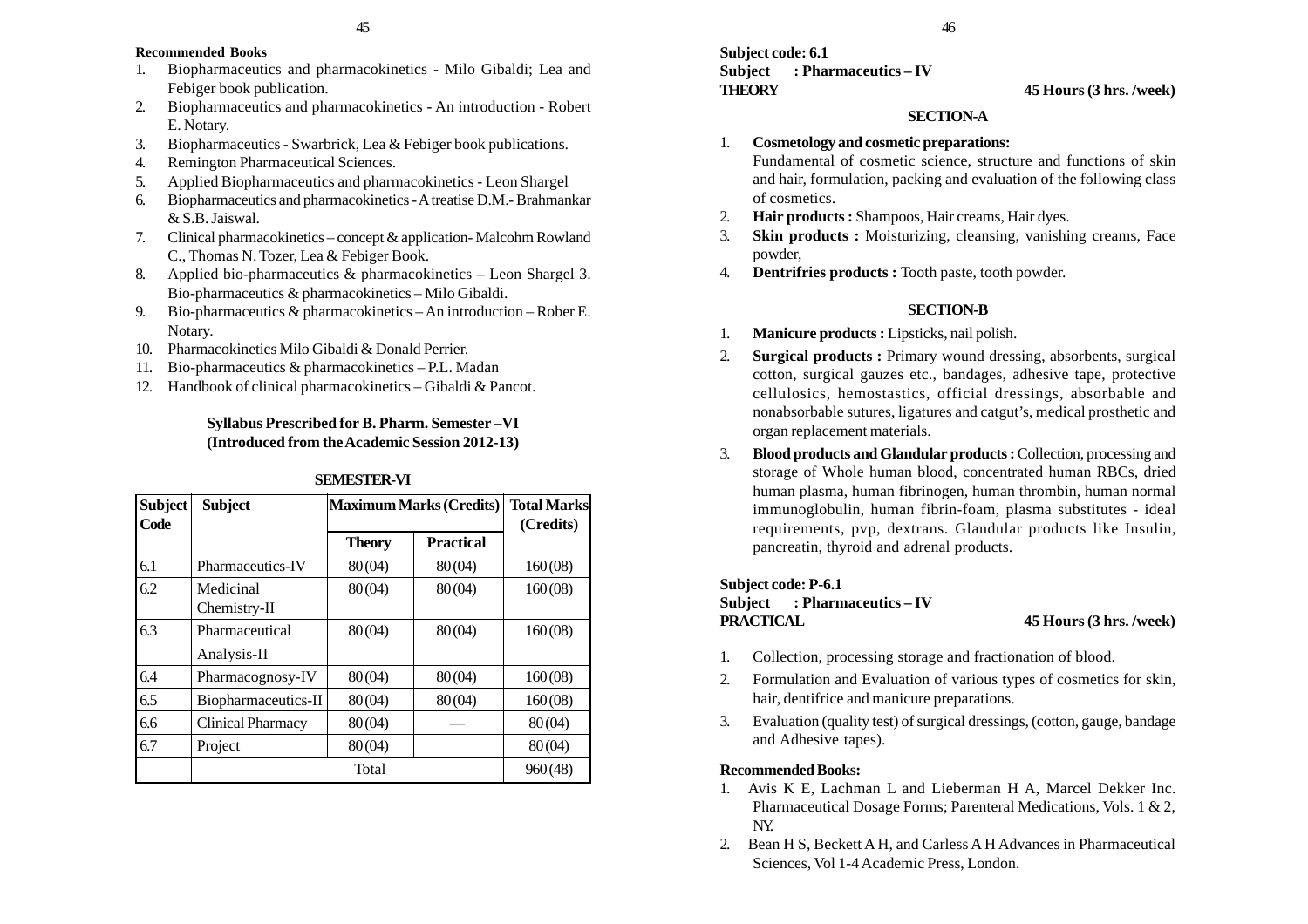- 3. Carter S J, Cooper and Gunn's Dispensing for Pharmaceutical Students, CBS Publishers, Delhi.
- 4. Carter S J, Cooper and Gunn's Tutorial Pharmacy CBS Publishers, Delhi.
- 5. Remington's, the science and Practice of Pharmacy, Mack Publishing Co. Easton, Pernsybrania.
- 6. Sagarin & Balsam M.S., Cosmetic Science and Technology, Vol-1-3. 2nd ed. John Wiley sons, NY.
- 7. Stoklosa MJ, Pharmaceutical calculation, Lea and Febiger, Philadelphia.
- 8. Thomssen S.G., Modern Cosmetics, Universal Publishing Corporation, Bombay.
- 9. Harry's Cosmeticology.

# **Subject code: T-6.2**

| <b>Subject</b> | : Medicinal Chemistry-II |
|----------------|--------------------------|
| <b>THEORY</b>  |                          |

**THEORY 45 Hours (3 hrs. /week)**

### **Section A**

- 1. **Basic principles of medicinal chemistry:**Physico-chemical aspects (optical, geometric and bioisosterism) of drug molecules and biological action. Drug-receptor interaction including transduction mechanism
- 2. **Drug metabolism:**Phase I and phase II reactions, biological factors affecting drug metabolism, inducers and inhibitors of drug metabolism, significance of drug metabolism in medicinal chemistry, principles of prodrug design

# **Section B**

1. **History, development, classification, recent development, mode of action ( biochemical and molecular basis wherever applicable), SAR, IUPAC and synthesis of drugs of following classes**

Sympathomimetic agents including biosynthesis and metabolism of adrenergic neurotransmitters, adrenoreceptor blockers, cholinergic agents, cholinesterase inhibitors, anticholinergic agents including antispasmodics, ganglionic stimulants and blockers, neuromuscular blockers

# **Subject code: P-6.2 Subject : Medicinal Chemistry –II PRACTICAL 45 Hours (3 hrs. /week)**

- 1) Laboratory scale preparation by conventional / microwave synthesis of selected drugs from course content and characterization by melting point / boiling point / thin layer chromatography / ultra-violet spectroscopy / IR spectroscopy.
- 2) Establishing the pharmaceutical standards of drug synthesized

# **Books Recommended**

- 1. J. N. Delagado and W. A. R. Remers, Eds, Wilson and Giswold's Textbook of Organic, Medicinal and Pharmaceutical Chemistry, J. Lipponcott Co. Philadephia.
- 2. W. C. Foye, Principles of Medicinal Chemistry, Lea & Febiger, Philadelphia.
- 3. H. E. Wolff, Ed. Burger's Medicinal Chemistry, John Wiley & Sons, New York Oxford University Press, Oxford.
- 4. Daniel Lednicer, Strategies for Organic Drug Synthesis & Design, John Wiley & sons, USA.
- 5. B. N. Ladu, H. G. Mandel & E. L. Way, Fundamental of Drug Metabolisum & Disposition, William & Wilkins co., Baltimore.
- 6. I. L. Finar, Organic Chemistry, Vol. I & II, ELBS/ Longman, London.
- 7. Vogel's Text book of Practical Organic Chemistry, ELBS/ Longman, London
- 8. Mann & Saunder, Practical Organic Chemistry, Orient Longman, London.
- 9. Shriner, Hermann, Morrill, Curtin & Fuson, The Syntematic Identification of Organic Compounds, John Wiley & Sons. USA.
- 10. R.M. Silverstein, G. Claytron Bassel's, T. C. Movvill, Spectormetric identification of Organic compounds, John Wiley & Sons, USA

# **Subject code: T-6.3**

# **Subject : Pharmaceutical Analysis – II THEORY 45 Hours (3 hrs. /week)**

# **Section-A**

# **1. Gravimetric Analysis**

Basic concepts, precipitation techniques, co-precipitation, postprecipitation.Various steps involved in gravimetric analysis. Application to I.P. product: Assay of sodium sulphate, assay of aluminiumin alum by oxime reagent.

# **2. Introduction to Solvent Extraction and its application**

Principles of solvent extraction, Distribution ratio, efficiency of extraction, separation factor

Practical aspects of solvent extraction (factor affecting liquid-liquid extraction)

Selection criterion of solvent extraction, Method of extraction: Batch, counter-current, continuous extraction, stripping extraction and pH effect, soxhlet extraction method, salting out effect.

# **3. Basic concept in spectroscopy**

Introduction- Electromagnetic radiation, wavelength, wave number, frequency, atomic spectra, molecular spectra. Classification of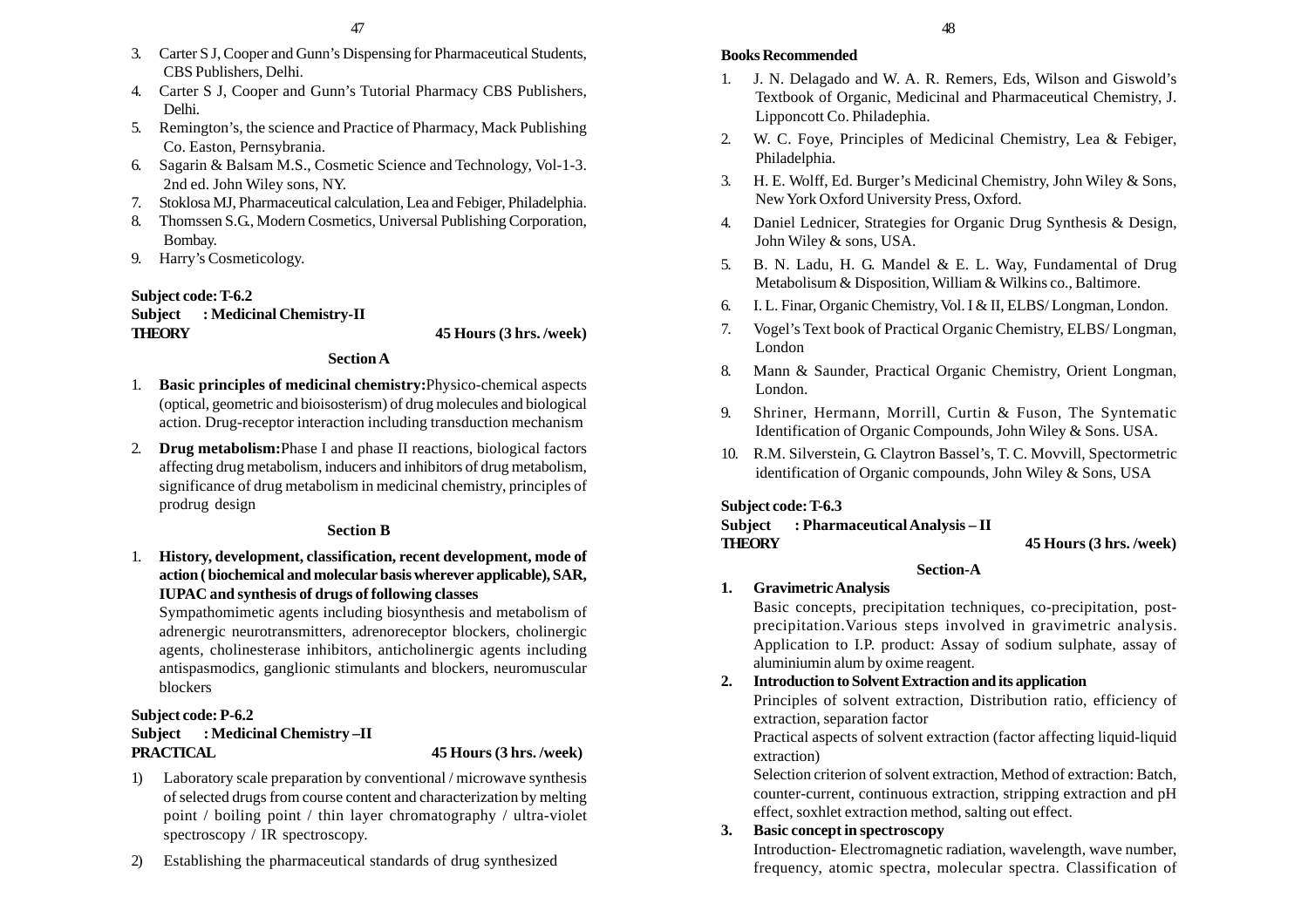analytical methods, selecting an analytical method, classification of instrumental methods.

Instrumentation- Light Sources (IR, Visible, UV), Monochromators (Filters, Gratings), Cells (silicia, glass, quartz, cells for IR spectrophotometers), Detectors (Photo tubes, Photo diodes, read out system), Spectrophotometers (Single Beam, Double Beam).

#### **UV-Visible Absorption Spectroscopy**

Introduction, origin and theory of UV spectra, Bathochromic and Hypsochromic shift, choice of solvent, Beer-Lamberts Law, optimum conditions for spectrophotometric measurements, single component analysis, use of standard absorptivity value, use of calibration graph, multiple component analysis (simultaneous equation method, difference spectroscopy, derivative spectroscopy, chemical derivatization (colorimetric) reactions – diazotization, condensation, acid dye, oxidation). Determination of lamada max. by Woodward-Fischer rule.

#### **Section-B**

#### **1. Fluorescence and Phosphorescence Spectroscopy**

Molecular luminescence, measurement of fluorescence, factor affecting fluorescence, quantitative aspects of fluorescence, Excitation and emission spectra, Instrumentation, advantages and disadvantages, applications and synchronous fluorescence.

# **2. Atomic Emission and Atomic Absorption Spectroscopy**

Principle, difference between atomic absorption spectroscopy and flame emission spectroscopy, advantages of AAS over Flame emission spectroscopy, limitation, instrumentation of atomic emission and atomic absorption spectroscopy, single and double beam spectrophotometer, pharmaceutical application of atomic emission and atomic absorption spectroscopy

**3. Miscellaneous methods of Analysis:-** Kjeldahl's method of nitrogen estimation. Oxygen flask combustion techniques.

#### **Subject code: P-6.3**

**Subject : Pharmaceutical Analysis –II PRACTICAL 45 Hours (3 hrs. /week)**

#### **List of Experiments :**

**1. Gravimetric analysis :-**Determination of alum by oxime reagent, Determination of sodium sulphate.

- 2. Calibration of UV-VIS spectrophotometer as per I.P.
- 3. Determination of lamda max of drug.
- 4. To determine isosbestic point of an indicator.
- 5. UV spectrophotometric estimations of drug and from their formulations.
- 6. Assay by fluorimetry of a given drug. (e.g. Quinine Sulphate)
- 7. Determination of Na<sup>+</sup>and K<sup>+</sup> by flame photometry after preparation of calibration curve.
- 8. **Miscellaneous Method** Nitrogen determination by Kjeldhal's method.

#### **Recommended Books**

- 1. D.A.Skoog, D.M.West, F.J.Holler, S.R.Crouch, Fundamentals of Analytical Chemistry, 8th edition, 2004, Thomson Asia Pvt. Ltd.
- 2. Kenneth A. Connors, A textbook of Pharmaceutical Analysis, 3rd edition, 2002, John Wiley & Sons, New York, USA.
- 3. F.W.Fifield, D.Kealey, Principles and Practice of Analytical Chemistry, 5th edition, 2000, Blackwell Science, Oxford, U.K.
- 4. Gary D. Christian, Analytical Chemistry, 6th edition, 2004, John Wiley & Sons, New York, USA.
- 5. R.A.Day, Jr, A.L.Underwood, Quantitative Analysis, 6th edition, 2001, Prentice Hall of India.
- 6. Practical Pharmaceutical Chemistry Vol. I & II 4th Edition 1986 A.H.Beckett & J.B.Stenlake – CBS Publishers, New Delhi.
- 7. A. R. Gennaro, Remington: The Science and Practice of Pharmacy Vol. I & II –  $20<sup>th</sup>$  Edition –  $2001$  – Lippincott, Williams & Wilkins, New York, USA.
- 8. The Indian Pharmacopoeia, Latest Edition, the Controller of Publications, Government of India, New Delhi
- 9. S.Ahuja, S.Scypinski, Handbook of Modern Pharmaceutical Analysis, 2001, Academic Press, New York, USA.
- 10. A.V.Kasture, K.R.Mahadik, S.G. Wadodkar, H.N.More, A Textbook of Pharmaceutical Analysis, Vol. I, 6th edition, 2002, Nirali Pprakashan, New Delhi.
- 11. D.C.Lee, M.L.Webb, Pharmaceutical Analysis, 2003, Blackwell Science, Oxford, U.K.
- 12. T.Higuchi, E.Brochmann-Hanssen, Pharmaceutical Analysis, 2002, CBS Publishers, New Delhi.
- 13. Lena Ohannesian, A.J.Streeter, Handbook of Pharmaceutical Analysis, 2002, Marcel Dekker, Inc. New York, USA.
- 14. P.Parimoo, Pharmaceutical Analysis, 2nd edition, 1991 CRC Press, New York.
- 15. The Indian Pharmacopoeia, Latest edition, the Controller of Publications, Government of India, New Delhi.
- 16. The British Pharmacopoeia.
- 17. The United State Pharmacopoeia.
- 18. J. Mendham, R.C.Denney, J.D.Barnes, M.Thomas, Vogel's Textbook of Quantitative Chemical Analysis, 6th edition, 2002, Pearson Education Asia Ltd.
- 19. D.A. Skoog, F.J. Holler,T.A. Neiman, Principles of Instrumental Analysis, 5th edition, 2003, Thomson Asia Pvt. Ltd.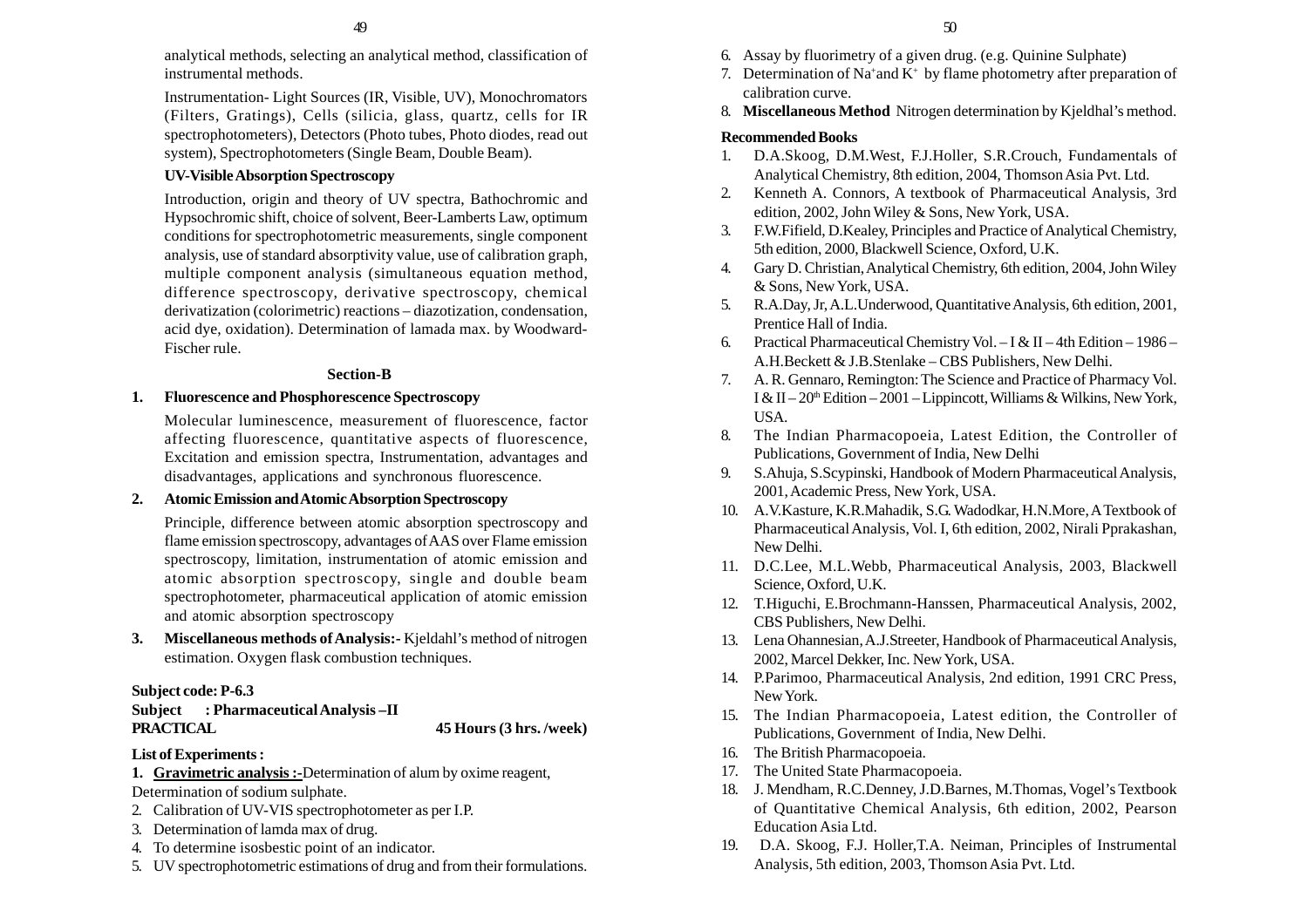#### **Subject code: T-6.4 Subject : Pharmacognocy-IV THEORY 45 Hours (3 hrs. /week)**

#### **SECTION-A**

- **1. Alkaloids:** Definition, general properties, chemical tests, general method of isolation of alkaloids, sources, diagnostic characters, chemistry, uses, substitute, adultrants and identification test of
	- a) Pyridine piperidine: Tobacco, Areca and Lobelia.
	- b) Tropane : Belladonna, Hyoscyamus, Datura, Duboisia, Coca and Withania.
	- c) Quinoline and isoquinoline: Cinchona, Ipecac, Opium.
	- d) Indole: Ergot, Rauwolfia, Catharanthus, Nux-vomica and Physostigma.
	- e) Imidazole: Pilocarpus.
	- f) Steroidal: Veratrum and Kurchi.
	- g) Alkaloidal amine: Ephedra and Colchicum.
	- h) Glycoalkaloid: Solanum.
	- i) Purines: Coffee, Tea and Cola.
- **2. Essential oils:** Introduction, Definition, general properties, chemical nature, chemical tests and classification. General methods of isolation and analysis of volatile oils. Sources diagnostic characters, chemical constitutents and uses of oil of Mentha, coriander, cinnamon, cassia, lemon peel, orange peel, lemon grass, citronella, caraway, dill, spearmint, clove, fennel, nutmeg, eucalyptus, chenopodium, cardamom, valerian, musk, palmrosa, gaultheria, sandal wood.

#### **SECTION-B**

- **3. Phytochemical screening :** Selection of method (Preparation of an extract), Screening for alkaloids, polycyclic compounds, saponnis, sterols, cardenolides and bufadienolide, flavonoids and leucoanthocydins, tannins and poly phenols, anthraquinones.
- **4.** Natural antioxidants and Neutraceuticals, Aromatherapy.
- 5. The historic concept of drugs administration in traditional system of medicines, studies of traditional drugs, common vernacular names, botanical sources, morphology, chemical nature of chief constituents, pharmacology, categories and common uses and marketed formulations of following indigenous drugs- amla, kantkari, shatavari, guduchi, bhilwa, kaligiri, bach, rasana, punarnawa, shitrak, apamarga, gokhuru, shankhapushpi, brahmi, adulsa, arjuna, ashoka, jyotishmati, methi, lashun, palash, guggul, gymnema, shilajit, nagarmotha and neem.

# **Subject code: P-6.4 Subject : Pharmacognocy-IV PRACTICAL 45 Hours (3 hrs. /week)**

- 1. Morphological, Histological, Microchemical and chemical study of-Datura leaf
- 2. Morphological, Histological, Microchemical and chemical study of-Cinchona
- 3. Morphological, Histological, Microchemical and chemical study of-Rauwolfia
- 4. Morphological, Histological, Microchemical and chemical study of-Vasaka
- 5. Morphological, Histological, Microchemical and chemical study of-Isapgol seed
- 6. Morphological, Histological, Microchemical and chemical study of-Caraway fruit
- 7. Morphological, Histological, Microchemical and chemical study of-Cassia bark
- 8. Morphological, Histological, Microchemical and chemical study of-Kurchi bark
- 9. Morphological, Histological, Microchemical and chemical study of-Aswagandha
- 10. Morphological, Histological, Microchemical and chemical study of-Liquorice
- 11. Identification of powdered crude drugs and their combinations with the help of organoleptic, microscopic, micro-chemical and chemical methods. ( Minimum 5 Expt.).
- 12. Few exercises on isolation of active principles from crude drugs.
- 13. Establishment of thin layer chromatographic profiles of some volatile oils and extracts containing alkaloids and glycosides.
- 14. Spotting of crude drugs mentioned in theory
- 15. Successive extraction and qualitative test for different extract.
- 16. Thin layer chromatographic study of different natural products.

#### **Recommended Books :**

- 1. Pharmacognosy by G.E. Trease, W.C. Evans, ELBS.
- 2. Pharmacognosy by Varro E.Tyler, Lynn. R.Brady, James E.Robbers.
- 3. Text Book of Pharmacognosy by T.E. Wallis, CBS Pub. Delhi.
- 4. Plant Physiology of Frank B.Salisburry, Cleon. W.Ross, CBS Pub. Delhi
- 5. Diosgenin and other steroid drug precursors by Asolkar,CSIR.
- 6. Antibiotics,Isolation&Seperationby Weinsted.M.I.Wagman,G.H.
- 7. Hormone Chemistry by W.R.Butt.
- 8. Quantitative analysis & Steroids by Gorog.S.
- 9. Steroids by Feiry & Feisher.
- 10. Alkaloids Chemical & Biological by S.W.Pelletier.

52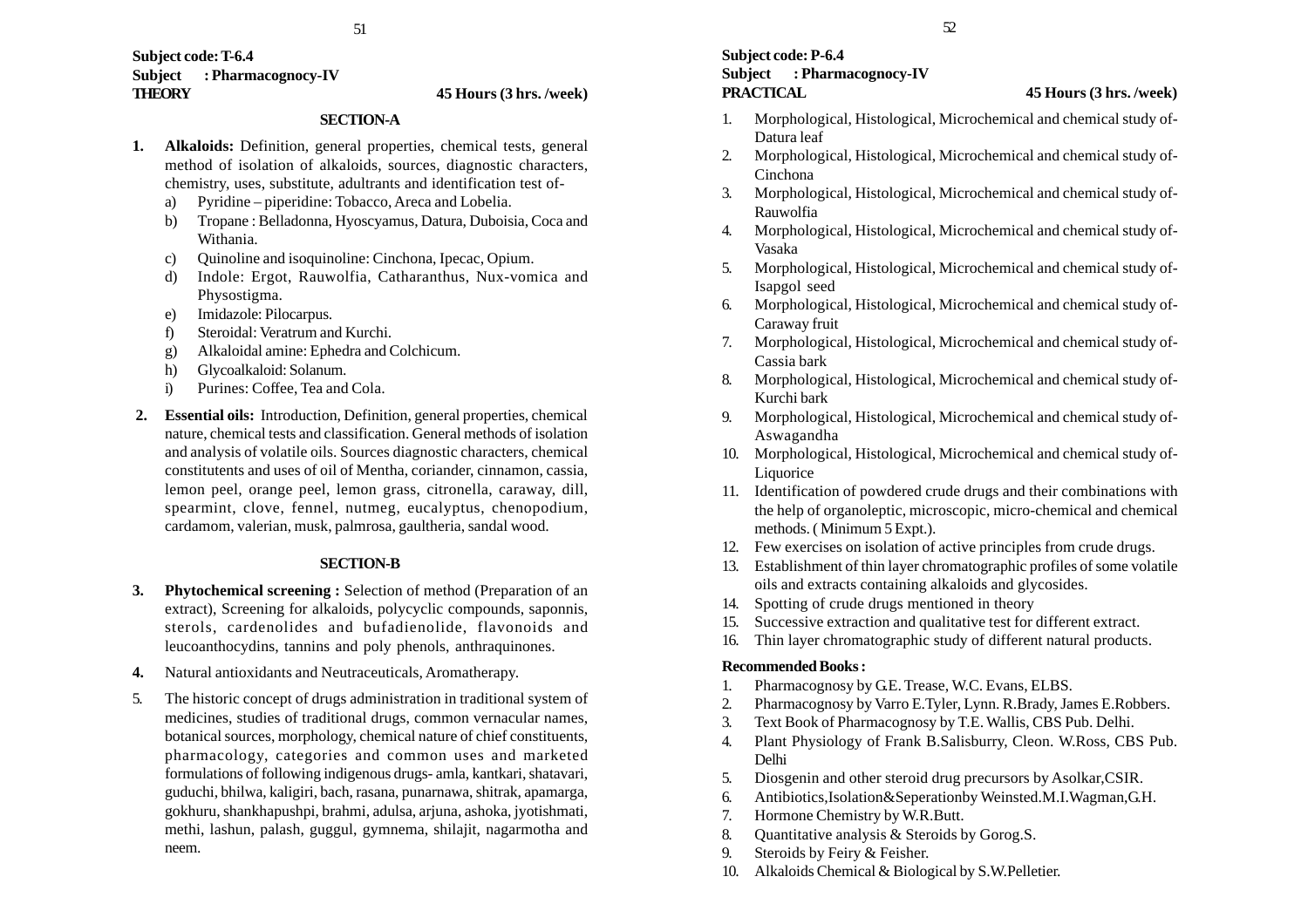- 11. Biotechnology of Industrial antibiotics by E.vardemme.
- 12. Chromatography of Alkaloids by Vapoorte, Swendson.
- 13. Elements of chromatography by P.K.Lala.
- 14. Introduction to chromatography theory & Practicals by V.K. Srivastava, K.Kishore.
- 15. Principles of Biotechnology by Leininger.
- 16. Jenkins Quantitative Pharmacuetical Chemistry by A.N.Knevell.
- 17. Handbook of vitamins by L.J.Machlein.
- 18. Clerk's Isolation & Identification of drugs by A.C.Mottal.
- 19. Selected Topics in Exp-Pharmacology by Seth.V.K.
- 20. Burger's Medicinal Chemistry by wolff.M.I.
- 21. Wilson & Gisvolds Text Book of organic Medicinal and Pharmacuetical Chemistry by Deorge.R.F.
- 22. Phytochemical methods of chemical analysis by Harbone.
- 23. Organic chemistry vol.II by I.L.Finar.
- 24. The Essential oil by Gunther.E.
- 25. The use of Pharmacological techniques for the evaluation of natural products by B.N.DhavanR.C.Srimal. CDRI, Lucknow.
- 26. Physical methods in organic chemistry by J.C.P.Schwartz.
- 27. Techniques in organic chemistry by Weiss Creger.
- 28. Practical Pharmacognosy by Dr.C.K. Kokate.
- 29. Practical Pharmacognosy by Dr.P.K.Lala.
- 30. Herbal medicines Janne Barnes, Linda. A.Anderson.
- 31. Chinese materia medica Yaru PingZhu.
- 32. Natural products from plants Peter.B.Kanfman.
- 33. Selection, Preparation and pharmacological evaluation of plant material, M.Williamson, DT.Okpako.
- 34. Indian Pharmacopoeia 2007
- 35. Herbal Pharmacopoeia.

#### **Subject code: T-6.5**

**Subject : Biopharmaceutics-II THEORY 45 Hours (3 hrs. /week)**

# **SECTION-A**

#### 1. **Introduction to pharmacokinetics**.

Basic concept, Definition & introduction to absorption rate constant, bio-availability, volume of distribution, elimination half life, elimination rate constant, clearance, extraction ratio, area under curve, protein binding and tissue binding – Calculation of parameters from plasma and urine data.

#### 2. **Therapeutic regimens**

- Therapeutic response and toxicity.
- Constant rate regimens.
- Multiple dose regimens.

#### 3. **Compartment modeling**

- •Concept of compartment modeling, open and closed models.
- • One compartment open model- IV bolus, IV infusion extra vascular administration
- • Multi compartment modeling – 2 compartment and 3 compartments models, determination of compartment models.

#### 4. **Non linear pharmacokinetics**

• Saturable enzymatic elimination process, drug elimination by capacity limited pharmacokinetics, mixed drug elimination, time dependent pharmacokinetics, bio-availability of drug that follow nonlinear pharmacokinetics, non-linear pharmacokinetics due to protein binding (eq. Phenytoin)

#### **SECTION-B**

1. **Pharmacokinetics basis of variability in clinical response** :- Genetics Age and weight, Disease altering / affecting pharmacokinetic parameter. (special reference to hepatic and renal disease)

#### 2. **Drug interactions:**-

Classification altered absorption and distribution, therapeutic implication causes of drug interaction, alteration in drug metabolism

- 3. Assessment of AUC, estimation of elimination half life from urine data, estimation of absorption kinetics from plasma concentration data, mean residence time, amount of drug in body on accumulation to plateau, distribution of drugs extensively bound to plasma proteins, blood plasma concentration ratio. Estimation of creatinine clearance under non-steady conditions.
- 4. **Problems based on all above chapters**.

#### **Subject code: P-6.5**

# **Subject : Biopharmaceutics-II PRACTICAL 45 Hours (3 hrs. /week)**

- 1. Experiments for determination of pharmacokinetics parameters & bioavailability based on salivary & urinary excretion of drug formulations using human volunteers.
- 2. To study the influence of simulated gastric & intestinal pH on stability & hydrolysis of drugs.
- 3. Establishment of standard curve of a drug substance.
- 4. Influence of vehicle on drug availability from topical dosage forms in-vitro.
- 5. Comparative in-vitro release rate studies of marketed formulations.
- 6. Determination of bioavailability of marketed formulations by plasma concentration method.
- 7. Determination of bioavailability of marketed formulations by urinary excretion method.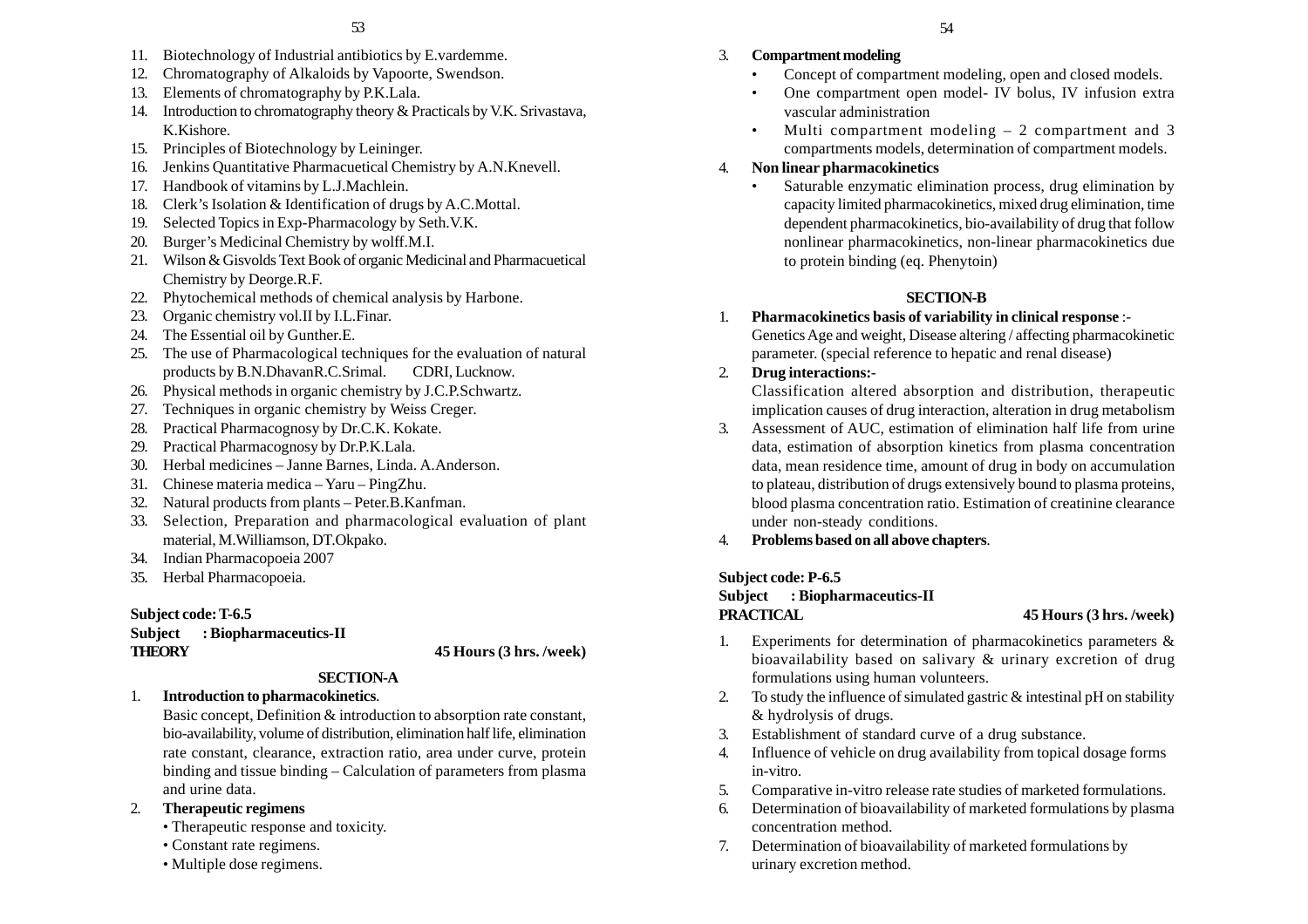- 8. Effect of protein binding by egg albumin; dialysis method.
- 9. Determination of pharmacokinetic parameters, determination and evaluation of bioavailability of drug administered by IV, IM and P.O. Practice numericals based on the portions covered under theory syllabus.

#### **Recommended Books**

- 1. Biopharmaceutics and pharmacokinetics Milo Gibaldi; Lea and Febiger book publication.
- 2. Biopharmaceutics and pharmacokinetics An introduction Robert E. Notary.
- 3. Biopharmaceutics Swarbrick, Lea & Febiger book publications.
- 4. Remington Pharmaceutical Sciences.
- 5. Applied Biopharmaceutics and pharmacokinetics Leon Shargel
- 6. Biopharmaceutics and pharmacokinetics A treatise D.M.- Brahmankar & S.B. Jaiswal.
- 7. Clinical pharmacokinetics concept & application- Malcohm Rowland C., Thomas N. Tozer, Lea & Febiger Book.
- 8. Applied bio-pharmaceutics & pharmacokinetics Leon Shargel 3. Bio-pharmaceutics & pharmacokinetics – Milo Gibaldi.
- 9. Bio-pharmaceutics & pharmacokinetics An introduction Rober E. Notary.
- 10. Pharmacokinetics Milo Gibaldi & Donald Perrier.
- 11. Bio-pharmaceutics & pharmacokinetics P.L. Madan
- 12. Handbook of clinical pharmacokinetics Gibaldi & Pancot.

#### **Subject code: T-6.6**

**Subject : Clinical Pharmacy**

#### **THEORY 45 Hours (3 hrs. /week)**

# **SECTION-A**

- 1. Definition, scope, history and development of clinical pharmacy.
- 2. **Introduction to daily activities of a clinical pharmacist:** Drug therapy monitoring (medication chart review, clinical review, pharmacist intervention), Ward round participation, Medication history, Patient counseling).
- 3. **Patient data analysis:** Clinical laboratory tests used in evaluation and interpretation of disease state like: Haematological, Liver function, Renal function, Thyroid function test.
- 4. **Prescribing guidelines for** Paediatric patients, Geriatric patients, Pregnancy and breast feeding.
- 5. **Drug and poison information:** Introduction to drug information resource available, Systemic approach in answering drug information queries, Critical evaluation of drug information and literature, Preparation of return and verbal reports, establishing a drug information centre.

**Poison informations** –organisation and information resources.

# **SECTION-B**

- 6. **Clinical pharmacokinetics:** Physiological pharmacokinetics models, determination of drug clearance and volume of distribution, Renal and non-Renal clearance, Organ extraction and models of hepatic clearance, Estimation and determination of bioavailability, Multiple dosing, Calculation of loading and maintenance dose, Dose adjustment in renal failure, Hepatic dysfunction patient.
- 7. **Designing and conducting of clinical trials:** Guidelines for good clinical research practice and Ethical requirements, various phases of clinical trials, Monitoring and auditing of clinical trials.
- 8. **Monitoring of drug therapy:** Therapeutic, Pharmacokinetic and pharmacodynamic monitoring of drug therapy.
- 9. **Adverse reactions to drug:** Incidence, classifications, and surveillance methods of adverse reactions to drugs.
- 10 **Pharmacogenetics:** Pharmacokinetic and Pharmacodynamic aspects of pharmacogenetics.
- 11. **Drug interaction:** Different types of interactions with drugs and their incidence, Clinical aspects of Pharmacokinetic and pharmacodynamic drug interaction.

#### **Recommended Books**

- 1. Bennett P.N, Brown M.J. Clinical Pharmacology Churchill living stone New Delhi.
- 2. Melmon & Morrelli's Clinical Pharmacology. Mc-Graw Hill. New Delhi.
- 3. Raymond J.M. Niesink, John de vries. Hollinger M.A. Toxicology-Principle and applications, CRC, Florida
- 4. Remington's Pharmaceutical Science and practice pharmacy. Lippincott Williams and Wilkins, New Delhi.
- 5. Clinical Pharmacy & Therapeutics- Eric T Hefindal. Williams & Wilkins Publications.
- 6. Clinical Pharmacokinetics- Rowland and Tozer, Williams and Wilkins Publications.
- 7. Biopharmaceuticals and Applied Pharmacokinetics- Leon Shargel, Prentice and Hall publications.
- 8. Parrthsarthi G, Hansen Kavin Nytort & Nahata Milap C. A Textbook of Clinical Practice: Essential Concepts & skills, Orient Longman.
- 9. Roger walker, Clive Edwards, Clinical Pharmacy & therapeutics, 3rd International Edition, Churchill Livingstone.
- 10. Dr. Tipnis H. P, Dr. Bajaj Amrita, Clinical Pharmacy, Career Publication.
- 11. Grahame-Smith D.G. & Aronson J.K. Oxford textbook of clinical Pharmacology and drug therapy. Oxford University press London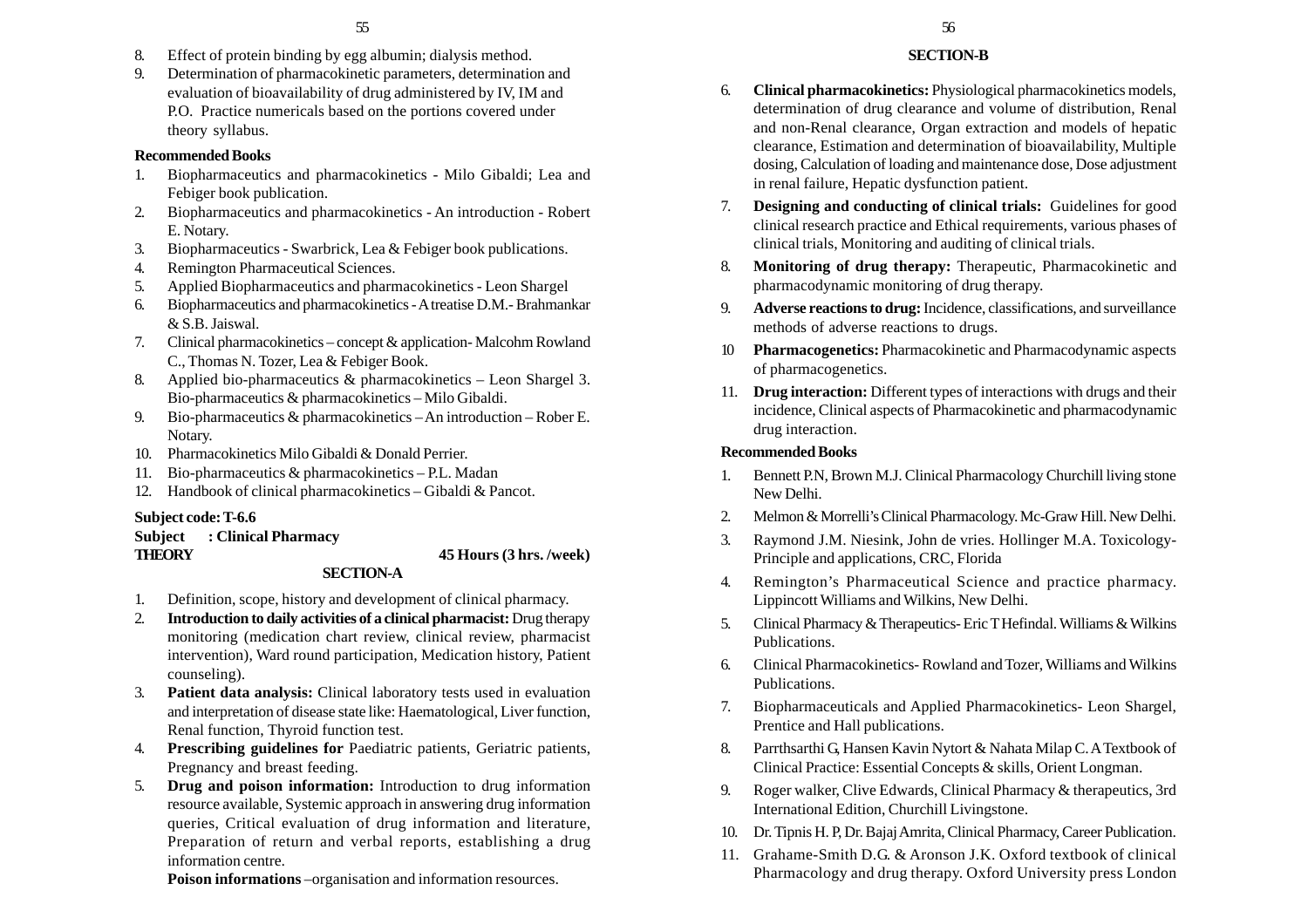57

**Subject code: P-6.7 Subject : Project**

#### **45 Hours (3 hrs. /week)**

#### **Project**

The topic for the **project shall be based on the practical work /theoretical/ review oriented /any topic from current Pharmaceutical development** and shall be assigned to him/her by the respective guide from faculty members immediate from the date of the commencement of the sixth semester.

Evaluation of the project should be based on Introduction and information retrieval systems, Organization of material and references in the project report, Representation, Skill in oral presentation, Questioning and defending, and finally on the report. The report shall be submitted in hard bound to the respective guide/Head of Department/ Library.

\*\*\*\*\*

#### **ENVIRONMENTAL STUDIES**

#### **PART-A**

# **SHORT ANSWER PATTERN 25 Marks**

# **1. The Multidisciplinary nature of environmental studies**

- . Definition, scope and importance.
- Need for public awareness. (2 lecture hours)

#### **2. Social Issues and the Environment**

- . From Unsustainable to Sustainable development
- . Urban problems related to energy
- . Water conservation, rain water harvesting, watershed management
- . Resettlement and rehabilitation of people; its problems and concerns.

Case studies.

- . Envionmental ethics : Issues and possible solutions.
- . Climate change, global warming, acid rain, ozone layer depletion, nuclear

accidents and holocaust. Case studies.

- . Wasteland reclamation.
- . Consumerism and waste products.
- . Environment Protection Act.
- . Air (Prevention and Control of Pollution) Act.
- . Water (Prevention and Control of Pollution) Act.
- . Wildlife Protection Act.
- . Forest Conservation Act.
- . Issues involved in enforcement of environmental lesislation.
- . Public awareness. (7 lecture hours)

#### **3. Human Population and the Environment**

- . Population growth, variation among nations.
- . Population explosion Family Welfare Programme.
- . Environment and human health.
- . Human Rights.
- . Value Education.
- . HIV / AIDS.
- . Women and Child Welfare.
- . Role of Information Technology in Environment and human health.
- . Case Studies. (6 lecture hours)

\*\*\*\*\*\*

**Total Marks : 100**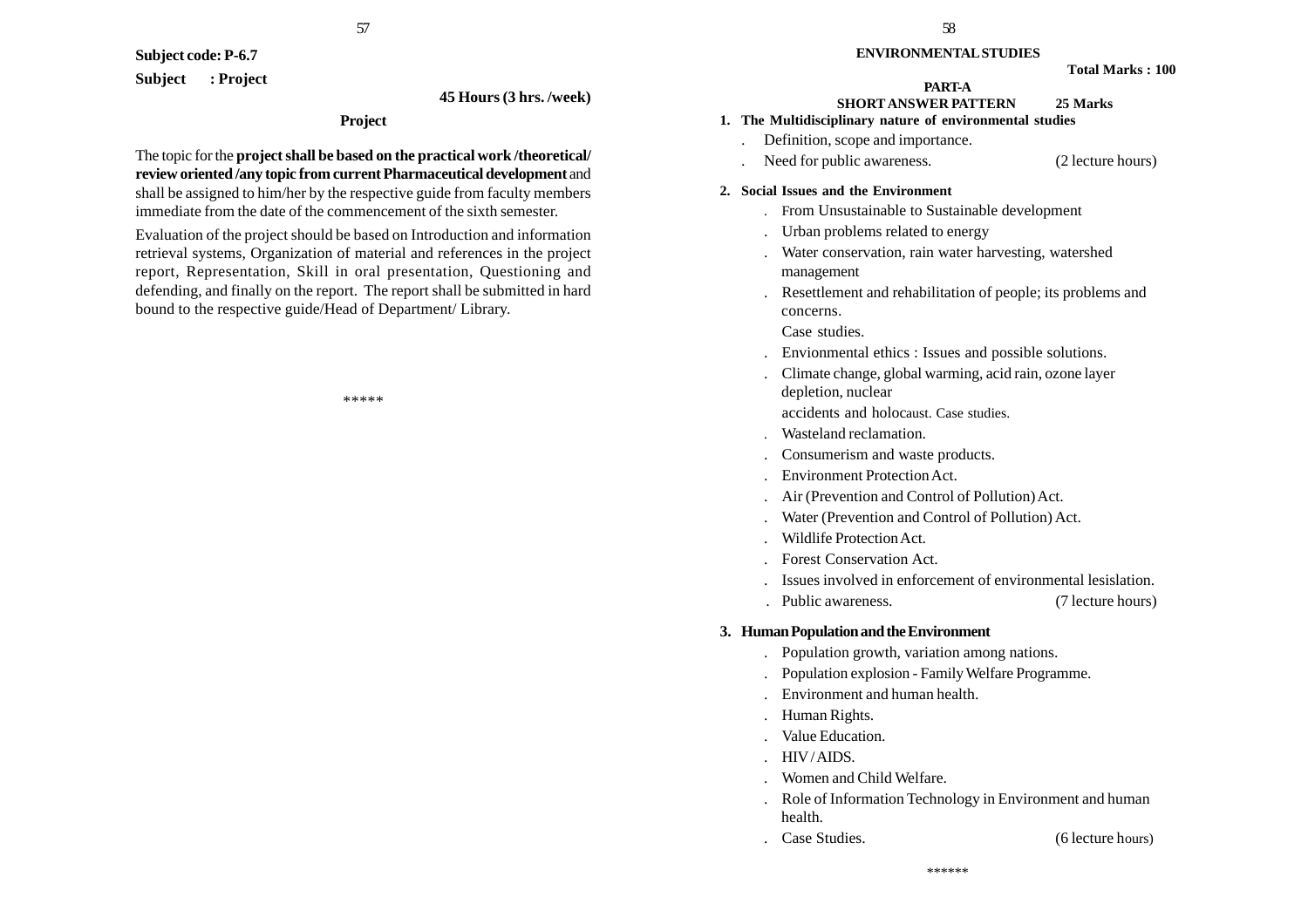#### **PART-B ESSAY TYPE WITH INBUILT CHOICE**

#### **50 Marks**

#### **4. Natural resources :**

#### . **Renewable and non-renewable resources :**

- . Natural resources and associated problems.
- Forest resources : Use and over exploitation, deforestation, case studies. Timber extraction, mining, dams and their effects on forests and tribal people.
- Water resources : Use and over-utilization of surface and ground water, floods, drought, conflicts over water, damsbenefits and problems.
- Mineral resources : Use and exploitation, environmental effects of extracting and using mineral resources, case studies.
- Food resources : World food problems, changes caused by agriculture and overgrazing, effects of modern agriculture, fertilizer - pesticide problems, water logging, salinity, case studies.
- Energy resources : Growing energy needs, renewable and non renewable energy sources, use of alternate energy sources, Case studies.
- Land resources : Land as a resource, land degradation, man induced landslides, soil erosion and desertification.
- . Role of an individual in conservation of natural resources.
- . Equitable use of resources for sustainable lifestyles. (8 lecture hours)

#### **5. Ecosystems**

- . Concept of an ecosystem.
- . Structure and function of an ecosystem.
- . Producers, consumers and decomposers.
- . Energy flow in the ecosystem.
- . Ecological succession.
- . Food chains, food webs and ecological pyramids.
- . Introduction, types, characteristic features, structure and function of the following ecosystem :-
- Forest ecosystem
- Grassland ecosystem
- Desert ecosystem
- $59$  60
	- Aquatic ecosystems (ponds, streams, lakes, rivers, oceans, estuaries) (6 lecture hours)

# **6. Biodiversity and its conservation**

- . Introduction Definition : genetic, species and ecosystem diversity.
- . Biogeographical classification of India.
- . Value of biodiversity : consumptive use, productive use, social, ethical, aesthetic and option values.
- . Biodiversity at global, National and local levels.
- . India as a mega-diversity nation.
- . Hot-spots of biodiversity.
- . Threats to biodiversity : habitat loss, poaching of wildlife, manwildlife conflicts.
- . Endangered and endemic species of India.
- . Conservation of biodiversity : In-situ and Ex-situ conservation of biodiversity. (8 lecture hours)

# **7. Environmental Pollution**

- **. Definition**
- . Causes, effects and control measures of :-
- Air pollution
- Water pollution
- Soil pollution
- Marine pollution
- Noise pollution
- Thermal pollution
- Nuclear hazards
- . Solid Waste Management : Causes, effects and control measures of
- . Role of an individual in prevention of pollution.
- . Pollution case studies.
- . Diaster management : floods, earthquake, cyclone and landslides. (8 lecture hours)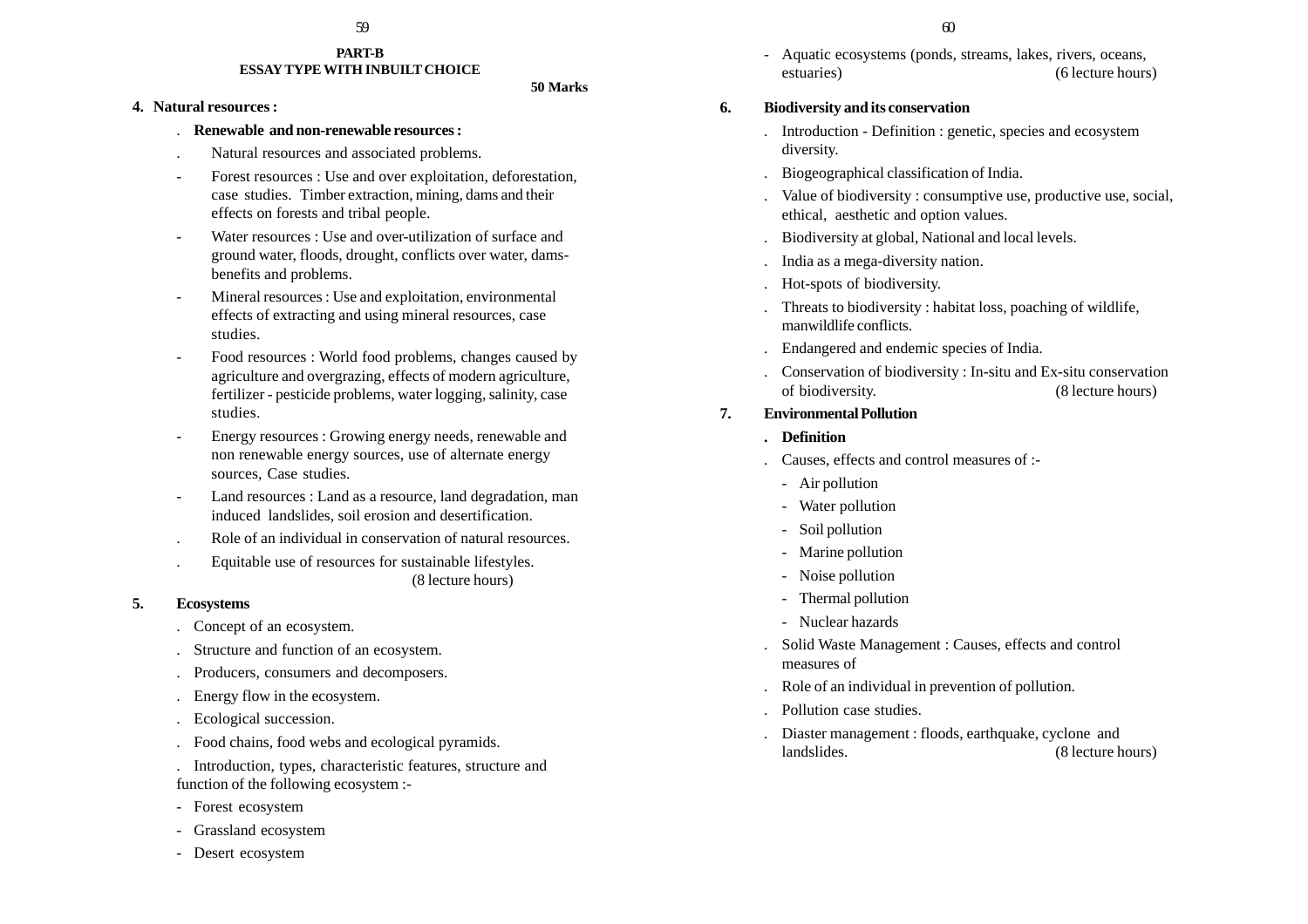#### 61 61

# **PART-C**

#### **ESSAY ON FIELD WORK**

# **25 Marks**

#### **8. Field work**

- Visit to a local area to document environmental assets river / forest / grass land / hill / mountain
- . Visit to a local polluted site Urban / Rural / Industrial / Agricultural
- . Study of common plants, insects, birds.
- . Study of simple ecosystems pond, river, hill slopes, etc.

#### (5 lecture hours)

- (**Notes :** i) Contents of the syllabys mentioned under paras 1 to 8 shall be for teaching for the examination based on Annual Pattern.
	- ii) Contents of the syllabys mentioned under paras 1 to 4 shall be for teaching to the Semester commencing first, and
	- iii) Contents of the syllabys mentioned under paras 5 to 8 shall be for teaching to the Semester commencing later.

# **LIST OF REFERENCES :-**

- 1) Agarwal, K.C., 2001, Environmental Biology, Nidi Publ. Ltd., Bikaner.
- 2) Bharucha Erach, The Biodiversity of India, Mapin Publishing Pvt. Ltd., Ahmedabad - 380 013, India, Email : mapin@icenet.net **(R)**
- 3) Brunner R.C., 1989, Hazardous Waste Incineration, McGraw Hill Inc. 480p.
- 4) Clark R.S., Marine Pollution, Clanderson Press Oxford **(TB)**
- 5) Cunningham, W.P.Cooper, T.H.Gorhani, E & Hepworth, M.T., 2001, Environmental Encyclopedia, Jaico Publ. House, Mumbai, 1196p.
- 6) De A.K., Environmental Chemistry, Wiley Eastern Ltd.
- 7) Down to Earth, Certre for Science and Environment **(R)**
- 8) Gleick, H.P. 1993, Water in Crisis, Pacific Institute for Studies in Dev., Environment & Security. Stockholm Env. Institute, Oxford Univ. Press. 473p.
- 9) Hawkins R.E., Encyclopedia of Indian Natural History, Bombay Natural Histroy Society, Mumbai **(R)**
- 10) Heywood, V.H. & Watson, R.T. 1995, Global Biodiversity Assessment, Ca mbridge Univ. Press 1140p
- 11) Jadhav, H & Bhosale, V.M. 1995, Environmental Protection and Laws, Himalaya Pub. House, Delhi. 284 p.
- 12) Mckinney, M.L. & Schoch, R.M. 1996, Environmental Science Systems & Solutions, Web Enhanced Edition. 639 p.
- 13) Mhaskar A.K., Matter Hazardous, Techno-Science Publications **(TB)**
- 14) Miller T.G.. Jr., Environmental Science, Wadsworth Publishing Co. **(TB)**
- 15) Odum, E.P., 1971, Fundamentals of Ecology, W.B.Saunders Co., U.S.A., 574p.
- 16) Rao M.N. & Datta A.K.,1987, Waste Water Treatment, Oxford & IBH Publ. Co. Pvt. Ltd. 345 p.
- 17) Sharma B.K., 2001, Environmental Chemistry, Goel Publ. House, Meerut.
- 18) Survey of the Environment, The Hindu **(M)**
- 19) Townsend C., Harper J., and Michael Begon, Essentials of Ecology, Blackwell Science **(TB)**
- 20) Dr. Deshpande A.P., Dr. Chudiwale A.D., Dr.Joshi P.P. & Dr. Lad A.B. : Environmental Studies, Pimpalapure & Company Pub., Nagpur.
- $21$ ) बॉ. विठ्ठल घारपूरे : पर्यावरणशास्त्र, पिंपळापूरे ॲन्ड कंपनी पब्लिशर्स, नागपूर.
- 22) Trivedi R.K., Handbook of Environmental Laws, Rules, Guidelines, Compliances and Standards, Vol. I and II, Enviro Media **(R)**
- 23) Trivedi R.K. and P.K. Goel, Introduction to Air Pollution, Techno-Science Publications **(TB)**
- 24) Wagner K.D., 1998, Environmental Management, W.B.Saunders Co., Philadelphia, USA 499p.
	- **(M) Magazine**
	- **(R) Reference**
	- **(TB) Textbook**

25) Environmental Studies : R.Rajgopalan, Oxford Uni. Press, New Delhi, 2005

26) Environmental Chemistry and Pollution Control, Dasganu Prakashan, Nagpur : Dr.N.W.Ingole, Dr. D.M.Dharmadhikari, Dr.S.S.Patil.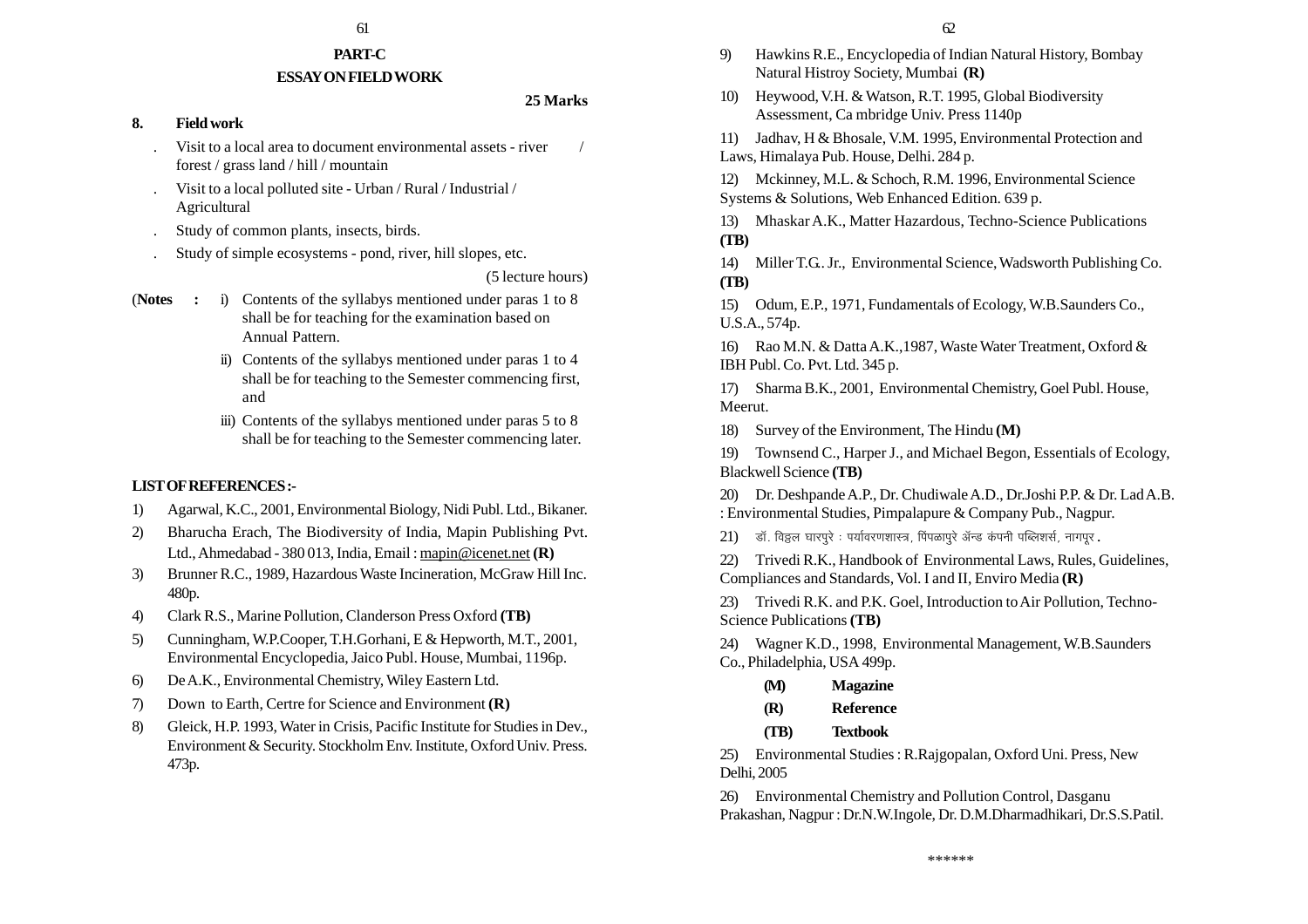**Final B.Pharmacy** Prospectus No. 2014147 Semester-VII Examination - Winter-2013, Semester-VIII Examination - Summer-2014

<u>संत गाडगे बाबा अमरावती विद्यापीठ</u> **SANT GADGE BABA AMRAVATI UNIVERSITY**

# आयुर्विज्ञान विद्याशाखा **(FACULTY OF MEDICINE)**

PROSPECTUS OF THE DEGREE OF BACHELOR OF PHARMACY (FOUR YEAR 6 EIGHT SEMESTER DEGREE COURSE) SEMESTER-VII EXAMINATION, WINTER-2013 SEMESTER-VIII EXAMINATION, SUMMER-2014



2013

Visit us at www.sgbau.ac.in

Price Rs. ........../-

Published by **Dineshkumar Joshi** Registrar, Sant Gadge Baba Amravati University Amravati - 444 602

 $\odot$   $\rm$   $\rm \tilde{o}$ या अभ्यासक्रमिकेतील (Prospectus) कोणताही भाग संत गाडगे बाबा अमरावती विद्यापीठाच्या पूर्वानुमती शिवाय कोणासही पुनर्मुद्रित किंवा प्रकाशित करता येणार नाही $.\ddot{o}$ 

\_\_\_\_\_\_\_\_\_\_\_\_\_\_\_\_\_\_\_\_\_\_\_\_\_\_\_\_\_\_\_\_\_\_\_\_\_\_\_\_\_\_\_\_\_\_\_\_\_\_\_\_\_\_\_\_\_\_\_\_\_\_\_\_\_\_\_\_\_\_\_\_

 $\circ$   $\circ$   $\circ$  No part of this prospectus can be reprinted or published without specific permission of Sant Gadge Baba Amravati University. $\ddot{o}$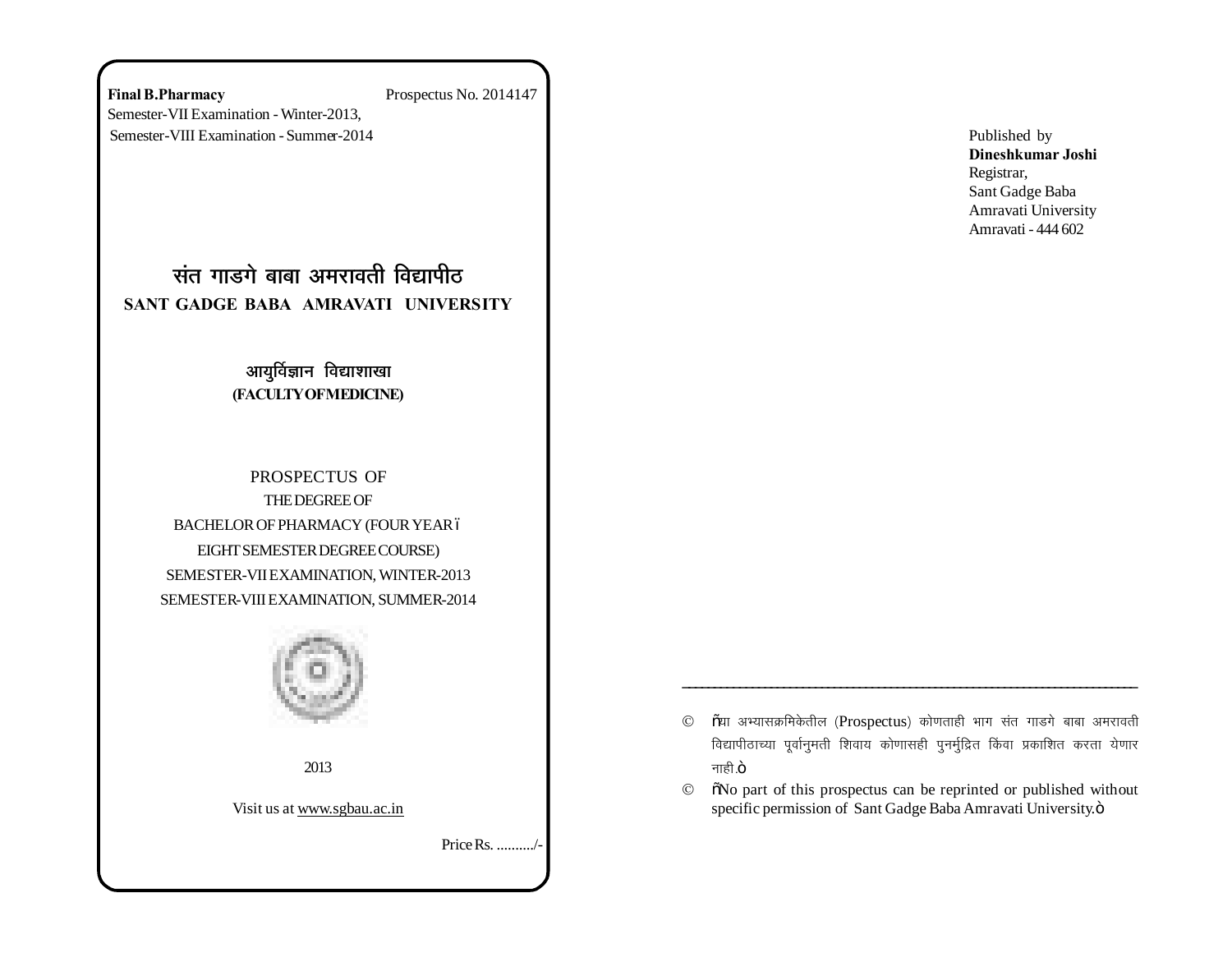# **I N D E X Final B.Pharmacy (Semester-VII & VIII) (Prospectus No.2014147)**

| Sr.<br>No.     | Subject                                    | Page Nos. |
|----------------|--------------------------------------------|-----------|
| $\mathbf{1}$ . | <b>Special Note</b>                        | $1 - 2$   |
| $\overline{2}$ | Direction No.11 of 2013                    | $3 - 18$  |
|                | Semester-VII                               |           |
| 3.             | Pharmaceutics-V                            | 19        |
| 4.             | Medicinal Chemistry-III                    | 21        |
| 5.             | Pharmacology-III                           | 23        |
| б.             | Pharmacognocy-V                            | 25        |
| 7.             | Pharmaceutical Analysis-III                | 27        |
| 8.             | Pharmaceutical Jurisprudence               | 30        |
| 9.             | Seminar (one per each student)             | 31        |
|                | Semester-VIII                              |           |
| 10.<br>11.     | Pharmaceutics-VI<br>Medicinal Chemistry-IV | 32<br>35  |
| 12.            | Pharmaceutical Analysis-IV                 | 36        |
| 13.            | Pharmacognocy-VI                           | 40        |
| 14.            | <b>Clinical Pharmacotherapeutics</b>       | 42        |
| 15.            | <b>Communiction Skill</b>                  | 44        |

-------------------------------------------------------------------------------------------------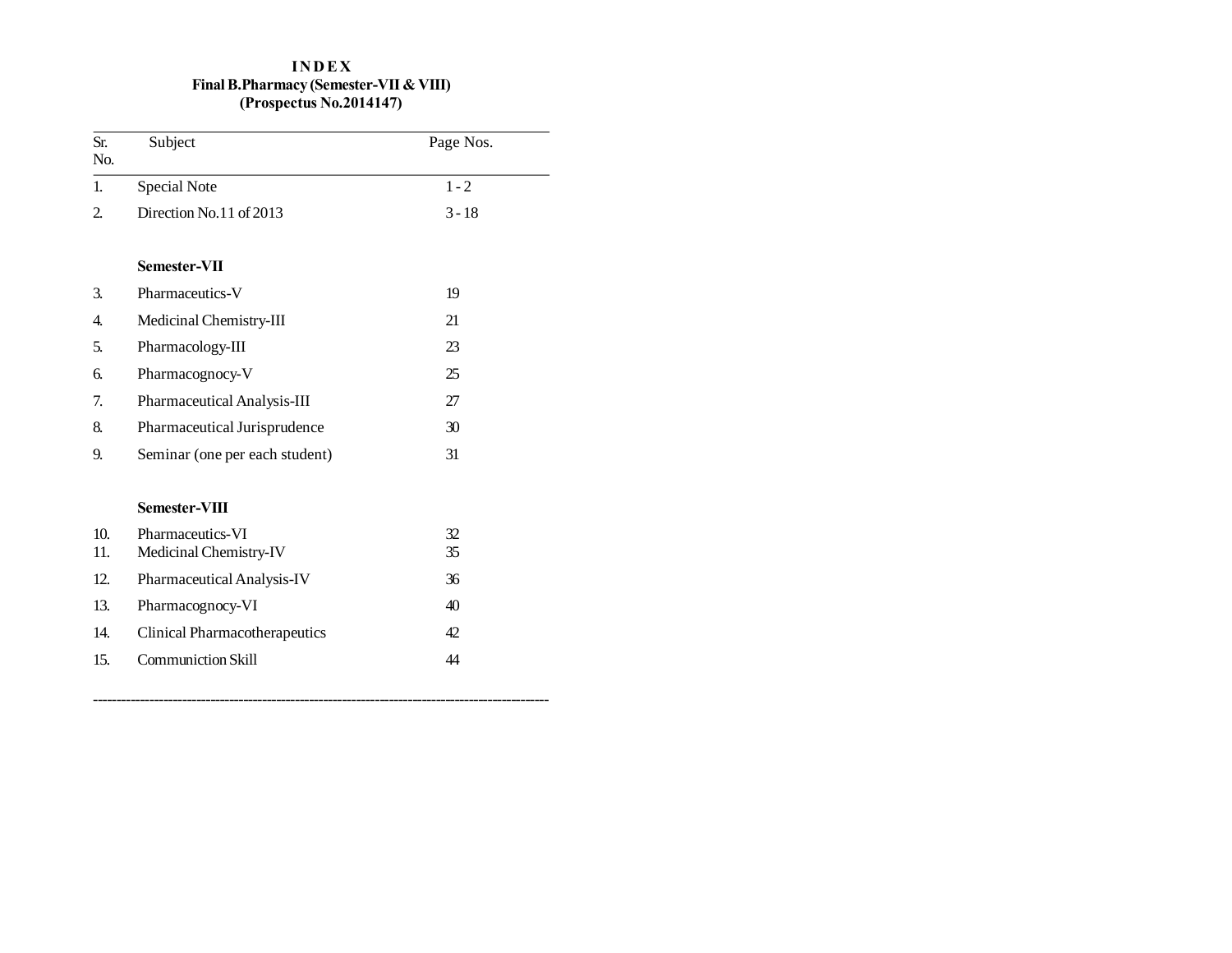# **Syllabus prescribed for B.Pharm. Semester-VII (Implemented from the Academic Session 2013-14)**

# **SEMESTER-VII**

| <b>Subject</b> | <b>Subject</b>   | <b>Maximum Marks</b> |                  | <b>Total Marks</b> |
|----------------|------------------|----------------------|------------------|--------------------|
| Code           |                  |                      |                  |                    |
|                |                  | <b>Theory</b>        | <b>Practical</b> |                    |
| 7.1            | Pharmaceutics-V  | 80                   | 80               | 160                |
| 7.2            | Medicinal        | 80                   | 80               | 160                |
|                | Chemistry-III    |                      |                  |                    |
| 7.3            | Pharmacology-III | 80                   | 80               | 160                |
| 7.4            | Pharmacognosy-V  | 80                   | 80               | 160                |
| 7.5            | Pharmaceutical   | 80                   | 80               | 160                |
|                | Analysis-III     |                      |                  |                    |
| 7.6            | Pharmaceutical   | 80                   | ô                | 80                 |
|                | Jurisprudence    |                      |                  |                    |
| 7.7            | Seminar (One per | 80                   | ô                | 80                 |
|                | each Student)    |                      |                  |                    |
| Total          |                  |                      | 960              |                    |

### **Subject code: T-7.1 Subject : Pharmaceutics – V THEORY 45 Hours (3 hrs. /week)**

### **SECTION-A**

### **1. Capsules:**

Advantages and disadvantages of capsule dosage form, material for production of hard gelatin capsules, size of capsules and method of capsule filling. Soft gelatin capsule, capsule shell and capsule content, importance of base absorption, minim/gm factors in soft capsules, quality control, stability testing and storage of capsule dosage forms.

# **2. Tablets**

a) Classification of different types of tablets, tablet excipients, granulation technology on large scale by various techniques, physics of tablet making, different types of tablet compression machinery and equipment employed, processing problems of tablets and evaluation of tablets.

b) **Coating of tablets:** Types of coating, film-forming materials, formulation of coating solution, equipments for coating, film defects and evaluation of coated tablets.

#### **SECTION-B**

# **3. Parenteral products**

- a) Preformulation factors, routes of administration, water for injection, pyrogenicity, nonaqueous vehicles, isotonicity and methods of its adjustment.
- b) Formulation details, containers and closures and selection.
- c) Prefilling treatment, washing of containers and closures, preparation of solution and suspension, filling and closing of ampoules, vials, infusion fluids, lyophilisation and preparation of sterile powders, equipment for large-scale manufacture and evaluation of parenteral products.
- d) Aseptic Techniques: Source of contamination, methods of prevention, design of aseptic area, laminar flow bench services and maintenance.

# **4. Packaging materials for pharmaceutical products:**

Packaging components, types, specifications and methods of evaluation, stability aspect of packaging, packaging equipments, factors influencing choice of containers, legal and other official requirements for containers, package testing.

**5. Good Manufacturing practices**

**Subject code: P-7.1 Subject : Pharmaceutics – V PRACTICAL 45 Hours (3 hrs. /week)**

- 1. Experiments to illustrate preparation stabilization, physical and biological evaluation of pharmaceutical products like powders, capsules, tablets, parenterals, etc.
- 2. Coating of tablets sugar coating and film coating.
- 3. Evaluation of materials used in pharmaceutical packaging.
- 4. Evaluation of packages- containers & closures.
- 5. To study influence of pH, salt form & Pharmaceutical adjuvants on dissolution of drugs.

# **BOOKS RECOMMENDED:**

- 1. Ansel, H.C. õIntroduction to Pharmaceutical Dosage Formsö, K M Varghese & Co., Mumbai, latest edition.
- 2. Lachman L, Liberman H.A.  $&$  Kanig J.L.,  $\delta$ The Theory  $&$  Practice of Industrial Pharmacyö, Lea & Febiger, Philadelphia.
- 3. Beans, H.S., Beckett A.H. & Carless,  $\delta$ Advances in Pharmaceutical Scienceö
- 4. Pharmaceutical dosage forms: Tablets volume 1 6 3 by Liberman and Lachman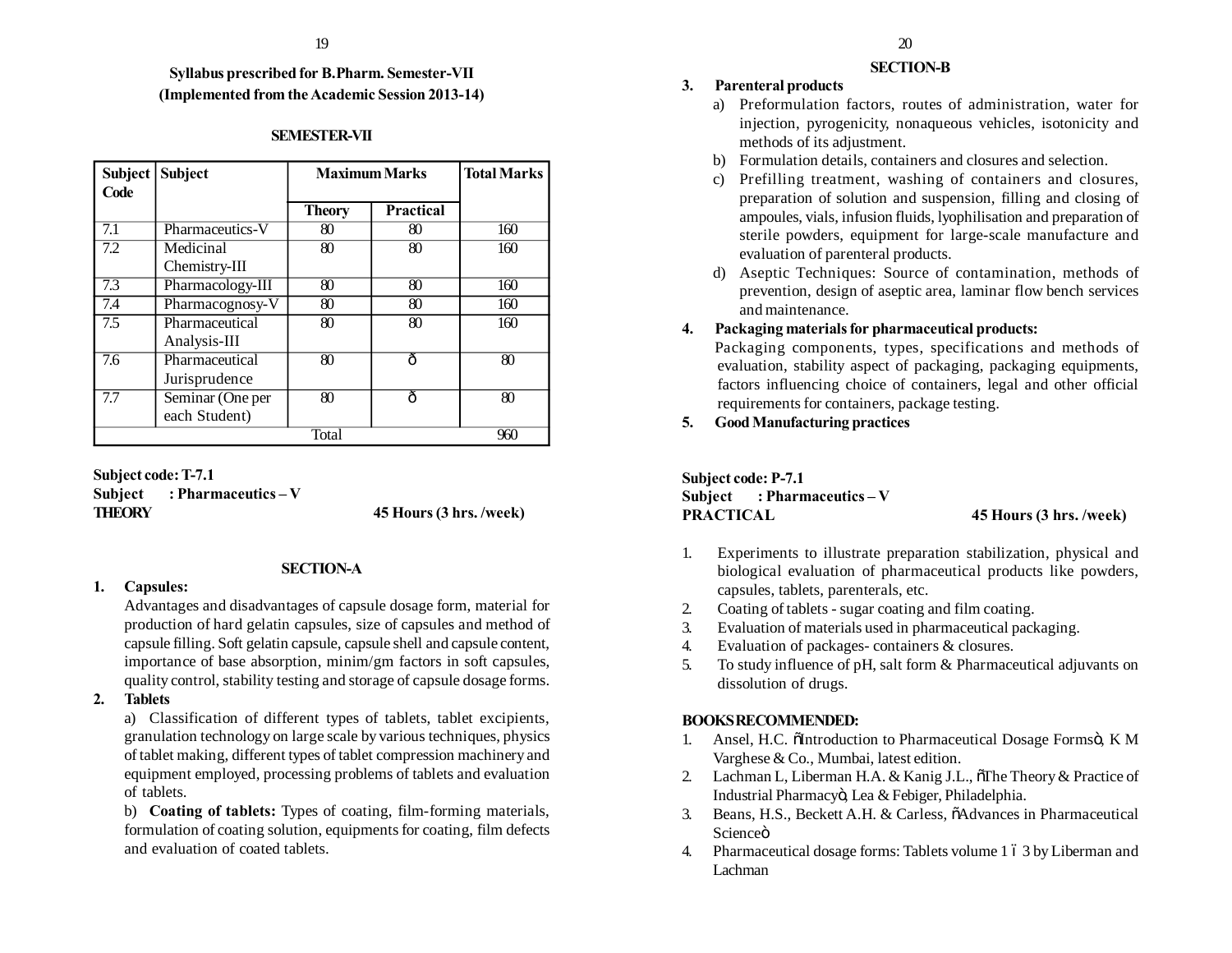- 5. Pharmaceutical dosage forms: Parenteral medications Vol-1, 2 by Liberman and Lachman.
- 6. Bentley & Textbook of Pharmaceutics.
- 7. Remingtongs Pharmaceutical Sciences (RPS).
- 8. Modern Pharmaceutics by Banker and Gilberts.
- 9. Hard Capsules by Ridgway. K. Pharmaceutical Press, London.
- 10. Aulton M.E., Pharmaceutics 6 The Science of Dosage form Design, ELBS/Churchill Livingstone.
- 11. Avis K E, Lachman L and Lieberman H A, Marcel Dekker Inc. Pharmaceutical Dosage Forms; Parenteral Medications, Vols. 1 & 2, NY.
- 12. Bean H S, Beckett A H, and Carless A H Advances in Pharmaceutical Sciences, Vol 1-4 Academic Press, London.
- 13. Carter S J, Cooper and Gunn's Dispensing for Pharmaceutical Students, CBS Publishers, Delhi.
- 14. Carter S J, Cooper and Gunn $\alpha$  Tutorial Pharmacy CBS Publishers, Delhi.
- 15. Remingtong, the science and Practice of Pharmacy, Mack Publishing Co. Easton, Pernsybrania.
- 16. Sagarin & Balsam M.S., Cosmetic Science and Technology, Vol-1-3. 2nd ed. John Wiley sons, NY.
- 17. Stoklosa MJ, Pharmaceutical calculation, Lea and Febiger, Philadelphia.
- 18. Thomssen S.G., Modern Cosmetics, Universal Publishing Corporation, Bombay.
- 19. Harry & Cosmeticology.

**\*\*\*\*\***

# **Subject code: T-7.2 Subject : Medicinal Chemistry-III THEORY 45 Hours (3 hrs. /week)**

#### **Section A**

**1. History, development, classification, recent development, mode of action ( biochemical and molecular basis wherever applicable), SAR, IUPAC and synthesis of drugs of following classes**

Cardiac diseases: antihypertensives, cardiotonics, antiarrythmics, anticoagulants, antithrombotics, thrombolytics, antianginals, coronary vasodilators, Hypolipoproteinemic drugs, diurectics and antidiuretics.

# 22

#### **Section B**

**History, development, classification, recent development, mode of action, SAR, IUPAC of following class and synthesis of drugs of following classes** Local anaesthetics, Sedative-hypnotics, antiepileptics, antipsychotics, antianxiety agents, central nervous system stimulants and psychodelics, Steroids and related drugs, Immunomodulators.

# **Subject code: P-7.2 Subject : Medicinal Chemistry –III PRACTICAL 45 Hours (3 hrs. /week)**

- 1) Laboratory scale preparation by conventional / microwave synthesis of selected drugs from course content and characterization by melting point / boiling point / thin layer chromatography / ultra-violet spectroscopy / IR spectroscopy
- 2) Establishing the pharmaceutical standards of drug synthesized

### **Books Recommended**

- 1. J. N. Delagado and W. A. R. Remers, Eds, Wilson and Giswold  $\phi$ Textbook of Organic, Medicinal and Pharmaceutical Chemistry, J. Lipponcott Co. Philadephia.
- 2. W. C. Foye, Principles of Medicinal Chemistry, Lea & Febiger, Philadelphia.
- 3. H. E. Wolff, Ed. Burger & Medicinal Chemistry, John Wiley & Sons, New York Oxford University Press, Oxford.
- 4. Daniel Lednicer, Strategies for Organic Drug Synthesis & Design, John Wiley & sons, USA.
- 5. B. N. Ladu, H. G. Mandel & E. L. Way, Fundamental of Drug Metabolisum & Disposition, William & Wilkins co., Baltimore.
- 6. I. L. Finar, Organic Chemistry, Vol. I & II, ELBS/ Longman, London.
- 7. Vogeløs Text book of Practical Organic Chemistry, ELBS/Longman, London
- 8. Mann & Saunder, Practical Organic Chemistry, Orient Longman, London.
- 9. Shriner, Hermann, Morrill, Curtin & Fuson, The Syntematic Identification of Organic Compounds, John Wiley & Sons. USA.
- 10. R. M. Silverstein, G. Claytron Basseløs, T. C. Movvill, Spectormetric identification of Organic compounds, John Wiley & Sons, USA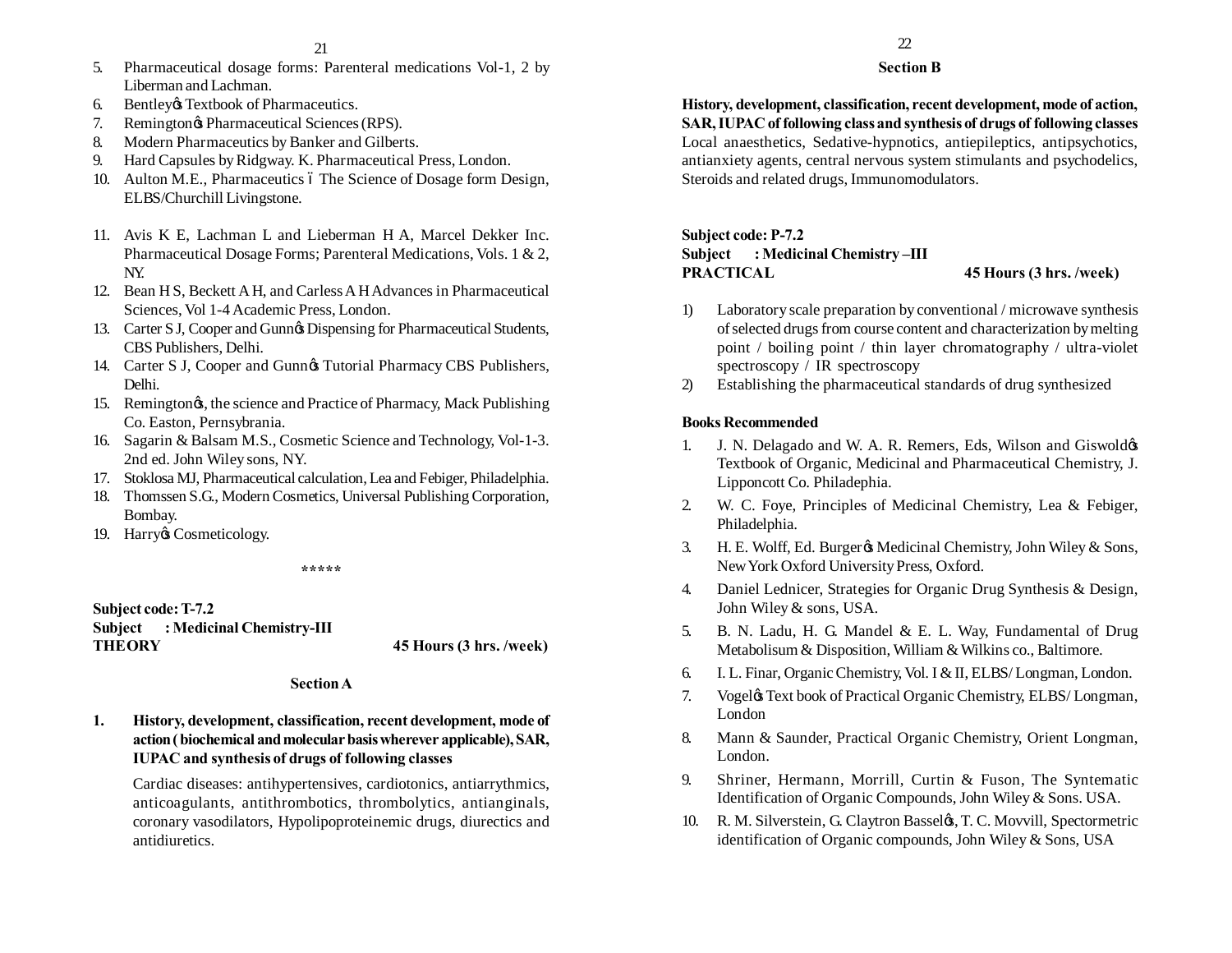**Subject code: T-7.3 Subject : Pharmacology-III THEORY 45 Hours (3 hrs. /week)**

#### **SECTION-A**

- 1. **Immunopharmacology:** Pharmacology of immunosuppressants and stimulants.
- 2. **Drug Acting on Blood and Blood forming agent:** Coagulants and anti-coagulants, Haemopoietics, Thrombolytics and anti platelet, plasma expanders.
- 3. **Cardiovascular system:** Anti-hypertensive, Anti anginal and other anti-ischemic drugs, Anti arrhythmic drugs, Cardiac glycoside and Drugs used for therapy of Congestive Cardiac Failure, Drugs used in Hyperlipidemia.

#### **SECTION-B**

- 4. **Drug acting on Kidney:** Diuretics and Anti-diuretics.
- 5. **Gastro-Intestinal system:** Anti-Ulcer drugs and Antacids, Laxative and purgatives, Emetic and Anti emetics agents.
- 6. **Pharmacology of drugs acting on Nervous System:** General considerations (Introduction), Skeletal muscle relaxants, Local and general anesthetics, Pharmacology of Alcohol, Drugs used in Parkinsonism, Sedatives and hypnotics, CNS stimulants, Anti-Convulsants, Psychiatric disorders and their treatment (Antipsychotics, anxiolytics and antidepressants),.

# **Subject code: P-7.3 Subject : Pharmacology-III PRACTICAL 45 Hours (3 hrs. /week)**

- **I] Various pharmacological techniques (In vitro) on isolated tissue preparation of animals**
	- 1. To establish Dose Response Curve of suitable agonists using suitable animal tissue preparations. (Like uterus, vas deferens, ileum, colon, trachea, smooth muscle etc.)
	- 2. To study the shift in D.R.C by Antagonists for above agonistscovering concept of reversible and irreversible antagonism.

#### **II] Pharmacological techniques (Invivo study)**

- 3. Antisecretory and ulceroprotective effect of cimetidine or other related drugs in pylorus ligated rats.
- 4. To study the effect of drugs on Grip strength in animals by Pole climbing/ simple rope tides method.
- 5. To determine the LD50 value of important drug/drugs given official in I.P.
- 6. To study the experimental models for diuretics.
- 7. To study the experimental models anxiolytic.

#### **III] Surgical techniques**

8. To study the various surgical techniques like adrenoctomy, ovarectomy, Pancrectomy etc.

#### **Note**

- Suitable animal preparation- Any experiment suitable to demonstrate the concept- It could be either in-vivo or in-vitro, The animal selected may be mice, rat, rabbit, guinea pig as admissible as per prevailing Government/CPCSEA guidelines. In case of in-vitro preparations- any tissue preparation from above animals or various tissues from goat may be obtained from slaughter house/ abattoir /butcher shop.
- Agonist- Any agonist that can exhibit activity using the given preparation as reported in standard books/journals may be selected e.g.-Adrenaline and other catecholamines, Acetyl Choline, Histamine, Serotonin, oxytocin etc.
- Antagonist- Any antagonist that can exhibit blocking activity of above mentioned agonists in the given preparation as reported in standard books/journals may be selected.

#### **Recommended Books**

- 1. Goodman Gilman, The Pharmacological basis of therapeutics. Mcgraw Hill New Delhi.
- 2. Foster R.W. Basic Pharmacology, Arnold, New Delhi.
- 3. Stahl S. M.. Essential Psychopharmacology Cambridge University Press New Delhi.
- 4. Dipiro J.L. Pharmacotherapy Handbook. Tata McGraw Hill New Delhi.
- 5. Official books Indian Pharmacopoeia, British Pharmacopoeia, United States Pharmacopoeia.
- 6. Tripathi K.D. Essentials of medical Pharmacology Jaypee New Delhi.
- 7. Barar F.S.K. Essentials of Pharmacotherapeutics, S. Chand & Company Ltd. New Delhi.
- 8. Rang H.P., Dale M.M. et. al. Pharmacology. Churchill L Ivingstone, New Delhi.
- 9. Katzung B.G .Basic & Clinical Pharmacology Mc-graw Hill, New Delhi.
- 10. Lewis $\alpha$  Pharmacology. Churchill Livingstone London.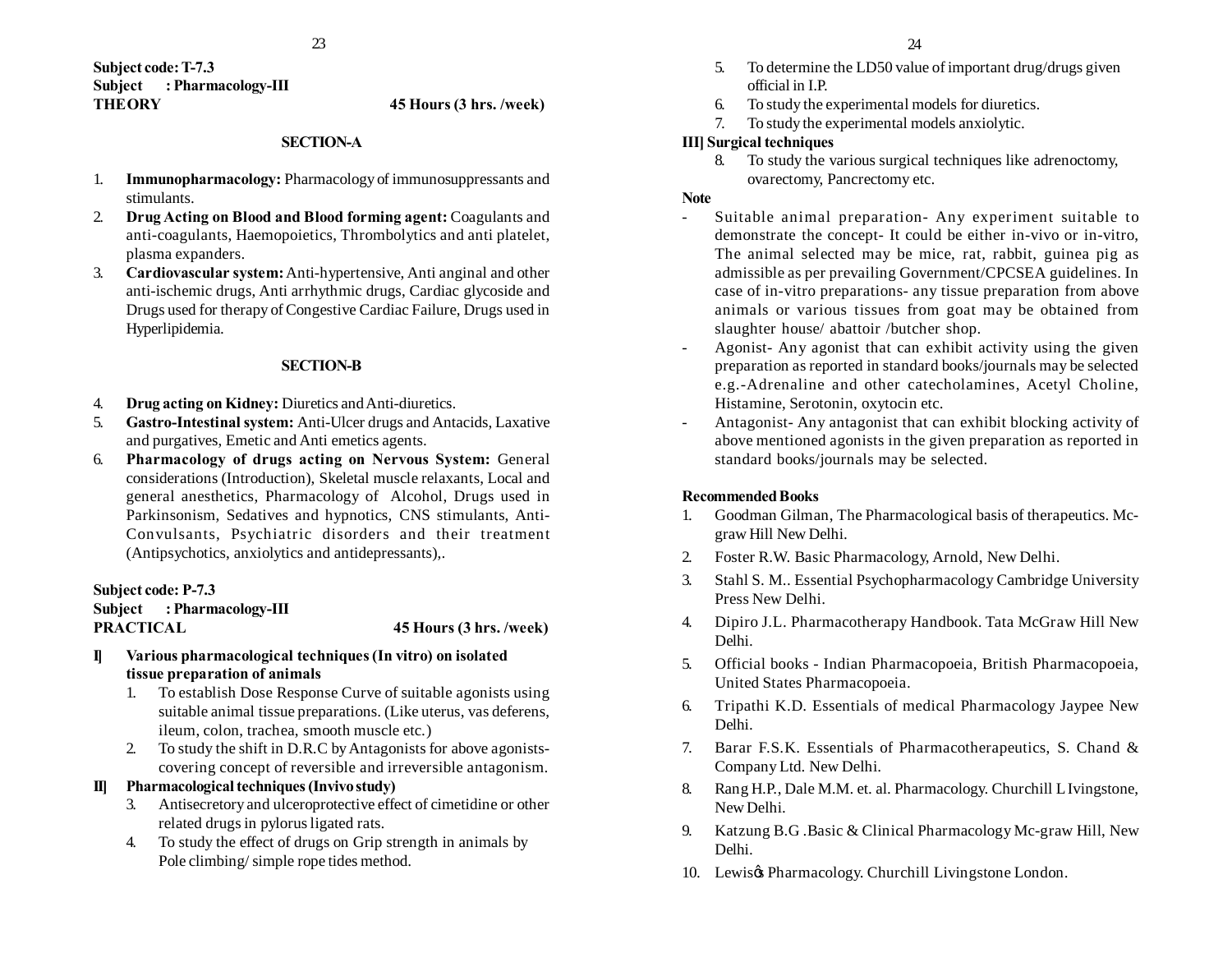- 11. Harvey R.A., Champe P.C. Lippincottos Illustrated Reviews-Pharmacology. Lippincott Williams & Wilkins, Pennsylvania.
- 12. Ghosh M.N. Fundamentals of Experimental pharmacology. Hilton & Company Kolkata.
- 13. Vogel G.H. Drug discovery and evaluation. Springer Germany.
- 14. Goyal R.K. Practicals in pharmacology. B.S. Shah Prakashan Ahmedabad.
- 15. Kulkarni S.K. Handbook of Experimental Pharmacology. Vallabh Prakashan. New Delhi.
- 16. Pillai, K. K. Experimental Pharmacology. CBS Publishers New Delhi.
- 17. Grover, J.K. Experiments in Pharmacy and Pharmacology Vol-II.CBS publishers New Delhi.
- 18. Perry W. L. M. Pharmacological Experiments on Isolated preparations. E.&S.Livingstone, London.
- 19. Kasture S.B.Text book of Experimental Pharmacology, Career Publication Nashik.
- 20. Official books Indian Pharmacopoeia, British Pharmacopoeia, and United States Pharmacopoeia.
- 21. Related research papers from various journals.

**Subject code: T-7.4 Subject : Pharmacognocy-V THEORY 45 Hours (3 hrs. /week)**

#### **SECTION-A**

- 1. Application of column, paper and thin layer chromatographic techniques for the isolation of phytopharmaceuticals. Application of chromatographic techniques in evaluation of herbal drugs with reference to withanolides, andrographolides, sinnosides, gymnemic acid, medicagosides/ascoticoside, Ephedrine.
- 2. Isolation Techniques: General methods used for the isolation and characterization of alkaloids, lipids, glycosides, proteins, volatile oils, bioflavonoids, steroids, terpenoids and resins.

Isolation, characterization and estimation of: Caffeine, Eugenol, Rutin, Solanine, Piperine, Tannic acid, Diosgenin, Hesperidine, Berberine, Calcium sennosides, Rutin, Glycyrrhizin, Menthol, Ephedrine, Quinine, Andrographolides, Guggul lipids and Katha industry in India.

3. Plant Biotechnology: ?Historical developments of plant tissue culture, types of cultures, nutritional requirements, growth & maintenance. Callus, protoplast, hairy root and cell suspension culture. Production of secondary metabolites, viz. Shikonin and Taxol. Biotransformation, immobilization of cells and enzymes. Gene transfer in plants, application of plant biotechnology. Application of plant tissue culture in Pharmacognosy.

# **SECTION-B**

- 4. Worldwide trade of crude drugs and volatile oils: Plants based industries and research institutes, Intellectual Property Rights with special reference to phytoconstituents. Regulation pertaining to trade drugs
- 5. Biological sources, preparation, identification tests and uses of the following enzymes: Diastase, Papain, Pepsin, Trypsin, Pancreatin.
- 6. Natural allergens and photosensitizing agents & fungal toxins
- 7. Overview of the plants used in management of Cancer, Diabetes, Inflammation, Liver disorder, Central nervous system, hypertension and AIDS.
- 8. WHO guidelines on good agricultural and collection practices (GACP) for medicinal plants

#### **Subject code: P-7.4**

# **Subject : Pharmacognocy-V PRACTICAL 45 Hours (3 hrs. /week)**

- 1. Macroscopical and microscopical evaluation including Quantitative microscopy.
- 2. Estimation of secondary metabolites like alkaloids, terpenoids and flavonoids by different methods.
- 4. Estimation of plant phytoconstituents using modern methods like UV and HPTLC.
- 5. Extraction and isolation of volatile oils.
- 6. Extraction and isolation of phytoconstituents (Minimum five).
- 7. Evaluation of crude drugs as per WHO guidelines.
- 8. Application of TLC and paper chromatography in phytochemical evaluation of crude drugs.
- 9. Isolation of known marker compounds by column chromatography (Demonstrative)
- 10. Systematic analysis of crude drugs from unknown origin.
- 11. Tissue culture Preparation of culture media, selection and preparation of ex-plant, callus culture.
- 12. Chemical evaluation of powdered drugs & Enzymes.
- 13. Chromatographic studies of some herbal formulations.
- 14. Review of recent literatures appearing on Phytopharmaceuticals used as antiallergic, antimicrobials, anti-inflammatory, anticancer, antidiabetic, antihepatotoxic and immunomodulators.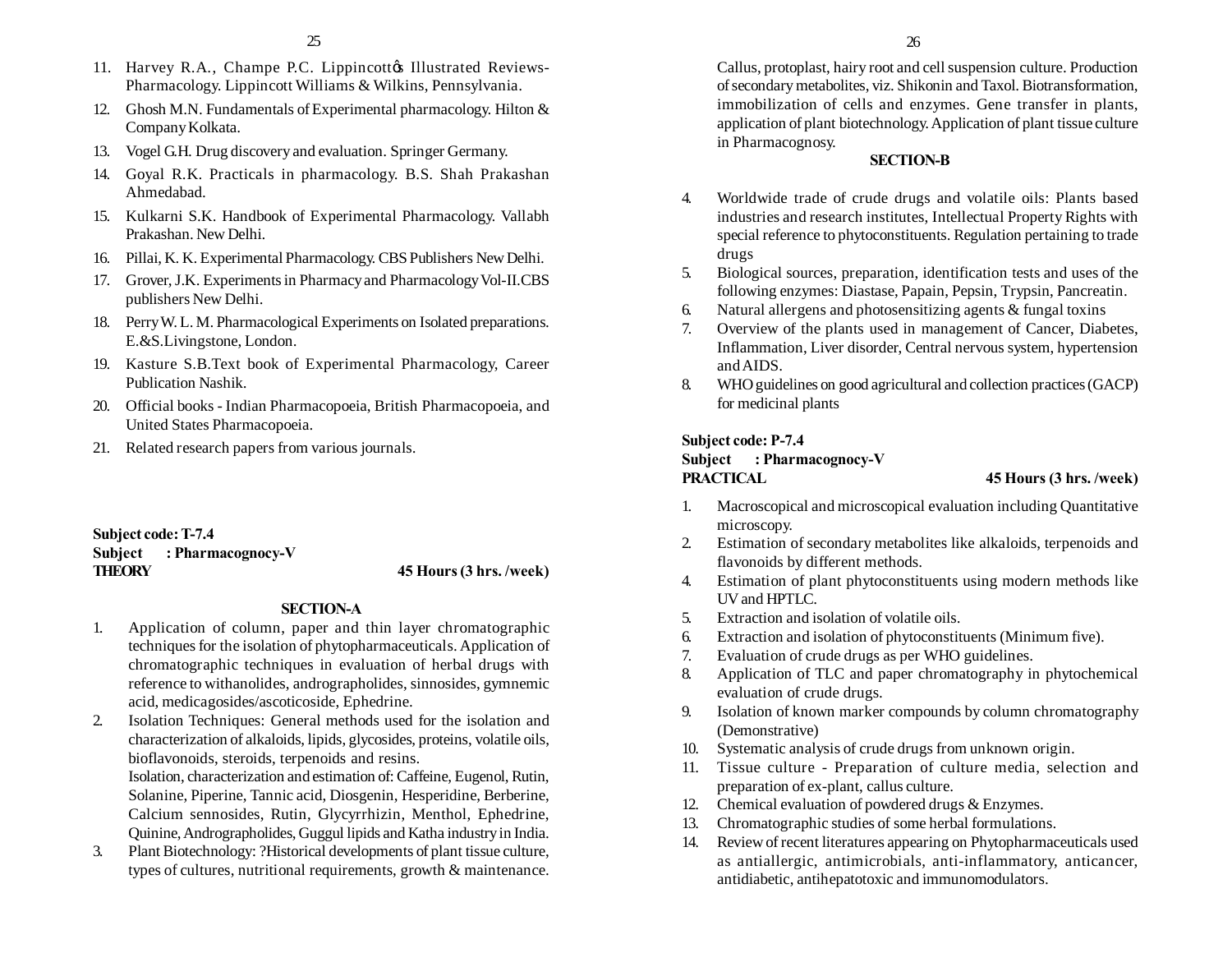# **Recommended Books**

- 1. Kokate, C.K. Practical Pharmacognosy, Vallabh Prakashan, Delhi.
- 2. Wallis T.E. Analytical Microscopy, J&A Churchill Ltd, London.
- 3. Ganborg & Wetter, Plant Tissue Culture Methods, National Research Council of Canada,
- 4. Saskatchewan.
- 5. Clarke ECG, Isolation & Identification of drugs. The Pharmaceutical Press, London.
- 6. Trease, G.E. & Evans, W.C.  $\delta$ Pharmacognosyö Bailliere Tindall East Bourne, U.K.
- 7. Tyler V.E. etal Pharmacognosy, Lea & Febiger Phjadelphia.
- 8. Wallis T.E. Text book of Pharmacognosyö J&A Churchill Ltd. London.
- 9. Qadry J.S.,  $\ddot{\text{o}}$  Pharmacognosyo B.S.Shah Prakashan.  $\ddot{\text{o}}$
- 10. Atal & Kapur, Cultivation & Utilization of Medicinal Plants, RRL, Jammu.
- 11. Stahl. E, Thin Layer Chromatography. A laboratory handbook, Springer Verlog, Berlin.
- 12. Street H.E. Tissue Culture & Plant Science, Academic Press, London.
- 13. Kokate, C.K. Gokhale AS, Gokhale SB, Cultivation of Medicinal Plants, Nirali Prakashan.
- 14. Mohammed Ali, ö Pharmacognosy & Plant Cultivationö.
- 15. Indian Pharmacopoeia.
- 16. The wealth of India (Raw material & Industrial products)
- 17. Compendium of Indian Medicinal Plants. Volume-1 to 9.
- 18. Cultivation & Utilization of Aromatic plants by Atal & Kapoor.
- 19. Indian Medicinal Plants by Kirtikar & Basu.
- 20. Photochemistry Prakrukun by Wanger.
- 21. Natural Products by Ikan R. Israel Uni. Press, Jarusalem,1969.
- 22. Ayurvedic Pharmacopoeia.
- 23. Indian Herbal Pharmacopoeia.
- 24. WHO guidelines for standardization.

# **Subject code: T-7.5**

# **Subject : Pharmaceutical Analysis-III THEORY 45 Hours (3 hrs. /week)**

# **SECTION-A**

# **1. Intrared Spectroscopy**

Introduction, range of IR radiation, Requirements of IR radiation, correct wavelength radiation electric dipole, theory of IR absorption spectroscopy, modes of vibration of atoms in polyatomic molecules, stretching and bending vibration (their types), interpretation of IR spectra, quantitative analysis, routine maintenance, Dispersive and FT-IR instruments, instrumentations- single beam, double beam

spectrophotometer, application to pharmaceuticals, limitations of IR spectrophotometry.

# 2. **Raman Spectroscopy**

Introduction, Excitation of Raman spectra, Difference between Raman and IR spectroscopy, Raman and Rayleigh scattering, Instrumentation, advantages and disadvantages, applications.

# 3. **Polarimetry**

Theory of optical activity, Polarization of light, measurement and production of polarized light, Specific and molecular rotation, Linear, Circular and elliptically polarized light, optical rotatory dispersion (ORD), Circular dichroism (CD), Cotton effect (CD), Applications of ORD and CD, Instrumentation, Polarimeter and Applications.

# **SECTION-B**

### **1. Refractometry**

Specific and Molar Refraction, Refractive index, Measurement of RI (Angle of Refraction), Snell $\alpha$  Law, Instrumentation and applications.

- 2. **Nephelometry and Turbidometry** Introduction, Principle, Instrumentation, Application
- 3. **Electrochemical Methods** Principles, Theory, Intrumentation and Applications of **Conductometry, Potentiometry, Amperometry, Coulometry,**

# **Polarography, Pulse Polarography, Electrogavimetry.**

# **4. Thermal Analysis**

Introduction, Principle, Definitions, Types, Instrumentation, Applications of

**Thermogravimetric Analysis (TGA) Differential Thermal Analysis (DTA) Differential Scanning Calorimetry (DSC)**

# **Subject code: P-7.5**

**Subject : Pharmaceutical Analysis-III PRACTICAL 45 Hours (3 hrs. /week)**

# **List of Experiments :**

- 1. Calibration of conductometer and estimation of conductivity of distilled water.
- 2. Conductometric titrations
- 3. Calibration of pH meter and measurement of pH.
- 4. Potentiometric titrations
- 5. To determine the pKa value of tribasic acid by using pH meter.
- 6. Determination of refractive index by Abbeys Refractometer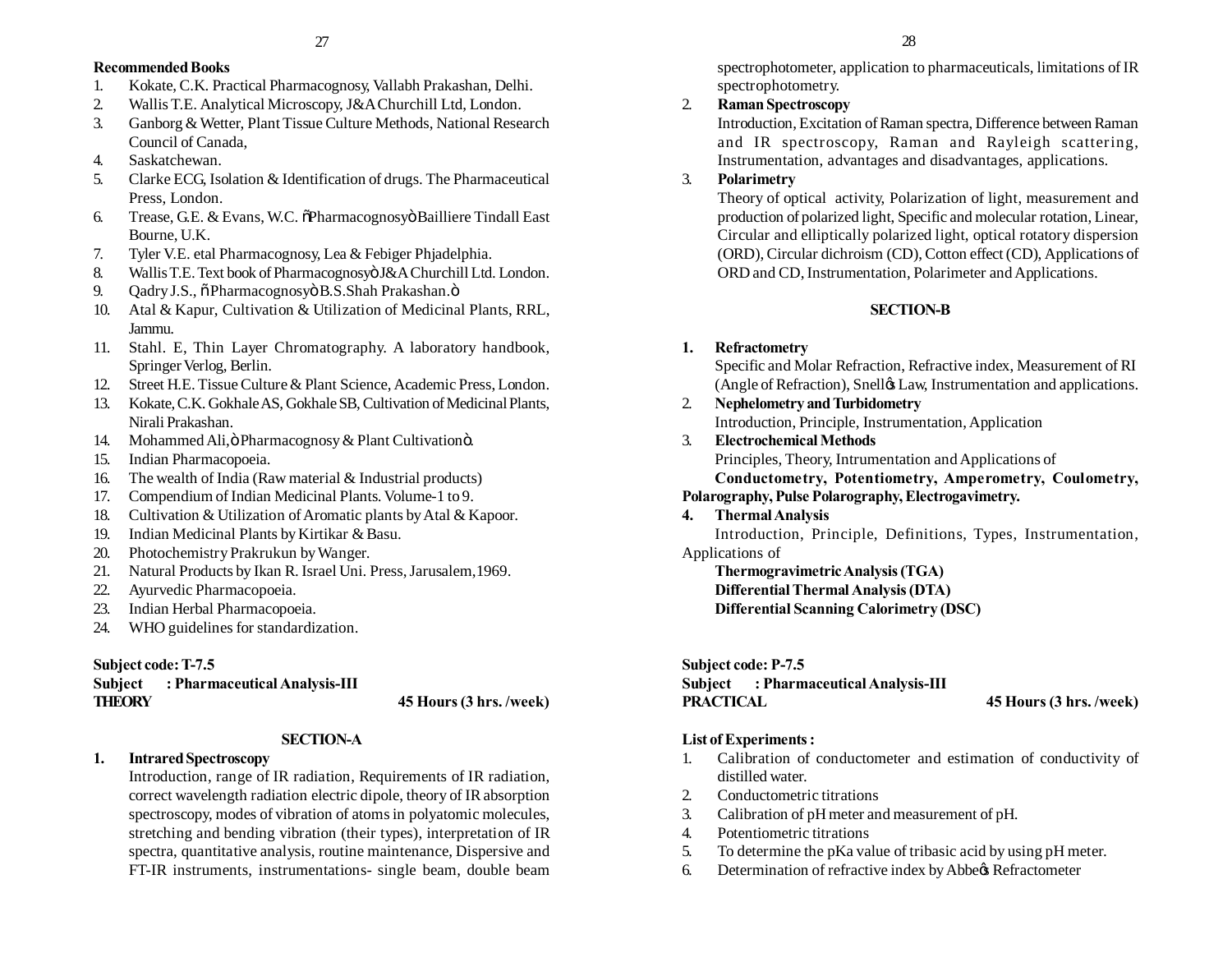- 7. Polarimetric analysis of some carbohydrates
- 8. Demonstration: To prepare sample in KBr pellet, record its IR spectrum and compare it qualitatively with reported IR in IP/BP
- 9. Identification of functional groups using IR analysis.

# **Recommended Books**

- 1. D.A.Skoog, D.M.West, F.J.Holler, S.R.Crouch, Fundamentals of Analytical Chemistry, 8th edition, 2004, Thomson Asia Pvt. Ltd.
- 2. Kenneth A. Connors, A textbook of Pharmaceutical Analysis, 3rd edition, 2002, John Wiley & Sons, New York, USA.
- 3. F.W.Fifield, D.Kealey, Principles and Practice of Analytical Chemistry, 5th edition, 2000, Blackwell Science, Oxford, U.K.
- 4. Gary D. Christian, Analytical Chemistry, 6th edition, 2004, John Wiley & Sons, New York, USA.
- 5. R.A.Day, Jr, A.L.Underwood, Quantitative Analysis, 6th edition, 2001, Prentice Hall of India.
- 6. Practical Pharmaceutical Chemistry Vol. 6 I & II 6 4th Edition 6 1986 6 A.H.Beckett & J.B.Stenlake 6 CBS Publishers, New Delhi.
- 7. A. R. Gennaro, Remington: The Science and Practice of Pharmacy Vol. I & II  $620<sup>th</sup>$  Edition  $62001$  6 Lippincott, Williams & Wilkins, New York, USA.
- 8. The Indian Pharmacopoeia, Latest Edition, the Controller of Publications, Government of India, New Delhi
- 9. S.Ahuja, S.Scypinski, Handbook of Modern Pharmaceutical Analysis, 2001, Academic Press, New York, USA.
- 10. A.V.Kasture, K.R.Mahadik, S.G. Wadodkar, H.N.More, A Textbook of Pharmaceutical Analysis, Vol. I, 6th edition, 2002, Nirali Pprakashan, New Delhi.
- 11. D.C.Lee, M.L.Webb, Pharmaceutical Analysis, 2003, Blackwell Science, Oxford, U.K.
- 12. T.Higuchi, E.Brochmann-Hanssen, Pharmaceutical Analysis, 2002, CBS Publishers, New Delhi.
- 13. Lena Ohannesian, A.J.Streeter, Handbook of Pharmaceutical Analysis, 2002, Marcel Dekker, Inc. New York, USA.
- 14. P.Parimoo, Pharmaceutical Analysis, 2nd edition, 1991 CRC Press, New York.
- 15. The Indian Pharmacopoeia, Latest edition, the Controller of Publications, Government of India, New Delhi.
- 16. The British Pharmacopoeia.
- 17. The United State Pharmacopoeia.
- 18. J. Mendham, R.C.Denney, J.D.Barnes, M.Thomas, Vogeløs Textbook of Quantitative Chemical Analysis, 6th edition, 2002, Pearson Education Asia Ltd.

19. D.A. Skoog, F.J. Holler,T.A. Neiman, Principles of Instrumental Analysis, 5th edition, 2003, Thomson Asia Pvt. Ltd.

**Subject code: T-7.6**

### **Subject : Pharmaceutical Jurisprudence THEORY 45 Hours (3 hrs. /week) SECTION-A**

1) **History of pharmacy legislation in India :** Origin and nature of pharmaceutical legislation in India, reports of commissions,

# 2) **Study of the following with latest amendments:**

- a) **Pharmaceutical ethics Critical** study of code of pharmaceutical ethics drafted by PCI regarding to pharmacist in relation to his job, to his trade and to medical profession.
- b) **Pharmacy Act 1948** Introduction, objectives, definitions, Education Regulations and approval, registration of pharmacists, central and state councils, amendments to the pharmacy Act.
- c) **Drugs & Cosmetics Act 1940 and Rules 1945 -** Introduction, definitions, general study of the schedules with special references to the C,C1,F.G.H.P & X, salient features of the storage and labeling conditions of drugs, administration, manufacture, sales and import of drugs, provision for ayurvedic, unani drugs and cosmetics, as amended to date.
- d) **Medicinal & toilet preparations (Excise duties) Act 1955 -** Objectives, background, definitions, manufacture and warehousing of alcohol preparations, procedures, offenses and penalties, as amended to date.
- e) **Narcotic drugs and Psychotropic Substances Act 1985 and Rules–**

Introduction, objectives, definitions, prohibited and controlled operations, enforcement, manufacture, cultivation of poppy plants, sales of opium, import and export of narcotics, as amended to date.

f) **Drugs Price Control Order -** Objectives, definitions, schedules to the order, sales prices of bulk drugs, prices and price list MAPE calculations, as amended to date.

# **SECTION-B**

# **Business Management**

# 1) **Concept of Management:**

Administrative Management (Planning, Organizing, Staffing, Directing and Controlling), Entrepreneurship development, Operative Management (Personnel, Materials, Production, Financial, Marketing,

30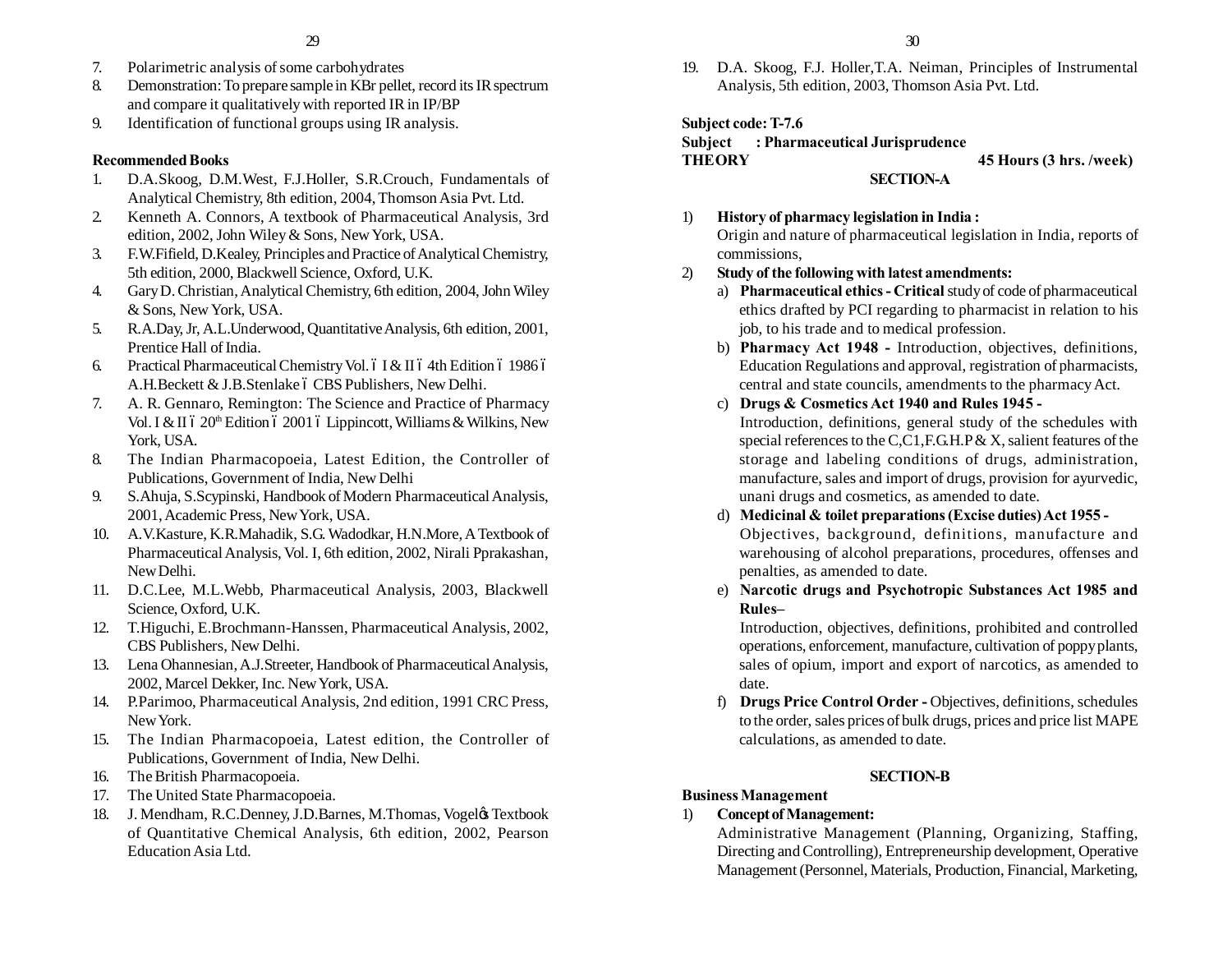time/space, Margin/Morale). Principles of Management (Coordination, Communication, Motivation, Decision-making, Leadership, Innovation, Creativity, Delegation of authority/ Responsibility, Record Keeping).

# 2) **Pharmaceutical Marketing:**

Function, buying, selling, transportation, storage, finance, feedback, information, channels of distribution, wholesale, retail, departmental stores, multi shop & mail order business.

# 3) **Production Management:**

A brief exposure of the different aspects of production management (visible & invisible inputs, methodology of activities, performance evaluation, techniques, process - flow, process know - how, maintenance management)

### **Recommended Books:**

- 1. Drugs & Pharmacy Laws in India by Bharati H.K.
- 2. A Text Book of Forensic Pharmacy by Mittal B.M.
- 3. Professional Pharmacy by Schroff M.L.
- 4. Principles of Pharmaceutical Marketing by Smith.
- 5. Production Management & Control by Baral Nikhil.
- 6. Promotion Management by Hegde, Copper & Balchandran.
- 7. Manufacturing Management -by Moore F.G.
- 8. Theory & Practice of Industrial Pharmacy by Leon Lachman.
- 9. Original Laws Published by Govt. of India.

# **Subject code: T - 7.7**

**Subject : Seminar 45 Hours (3 Hrs. /week)**

### **Seminar (one per each student)**

The topic for the seminar shall be assigned to him/her by the faculty members of Seventh semester & topic should be decided from the syllabus of same semester, with immediate from the date of the commencement of the seventh semester.

### **Evaluation of seminar shall be based on the communication, representation and skill in oral presentation.**

**\*\*\*\*\***

**Sant Gadge Baba Amravati University, Amravati**

#### **B. Pharm Eight Semester Syllabus**

#### **SEMESTER-VIII**

| Subject<br>Code | <b>Subject</b>                   | <b>Maximum Marks</b> |                  | <b>Total Marks</b> |
|-----------------|----------------------------------|----------------------|------------------|--------------------|
|                 |                                  | <b>Theory</b>        | <b>Practical</b> |                    |
| 8.1             | Pharmaceutics-VI                 | 80                   | 80               | 160                |
| 8.2             | Medicinal Chemistry-IV           | 80                   | 80               | 160                |
| 8.3             | Pharmaceutical<br>Analysis-IV    | 80                   | 80               | 160                |
| 8.4             | Pharmacognocy-VI                 | 80                   | 80               | 160                |
| 8.5             | Clinical<br>Pharmacotherapeutics | 80                   | ô                | 80                 |
| 8.6             | <b>Communication Skill</b>       | 80                   | ô-               | 80                 |
|                 |                                  | Total                |                  | 800                |

**Subject code: 8.1 Subject : Pharmaceutics – VI THEORY 45 Hours (3 hrs. /week)**

### **SECTION-A**

# **1. Prolonged Action Pharmaceuticals:**

Sustained release, Controlled release drug delivery systems: Benefits, limitations, oral products terminology, types and construction of products, evaluation, parenteral products, absorption and evaluation.

### **2. Micro-encapsulation:**

Types of microcapsules, importance of micro encapsulation in pharmacy, microencapsulation by Co-acervation phase separation, multi-orifice centrifugation, spray drying, spray congealing, polymerization, air suspension technique, pan coating and other techniques. Evaluation of microcapsules.

# **3. Novel Drug delivery systems:**

Transdermal drug delivery systems, Osmotic drug delivery systems, Liposomes,

Nanospheres, Resealed Erythrocytes.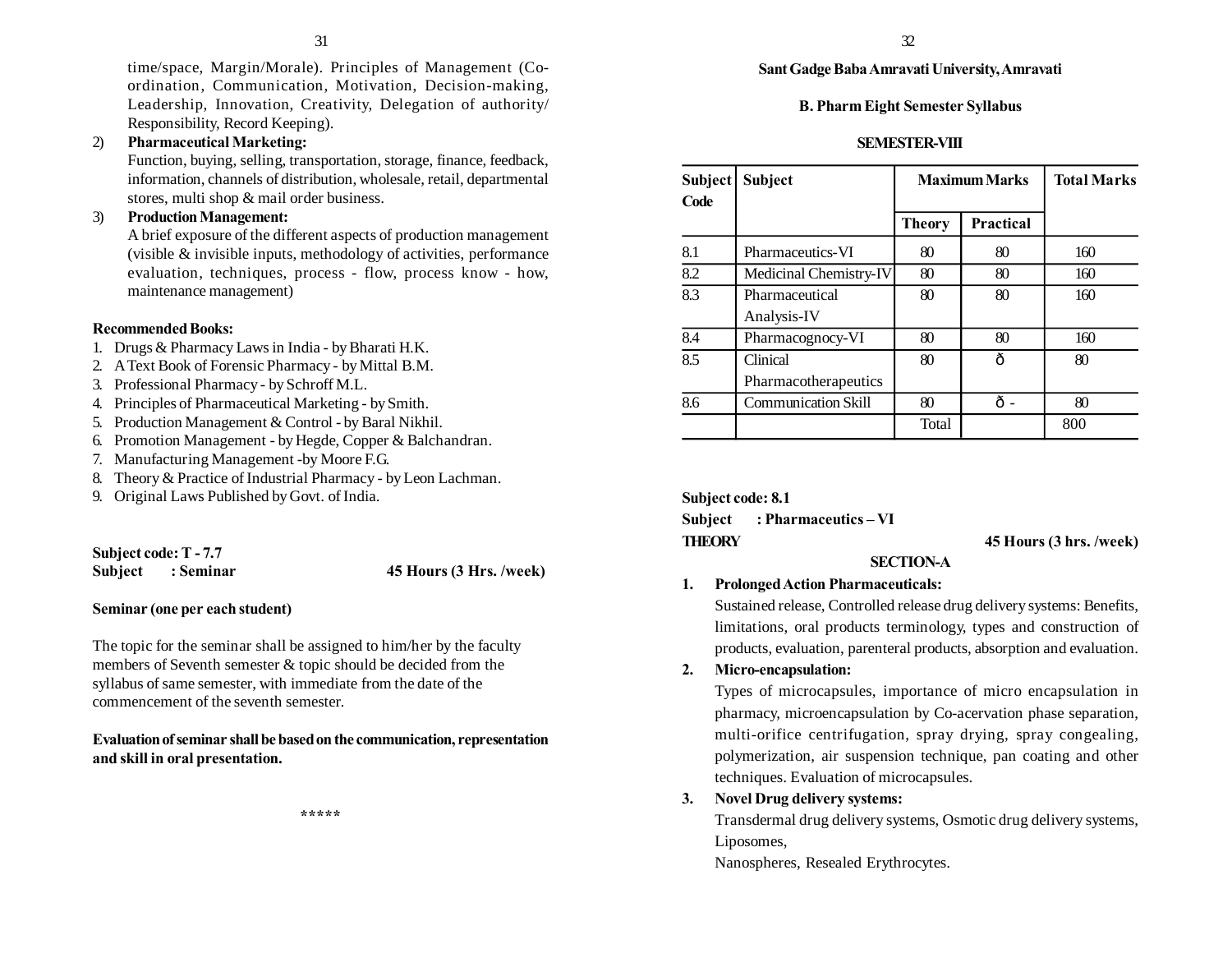# **SECTION-B**

# **4. Design, development and process validation methods:**

Design, development and process validation methods for pharmaceutical operations involved in the production of pharmaceutical products with special reference to tablets and suspensions.

- **5.** Polymer science and application in formulation design.
- **6.** Stabilization and stability testing protocol for various pharmaceutical products.

### **Subject code: P-8.1**

# **Subject : Pharmaceutics – VI**

#### **PRACTICAL 45 Hours (3 hrs. /week)**

- 1. Formulation of oral S.R.Products & their evaluation by *in-vitro* dissolution profile.
- 2. Preparation and evaluation of microcapsules by employing various techniques.
- 3. Stability evaluation of various dosage forms and their expiration dating.
- 4. Any other experiments illustrative of the theory of syllabus.

# **Books Recommended**

- 1. L. Lachman, H. A. Liberman, and J. L. Kanig: Theory and practices of Industrial Pharmacy, 3rd Edition, 1986.
- 2. M. E. Aulton: Pharmaceutics: The science of dosage form design, ELBS publisher, 1988.
- 3. Robinson and Lee: Controlled drug delivery: Fundamentals and applications, 2nd Edition, Marcel Dekker, Inc., 1987.
- 4. J.S Warbrick: Novel drug delivery systems, Vol. 14
- 5. G.S. Banker and C.T.Rhodes: Modern Pharmaceutics, 2nd Edition, Marcel Dekker, 1990.
- 6. Remington's Pharmaceutical Sciences, 18th Edition, Mack Publishing Company, 1990.
- 7. Cooper and Gunnøs Tutorial Pharmacy, 6th Edition, CBS Publishers and Distributors, 1999.
- 8. N. K. Jain: Advances in controlled and novel drug delivery system, 1st Edition, CBS Publishers and Distributors, 2001.
- 9. A. Kydonieus: Treatise on controlled drug delivery, Marcel Dekker, Inc., 1991.
- 10. H. A. Liberman,, L. Lachman, and J. B. Schwartz: Pharmaceutical dosage forms: **Tablets**, Vol. 1,2 and 3, 2nd Edition Marcel Dekke r, 1989.
- 11. L. Krowezynski: Extended release dosage forms, CRC press, Inc., Boca Raton, 1987.
- 12. A. L. Brody and K. S. Marsh: Encyclopedia of packaging technology, 2nd Edition, John Wiley and Sons Inc., 1997.
- 13. P. P. Sharma: How to practice GMPs, 2nd Edition, Va ndana Publications, 1995.
- 14. J. Swarbrick, and J. C. Boylan: Encyclopedia of pharmaceutical Technology, Vol 1-18, Marcel Dekker, 1988.
- 15. World Health Organization is guidelines on good manufacturing practices and inspection (available at http://www.who.int)
- 16. The Controlled drug delivery o (available at NC State University web sites http://www5.bae.ncsu.edu)
- 17. S. D. Bruck: Controlled drug delivery, Vol. I and II.
- 18. Ansel, H.C.  $\ddot{\text{ol}}$ ntroduction to Pharmaceutical Dosage Formsö, K M Varghese & Co., Mumbai, latest edition.
- 19. Lachman L, Liberman H.A. & Kanig J.L.,  $\delta$ The Theory & Practice of Industrial Pharmacyö, Lea & Febiger, Philadelphia.
- 20. Beans, H.S., Beckett A.H. & Carless,  $\tilde{o}$ Advances in Pharmaceutical Scienceö
- 21. Pharmaceutical dosage forms: Tablets volume 1 6 3 by Liberman and Lachman
- 22. Pharmaceutical dosage forms: Parenteral medications Vol-1, 2 by Liberman and Lachman.
- 23. Bentley & Textbook of Pharmaceutics.
- 24. Remington $\phi$  Pharmaceutical Sciences (RPS).
- 25. Modern Pharmaceutics by Banker and Gilberts.
- 26. Hard Capsules by Ridgway. K. Pharmaceutical Press, London.
- 27. Aulton M.E., Pharmaceutics ó The Science of Dosage form Design, ELBS/Churchill Livingstone.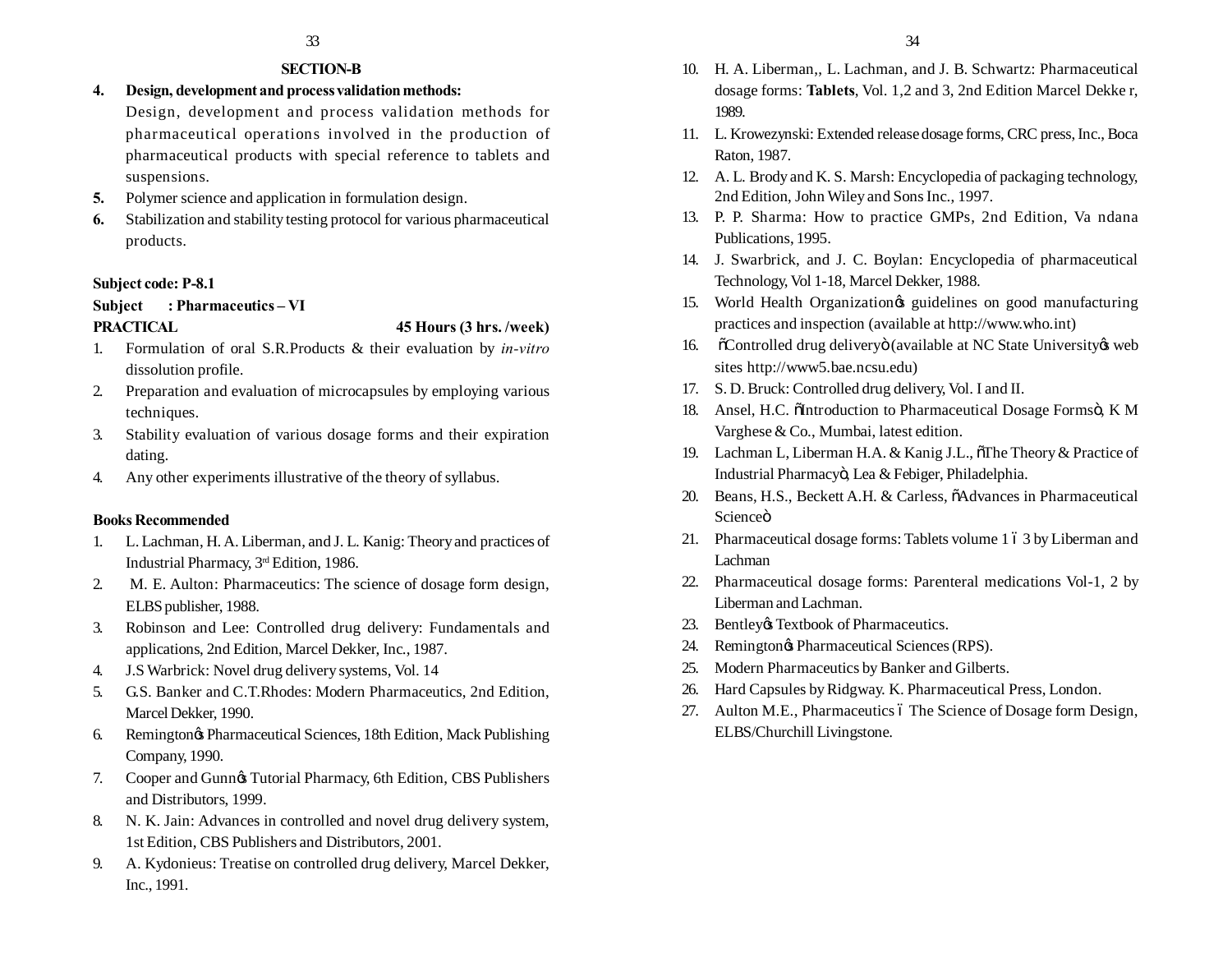**Subject code: T-8.2 Subject : Medicinal Chemistry-IV THEORY 45 Hours (3 hrs. /week)**

# **SECTION-A**

- 1. **Principles of Drug Design**
	- **A) Drug Discovery**
		- a) Historical Perspectives
		- b) Drug Discovery strategies in Direct Drug Design (structure based) and indirect drug design
		- c) Target selection and lead identification
			- i) Natural product sources
			- ii) Fermentation / Microbial sources
			- iii) Synthetic

# **B) QSAR**

- a) Parameters- Lipophilicity, electronic, steric factors
- b) Quantitative models
	- i) Hansch Analysis
	- ii) FreeWilson Analysis
	- iii) Mixed approach
	- iv) Other QSAR approaches
- c) Application of Hansch and Free Wilson Analysis

# **SECTION-B**

# 2. **A) Enzymes Peptides in drug design**

# **B) Molecular modeling in drug analysis**

Introduction to molecular modeling: Concept and methods

- a) Molecular mechanics- Force fields ( Potential energy function )
- b) Energy minimization methods- steepest, descent, conjugate, gradient, Newton method ( Non-mathematical )
- c) Conformational analysis
	- i) Systematic search
	- ii) Monte carlo simulations
	- iii) Molecular dynamic simulations

# **C) Ligand design based on 3D structure of receptor / enzyme.**

- 3. Concept and brief introduction to gene therapy , nucleotidomimetics. (antisense oligonucleotides)
- 4. Concept and brief introduction to genetic engineering in medicinal chemistry

# **Subject code: P-8.2 Subject : Medicinal Chemistry –IV PRACTICAL 45 Hours (3 hrs. /week)**

- 1) Workshop on modeling molecular structure with suitable method
- 2) Laboratory scale preparation by conventional / microwave synthesis of selected drugs from course content and characterization by melting point / boiling point / thin layer chromatography / ultra-violet spectroscopy / IR spectroscopy
- 3) Establishing the pharmaceutical standards of drug synthesized
- 4) Determination of partition coefficient, dissociation constant and molar refractivity of compounds for QSAR analysis

# **Books Recommended**

- 1. Fundamentals of Medicinal Chemistry ó Gareth Thomas, John Wiley & Sons.
- 2. A Textbook of Drug Design and Development edited by Povl Krogasgaard.
- 3. Computer 6 Aided Drug Design Edited by Thomas J. Perum. C. L. Propst
- 4. Advanced Computer Assisted Techniques in Drug Discovery by Han Vande Waterbeemd.
- 5. A Guidebook on Molecular Modeling and Drug Design by Cohen.

# **Subject code: T-8.3**

# **Subject : Pharmaceutical Analysis-IV THEORY 45 Hours (3 hrs. /week) SECTION-A**

**1. Quality Assurance**

**Statistics & Statistical quality control:** Statistics in Q.C., definition of terms, normal distribution, *t*-test, *f*-test, linear regression, correlation coefficient. Methods of statistical analysis as applied to sampling and interpretation of results, regression lines, sampling procedures. GMP, CGMP, GLP, TQM, quality review and quality documentation. Introduction to various agencies imparting quality standards, ISO 9000, WHO etc.

Regulatory control, regulatory drug analysis and interpretation of analytical data.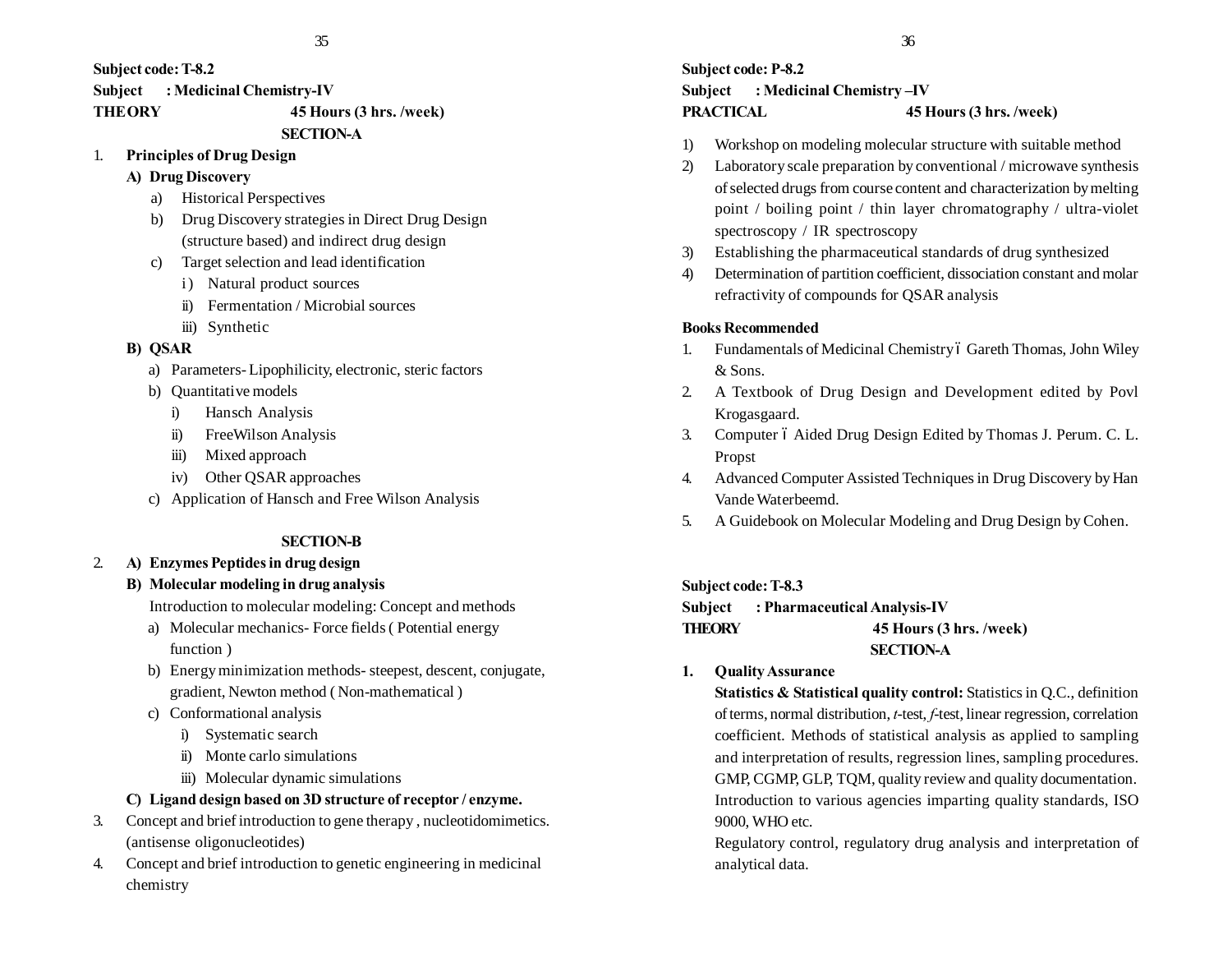Validation, quality audit: quality of equipments, validation of equipments and validation of analytical procedure. ICH guidelines (need in particular).

# 2. **Chromatography**

Terminology, retention time and retention volume, adjusted retention volume, specific retention volume, relative retention volume, height equivqlent to theoretical plate (HETP), rate and plate theory, resolution, partition coefficient, classification of chromatography methods.

## **a) Planer Chromatography**

- **i. Paper Chromatography:** Theory, development techniques and applications.
- **ii. Thin-Layer Chromatography:** Theory, selection of adsorbent, preparation of plates, spotting, development of chromatogram, detection of components, and application.

**iii. HPTLC:** Introduction, theory and applications.

- **b) Column Chromatography:** Theory, column packing techniques, efficiency of column, Van-Deemter equation in detail, capacity factor, & other performance parameter.
	- **i. Gas Chromatography:** Introduction, carrier gases, columns, injection system, detectors, thermal conductivity detectors (TCD), electron capture detectors (ECD), thermo-ionic detectors (TID), flame ionization detectors (FID), nitrogen-phosphorus detectors (NPD), photo-ionization detector (PID), head space analysis, applications, programmed temperature gas chromatography (PTGC), gas chromatography-mass spectroscopy (GCMS).
	- **ii. HPLC:** Instrumentation, pumps (reciprocating pumps, displacement & pneumatic pumps), mobile phase reservoirs, solvent temperature systems, isocratic elution, gradient elution, injection system. Detectors: photometric detectors (single wavelength, multi wavelength, variable wavelength, diode array, fluorescence detector), RI detector, electrochemical detector), Columns, Introduction to LC-MS & UPLC.

## **SECTION-B**

- **1. Nuclear Magnetic Resonance Spectroscopy (NMR)** Introduction to NMR, basic principle involved, instrumentation, chemical shift, factors affecting chemical shift, spin-spin coupling, coupling constant, applications, quantitative analysis.
- 2. **Electron Spin Resonance (ESR)** Introduction, Principal involved, Application.
- 3. **Mass Spectroscopy**

Principle and Theory, Ion sources, Types of ions & peaks fragmentation patterns, instrumentation, applications, introduction to Mass spectroscopy- mass spectroscopy (MS-MS).

4. **X-ray Diffraction**

Laue Photographic method, Braggos X-ray spectrophotometry, Rotating crystal methods, powder method.

5. **Radioimmunoassays**

Principle & Application

## **Subject code: P-8.3**

**Subject : Pharmaceutical Analysis-IV PRACTICAL 45 Hours (3 hrs. /week)**

# **List of Experiments :**

- **1.** UV spectrophotometric estimations of drug and from their formulations
- 2. To perform experiments on paper, thin layer and column chromatography.
- 3. Complete analysis of APIs/Excipients as per I.P.
- 4. To perform evaluation test of glass container.
- 5. To determine water vapor transmission of polyethylene bottles.
- 6. HPLC (Demonstration only)
- 7. GC (Demonstration only)

# **Recommended Books**

- 1. D.A.Skoog, D.M.West, F.J.Holler, S.R.Crouch, Fundamentals of Analytical Chemistry, 8th edition, 2004, Thomson Asia Pvt. Ltd.
- 2. Kenneth A. Connors, A textbook of Pharmaceutical Analysis, 3rd edition, 2002, John Wiley & Sons, New York, USA.
- 3. F.W.Fifield, D.Kealey, Principles and Practice of Analytical Chemistry, 5th edition, 2000, Blackwell Science, Oxford, U.K.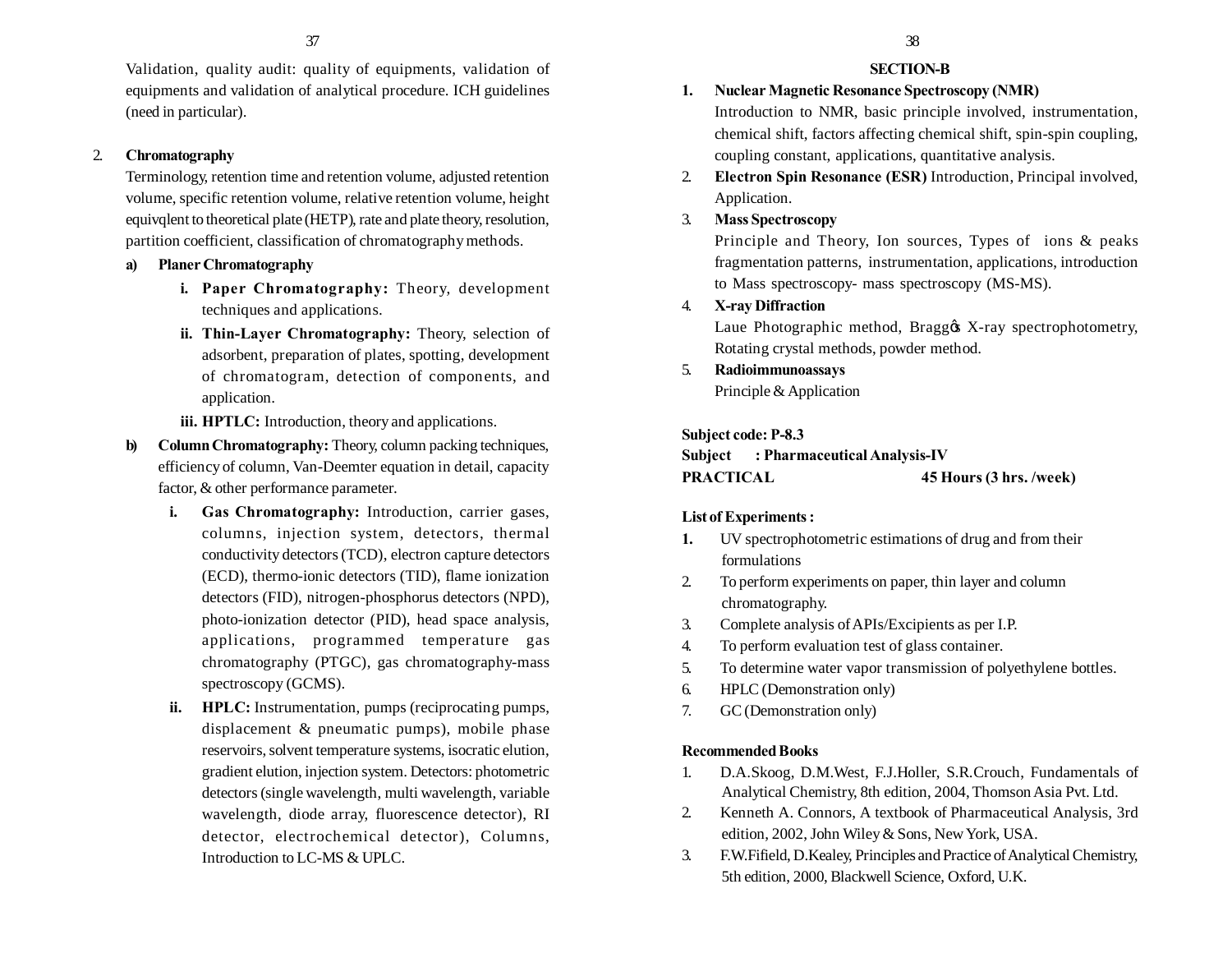- 4. Gary D. Christian, Analytical Chemistry, 6th edition, 2004, John Wiley & Sons, New York, USA.
- 5. R.A.Day, Jr, A.L.Underwood, Quantitative Analysis, 6th edition, 2001, Prentice Hall of India.
- 6. Practical Pharmaceutical Chemistry Vol.  $6$  I & II  $6$  4th Edition  $6$  1986  $6$  A.H. Beckett  $&$  J.B. Stenlake  $6$  CBS Publishers, New Delhi.
- 7. A. R. Gennaro, Remington: The Science and Practice of Pharmacy Vol. I & II 6 20<sup>th</sup> Edition 6 2001 6 Lippincott, Williams & Wilkins, New York, USA.
- 8. The Indian Pharmacopoeia, Latest Edition, the Controller of Publications, Government of India, New Delhi
- 9. S.Ahuja, S.Scypinski, Handbook of Modern Pharmaceutical Analysis, 2001, Academic Press, New York, USA.
- 10. A.V.Kasture, K.R.Mahadik, S.G. Wadodkar, H.N.More, A Textbook of Pharmaceutical Analysis, Vol. I, 6th edition, 2002, Nirali Pprakashan, New Delhi.
- 11. D.C.Lee, M.L.Webb, Pharmaceutical Analysis, 2003, Blackwell Science, Oxford, U.K.
- 12. T.Higuchi, E.Brochmann-Hanssen, Pharmaceutical Analysis, 2002, CBS Publishers, New Delhi.
- 13. Lena Ohannesian, A.J.Streeter, Handbook of Pharmaceutical Analysis, 2002, Marcel Dekker, Inc. New York, USA.
- 14. P.Parimoo, Pharmaceutical Analysis, 2nd edition, 1991 CRC Press, New York.
- 15. The Indian Pharmacopoeia, Latest edition, the Controller of Publications, Government of India, New Delhi.
- 16. The British Pharmacopoeia.
- 17. The United State Pharmacopoeia.
- 18. J. Mendham, R.C.Denney, J.D.Barnes, M.Thomas, Vogelø, Textbook of Quantitative Chemical Analysis, 6th edition, 2002, Pearson Education Asia Ltd.
- 19. D.A. Skoog, F.J. Holler,T.A. Neiman, Principles of Instrumental Analysis, 5th edition, 2003, Thomson Asia Pvt. Ltd.
- 20. P. A. Sewell and B. Clarke, Chromatographic Separation, AOCL, Wiley.
- 21. S. Lindsay, High Performance Liquid Chromatography, Analytical Chemistry by Open Learning (ACOL), Wiley.
- 22. J. E. Willett, Gas Chromatography, Wiley.
- 23. Veronika Meyers, Practical High Performance Liquid Chromatography

**Subject code: T-8.4 Subject : Pharmacognocy-VI THEORY 45 Hours (3 hrs. /week)**

## **SECTION-A**

- 1. Quality control and Standardization of herbal drugs: Importance of standardization of raw materials, extracts and formulations with examples, WHO guidelines for assessment of crude drugs, extracts and medicines. Study of different methods used for standardization of crude drugs and analytical techniques with special reference to newer industrial methods with suitable examples (TLC, HPTLC and HPLC) for determination of chromatographic markers, spectroscopic techniques and assay methods. Standardization of extracts, study of standardization of crude drugs including quantitative microscopy of : Punarnava, Aswagandha, Kalmegh, Brahmi, Phyllanthus, Tinospora cardifolia and ashoka. Determination of heavy metals in herbal preparation and alcohol contents in Aristas and Asavas.
- 2. Herbal formulations: Alternative system of medicine, Principles involved in Ayurveda, Sidha, Unani, Chinese and Homeopathic system of medicines. Preparation of Ayurvedic formulations like Aristas, Asava, Ghutika, Tailia, Churna, Avaleha, Ghrita and Bhasms; Unani formulations like Majoons, Safoofs.
- 3. Herbal cosmetics: Introduction and concept of herbal cosmetics in preparation of- Shampoos (Soapnut), conditioners (Amla, Henna, Hibiscus, Tea), hair darkeners (Amla, Henna), skin care (Aloe, turmeric).
- 4. Neutraceuticals, Herbs as health foods.

# **SECTION-B**

- 5. Utilization and Industrial Production of Phytoconstituents such as Calcium, Sennosides, Diosgenin, Solasodine, Podophyllotoxin, quinine, ephedrine, Cardiac glycosides, andrographolides, phyllanthin, withanolides.
- 6. Role of Medicinal and Aromatic Plants in National Economy: Phytopharmaceuticals of commercial significance. A brief account of Plant based Industries & Institutions involved in work on Medicinal & Aromatic plants in India. Utilization & Production of Poppy, Ergot, Cinchona, Ipecac, Tropane Alkaloids, Vinca, Aloes, Senna, Ispaghula, Digitalis, Dioscora & Solanum Khasianum.
- 7. A brief introduction to Plant bitters and sweeteners.
- 8. General methods of screening natural products for the following Biological activities- a) Anti-inflamatory Activity. b) Hypoglyceimic.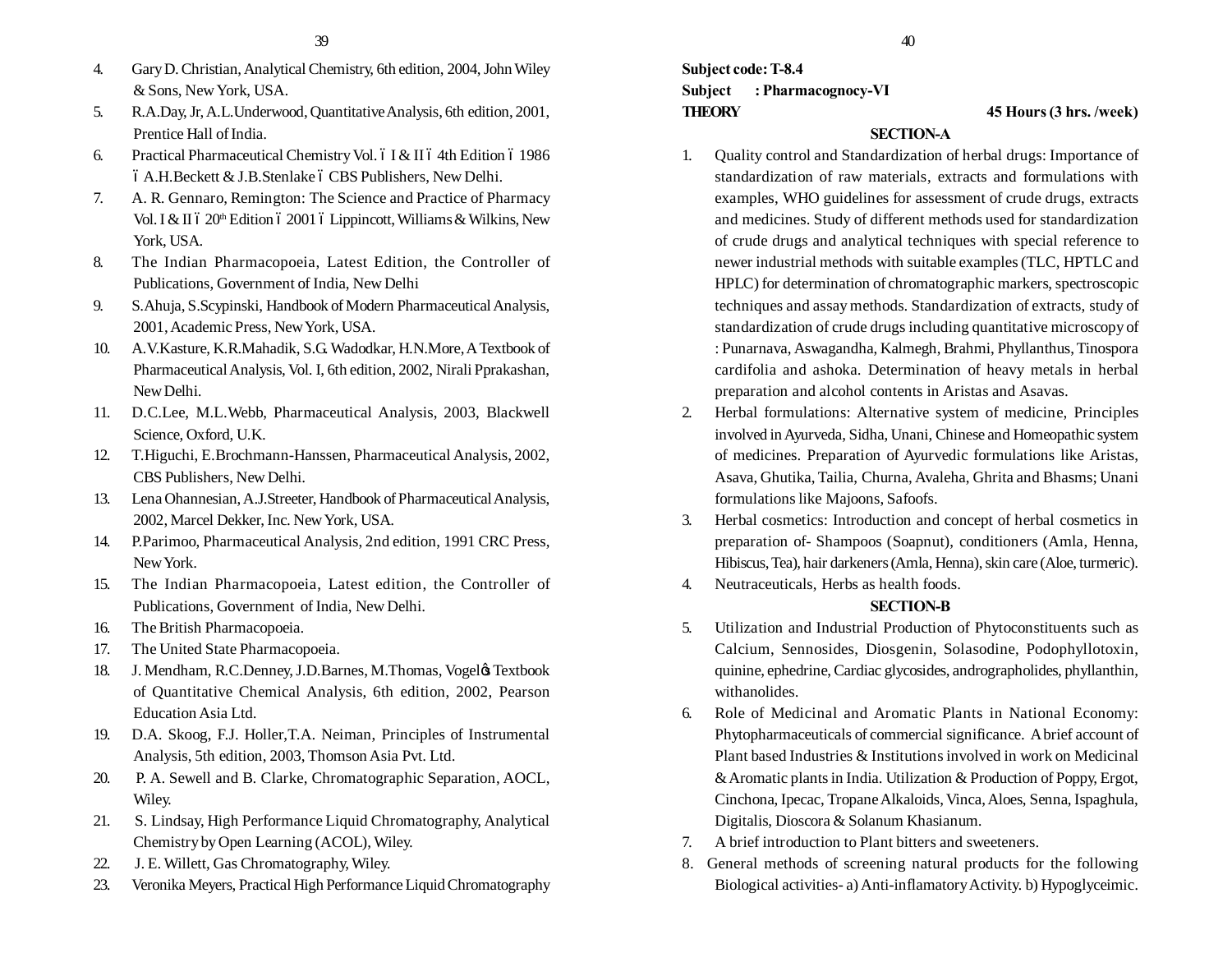- c) Diuretic. d) Cardiac Activity. e) Hepato protective Activity, f) Anticancer agents.
- 9. Introduction of WHO guidelines on GMP<sub>®</sub> of Herbal medicines.

#### **Subject code: P-8.4**

**Subject : Pharmacognocy-VI PRACTICAL 45 Hours (3 hrs. /week)**

- 1. Macroscopical and microscopical evaluation including Quantitative microscopy.
- 2. Estimation of secondary metabolites like alkaloids, terpenoids and flavonoids by different methods.
- 4. Estimation of plant phytoconstituents using modern methods like UV and HPTLC.
- 5. Extraction and isolation of volatile oils.
- 6. Extraction and isolation of phytoconstituents (Minimum five).
- 7. Evaluation of crude drugs as per WHO guidelines.
- 8. Application of TLC and paper chromatography in phytochemical evaluation of crude drugs.
- 9. Isolation of known marker compounds by column chromatography (Demonstrative)
- 10. Systematic analysis of crude drugs from unknown origin.
- 11. Tissue culture Preparation of culture media, selection and preparation of ex-plant, callus culture.
- 12. Chemical evaluation of powdered drugs & Enzymes.
- 13. Chromatographic studies of some herbal formulations.
- 14. Review of recent literatures appearing on Phytopharmaceuticals used as antiallergic, antimicrobials, anti-inflammatory, anticancer, antidiabetic, antihepatotoxic and immunomodulators.

#### **Recommended Books**

- 1. Kokate, C.K. Practical Pharmacognosy, Vallabh Prakashan, Delhi.
- 2. Wallis T.E. Analytical Microscopy, J&A Churchill Ltd, London.
- 3. Ganborg & Wetter, Plant Tissue Culture Methods, National Research Council of Canada, Saskatchewan.
- 4. Clarke ECG, Isolation & Identification of drugs. The Pharmaceutical Press, London.
- 5. Trease, G.E. & Evans, W.C.  $\delta$ Pharmacognosyo Bailliere Tindall East Bourne, U.K.
- 6. Tyler V.E. etal Pharmacognosy, Lea & Febiger Phjadelphia.
- 7. Wallis T.E. Text book of Pharmacognosyö J&A Churchill Ltd. London.
- 8. Qadry J.S.,  $\tilde{o}$  Pharmacognosyö B.S.Shah Prakashan. $\ddot{o}$
- 9. Atal & Kapur, Cultivation & Utilization of Medicinal Plants, RRL, Jammu.
- 10. Stahl. E, Thin Layer Chromatography. A laboratory handbook, Springer Verlog, Berlin.
- 11. Street H.E. Tissue Culture & Plant Science, Academic Press, London.
- 12. Kokate, C.K. Gokhale AS, Gokhale SB, Cultivation of Medicinal Plants, Nirali Prakashan.
- 13. Clarke ECG, Isolation & Identification of drugs. The Pharmaceutical Press, London.
- 14. Mohammed Ali, ö Pharmacognosy & Plant Cultivationö.
- 15. Indian Pharmacopoeia.
- 16. Indian Herbal Pharmacopoeia.
- 17. The wealth of India (Raw material & Industrial products)
- 18. Compendium of Indian Medicinal Plants. Volume-1 to 9.
- 19. Cultivation & Utilization of Aromatic plants by Atal & Kapoor.
- 20. Indian Medicinal Plants by Kirtikar & Basu.
- 21. Photochemistry Prakrukun by Wanger.
- 22. Natural Products by Ikan R. Israel Uni. Press, Jarusalem,1969.
- 23. Ayurvedic Pharmacopoeia.
- 24. WHO guidelines for standardization.

#### **Subject code: T-8.5**

## **Subject : Clinical Pharmacotherapeutics THEORY 45 Hours (3 hrs. /week)**

#### **SECTION-A**

- 1. **Cardiovascular System:** Hypertension, Congestive cardiac failure, Ischemic heart disease, Arrhythmias, Hyperlipidemias.
- 2. **Respiratory system:** Asthma, Chronic obstructive airways diseases.
- 3. **Haematological diseases:** Anemia $\alpha$ , drug induced haematological diseases.
- 4. **Gastrointestinal system:** Peptic ulcer diseases, inflammatory bowel diseases, hepatitis, jaundice & cirrhosis, diarrhoea & constipation, drug induced liver diseases.
- 5. **Renal System:** Acute and Chronic renal failure, Drug induced renal diseases.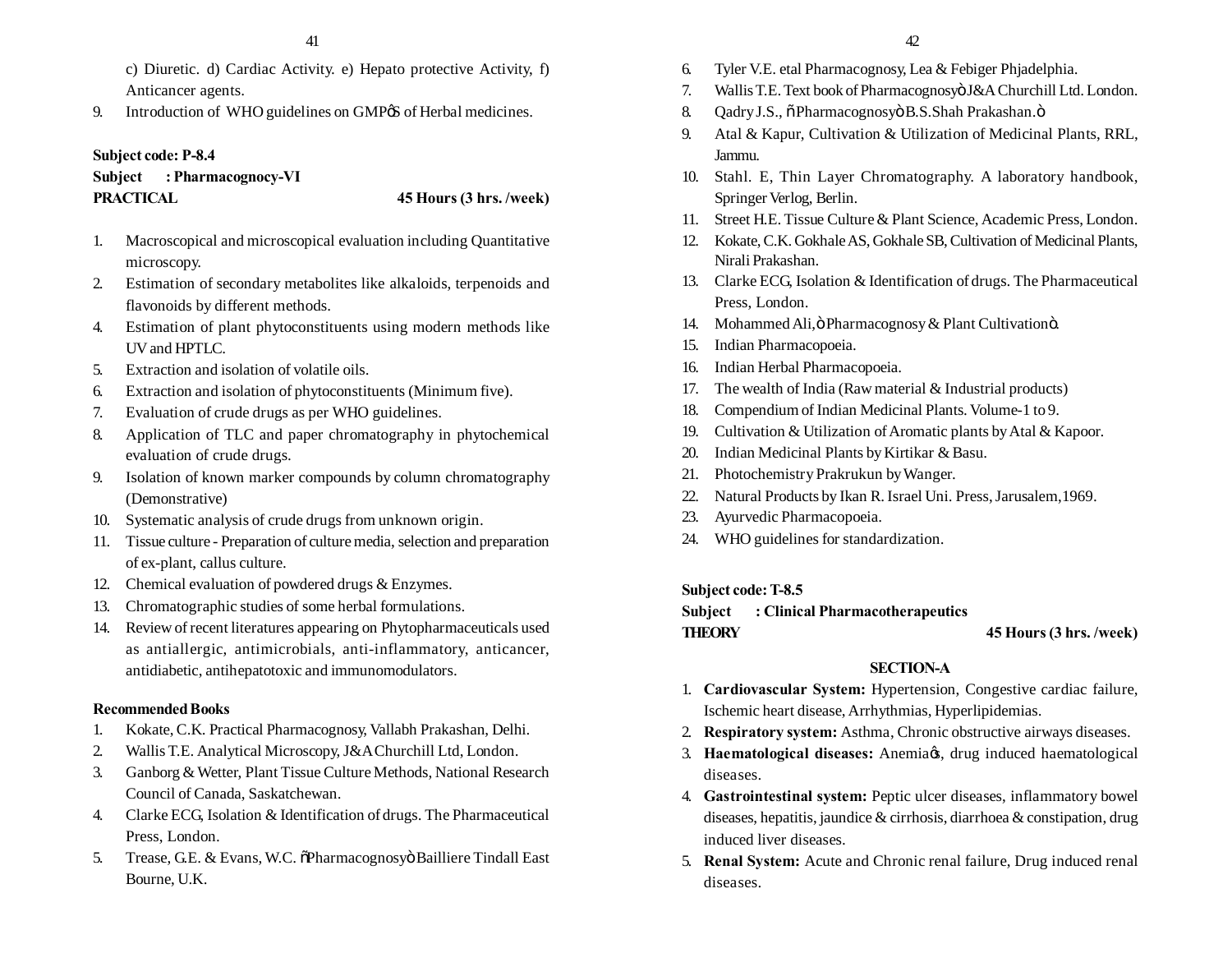#### **SECTION-B**

- 6. **Endocrine system:** Thyroid disease, Oral contraceptives, Diabeties.
- 7. **Neuro-psychiatric disorders**: Schizophrenia, depression, anxiety, sleep disorders, drug induced psychosis.
- 8. **Infectious diseases:** Respiratory tract infections, urinary tract infections, tuberculosis, leprosy, malaria, helmenthiasis, HIV and opportunistic infections, fungal infections.
- 9. **Toxicology:** General principles of Acute, Sub acute and chronic toxicity. Poison, Types and Classification and General treatment of Poisoning. Signs, Symptoms and treatment of acute and chronic poisoning due to barbiturates, alcohol, Morphine, Insecticide, Snake bite, Heavy metals (Lead, Arsenic, Mercury).

#### **Recommended Books :**

- 1. Bennett P.N, Brown M.J. Clinical Pharmacology Churchill living stone New Delhi.
- 2. Melmon & Morrelligs Clinical Pharmacology. Mc-Graw Hill. New Delhi.
- 3. Craig C.R, Stitzel R.E. Modern Pharmacology with Clinical application, Lippincott Williams & Wilkins, New York.
- 4. Raymond J.M. Niesink, John de vries. Hollinger M.A. Toxicology-Principle and applications, CRC, Florida
- 5. Klaassen C.D, Casarett & Doullo &. Toxicology. The basic science of poison Mc-Graw Hill, New Delhi.
- 6. Remington $\alpha$  Pharmaceutical Science and practice pharmacy. Lippincott Williams and Wilkins, New Delhi.
- 7. Katzung B.G. Basic & Clinical Pharmacology. Mc-Graw Hill, New Delhi.
- 8. Clinical Pharmacy & Therapeutics- Eric T Hefindal. Williams & Wilkins Publications.
- 9. Eric T. Herfindel, Dick. R. Gourley. Textbook of therapeutics, Drug & disease management.
- 10. Parrthsarthi G, Hansen Kavin Nytort & Nahata Milap C. A Textbook of Clinical Practice: Essential Concepts & skills, Orient Longman.
- 11. Roger walker, Clive Edwards, Clinical Pharmacy & therapeutics, 3rd International Edition, Churchill Livingstone.
- 12. Grahame-Smith D.G. & Aronson J.K. Oxford textbook of clinical Pharmacology and drug therapy. Oxford University press London.

**Subject code: T-8.6 Subject : Communication skill THEORY 45 Hours (3 hrs. /week)**

#### **SECTION – A**

#### **COMPRENHENSION OVER AN UNSEEN PASSAGE**

#### **Comprehension –A word study:-**

Synonym,antonym,meanings,matching words,adjectives,adverbs,prefix and correct forms of commonly misspelled words, understanding of given passage.

#### **Comprehension –B word study:-**

Simple and compound sentences, types of conjunctions, singular and plural, tenses and their effect on verb forms. Use of not only but also, if clause, since, may, can, could, would, too etc.

Active and passive forms, negative and interrogative, punctuatuation and capitalization.

#### **PRINCIPLES OF COMMUNICATIONS**

Theoretical background 6 importance of communications, its process, model of communication, its process, model of communication its components and barriers

#### **SECTION – B**

#### **PRINCIPLES OF COMMUNICATIONS**

Verbal communication, its significance, types of written communication and its style organizations of text (Titles summaries, headings .sequencing, signaling, cueing etc.)Important text factors (length of paragraph, sentences, words, clarification and text difficulty).Evaluation of written communication for its effectively and subject content.

#### **ASPECTS OF PROFESSIONAL COMMUNICATION:-**

Specific formats for written communication like óbusiness correspondence, format reports, technical proposals, research papers and articles, advertising and graphics. Format for day - to - day communication like applications,notices,minutes,quotations,orders, enquiries etc.

Types of graphics and pictorial devices.

Oral communication - face to face communication, group discussion and personal interviews.

Methodology of conduction of meeting, seminars, symposia, conference and workshop .